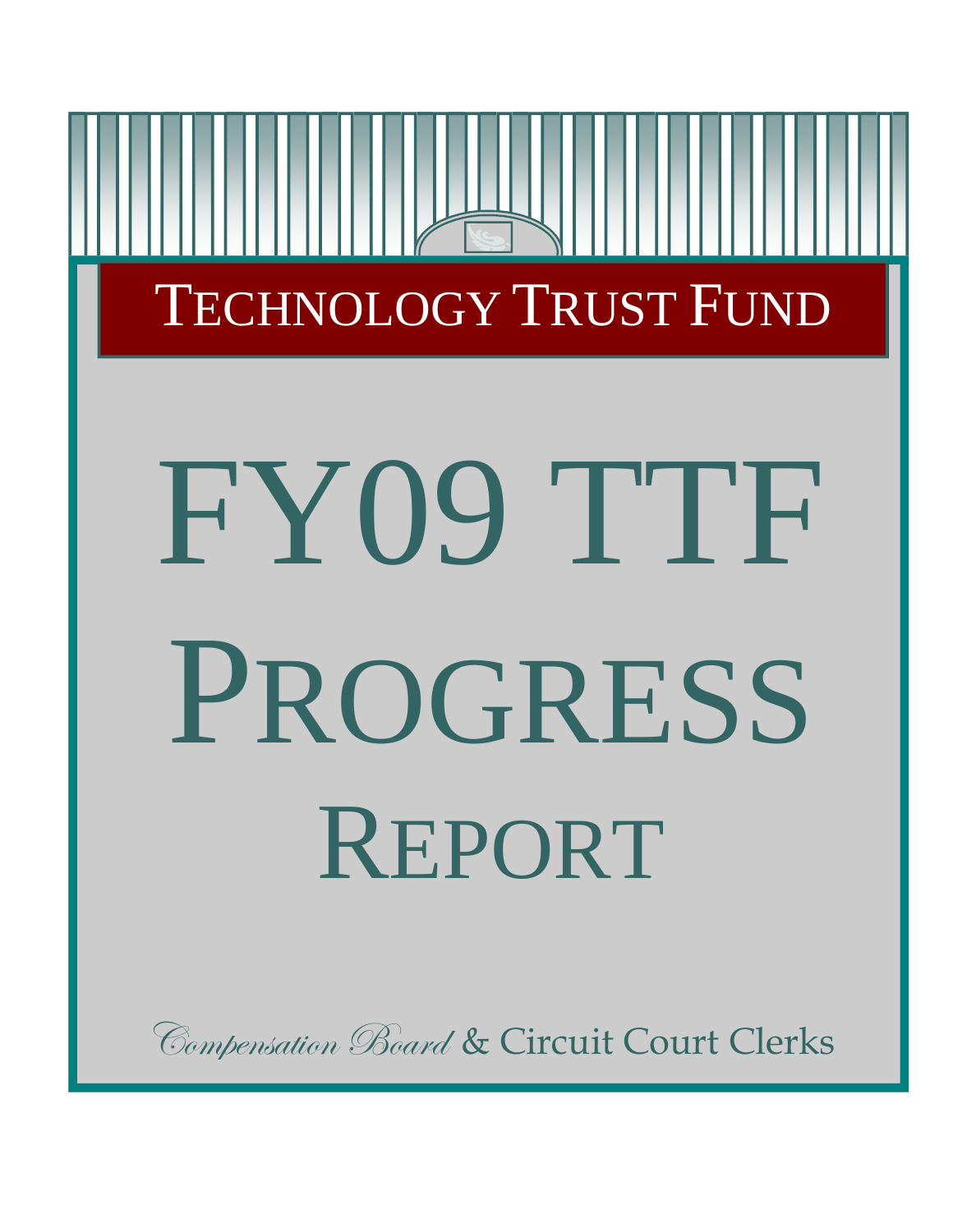| CLERKS CONTRACTING WITH TECHNOLOGY VENDORS FOR TECHNOLOGY SERVICES AND EQUIPMENT 26 |     |
|-------------------------------------------------------------------------------------|-----|
|                                                                                     |     |
|                                                                                     |     |
|                                                                                     | .32 |
|                                                                                     |     |
|                                                                                     |     |
|                                                                                     |     |
|                                                                                     |     |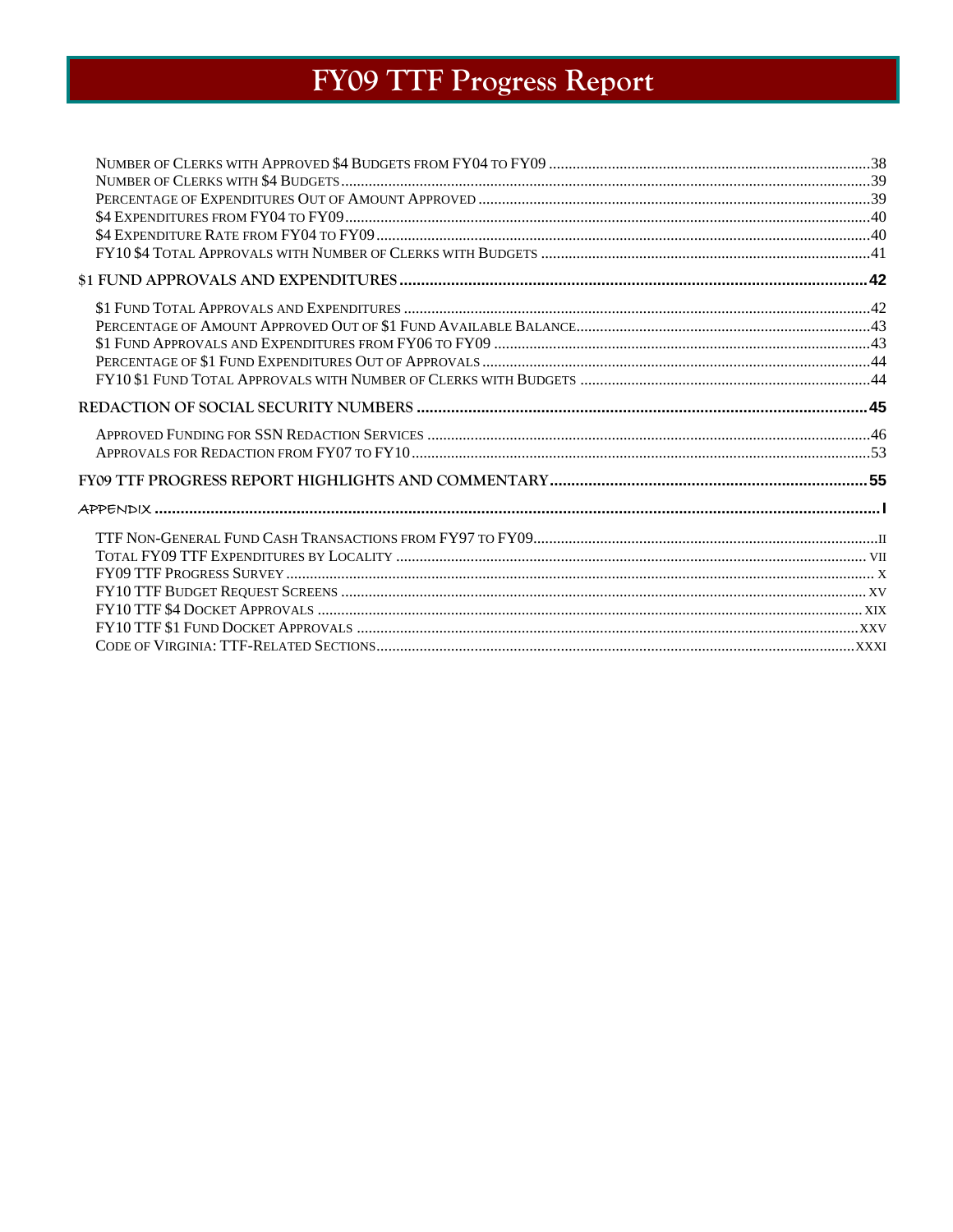# Executive Summary

# <span id="page-3-0"></span>**FY09 TTF Financial Statement**

- In FY09, Clerks' **expenditures** were \$9.2M. From FY98 to FY09, Clerks' expenditures were \$62.5M for average expenditures of \$5.2M per year.
- In FY09, **total TTF expenditures** were \$10.7M and from FY98 to FY09, total TTF expenditures were \$86.3M.
- From FY98 to FY09, transfers of TTF funds to offset **general fund reductions** to the Clerks' general fund appropriation were \$12.8M. This represents 14.9 percent of total TTF expenditures.
- From FY98 to FY09, **budget reductions and transfers** of TTF funds to the Commonwealth's General fund were \$9.1M and account for 10.6 percent of TTF expenditures.
- From FY98 to FY09, **administrative costs**, which have been split into three categories (consulting services, position costs, and COIN / VITA Studies), were \$1.9M and account for 2.2 percent of total expenditures.

# **FY09 TTF Progress Survey**

- In the TTF Progress Survey, 119 Clerks (99 percent) listed a **website address** owned and operated by their court or operated by a public or private agent that provides SRA to land records' images.
- 10 private vendors, 1 state vendor, and 4 in-house programs hosted 119 **web pages** that provide secure remote access (SRA) to land records.
- The **average year of continuous years** of electronic land records' **indices and images** of deeds / deeds of trust was 1947.
- The year of 1653 was reported by the Westmoreland County Clerk as the **oldest electronic** land records **index and image**.
- 119 Clerks reported to provide **SRA** to electronic land records' images.
- The **number of electronic land records' images** available **onsite** was 215M and the number of land electronic land records' images available through **SRA** was 208M.
- 119 Clerks report to be accepting **public** (non-governmental) **subscribers** to SRA. The total number of subscribers reported by Clerks in FY09 is 6,221.
- 111 Clerks (93 percent) reporting to currently provide SRA have **publicized** the availability of SRA to land records' images.
- 26 Clerks (22 percent) reported a **linkage** of their land records system with title transfer history automated system.
- 120 Clerks (100 percent) have **signed a contract with a vendor** for a land records management system, SRA internet hosting, and technology equipment, software, and maintenance; 113 Clerks (94 percent) have signed a contract with a vendor for redaction of social security numbers; and 99 Clerks (83 percent) have signed a contract with a vendor for back scanning of images / conversion services.
- 92 Clerks (77 percent) have begun **back-file redaction** of social security numbers. The total number redacted images reported by Clerks in FY09 are 29.8M for a total cost of \$962K.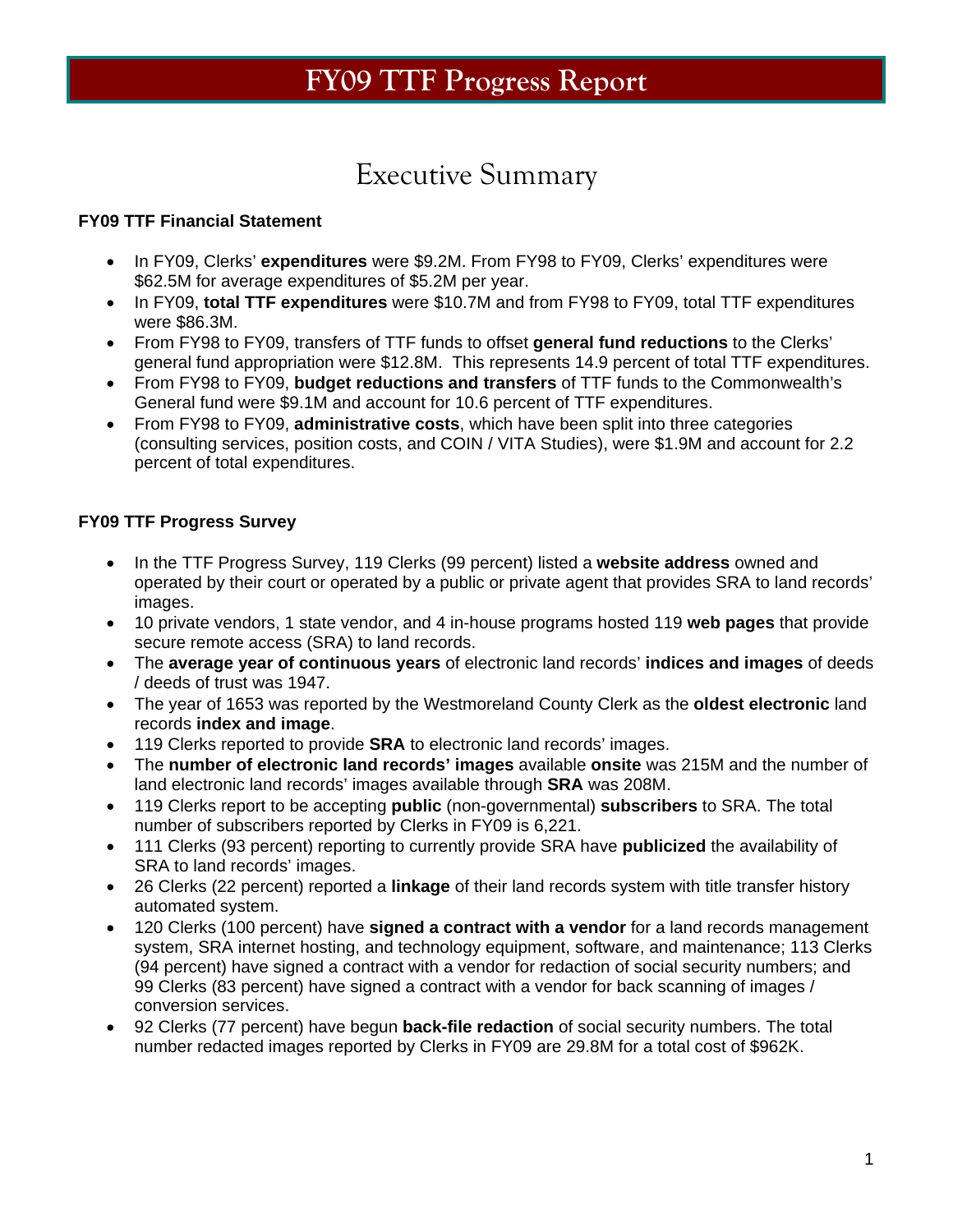### **FY10 SRA Certification**

• 119 Clerks (99 percent) reported that their office currently provides to public subscribers **SRA** to land records' images on a website or system owned and operated by their court or operated by a public or private agent.

### **FY10 VITA Standards Certification**

• 119 Clerks (99 percent) certified current compliance with VITA **SRA standards**.

### **\$4 Approvals for Areas of the Court Not Related to Land Records**

- In FY07, 15 out of the 39 eligible Clerks (38 percent) were approved Purpose Code F requests, totaling \$1.61M.
- In FY08, 24 out of the 86 eligible Clerks (28 percent) were approved Purpose Code F requests, totaling \$2.53M.
- In FY09, 19 out of the 120 eligible Clerks (16 percent) were approved Purpose Code F requests, totaling \$1.36M.
- In FY10, 36 out of the 94 Eligible Clerks (38 percent) were approved Purpose Code F requests, totaling \$2.08M (as of November 1, 2009).
- Total Purpose Code F approvals over the four-year period are \$7.57M.

### **FY10 \$4 Approvals for Equipment and Services**

- In FY10, the total **\$4 Available Balance** was \$8.50M.
- 94 out of 96 eligible Clerks (98 percent) were approved money from \$4 for technology equipment and/or services, **totaling \$7.31M**.
- 84 Clerks (88 percent) were approved \$1.73M from \$4 for **maintenance of land records**.
- 55 Clerks (57 percent) were approved \$515K from \$4 for **maintenance of secure remote access**.
- 54 Clerks (56 percent) were approved \$502K from \$4 for **redaction of social security numbers**.
- 45 Clerks (47 percent) were approved \$2.0M from \$4 for **equipment (hardware and software)**.
- 39 Clerks (41 percent) were approved \$1.78M from \$4 for **back scanning / conversion services**.
- 13 Clerks (14 percent) were approved \$784K from \$4 for **other** technology requests.
- \$4 expenditure rate from FY04 to FY09 ranged from 69 to 83 percent with a high of 87 percent in FY05.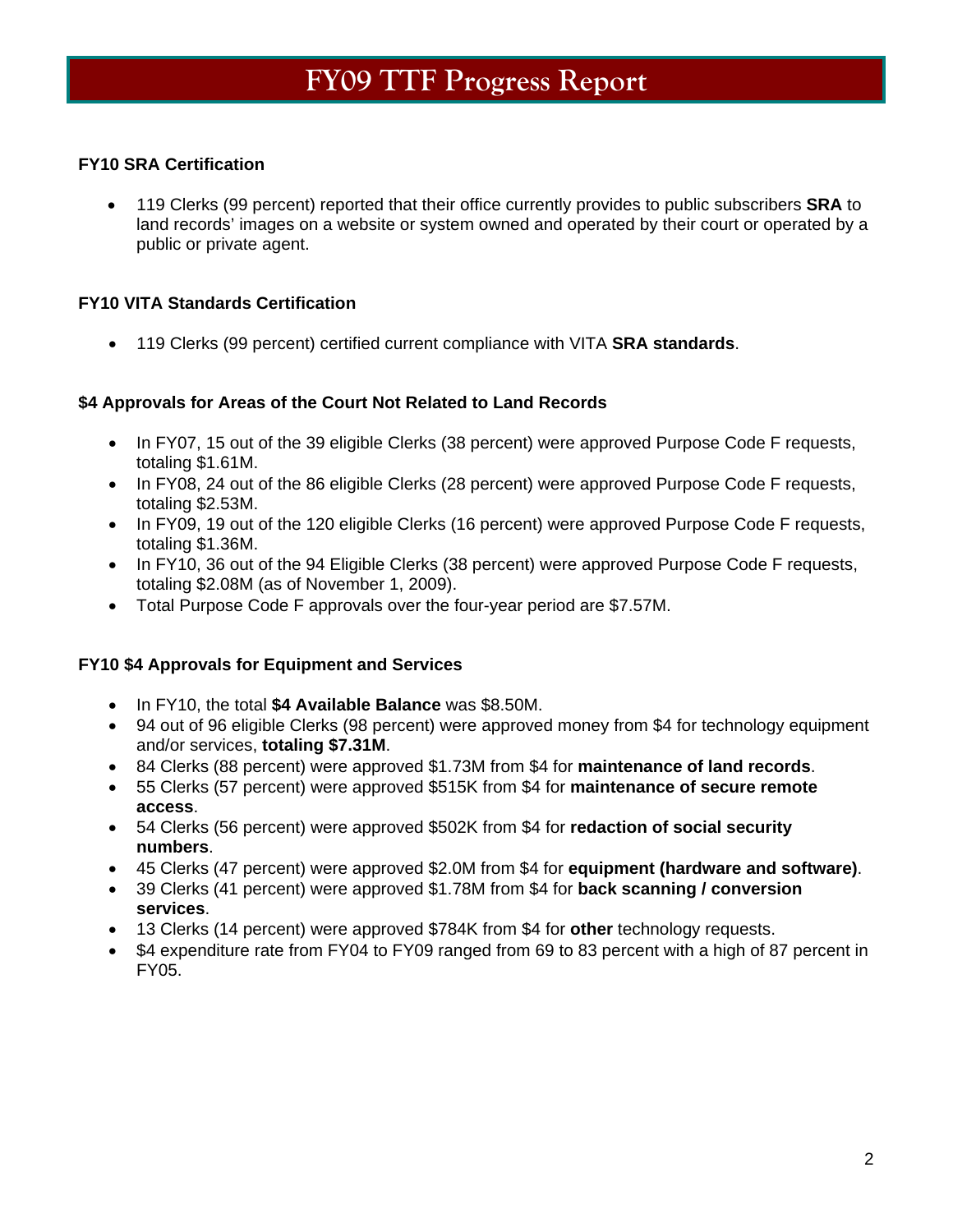# **FY10 \$1 Fund Approvals for Equipment and Services**

- In FY10, the total available in the \$1 Fund was **\$1.66M.**
- 69 out of 84 eligible Clerks (82 percent) were approved money from the \$1 Fund for additional technology equipment and/or services, **totaling \$1.66M**.
- 47 Clerks (56 percent) were approved \$535K from the \$1 Fund for **maintenance of land records**.
- 45 Clerks (54 percent) were approved \$213K from the \$1 Fund for **maintenance of secure remote access**.
- 47 Clerks (56 percent) were approved \$563K from the \$1 Fund for **redaction of social security numbers**.
- 38 Clerks (45 percent) were approved \$345K from the \$1 Fund for **equipment (hardware and software)**. Nine Clerks were not approved \$123K for equipment.
- 29 Clerks (35 percent) were not approved \$691K from the \$1 Fund for **back scanning / conversion services**.

# **Approvals for Redaction of Social Security Numbers**

- In FY07, 25 Clerks (21 percent) were approved \$1.32M for the redaction of social security numbers for a total of 34.67M images.
- In FY08, 90 Clerks (75 percent) were approved \$3.14M for the redaction of social security numbers for a total of 89.03M images.
- In FY09 88 Clerks (73 percent) were approved \$1.77M for the redaction of social security numbers for a total of 50.29M images.
- In FY10 (as of November 1, 2008) 85 Clerks (71 percent) were approved \$1.07M for the redaction of social security numbers for a total of 30.7M images.
- Over the four-year period, 115 Clerks (96 percent) were approved \$7.40M for the redaction of social security numbers for a total of 207.3M images.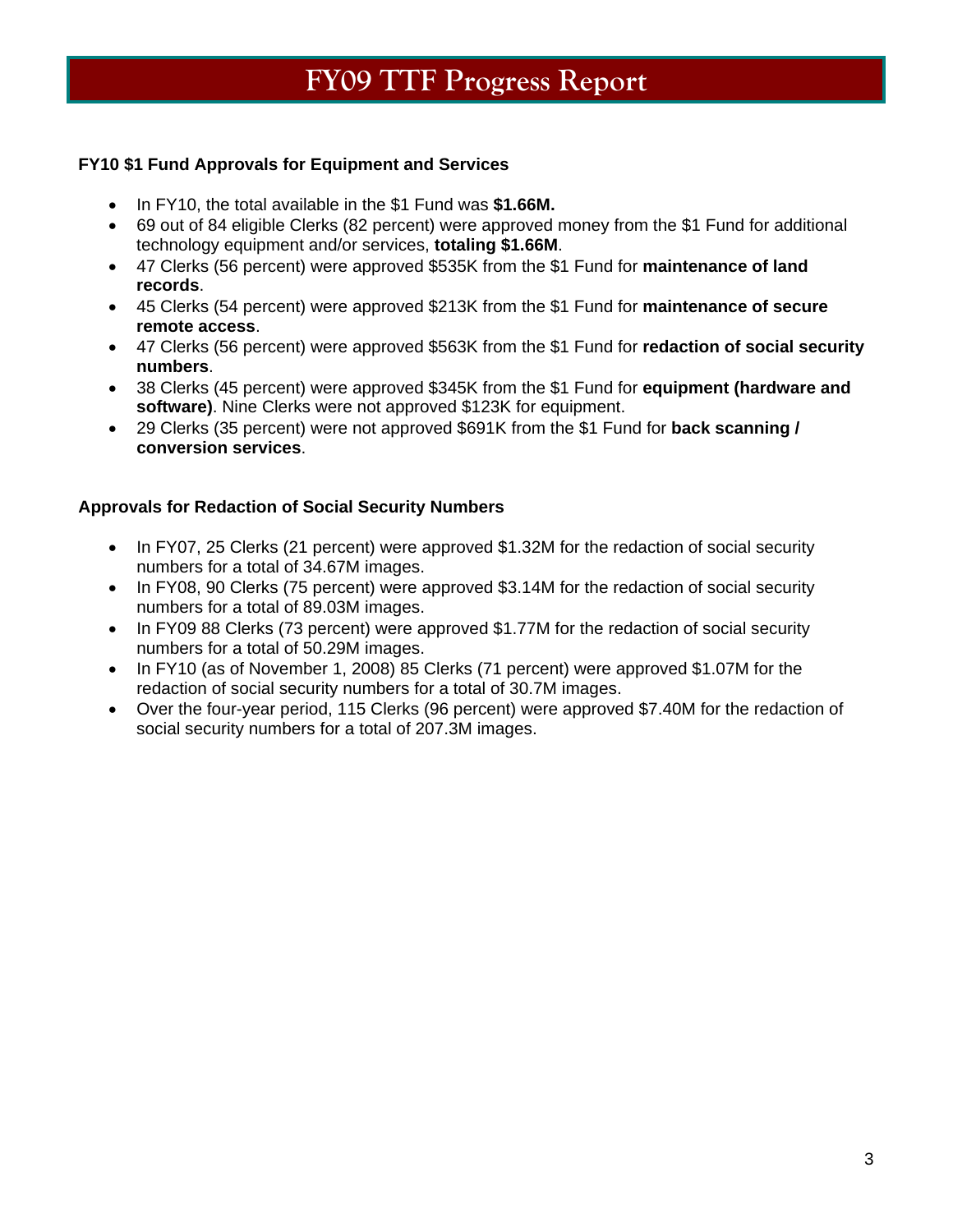# Introduction

<span id="page-6-0"></span>The purpose of this report is to provide an annual update of the Technology Trust Fund and the status of Clerks in providing secure remote access (SRA) to land records.

# **The Technology Trust Fund**

The Technology Trust Fund (TTF) originated in 1996 with § 17.1-279, Code of Virginia, that legislated a \$3 fee, known as the TTF Fee, to be assessed by the Clerk of the Circuit Court (Clerk) in every law and chancery action, upon each instrument recorded in the deed book, and upon each judgment docketed in the lien docket book. Effective July 1, 2004, the fee was increased to \$5 and the General Assembly has since specified intent that all Clerks in Virginia provide SRA to land records on or before July 1, 2008. The TTF fee is deposited to the State Treasury into a trust fund and the Compensation Board maintains a record of the deposits made by each Clerk.

Four dollars of the \$5 fee are allocated by the Compensation Board to each Clerk for the purposes of: (i) developing and updating individual land records automation plans for individual Clerks' offices; (ii) implementing automation plans to modernize land records in individual Clerk's offices and provide SRA to land records throughout the Commonwealth; (iii) obtaining and updating office automation and information technology equipment, including software and conversion services; (iv) preserving, maintaining and enhancing court records, including, but not limited to, the costs of repairs, maintenance, land records, consulting services, service contracts, redaction of social security numbers from land records, and system replacements or upgrades; and (v) improving public access to court records. TTF funds may not be used for personnel costs within the Clerks' offices. The legislation requires that Clerks submit to the Compensation Board a written certification that the Clerk's proposed technology improvements of land records will provide SRA to those land records on or before July 1, 2008.

The remaining \$1 of the TTF fee collected by each Clerk is amassed into a fund known as the \$1 Fund. The Compensation Board may allocate from the \$1 Fund (i) for the purposes of funding studies to develop and update individual land records automation plans for individual Clerk's offices and (ii) for the purposes enumerated in the above paragraph to implement the plan to modernize land records in individual Clerk's offices and provide SRA to land records throughout the Commonwealth. Priority for allocation from the \$1 Fund may be given to those individual Clerks' offices whose deposits into the trust fund would not be sufficient to implement its modernization plan. The legislation requires that Clerks submit to the Compensation Board a written certification that the Clerk's proposed technology improvements of land records will provide SRA to those land records on or before July 1, 2008.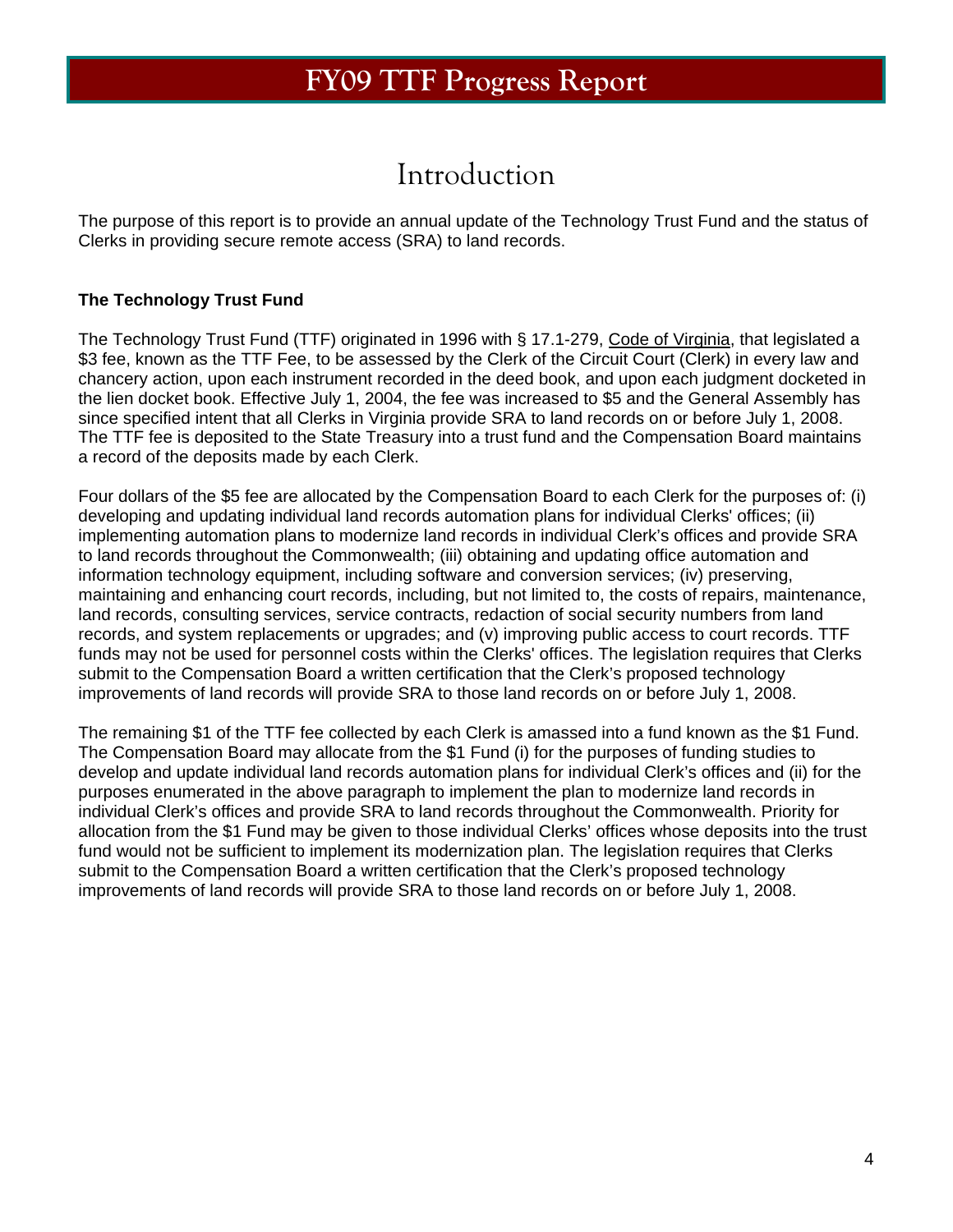### **Secure Remote Access to Land Records in the Code of Virginia**

In the Code of Virginia, § 17.1-279 requires Clerks or their designated application service provider(s) to certify compliance with security standards developed by the Virginia Information Technologies Agency (VITA) found in the document *Secure Remote Access to Online Court Documents Standard, ITRM STANDARD SEC503-02* (dated March 28, 2005), and all subsequent revisions. This document is located on the VITA website at [http://www.vita.virginia.gov](http://www.vita.virginia.gov/) under the tab Library / ITRM Policies, Standards, and Guidelines / Information Security Standards.

The safeguards in VITA's security standard define what is meant by "secure" land records. Remote access is defined in the security standard as allowing inspection to a court record without the need to physically visit the courthouse where the court record is maintained. The Code of Virginia, § 17.1-292, defines land records as any writing authorized by law to be recorded on paper or in electronic format that the Clerk records affecting title to real property, including but not limited to instruments, orders, or any other writings recorded.

Further definitions pertaining to SRA are contained in § 17.1-295, Code of Virginia. Public access means that the Clerk has made available to subscribers that are other than governmental agencies SRA to land records maintained by the Clerk. SRA is defined as public access by electronic means on a network or system to land records maintained by the Clerk or the Clerk's designated application service provider(s), in compliance with the SRA standards developed by VITA. A subscriber is any person who has entered into a Subscriber Agreement with the Clerk authorizing the subscriber to have SRA to land records maintained by the Clerk or the Clerk's designated application services provider(s). If the subscriber is an entity with more than one person who will use the network or system to access land records, each individual user shall execute a Subscriber Agreement and obtain a separate user ID and password from the Clerk. The subscriber is responsible for the fees and proper use of the SRA system pursuant to the Subscriber Agreement, applicable Virginia law, and the SRA standards developed by VITA.

In the Code of Virginia, § 17.1-276 allows that a Clerk who provides SRA to land records pursuant to § 17.1-294 may charge a fee established by the Clerk to cover operational expenses of such electronic access, including, but not limited to, computer support, maintenance, enhancements, upgrades, replacements, and consulting services. A flat fee may be assessed for each subscriber, as defined in § 17.1-295, in an amount not to exceed \$50 per month. The fees shall be paid to the Clerk's office and deposited by the Clerk into a special non-reverting local fund to be used to cover the operational expenses of such electronic access. The Clerk shall enter into a Subscriber Agreement with each subscriber in accordance with the security standards developed by VITA.

In the Code of Virginia, § 17.1-293 prohibits the posting of certain information on the Internet. The VITA SRA standards require that Clerks make a self-certification to comply with § 17.1-293. A self-certification is embedded in the FY09 TTF Budget Request Process in the Constitutional Officers Information Network (COIN), an online financial management tool for Constitutional Officers, thus providing a substitute for the paper self-certification form, Appendix C, located in the 2005 VITA security standard. Beginning January 1, 2004, a) Clerks may not allow access to a document on a court-controlled website with an actual signature, Social Security Number (SSN), date of birth, maiden name, financial account number, or name/age of a minor child; b) Clerks must post a list of documents routinely found on the court-controlled Web site; c) Clerks must allow public access to the original document, as provided by law; and d) Clerks are immune from suit arising from any acts or omissions relating to providing SRA on the Internet pursuant to this section unless the Clerk was grossly negligent or engaged in willful misconduct.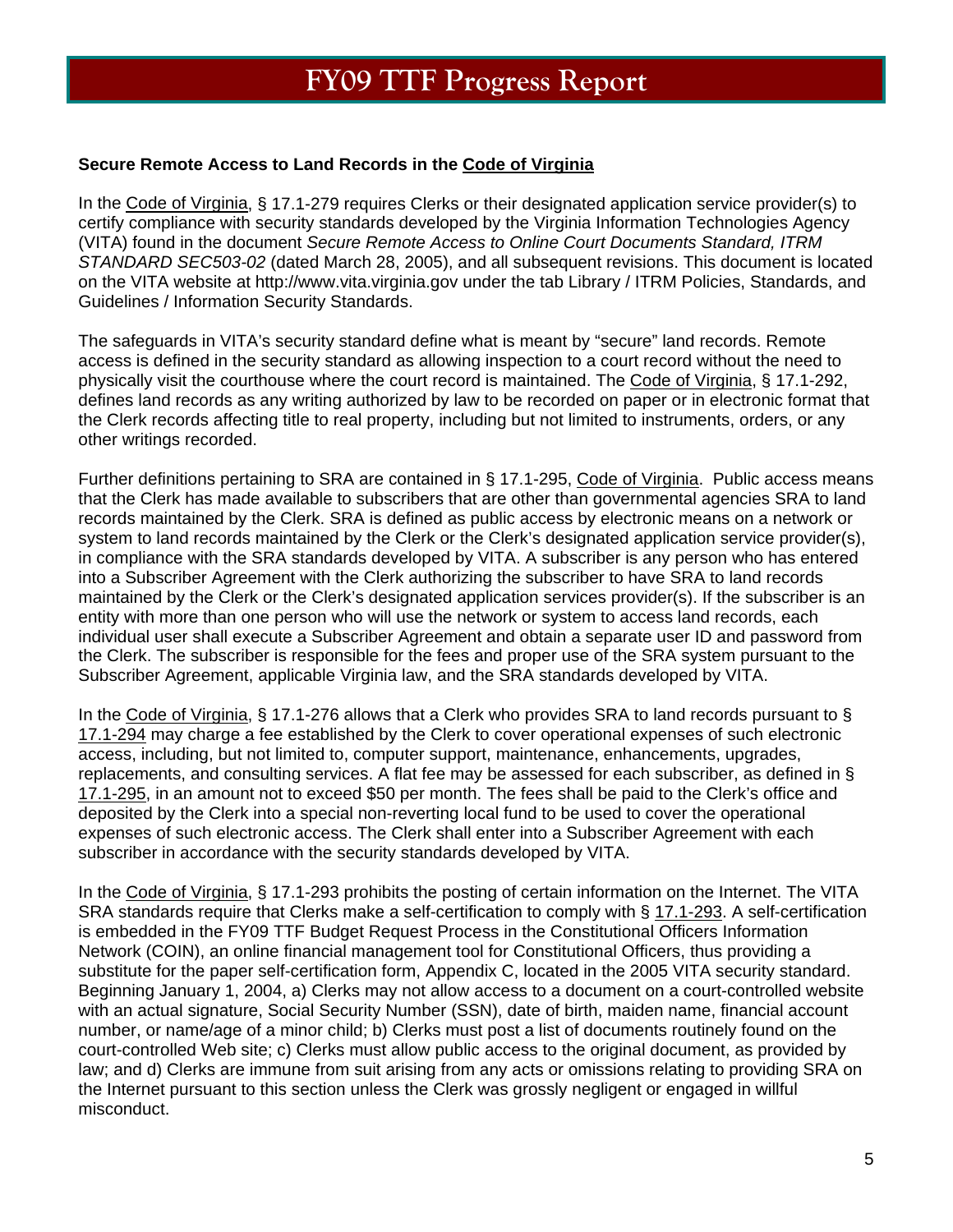In the Code of Virginia, § 17.1-294 stipulates that the original land records maintained by the Clerk may contain a SSN if otherwise provided by law, but that original record shall not be made available via SRA unless it complies with this section. Except in cases where the original record is required by law to contain a SSN, the attorney or party who prepares or submits the land record for recordation has the responsibility for ensuring that the SSN has been removed from the writing prior to the instrument's being submitted for recordation.

The complete text of §§ 17.1-276, 17.1-279, 17.1-292, 17.1-293, 17.1-294 and 17.1-295, Code of Virginia, is located in the Appendix of this report.

### **FY10 TTF Budget Request Process**

In August of each year, Clerks have the opportunity to request TTF available funding for equipment and services. The Compensation Board allocates \$4 funds requested by Clerks in an amount not to exceed the deposits into the trust fund credited to their respective localities. \$1 Fund money is also available to Clerks. The FY10 TTF Budget Request process is a sub-system of COIN and consists of several options seamlessly integrated into a coherent whole, including:

- FY09 TTF Progress Survey;
- FY10 Certification for SRA;
- FY10 Certification of VITA security standards;
- Election to make FY10 Budget Request;
- FY10 \$4 Request for Equipment and/or Services;
- Certification of \$4 Budget Request;
- FY10 \$1 Fund Request for Equipment and/or Services;
- Certification of \$1 Fund Budget Request, and
- Final signoff.

Clerks had the month of August 2009 to complete the FY10 TTF Budget Request Process. If a Clerk does not complete the annual TTF Budget Request process in COIN, their \$4 available balance automatically carries-over to a future fiscal year.

If a Clerk certifies to currently providing SRA to land records, then that Clerk may apply to the Compensation Board for an allocation from their \$4 available balance for automation and technology improvements in areas of his/her court not related to land records (Purpose Code F). Such a request cannot exceed the deposits into the trust fund credited to that locality (\$4). Clerks making Purpose Code F requests are restricted from the \$1 Fund.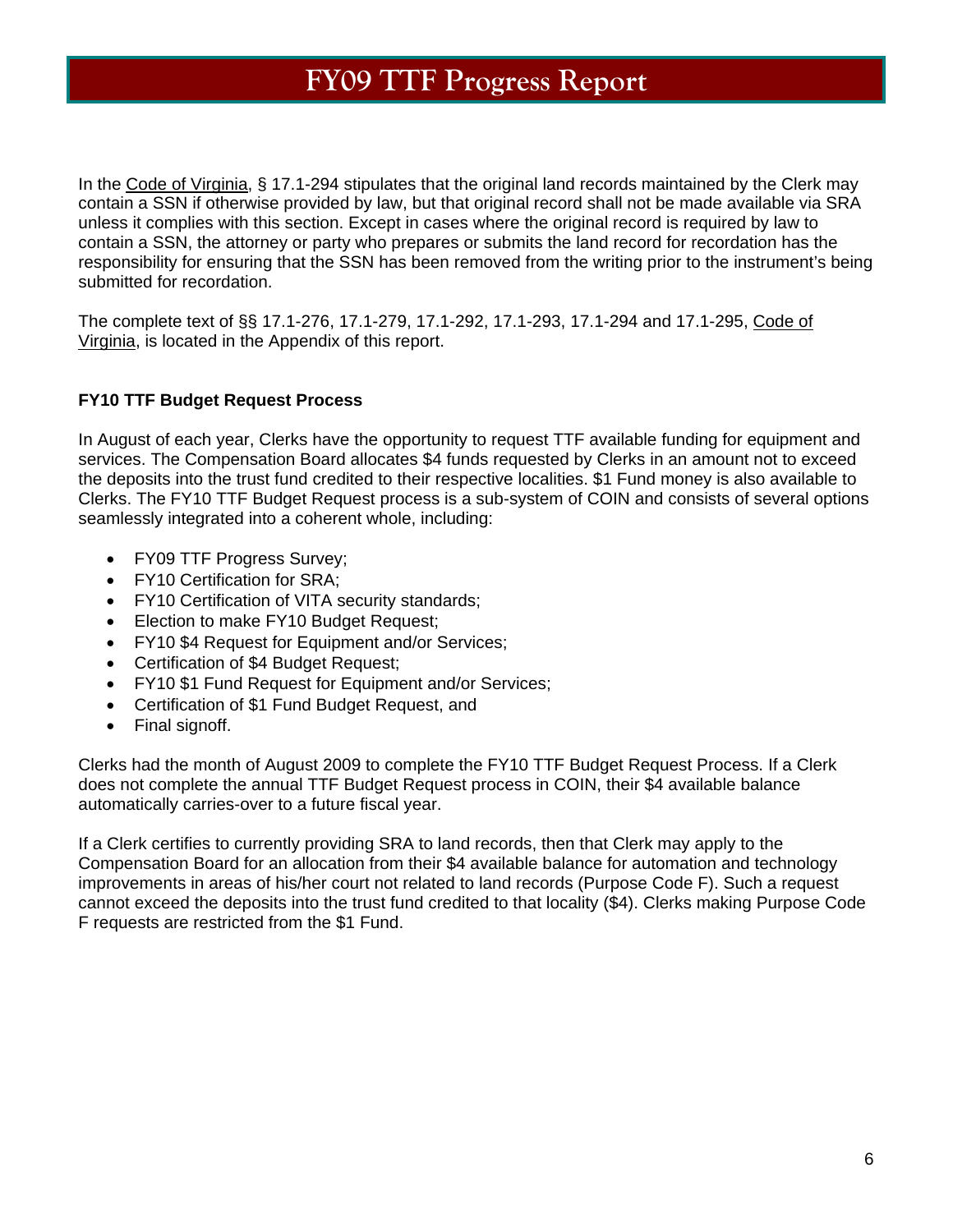# **FY10 TTF \$4 Available Balance**

The FY10 \$4 available balance is computed using several factors. Unexpended FY10 \$4 money is added to FY09 TTF collections credited to that locality. Unexpended money from the \$1 Fund is also added. A portion of TTF available funds is transferred to the Clerks' general operating funds to cover reimbursement of approved operating expenditures. In FY10, that amount was doubled by the FY09 General Assembly. An additional \$1M for office expenses was also transferred out the FY10 \$4 available balance. The formula for computing the FY10 TTF \$4 available balance for each Clerk's office is:

| FY09 \$4<br>Collections |  | FY09 Carrvover<br>(Unbudgeted and<br><b>Budgeted Unspent</b><br>$$4/$1$ Fund) | - | Transfer of \$3.98M<br>to Clerks' General<br>Operating Fund | ٠ | Transfer of \$1M to<br>Clerks' Office<br>Expenses | = | FY10 \$4<br>Available<br><b>Balance</b> |  |
|-------------------------|--|-------------------------------------------------------------------------------|---|-------------------------------------------------------------|---|---------------------------------------------------|---|-----------------------------------------|--|
|-------------------------|--|-------------------------------------------------------------------------------|---|-------------------------------------------------------------|---|---------------------------------------------------|---|-----------------------------------------|--|

A carryover election in the FY10 TTF Budget Request Process means that the FY10 \$4 available balance is reserved until the following fiscal year (FY11). The Compensation Board considers mid-year access to TTF funds not previously budgeted in August on a case-by-case basis and the availability of unencumbered funds. Application to the Compensation Board for mid-year access to TTF money not previously requested in August is made through a mid-year docket request. Instructions for making a mid-year docket request can be found on the Compensation Board website at [http://www.scb.virginia.gov](http://www.scb.virginia.gov/)  under the Land Records Technology tab. Mid-year access to TTF monies is not guaranteed to Clerks who do not submit a budget request in August.

A budget election and carry-over election are mutually exclusive. A Clerk must choose to either make a budget request for equipment and/or services or carryover their TTF \$4 available balance.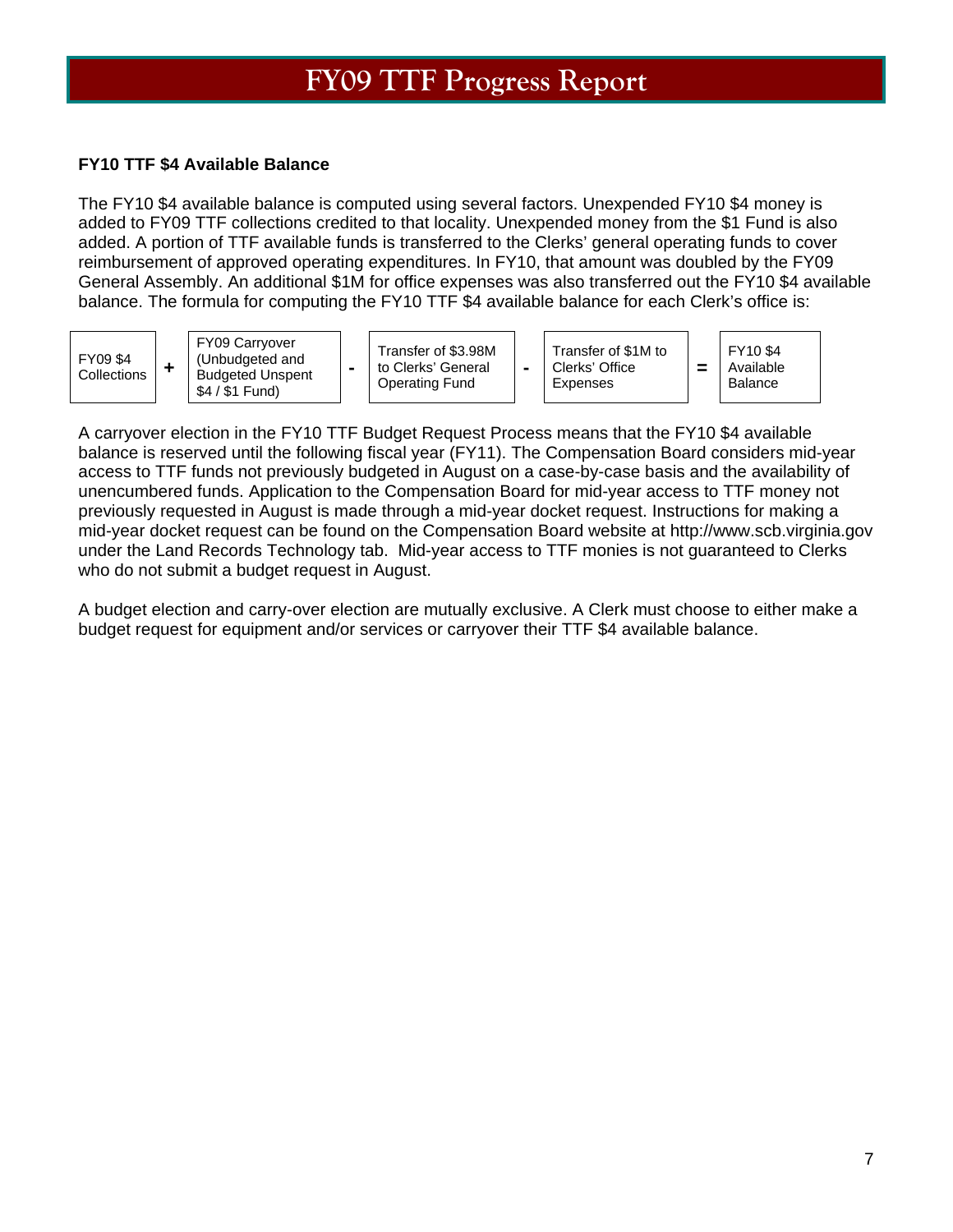# FY09 Financial Statement

<span id="page-10-0"></span>The TTF financial statement consists of data regarding Clerks' annual cash collections and expenditures, and total expenditures, including budget reductions, transfers to the Clerks' general fund, and administrative costs.

### **Clerks' Collections and Expenditures from FY97 to FY09**

|             | <b>Cash Collections</b> | Expenditures*   |
|-------------|-------------------------|-----------------|
| <b>FY97</b> | \$4,243,367.42          | \$0             |
| FY98        | \$4,822,885.65          | \$886,404.38    |
| FY99        | \$5,768,994.81          | \$2,214,766.32  |
| <b>FY00</b> | \$5,051,605.90          | \$2,526,303.63  |
| <b>FY01</b> | \$5,122,196.96          | \$4,757,461.75  |
| <b>FY02</b> | \$6,586,856.51          | \$6,800,199.60  |
| FY03        | \$7,921,175.89          | \$3,661,213.59  |
| <b>FY04</b> | \$8,512,088.24          | \$3,276,833.63  |
| <b>FY05</b> | \$12,404,426.50         | \$4,367,868.63  |
| <b>FY06</b> | \$12,787,943.26         | \$6,368,051.15  |
| FY07        | \$10,949,662.12         | \$8,630,099.87  |
| <b>FY08</b> | \$9,093,527.93          | \$9,864,876.47  |
| <b>FY09</b> | \$8,125,282.93          | \$9,155,197.48  |
| Total       | \$101,390,014.12        | \$62,509,276.51 |

In FY97, the Technology Trust Fund fee was \$3 and in FY05 it increased to \$5. In the 13-year period between FY97 and FY09, collections from the TTF fee increased from \$4,243,367 to \$8,125,283, a 91 percent increase. However, cash collections have decreased 36 percent between FY06 and FY09. Total collections over the 13 years are \$101,390,014. Average annual collections are \$7.8M.

Expenditures of Clerks increased from \$886,404 in FY98 to \$9,155,197 in FY09, a 933 percent increase. Total expenditures over the 12-year period are \$62,509,277. Average annual expenditures are \$5.2M. The percentage of total expenditures to total collections over the 13-year period is 62 percent.

\*Note: Due to a budget reduction strategy implemented in FY02, expenditures in FY02 were for the 11-month period of July 2001 through May 2002. Since FY03, expenditures are reported for the 12 month period of June through May. This is a change in presentation from previous TTF Progress Reports.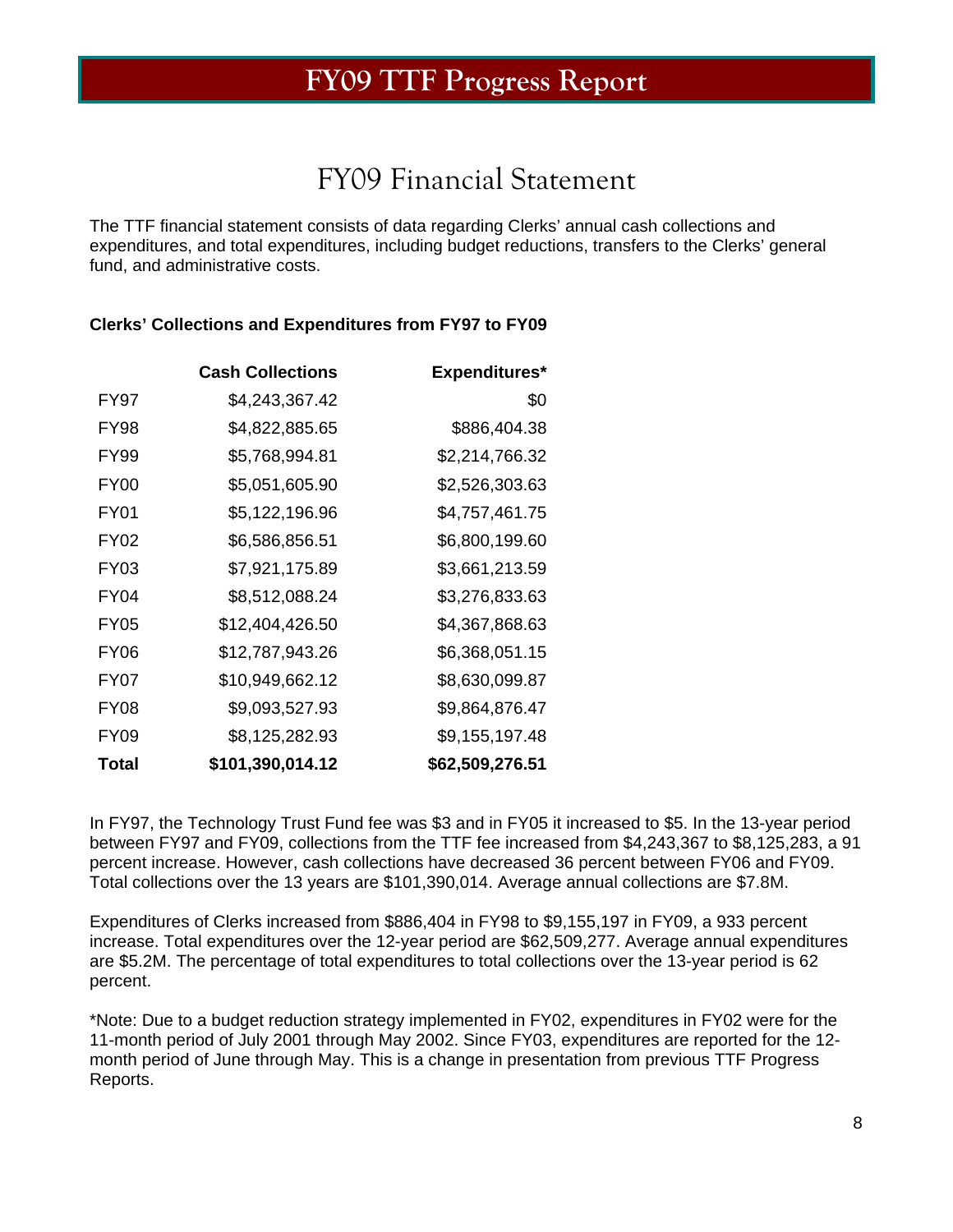<span id="page-11-0"></span>**Clerks' Collections from FY97 to FY09** 



# **Clerks' Expenditures from FY98 through FY09**



A matrix for Clerks' expenditures by locality is found in the Appendix of this report.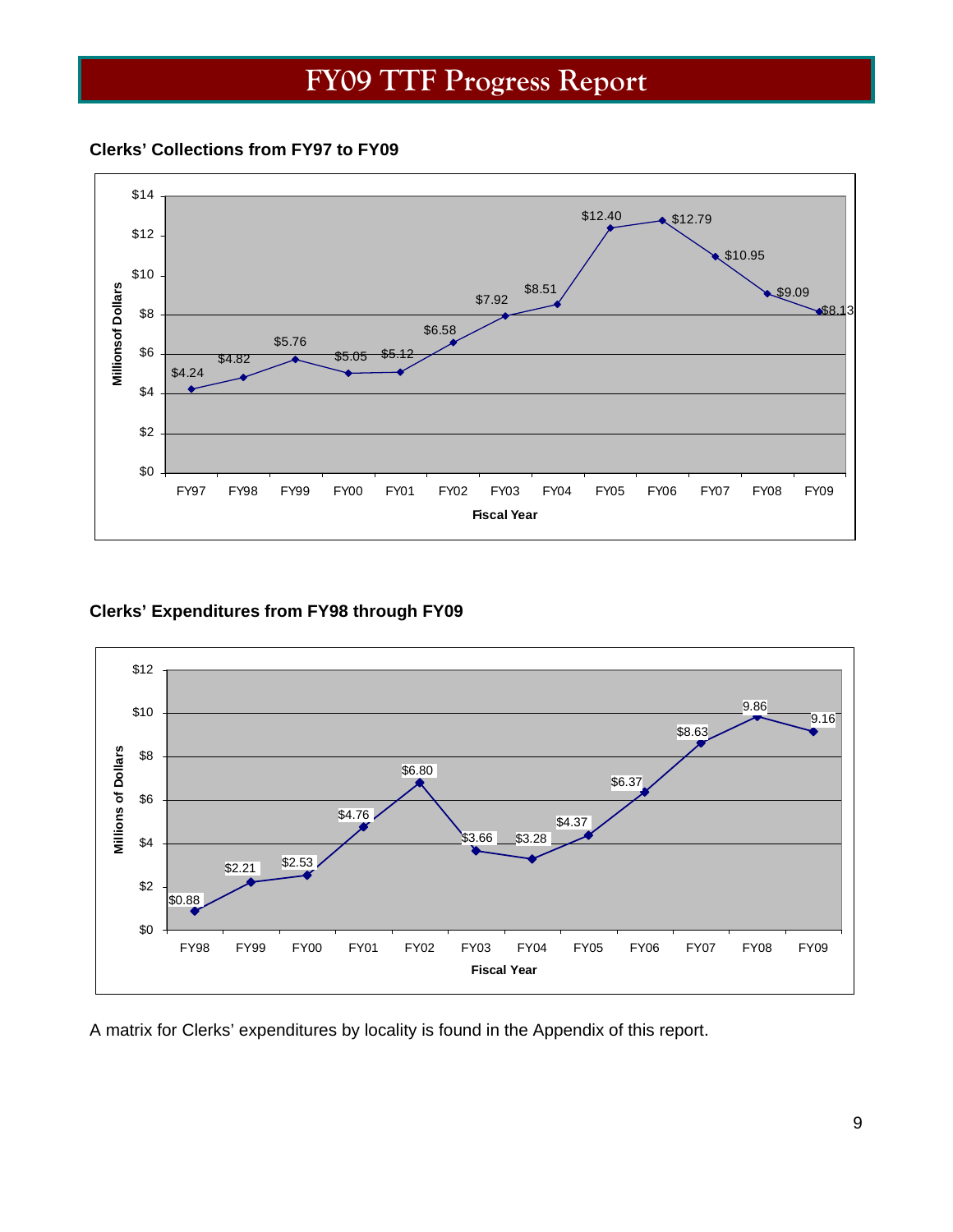# <span id="page-12-0"></span>**FY09 TTF Expenditures**

| Total                                                                 | \$10,716,573.46 | 100%   |
|-----------------------------------------------------------------------|-----------------|--------|
| Administration: Position Costs (includes DPB appropriation transfers) | \$72,163.23     | 0.67%  |
| Transfers to Clerks' General Fund for operating expenses              | \$1,489,212.75  | 13.9%  |
| <b>Clerks' Expenditures</b>                                           | \$9,155,197.48  | 85.43% |

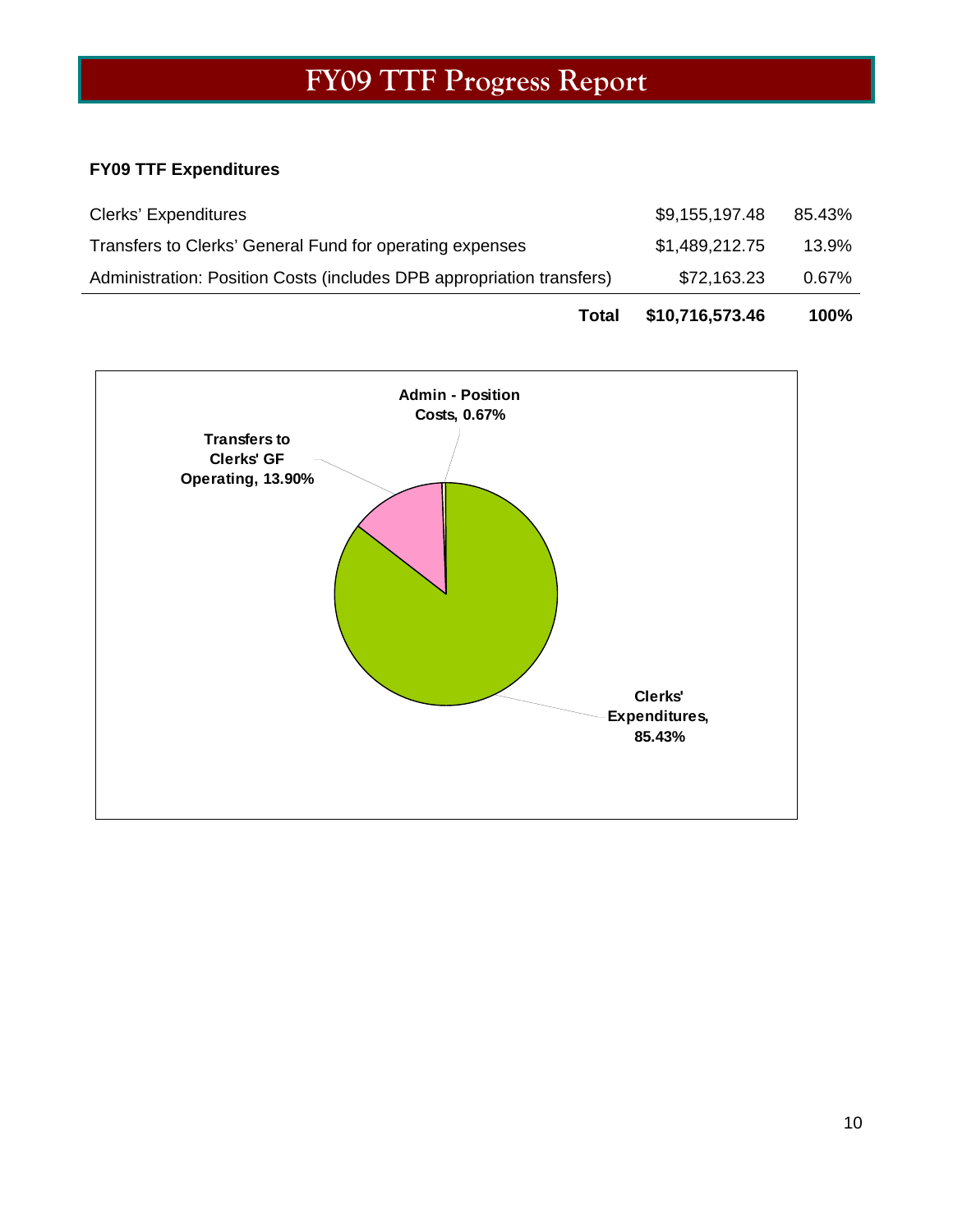# <span id="page-13-0"></span>**Total TTF Expenditures from FY98 to FY09**

| Total                                                                 | \$86,342,158.46 | 100%   |
|-----------------------------------------------------------------------|-----------------|--------|
| <b>Administration: COIN System</b>                                    | \$664,000.44    | 0.79%  |
| Administration: Position Costs (includes DPB appropriation transfers) | \$440,017.59    | 1.50%  |
| Administration: Consulting services (including VITA Studies)          | \$774,558.64    | 0.88%  |
| Transfers to Clerks' General Fund for operating expenses              | \$12,841,891.28 | 14.89% |
| <b>Budget Reductions and Transfers</b>                                | \$9,112,414.00  | 10.59% |
| Clerks' Expenditures                                                  | \$62,509,276.51 | 72.34% |



A matrix for Non-General Fund cash transactions for TTF from fiscal years 1998-2008 is found in the Appendix of this report.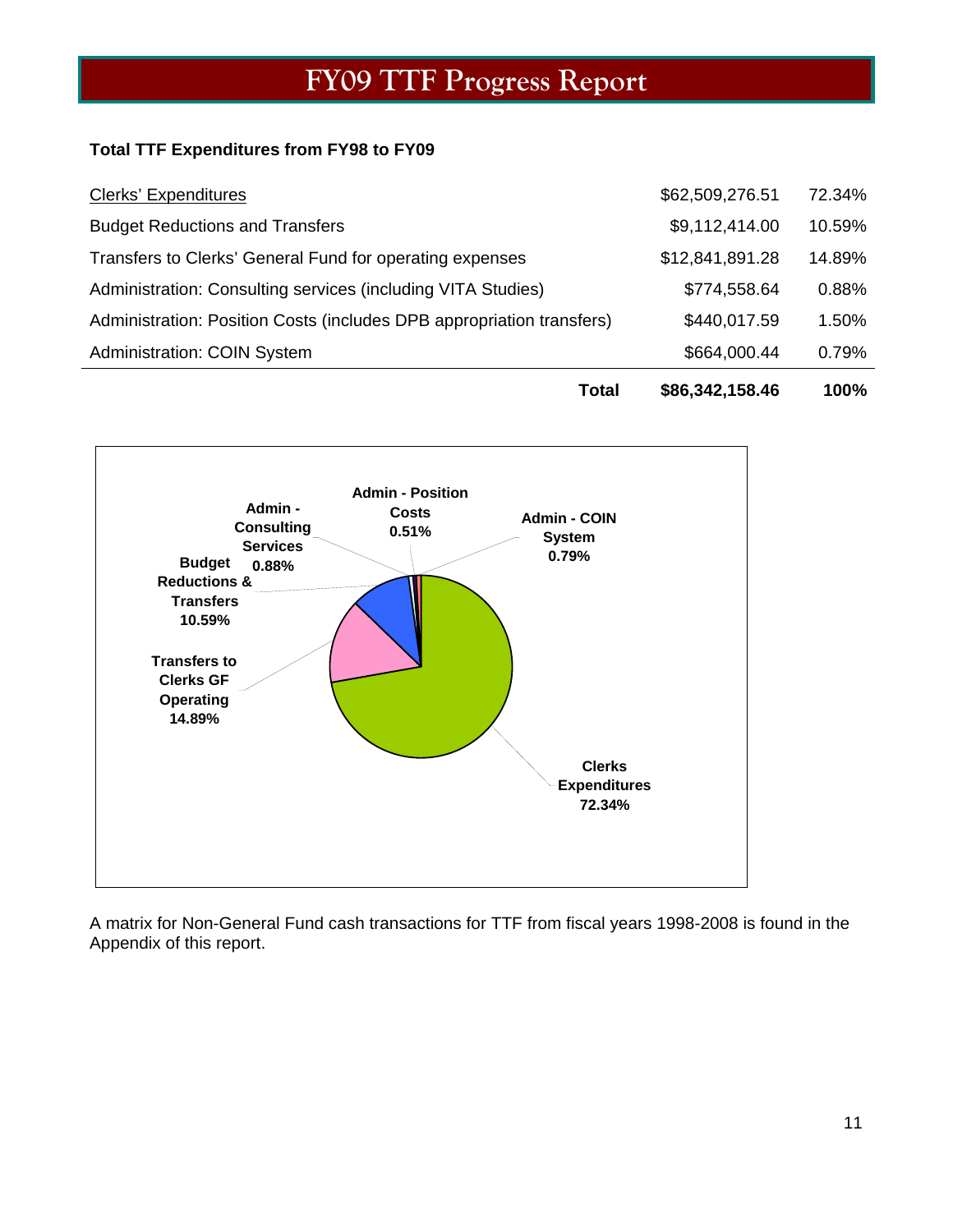# FY09 TTF Progress Survey

<span id="page-14-0"></span>The annual TTF Progress Survey is integrated into the TTF Budget Request process in COIN. Clerks were required to answer 53 questions in order to proceed to the \$4 and \$1 Fund budget request screens. Survey topics included the website owned and operated by the court, continuous years of electronic indices and images, onsite access and SRA, SRA subscriptions and publicity for SRA service, technology vendors, and redaction of social security numbers.

See the Appendix for a copy of the FY09 TTF Progress Survey.

# **Website Owned and Operated by the Court**

In the FY09 TTF Progress Survey, Clerks were asked to confirm providing a website or system owned and operated by their court or operated by a public or private agent for the purpose of providing SRA to land records' images.

### **Clerks Reporting Website that Provides SRA to Land Records' Images**

|                                                                                                                                                                                                                                                     | <b>FY05</b> |      | <b>FY06</b> |               | <b>FY067</b> |               | FY <sub>08</sub> |               | FY <sub>09</sub> |     |
|-----------------------------------------------------------------------------------------------------------------------------------------------------------------------------------------------------------------------------------------------------|-------------|------|-------------|---------------|--------------|---------------|------------------|---------------|------------------|-----|
| <b>Clerks with SRA Website</b>                                                                                                                                                                                                                      |             | $\%$ | n           | $\frac{9}{6}$ | n            | $\frac{9}{6}$ | n                | $\frac{9}{6}$ | n                | %   |
| From FY07 to FY09, the survey question was<br>posed as a website that provides SRA to<br>land records' images<br>From FY05 to FY06, the survey question was<br>posed as a website that provides up-to-date<br>public notice of land records' images | 15          | 13%  | 59          | 49%           | 86           | 72%           | 120              | 100%          | 119              | 99% |

In FY09 119 out of 120 Clerks (99 percent) reported to have a website or system owned and operated by the court or operated by a public or private agent for the purpose of providing SRA to land records' images. All 119 Clerks listed a website address that currently provides SRA to land records' images.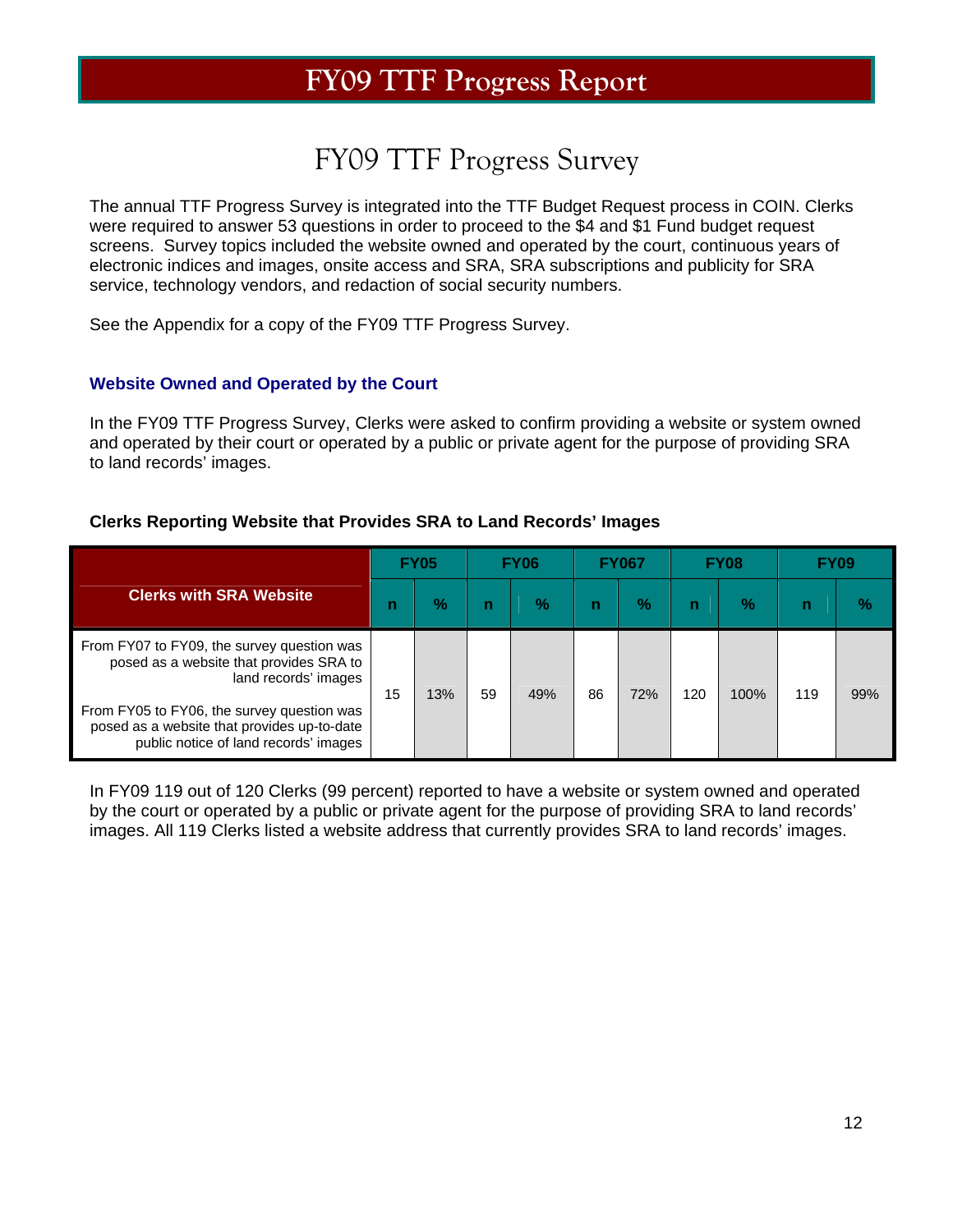

# <span id="page-15-0"></span>**Percentage of Clerks Reporting Website that Provides SRA to Land Records' Images**

In FY04, 30 Clerks (25 percent) reported that their court had a website that offered up-to-date public notice of electronic land records available through SRA; 15 Clerks (13 percent) in FY05; 59 Clerks (49 percent) in FY06; 86 Clerks (72 percent) in FY07and 120 Clerks (100 percent) in FY08. In FY09, 119 Clerks (99 percent) reported to have a website or system owned and operated by their court or operated by a public or private agent that provides SRA to land records' images.

### **Number of SRA Websites Hosted by Each Technology Vendor**

| $\Delta m$ Cad | <b>BIS</b> | $In$ -House $\vert$ | <b>Cott</b> | I DTS I  | / Eagle V | ILS<br><b>Contract Contract Contract Contract Contract Contract Contract Contract Contract Contract Contract Contract Co</b> | Logan | Mixnet |    |  |
|----------------|------------|---------------------|-------------|----------|-----------|------------------------------------------------------------------------------------------------------------------------------|-------|--------|----|--|
|                |            |                     |             | <u>.</u> |           |                                                                                                                              |       |        | 69 |  |

AmCad = American Cadastre **ACS = ACS** = ACS State and Local Solutions BIS = Business Information Systems<br>Cott = Cott Systems **BIS = Business** Business Information Systems Eagle = Eagle Computer Systems DTS = Document Technology Systems ILS = International Land Systems Logan = Logan Systems Mixnet = Mixnet Corporation SCV = Supreme Court of Virginia Unity = Unity Systems (formerly Reams) Unity = Unity Systems (formerly Reams)

The Clerk of Pulaski listed both Eagle and the Supreme Court as their SRA web page host. In-house web hosting are Arlington, Fairfax, and York Counties, and Alexandria City.

Twenty-eight out of 120 Clerks (23 percent) have a SRA web page specific to their locality; 91 Clerks (76 percent) have a generic SRA website. One Clerk did not list a website.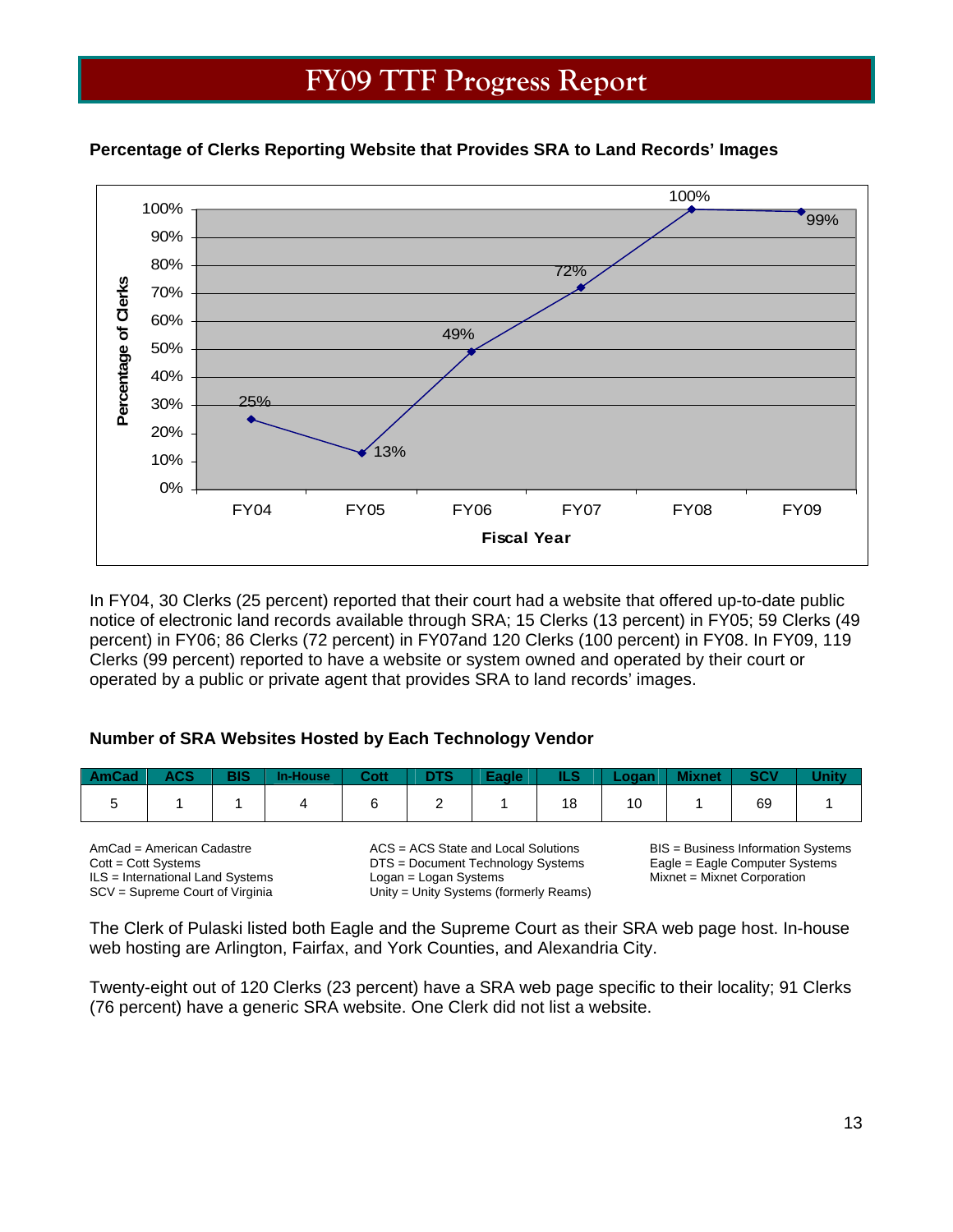### <span id="page-16-0"></span>**Website Addresses that Provide Secure Remote Access**

| <b>Locality</b>           | <b>Website Address</b>                                                   | <b>Vendor</b>             | <b>Locality</b>         | <b>Website Address</b>                                                        | Vendor                    |
|---------------------------|--------------------------------------------------------------------------|---------------------------|-------------------------|-------------------------------------------------------------------------------|---------------------------|
| Accomack                  | https://csa.landrecords.com/lronline                                     | ILS                       | <b>Nelson</b>           | https://risweb.courts.state.va.us/                                            | SCV                       |
| Albemarle                 | www.albemarle.org/landrecs                                               | Cott                      | <b>New Kent</b>         | www.newkentvacocc.org                                                         | Logan                     |
| Alleghany                 | https://risweb.courts.state.va.us/                                       | SCV                       | Northampton             | https://risweb.courts.state.va.us/                                            | SCV                       |
| Amelia                    | https://csa.landsystems.com/lronline                                     | <b>ILS</b>                | Northumberland          | https://csa.landsystems.com/lronline                                          | $\overline{\mathsf{L}}$ s |
| Amherst                   | https://landrecords.countyofamherst.com/                                 | Cott                      | Nottoway                | https://csa.landsystems.com/lronline                                          | <b>ILS</b>                |
| Appomattox                | https://csa.landrecords.com/lronline                                     | <b>ILS</b>                | Orange                  | https://risweb.courts.state.va.us/                                            | SCV                       |
| Arlington                 | http://landrec.arlingtonva.us/                                           | County                    | Page                    | https://csa.landsystems.com/lronline                                          | $\overline{\mathsf{L}}$ s |
| Augusta                   | https://risweb.courts.state.va.us/                                       | SCV                       | Patrick                 | https://risweb.courts.state.va.us/                                            | SCV                       |
| <b>Bath</b>               | https://risweb.courts.state.va.us/                                       | SCV                       | Pittsylvania            | https://risweb.courts.state.va.us/                                            | SCV                       |
| <b>Bedford</b>            | https://risweb.courts.state.va.us/                                       | SCV                       | Powhatan                | https://csa.landsystems.com/lronline                                          | <b>ILS</b>                |
| <b>Bland</b>              | https://risweb.courts.state.va.us/                                       | SCV                       | <b>Prince Edward</b>    | https://csa.landsystems.com/lronline                                          | <b>ILS</b>                |
| <b>Botetourt</b>          | https://risweb.courts.state.va.us/                                       | <b>SCV</b>                | <b>Prince George</b>    | https://risweb.courts.state.va.us/                                            | SCV                       |
| <b>Brunswick</b>          | https://risweb.courts.state.va.us/                                       | SCV                       | <b>Prince William</b>   | https://www3.pwcgov.org/panet                                                 | <b>DTS</b>                |
| <b>Buchanan</b>           | https://risweb.courts.state.va.us/                                       | SCV                       | Pulaski                 | http://records.pulaskicircuitcourt.com                                        | Eagle/SCV                 |
| <b>Buckingham</b>         | https://csa.landrecords.com/lronline                                     | ILS                       | Rappahannock            | https://risweb.courts.state.va.us/                                            | SCV                       |
| Campbell                  | https://risweb.courts.state.va.us/                                       | SCV                       | <b>Richmond Co</b>      | https://csa.landsystems.com/lronline                                          | <b>ILS</b>                |
| Caroline                  | www.carolinevacocc.org                                                   | Logan                     | Roanoke Co              | https://risweb.courts.state.va.us/                                            | SCV                       |
| Carroll                   | www.carrollvacocc.org                                                    | Logan                     | Rockbridge              | https://risweb.courts.state.va.us/                                            | SCV                       |
| <b>Charles City</b>       | https://risweb.courts.state.va.us/                                       | SCV                       | Rockingham              | www.uslandrecords.com                                                         | <b>ACS</b>                |
| Charlotte                 | reported No to providing website                                         |                           | <b>Russell</b>          | https://risweb.courts.state.va.us/                                            | SCV                       |
| Chesterfield              | www.ccclandrecords.org/                                                  | Logan                     | <b>Scott</b>            | www.titlesearcher.com                                                         | <b>BIS</b>                |
| Clarke                    | www.clarkevacocc.org                                                     | Logan                     | Shenandoah              | https://risweb.courts.state.va.us/                                            | SCV                       |
| Craig                     | https://risweb.courts.state.va.us/                                       | SCV                       | Smyth                   | https://risweb.courts.state.va.us/                                            | SCV                       |
| Culpeper                  | https://risweb.courts.state.va.us/                                       | <b>SCV</b>                | Southampton             | https://risweb.courts.state.va.us/                                            | SCV                       |
| Cumberland                | https://risweb.courts.state.va.us/                                       | SCV                       | Spotsylvania            | https://csa.landsystems.com/lronline                                          | <b>ILS</b>                |
| <b>Dickenson</b>          | https://risweb.courts.state.va.us/                                       | <b>SCV</b>                | Stafford                | http://staffordcocc.org/                                                      | Logan                     |
| <b>Dinwiddie</b>          | https://risweb.courts.state.va.us/                                       | SCV                       | <b>Surry</b>            | www.surrvacocc.org                                                            | Logan                     |
| <b>Essex</b>              | https://risweb.courts.state.va.us/                                       | SCV                       | <b>Sussex</b>           | www.sussexvacocc.org                                                          | Logan                     |
| Fairfax                   | http://www.fairfaxcounty.gov/cpan/index.cfm                              | County                    | <b>Tazewell</b>         | https://risweb.courts.state.va.us/                                            | SCV                       |
| Fauquier                  | https://clerk.fauguiercounty.gov                                         | Cott                      | Warren                  | https://risweb.courts.state.va.us/                                            | SCV                       |
| Floyd                     | https://risweb.courts.state.va.us/                                       | SCV                       | Washington              | https://risweb.courts.state.va.us/                                            | SCV                       |
| Fluvanna                  | www://fluvannavacocc.org                                                 | Logan                     | Westmoreland            | http://landrecords.westmoreland-county.org                                    | Cott<br>Mixnet            |
| <b>Franklin Co</b>        | https://risweb.courts.state.va.us/                                       | SCV<br>SCV                | Wise<br>Wythe           | www.courtbar.org                                                              | SCV                       |
| Frederick<br><b>Giles</b> | https://risweb.courts.state.va.us/                                       | <b>ILS</b>                | York                    | https://risweb.courts.state.va.us/                                            | County                    |
| Gloucester                | https://csa.landrecords.com/lronline                                     | SCV                       | Alexandria              | http://countyofyorkva.net/crmsdotnet                                          | City                      |
| Goochland                 | https://risweb.courts.state.va.us/<br>https://risweb.courts.state.va.us/ | SCV                       | <b>Bristol</b>          | https://cheyenne.alexandriava.gov/ajis/<br>https://risweb.courts.state.va.us/ | SCV                       |
| Grayson                   | https://risweb.courts.state.va.us/                                       | SCV                       | <b>Buena Vista</b>      | https://risweb.courts.state.va.us/                                            | <b>SCV</b>                |
| Greene                    | http://landrecords.gcva.us                                               | Cott                      | Charlottesville         | https://csa.landsystems.com/lronline                                          | <b>ILS</b>                |
| Greensville               | https://risweb.courts.state.va.us/                                       | SCV                       | Chesapeake              | www.chesapeakeccland.org/                                                     | Logan                     |
| <b>Halifax</b>            | https://risweb.courts.state.va.us/                                       | SCV                       | <b>Colonial Heights</b> | http://colonialheights.landrecordsonline.com                                  | AmCad                     |
| Hanover                   | http://hanover.landrecordsonline.com/                                    | AmCad                     | <b>Danville</b>         | https://risweb.courts.state.va.us/                                            | SCV                       |
| Henrico                   | https://csa.landrecords.com/lronline                                     | ILS                       | Fredericksburg          | https://risweb.courts.state.va.us/                                            | SCV                       |
| Henry                     | https://risweb.courts.state.va.us/                                       | SCV                       | Hampton                 | https://risweb.courts.state.va.us/                                            | SCV                       |
| Highland                  | https://risweb.courts.state.va.us/                                       | <b>SCV</b>                | Hopewell                | https://risweb.courts.state.va.us/                                            | <b>SCV</b>                |
| Isle of Wight             | https://risweb.courts.state.va.us/                                       | <b>SCV</b>                | Lynchburg               | https://risweb.courts.state.va.us/                                            | SCV                       |
| <b>James City</b>         | https://risweb.courts.state.va.us/                                       | SCV                       | <b>Martinsville</b>     | http://www.ci.martinsville.va.us/circuitclerk                                 | Untiy                     |
| King & Queen              | https://risweb.courts.state.va.us/                                       | SCV                       | <b>Newport News</b>     | https://risweb.courts.state.va.us/                                            | SCV                       |
| <b>King George</b>        | http://kg.landrecordsonline.com/                                         | AmCad                     | <b>Norfolk</b>          | https://risweb.courts.state.va.us/                                            | SCV                       |
| <b>King William</b>       | https://risweb.courts.state.va.us/                                       | SCV                       | Petersburg              | https://csa.landsystems.com/lronline                                          | <b>ILS</b>                |
| Lancaster                 | https://risweb.courts.state.va.us/                                       | SCV                       | Portsmouth              | https://risweb.courts.state.va.us/                                            | SCV                       |
| Lee                       | https://risweb.courts.state.va.us/                                       | SCV                       | Radford                 | https://csa.landsystems.com/lronline                                          | <b>ILS</b>                |
| Loudoun                   | https://lisweb.loudoun.gov/recpublic/logon                               | <b>DTS</b>                | <b>Richmond City</b>    | https://risweb.courts.state.va.us/                                            | SCV                       |
| Louisa                    | http://landreocrds.countyoflouisa.com/                                   | Cott                      | <b>Roanoke City</b>     | https://risweb.courts.state.va.us/                                            | SCV                       |
| Lunenburg                 | https://risweb.courts.state.va.us/                                       | <b>SCV</b>                | Salem                   | https://risweb.courts.state.va.us/                                            | <b>SCV</b>                |
| Madison                   | https://risweb.courts.state.va.us/                                       | SCV                       | Staunton                | https://risweb.courts.state.va.us/                                            | SCV                       |
| <b>Mathews</b>            | https://risweb.courts.state.va.us/                                       | SCV                       | <b>Suffolk</b>          | http:://suffolk.landrecordsonline.com/                                        | AmCad                     |
| Mecklenburg               | https://risweb.courts.state.va.us/                                       | <b>SCV</b>                | Virginia Beach          | www.vblandrecords.com                                                         | AmCad                     |
| Middlesex                 | https://risweb.courts.state.va.us/                                       | <b>SCV</b>                | Waynesboro              | https://risweb.courts.state.va.us/                                            | <b>SCV</b>                |
| Montgomery                | https://csa.landrecords.com/lronline                                     | $\overline{\mathsf{L}}$ s | Winchester              | https://risweb.courts.state.va.us/                                            | <b>SCV</b>                |

In the FY09 TTF Progress Survey, 119 Clerks reported a website or system address that currently provides SRA to land records' images.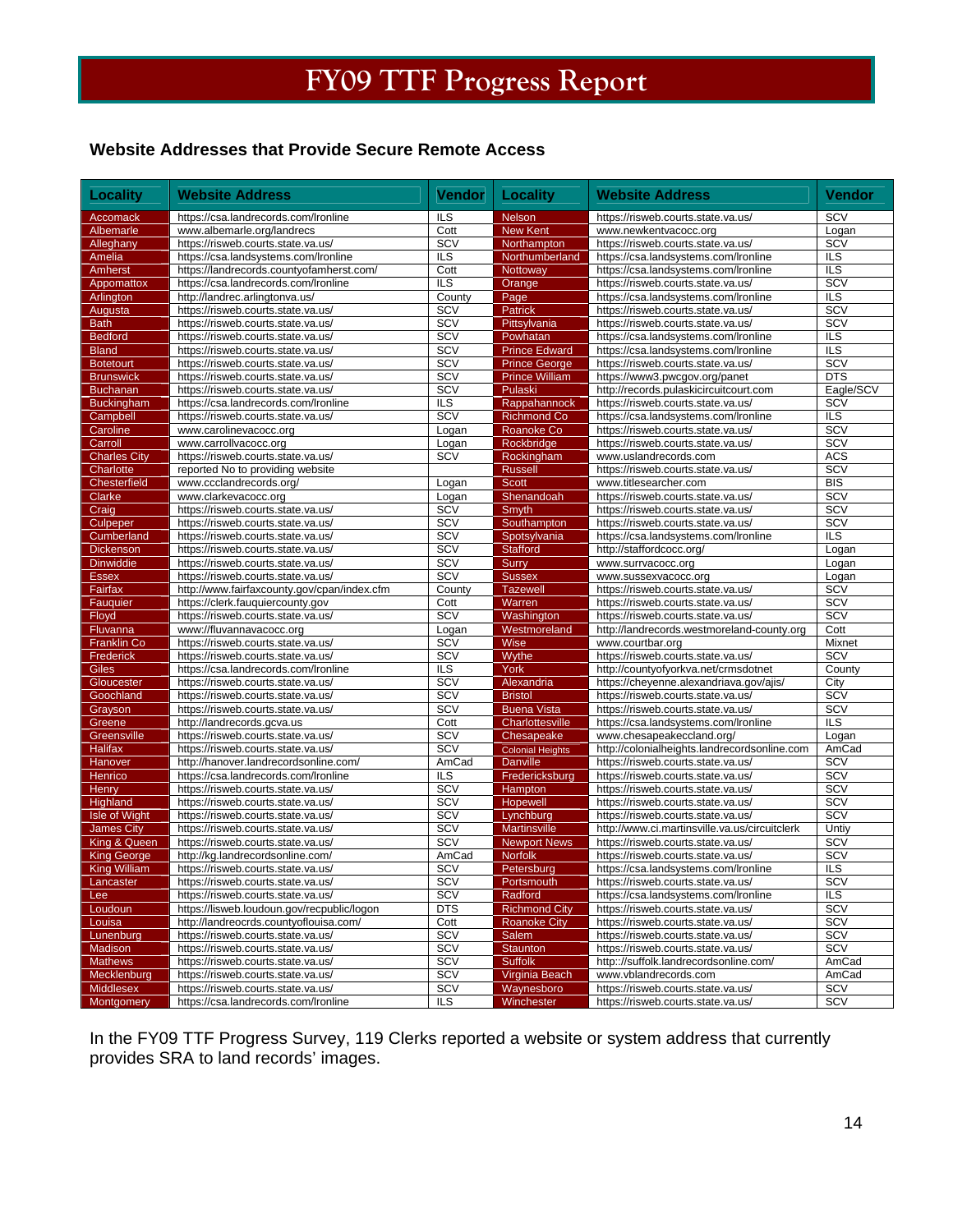### <span id="page-17-0"></span>**Electronic Indices and Images**

In the FY09 TTF Budget Request Manual, Clerks were instructed, for the purposes of the progress survey, to consider deeds / deeds of trust, plats / maps, judgments / liens, financing statements, and wills / fiduciary as types of land records. Clerks answered questions regarding the oldest continuous year of electronic indices and images provided by their court. If no index or image of that kind of record existed, the Clerk was to indicate with a 0000. The number of Clerks who reported indices and images is shown below. The average year of indices and images is shown in the following matrix.

|               |                                |              | <b>FY05</b> |              | <b>FY06</b> |             | <b>FY07</b> |              | <b>FY08</b> |              | <b>FY09</b> |
|---------------|--------------------------------|--------------|-------------|--------------|-------------|-------------|-------------|--------------|-------------|--------------|-------------|
|               | <b>Electronic Land Records</b> | $\mathsf{n}$ | $\%$        | $\mathsf{n}$ | $\%$        | $\mathbf n$ | $\%$        | $\mathsf{n}$ | $\%$        | $\mathsf{n}$ | %           |
|               | Deeds / Deeds of Trust         | 111          | 93%         | 114          | 95%         | 120         | 100%        | 119          | 99%         | 119          | 99%         |
| Indices       | Plats / Maps                   | 78           | 65%         | 104          | 86%         | 97          | 81%         | 87           | 73%         | 87           | 73%         |
|               | Judgments / Liens              | 105          | 88%         | 97           | 81%         | 119         | 99%         | 119          | 99%         | 119          | 99%         |
|               | <b>Financing Statements</b>    | 100          | 83%         | 108          | 90%         | 115         | 96%         | 116          | 97%         | 115          | 96%         |
|               | Wills / Fiduciary              | 102          | 85%         | 106          | 88%         | 110         | 92%         | 112          | 93%         | 114          | 95%         |
|               | Deeds / Deeds of Trust         | 111          | 93%         | 112          | 93%         | 119         | 99%         | 120          | 100%        | 120          | 100%        |
|               | Plats / Maps                   | 69           | 58%         | 103          | 86%         | 86          | 72%         | 78           | 65%         | 78           | 65%         |
| <b>Images</b> | Judgments / Liens              | 100          | 83%         | 89           | 74%         | 114         | 95%         | 115          | 96%         | 116          | 97%         |
|               | <b>Financing Statements</b>    | 80           | 67%         | 102          | 85%         | 96          | 80%         | 104          | 87%         | 104          | 87%         |
|               | Wills / Fiduciary              | 100          | 83%         | 75           | 63%         | 110         | 92%         | 112          | 93%         | 112          | 93%         |

### **Electronic Indices and Images**

From FY05 to FY09, the number of Clerks that reported to having back scanned continuous years of **deeds / deeds of trust** indices increased from 111 to 119 (17 percent increase). The number of Clerks that reported to having back scanned continuous years of deeds / deeds of trust images increased from 111 to 120 (8 percent increase).

From FY05 to FY09, the number of Clerks that reported to having back scanned continuous years of **plats / maps** indices increased from 78 to 87 (12 percent increase). The number of Clerks that reported to having back scanned continuous years of plats / maps images decreased from 69 to 78 (13 percent decrease).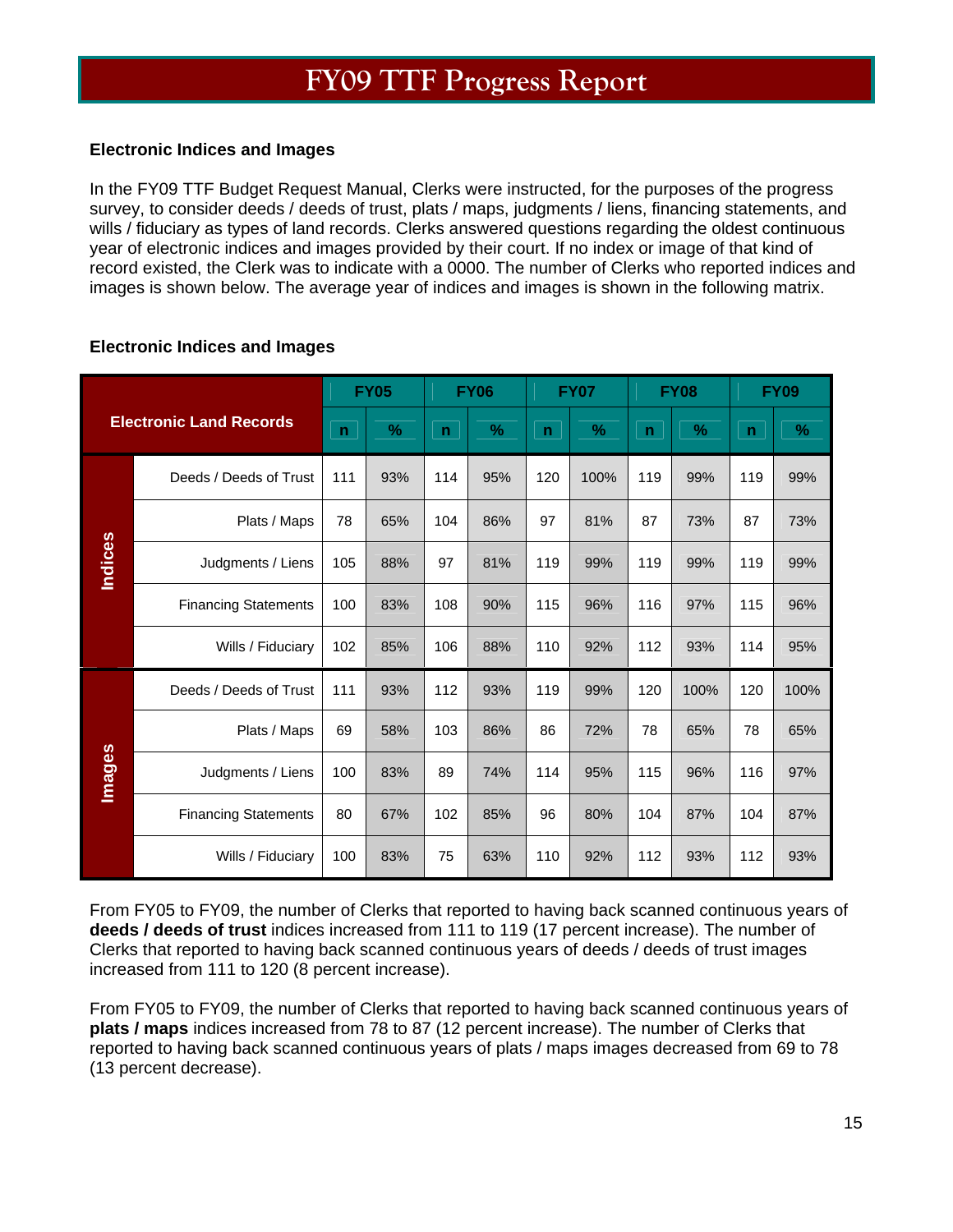<span id="page-18-0"></span>From FY05 to FY09, the number of Clerks that reported to having back scanned continuous years of **judgments / liens** indices increased from 105 to 119 (13 percent increase). The number of Clerks that reported to having back scanned continuous years of judgments / liens images increased from 100 to 116 (16 percent increase).

From FY05 to FY09, the number of Clerks that reported to having back scanned continuous years of **financing statements** indices increased from 100 to 115 (15 percent increase). The number of Clerks that reported to having back scanned continuous years of financing statements images increased from 80 to 104 (30 percent increase).

From FY05 to FY09, the number of Clerks that reported to having back scanned continuous years of **wills / fiduciary** indices increased from 102 to 114 (12 percent increase). The number of Clerks that reported to having back scanned continuous years of wills / fiduciary images increased from 100 to 112 (12 percent increase).

|         |                                      | <b>Average Year</b> |             |             |             |             |             |  |  |  |
|---------|--------------------------------------|---------------------|-------------|-------------|-------------|-------------|-------------|--|--|--|
|         | <b>Electronic Indices and Images</b> | <b>FY04</b>         | <b>FY05</b> | <b>FY06</b> | <b>FY07</b> | <b>FY08</b> | <b>FY09</b> |  |  |  |
|         | Deeds / Deeds of Trust               | 1976                | 1977        | 1972        | 1967        | 1953        | 1947        |  |  |  |
|         | Plats / Maps                         | 1977                | 1978        | 1988        | 1974        | 1958        | 1932        |  |  |  |
| Indices | Judgments / Liens                    | 1991                | 1994        | 1988        | 1993        | 1993        | 1990        |  |  |  |
|         | <b>Financing Statements</b>          | 1993                | 1996        | 1993        | 1996        | 1997        | 1996        |  |  |  |
|         | Wills / Fiduciary                    | 1988                | 1990        | 1996        | 1986        | 1977        | 1970        |  |  |  |
|         | Deeds / Deeds of Trust               | 1978                | 1978        | 1976        | 1958        | 1955        | 1947        |  |  |  |
|         | Plats / Maps                         | 1971                | 1963        | 1992        | 1997        | 1946        | 1944        |  |  |  |
| Images  | Judgments / Liens                    | 1998                | 1998        | 1991        | 2000        | 1995        | 1994        |  |  |  |
|         | <b>Financing Statements</b>          | 1999                | 1999        | 1998        | 1985        | 2000        | 1999        |  |  |  |
|         | Wills / Fiduciary                    | 1991                | 1995        | 1999        | 1985        | 1981        | 1969        |  |  |  |

# **Average Year of Continuous Years of Electronic Indices and Images**

From FY04 to FY09, the average age of **deeds / deeds of trust indices** reported by Clerks increased from 28 years old to 62 years old; the average age of **plats / maps indices** reported by Clerks increased from 27 years old to 77 years old; the average age of **judgments / liens indices** reported by Clerks increased from 13 years old to 19 years old; the average age of **financing statement indices** reported by Clerks increased from 11 years old to 15 years old; and the average age of **wills / fiduciary indices** reported by Clerks increased from 16 years old to 39 years old.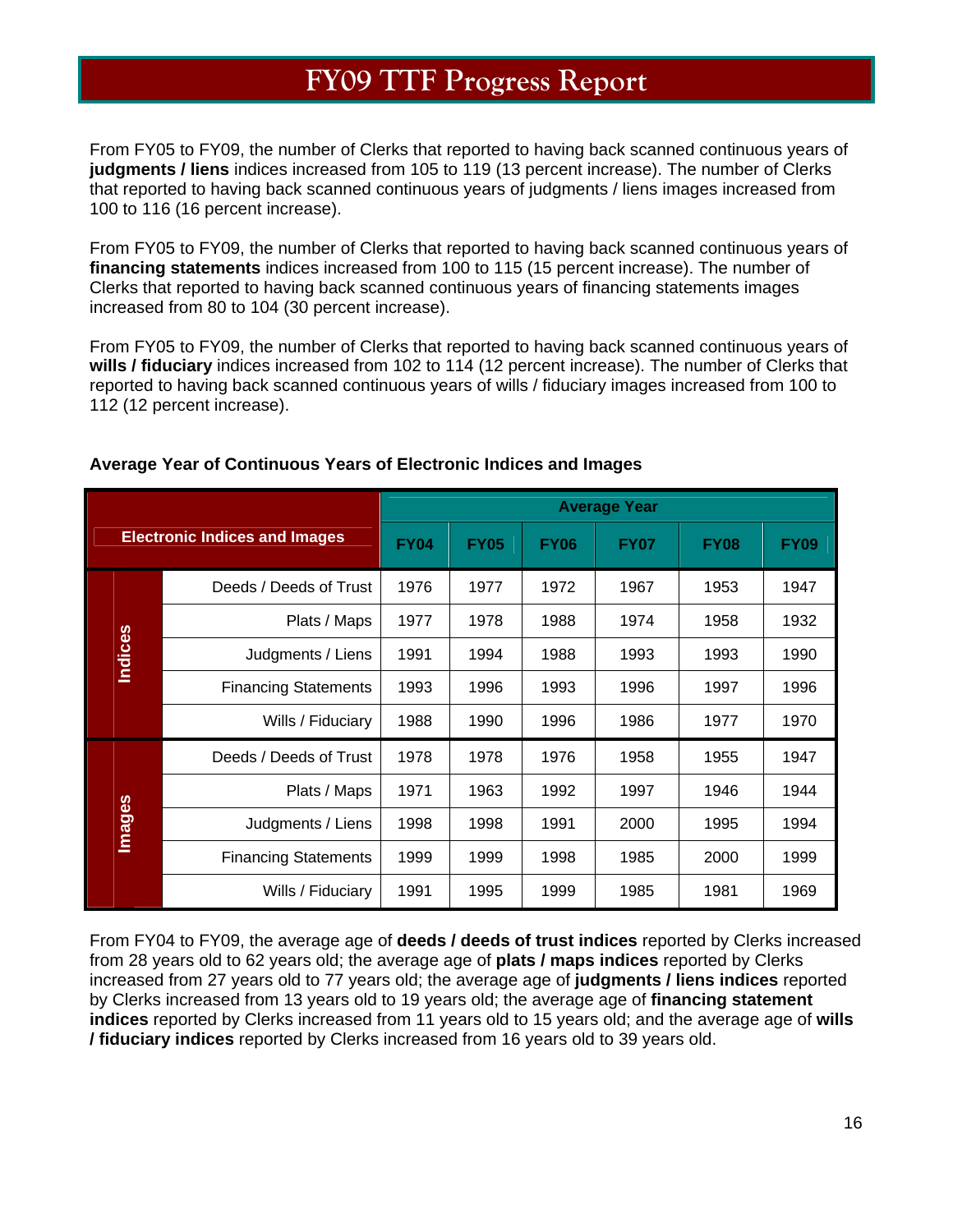<span id="page-19-0"></span>From FY04 to FY09, the average age of **deeds/deeds of trust images** reported by Clerks increased from 26 years old to 62 years old; the average age of **plats/maps images** increased from 33 years old to 65 years old; the average age of **judgments/liens images** increased from 6 years old to 15 years old; the average age of **financing statement images** increased from 5 years old to 10 years old; and the average age of **wills/fiduciary images** increased from 13 years old to 40 years old.

|                                      |                             |                       | <b>FY06</b>       |                       | <b>FY07</b>       |                       | <b>FY08</b>             | <b>FY09</b>           |                   |
|--------------------------------------|-----------------------------|-----------------------|-------------------|-----------------------|-------------------|-----------------------|-------------------------|-----------------------|-------------------|
| <b>Electronic Indices and Images</b> |                             | <b>Oldest</b><br>Year | Locality          | <b>Oldest</b><br>Year | <b>Locality</b>   | <b>Oldest</b><br>Year | Locality                | <b>Oldest</b><br>Year | Locality          |
|                                      | Deeds / Deeds of Trust      | 1653                  | West-<br>moreland | 1653                  | West-<br>moreland | 1653                  | West-<br>moreland       | 1653                  | West-<br>moreland |
| <b>Indices</b>                       | Plats / Maps                | 1742                  | Fairfax Co        | 1742                  | Fairfax Co        | 1742                  | Fairfax Co              | 1734                  | Orange            |
|                                      | Judgments / Liens           | 1939                  | Chesterfield      | 1939                  | Chesterfield      | 1939                  | Chesterfield            | 1865                  | Clarke            |
|                                      | <b>Financing Statements</b> | 1984                  | Scott             | 1985                  | Alexandria        | 1985                  | Alexandria /<br>Hanover | 1985                  | Alexandria        |
|                                      | Wills / Fiduciary           | 1726                  | King George       | 1749                  | Chesterfield      | 1726                  | King George             | 1726                  | King George       |
|                                      | Deeds / Deeds of Trust      | 1721                  | King George       | 1721                  | King George       | 1721                  | King George             | 1653                  | West-<br>moreland |
|                                      | Plats / Maps                | 1742                  | Fairfax Co        | 1742                  | Fairfax Co        | 1742                  | Fairfax Co              | 1734                  | Orange            |
| <b>Images</b>                        | Judgments / Liens           | 1979                  | Russell           | 1979                  | King George       | 1843                  | Chesterfield            | 1843                  | Chesterfield      |
|                                      | <b>Financing Statements</b> | 1984                  | King George       | 1987                  | Tazewell          | 1987                  | Tazewell                | 1987                  | Tazewell          |
|                                      | Wills / Fiduciary           | 1726                  | King George       | 1653                  | West-<br>moreland | 1653                  | West-<br>moreland       | 1653                  | West-<br>moreland |

# **Oldest Continuous Year of Electronic Indices and Images Reported by Clerks**

In the FY09 TTF Progress Survey, the oldest continuous year of indices was reported to be 1653, a deed/deed of trust reported in Westmoreland County. The oldest continuous year of images was 1653, a deed/deed of trust and will/fiduciary reported in Westmoreland County.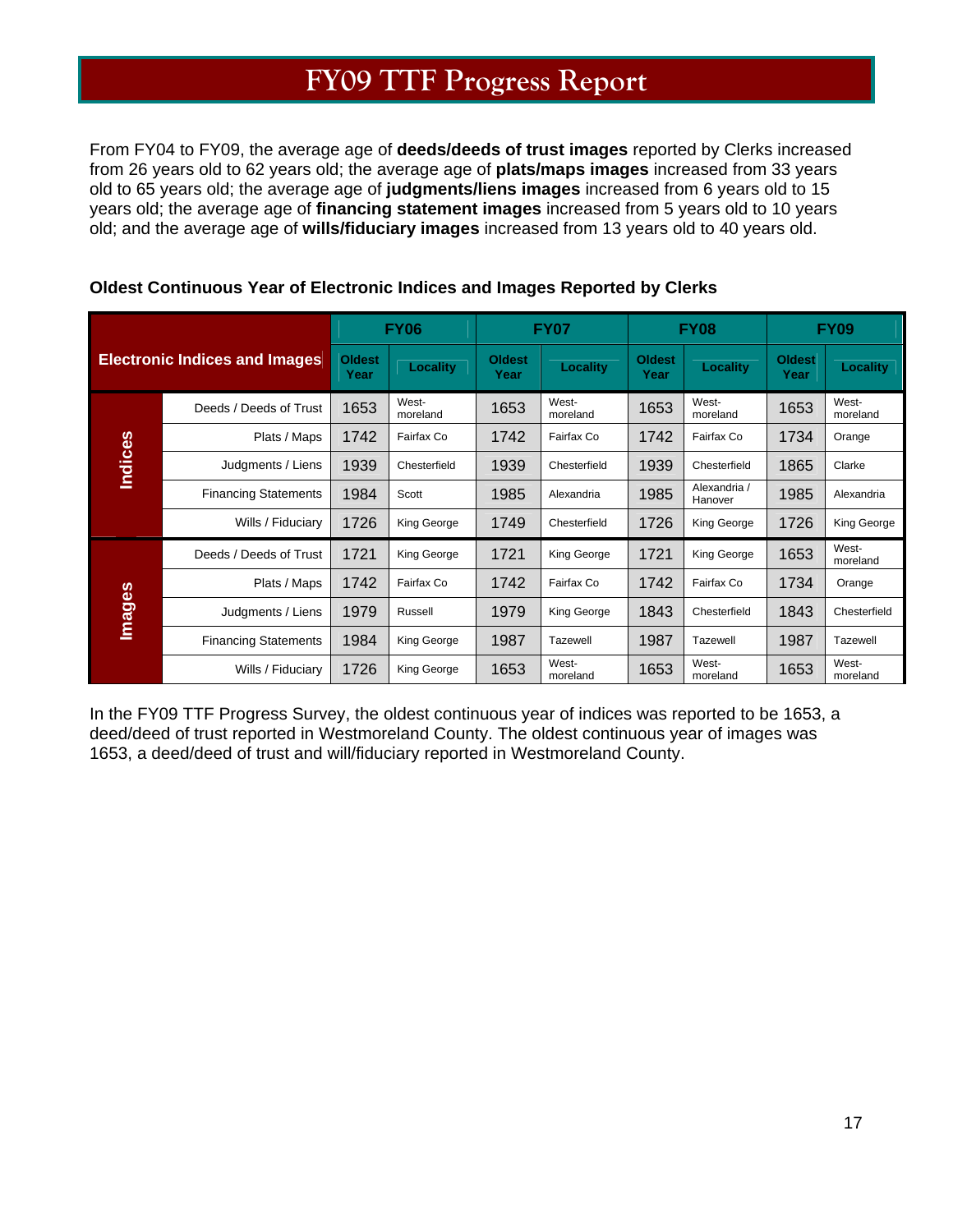# <span id="page-20-0"></span>**Access to Electronic Land Records**

Clerks answered questions about providing onsite and SRA to electronic images of land records.

# **Onsite Access and SRA to Electronic Images of Land Records**

|                                           |               | <b>FY05</b> |               |     | <b>FY06</b>   |     | <b>FY07</b>   |     | <b>FY08</b>   |     | <b>FY09</b>   |  |
|-------------------------------------------|---------------|-------------|---------------|-----|---------------|-----|---------------|-----|---------------|-----|---------------|--|
| <b>Onsite and Remote</b><br><b>Access</b> |               | n           | $\frac{1}{2}$ | n   | $\frac{9}{6}$ | n   | $\frac{9}{6}$ | n   | $\frac{1}{2}$ |     | $\frac{9}{6}$ |  |
|                                           | Onsite Access | 114         | 95%           | 116 | 97%           | 120 | 100%          | 120 | 100%          | 120 | 100%          |  |
| <b>Electronic</b><br><b>Images</b>        | <b>SRA</b>    | 22          | 18%           | 59  | 49%           | 86  | 72%           | 120 | 100%          | 119 | 99%           |  |

In the FY09 TTF Progress Survey, **onsite access** of electronic images has increased from 114 in FY05 to 120 in FY09 (5 percent). **Secure remote access** of electronic images has increased from 22 in FY05 to 119 in FY09 (441 percent).

# **Percentage of Clerks Reporting to Provide Access to Electronic Images**



In FY09, 100 percent of Clerks reported onsite access to electronic land records' images and 99 percent of Clerks reported SRA to electronic land records' images.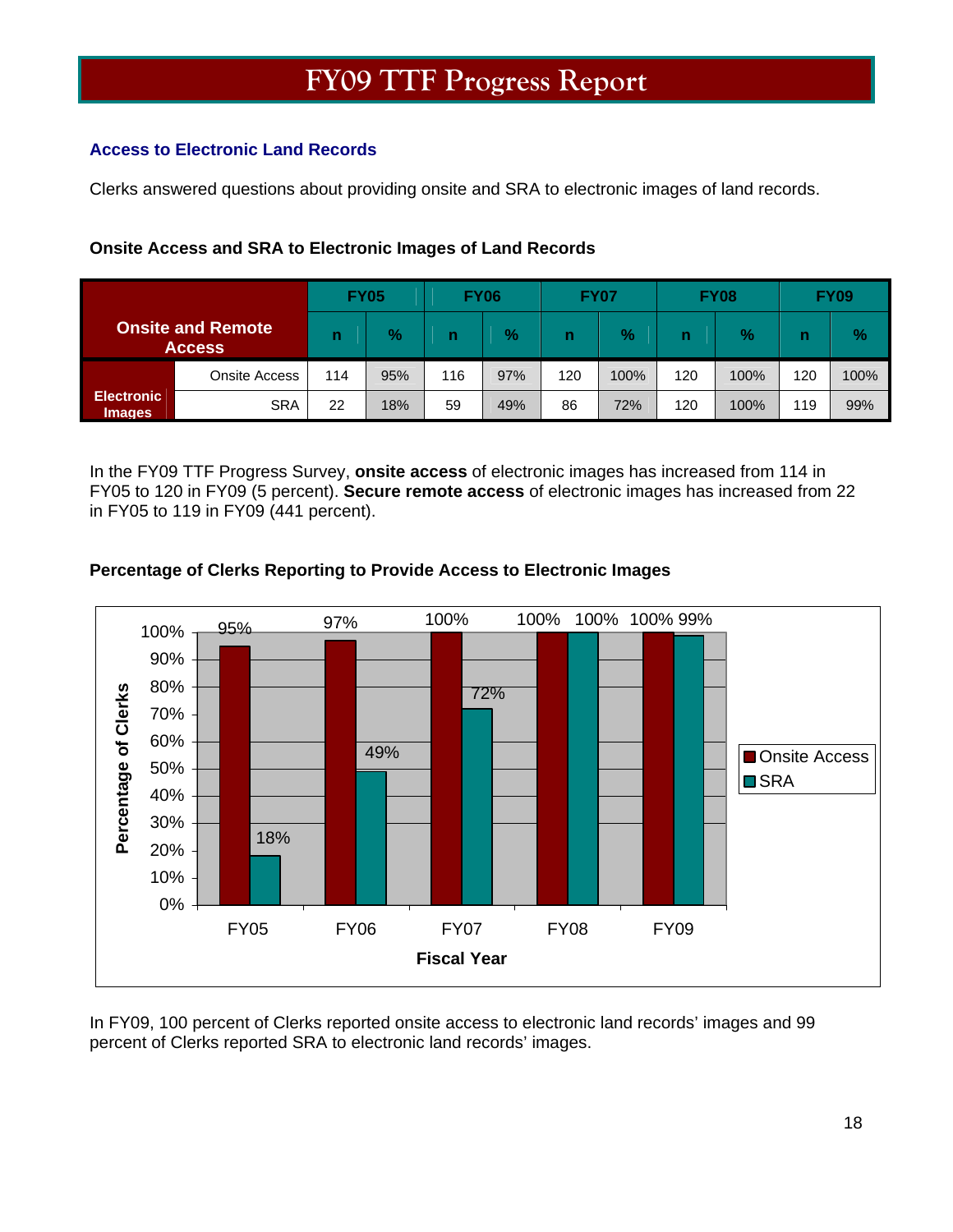### <span id="page-21-0"></span>**Number of Land Records' Images Available Onsite and through SRA**

| Locality            | <b>Onsite Access</b> | <b>SRA</b>      | <b>Locality</b>         | <b>Onsite Access</b> | <b>SRA</b> |
|---------------------|----------------------|-----------------|-------------------------|----------------------|------------|
| Accomack            | 753,000              | 730,000         | Nelson                  | 497,036              | 497,036    |
| Albemarle           | 2.339.044            | 2,339,044       | <b>New Kent</b>         | 72.000               | 72,000     |
| Alleghany           | 397,615              | 397,615         | Northampton             | 257,303              | 257,303    |
| Amelia              | 261,000              | 243.000         | Northumberland          | 379,000              | 377,000    |
| Amherst             | 78,000               | 78,000          | Nottoway                | 275,000              | 233,000    |
| Appomattox          | 290,000              | 264,000         | Orange                  | 1,376,097            | 1,376,097  |
| Arlington           | 6,500,000            | 6,500,000       | Page                    | 559,000              | 542,000    |
| Augusta             | 2,125,210            | 2,125,210       | Patrick                 | 206,121              | 206,121    |
| <b>Bath</b>         | 58,737               | 58,737          | Pittsylvania            | 378,278              | 378,278    |
| <b>Bedford</b>      | 1,920,230            | 1,740,925       | Powhatan                | 666,000              | 666,000    |
| <b>Bland</b>        | 62,711               | 62,711          | <b>Prince Edward</b>    | 426,000              | 364,000    |
| <b>Botetourt</b>    | 521,617              | 521,617         | <b>Prince George</b>    | 473,760              | 473,760    |
| <b>Brunswick</b>    | 387,969              | 387,969         | <b>Prince William</b>   | 13,558,869           | 13,558,869 |
| <b>Buchanan</b>     | 218,105              | 218,105         | Pulaski                 | 587,977              | 587,977    |
| <b>Buckingham</b>   | 264,000              | 254,000         | Rappahannock            | 228,303              | 228.303    |
| Campbell            | 824,240              | 824,240         | <b>Richmond Co</b>      | 295,000              | 285,000    |
| Caroline            | 1,039,000            | 975,000         | Roanoke Co              | 1,105,416            | 1,105,416  |
| Carroll             | 870,000              | 820,000         | Rockbridge              | 508,567              | 508,567    |
| <b>Charles City</b> | 113,551              | 113,551         | Rockingham              | 929,516              | 921,917    |
| Charlotte           | 62,730               | <b>NA</b>       | Russell                 | 720,400              | 682,400    |
| Chesterfield        | 10,300,000           | 10,300,000      | Scott                   | 2,912,652            | 2,105,025  |
| Clarke              | 480,000              | 480,000         | Shenandoah              | 769,808              | 769,808    |
| Craig               | 130,022              | 130,022         | Smyth                   | 335,698              | 335,698    |
| Culpeper            | 774,489              | 774,489         | Southampton             | 703,083              | 703,083    |
| Cumberland          | 155,000              | 155,000         | Spotsylvania            | 4.073.000            | 3,985,000  |
| Dickenson           | 138,576              | 138,576         | Stafford                | 690,844              | 690,844    |
| Dinwiddie           | 502,250              | 502,250         | Surry                   | 170,000              | 170,000    |
| <b>Essex</b>        | 65,806               | 65,806          | <b>Sussex</b>           | 200,000              | 200,000    |
| Fairfax             | 38,526,346           | 38,526,346      | <b>Tazewell</b>         | 935,571              | 935,571    |
| Fauquier            | 1,950,000            | 1,864,000       | Warren                  | 944,478              | 944,478    |
| Floyd               | 338,589              | 338,589         | Washington              | 1,147,814            | 1,147,814  |
| Fluvanna            | 800,000              | 800,000         | Westmoreland            | 270,871              | 270,871    |
| <b>Franklin Co</b>  | 546,866              | 546,866         | Wise                    | 352,672              | 352,672    |
| Frederick           | 1,094,005            | 1,094,005       | Wythe                   | 519,308              | 519,308    |
| <b>Giles</b>        | 146,000              | 133,000         | York                    | 2,369,609            | 2,369,609  |
| Gloucester          | 822,595              | 822,595         | Alexandria              | 3,850,000            | 3,850,000  |
| Goochland           | 334,011              | 334,011         | <b>Bristol</b>          | 185,024              | 185,024    |
| Grayson             | 331,306              | 331,306         | <b>Buena Vista</b>      | 99,022               | 99,022     |
| Greene              | 19,321               | 19,321          | Charlottesville         | 1,100,000            | 50,000     |
| Greensville         | 148,056              | 148,056         | Chesapeake              | 6,900,000            | 6,900,000  |
| <b>Halifax</b>      | 455,714              | 455,714         | <b>Colonial Heights</b> | 101,802              | 72,077     |
| Hanover             | 2,740,980            | 2,740,980       | Danville                | 694,212              | 694,212    |
| Henrico             | 10,000,000           | 10,000,000      | Fredericksburg          | 276,863              | 276,863    |
| Henry               | 501,854              | 501,854         | Hampton                 | 2,845,537            | 2,845,537  |
| Highland            | 46,786               | 46,786          | Hopewell                | 482,607              | 482,607    |
| Isle of Wight       | 867,583              | 867,583         | Lynchburg               | 1,482,593            | 1,482,593  |
| <b>James City</b>   | 2,563,063            | 2,563,063       | Martinsville            | 498,340              | 498,340    |
| King & Queen        | 124,792              | 124,792         | <b>Newport News</b>     | 5,455,678            | 5,455,678  |
| <b>King George</b>  | 738,500              | 738,500 Norfolk |                         | 5,426,938            | 5,426,938  |
| King William        | 248,926              |                 | 248,926 Petersburg      | 324,000              | 287,000    |
| Lancaster           | 286,608              | 286,608         | Portsmouth              | 2,837,608            | 2,837,608  |
| Lee                 | 638,947              | 638,947         | Radford                 | 140,000              | 109,000    |
| Loudoun             | 8,717,220            | 8,717,220       | <b>Richmond City</b>    | 6,451,030            | 4,247,587  |
| Louisa              | 996,869              | 996,869         | <b>Roanoke City</b>     | 1,981,481            | 1,981,481  |
| Lunenburg           | 297,233              | 297,233         | Salem                   | 286,997              | 286,997    |
| Madison             | 218,177              | 218.177         | Staunton                | 600,000              | 600,000    |
| <b>Mathews</b>      | 51,079               | 51,079          | Suffolk                 | 2,131,139            | 2.131.139  |
| Mecklenburg         | 611,279              | 611,279         | Virginia Beach          | 20,550,000           | 20,550,000 |
| <b>Middlesex</b>    | 34,248               | 34,248          | Waynesboro              | 410,289              | 410,289    |
| Montgomery          | 1,816,000            | 1,707,000       | Winchester              | 625,976              | 625,976    |

In the FY09 TTF Progress Survey, 120 Clerks reported the total number of electronic land records' images available onsite was 215,088,042 and the total number of electronic land records' images reported available through SRA was 208,195,613 (97 percent). Twenty-five Clerks (highlighted in gray) reported a difference between electronic images available onsite and images available remotely.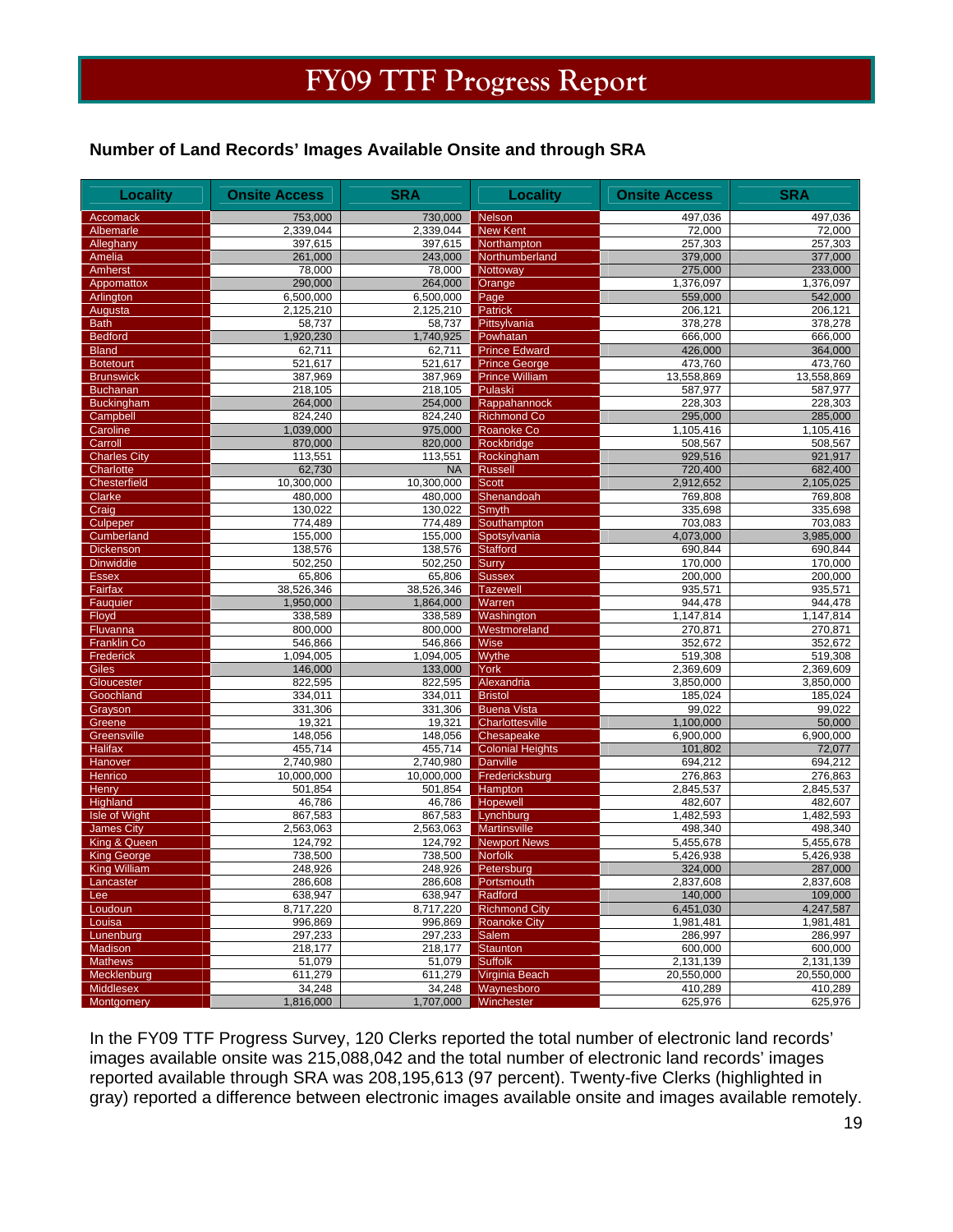# <span id="page-22-0"></span>**Date Clerks Provided SRA to Land Records' Images**

| <b>Locality</b>            | Date SRA<br><b>Provided</b> | Locality                 | <b>Date SRA</b><br><b>Provided</b> | <b>Locality</b>         | Date SRA<br><b>Provided</b> |
|----------------------------|-----------------------------|--------------------------|------------------------------------|-------------------------|-----------------------------|
| Accomack                   | September 2006              | <b>Halifax</b>           | <b>July 2008</b>                   | Scott                   | <b>July 2001</b>            |
| Albemarle                  | <b>July 2007</b>            | Hanover                  | <b>July 2008</b>                   | Shenandoah              | January 2007                |
| Alleghany                  | <b>July 2007</b>            | Henrico                  | <b>July 2008</b>                   | Smyth                   | <b>June 2006</b>            |
| Amelia                     | December 2006               | Henry                    | <b>July 2008</b>                   | Southampton             | <b>June 2006</b>            |
| Amherst                    | <b>June 2007</b>            | Highland                 | <b>July 2007</b>                   | Spotsylvania            | <b>July 2006</b>            |
| Appomattox                 | <b>May 2007</b>             | <b>Isle of Wight</b>     | <b>July 2006</b>                   | <b>Stafford</b>         | May 2005                    |
| Arlington                  | January 2000                | <b>James City County</b> | <b>July 2008</b>                   | Surry                   | December 2006               |
| Augusta                    | <b>June 2008</b>            | King & Queen             | <b>July 2008</b>                   | <b>Sussex</b>           | <b>July 2006</b>            |
| <b>Bath</b>                | <b>July 2006</b>            | <b>King George</b>       | <b>July 2006</b>                   | <b>Tazewell</b>         | <b>July 2008</b>            |
| <b>Bedford</b>             | <b>July 2008</b>            | <b>King William</b>      | <b>July 2008</b>                   | Warren                  | May 2004                    |
| <b>Bland</b>               | August 2007                 | Lancaster                | <b>July 2008</b>                   | Washington              | August 2007                 |
| <b>Botetourt</b>           | <b>July 2008</b>            | Lee                      | April 2006                         | Westmoreland            | <b>June 2008</b>            |
| <b>Brunswick</b>           | <b>July 2006</b>            | Loudoun                  | February 2004                      | Wise                    | November 1998               |
| <b>Buchanan</b>            | August 2005                 | Louisa                   | August 2007                        | Wythe                   | May 2007                    |
| <b>Buckingham</b>          | <b>July 2008</b>            | Lunenburg                | June $2008$                        | York                    | September 2007              |
| Campbell                   | <b>July 2008</b>            | Madison                  | January 2009                       | Alexandria              | <b>July 2008</b>            |
| Caroline                   | <b>July 2006</b>            | <b>Mathews</b>           | <b>July 2006</b>                   | <b>Bristol</b>          | <b>July 2006</b>            |
| Carroll                    | February 2002               | Mecklenburg              | <b>July 2008</b>                   | <b>Buena Vista</b>      | <b>July 2007</b>            |
| <b>Charles City County</b> | May 2008                    | <b>Middlesex</b>         | <b>July 2008</b>                   | Charlottesville         | May 2008                    |
| Charlotte                  | <b>NA</b>                   | Montgomery               | May 2007                           | Chesapeake              | August 2007                 |
| Chesterfield               | <b>July 2008</b>            | <b>Nelson</b>            | <b>July 2008</b>                   | <b>Colonial Heights</b> | February 2000               |
| Clarke                     | December 2005               | <b>New Kent</b>          | <b>July 2006</b>                   | Danville                | January 2005                |
| Craig                      | <b>July 2008</b>            | Northampton              | March 2006                         | Fredericksburg          | <b>July 2006</b>            |
| Culpeper                   | September 2006              | Northumberland           | <b>July 2008</b>                   | Hampton                 | <b>May 2006</b>             |
| Cumberland                 | <b>June 2007</b>            | Nottoway                 | <b>July 2006</b>                   | Hopewell                | <b>July 2008</b>            |
| <b>Dickenson</b>           | <b>July 2008</b>            | Orange                   | <b>July 2006</b>                   | Lynchburg               | <b>July 2008</b>            |
| <b>Dinwiddie</b>           | <b>June 2008</b>            | Page                     | August 2006                        | <b>Martinsville</b>     | February 2000               |
| <b>Essex</b>               | March 2006                  | <b>Patrick</b>           | <b>July 2008</b>                   | <b>Newport News</b>     | <b>July 2000</b>            |
| Fairfax                    | May 1999                    | Pittsylvania             | January 2008                       | <b>Norfolk</b>          | <b>July 2004</b>            |
| Fauguier                   | <b>July 2006</b>            | Powhatan                 | <b>July 2006</b>                   | Petersburg              | <b>July 2008</b>            |
| Floyd                      | <b>July 2006</b>            | <b>Prince Edward</b>     | <b>July 2007</b>                   | Portsmouth              | October 2006                |
| Fluvanna                   | <b>June 2006</b>            | <b>Prince George</b>     | January 2006                       | Radford                 | September 2008              |
| <b>Franklin Co</b>         | August 2007                 | <b>Prince William</b>    | December 2001                      | <b>Richmond City</b>    | <b>July 2008</b>            |
| Frederick                  | <b>July 2006</b>            | Pulaski                  | September 1998                     | <b>Roanoke City</b>     | <b>July 2008</b>            |
| <b>Giles</b>               | August 2008                 | Rappahannock             | <b>July 2007</b>                   | Salem                   | <b>July 2008</b>            |
| Gloucester                 | January 2007                | <b>Richmond Co</b>       | August 2008                        | <b>Staunton</b>         | <b>July 2008</b>            |
| Goochland                  | <b>July 2006</b>            | Roanoke Co               | <b>July 2008</b>                   | Suffolk                 | August 2006                 |
| Grayson                    | August 2007                 | Rockbridge               | <b>July 2008</b>                   | <b>Virginia Beach</b>   | <b>July 2002</b>            |
| Greene                     | <b>July 2008</b>            | Rockingham               | October 2006                       | Waynesboro              | <b>July 2008</b>            |
| Greensville                | January 2008                | <b>Russell</b>           | <b>July 2007</b>                   | Winchester              | <b>July 2006</b>            |

119 Clerks reported the month and year they began providing SRA to land records' images. The Clerk of Pulaski County reported the first to provide SRA in September 1998.

### **SRA Subscription**

In the FY09 TTF Progress Survey, 119 Clerks reported to be accepting public subscribers to SRA.

# **Clerks Report Who Approves Subscription for SRA**

| $T$ ark | Clerk's Office | <b>Clerk &amp; Deputy</b> | Chief Deputy | NΑ |
|---------|----------------|---------------------------|--------------|----|
| 101     |                |                           |              |    |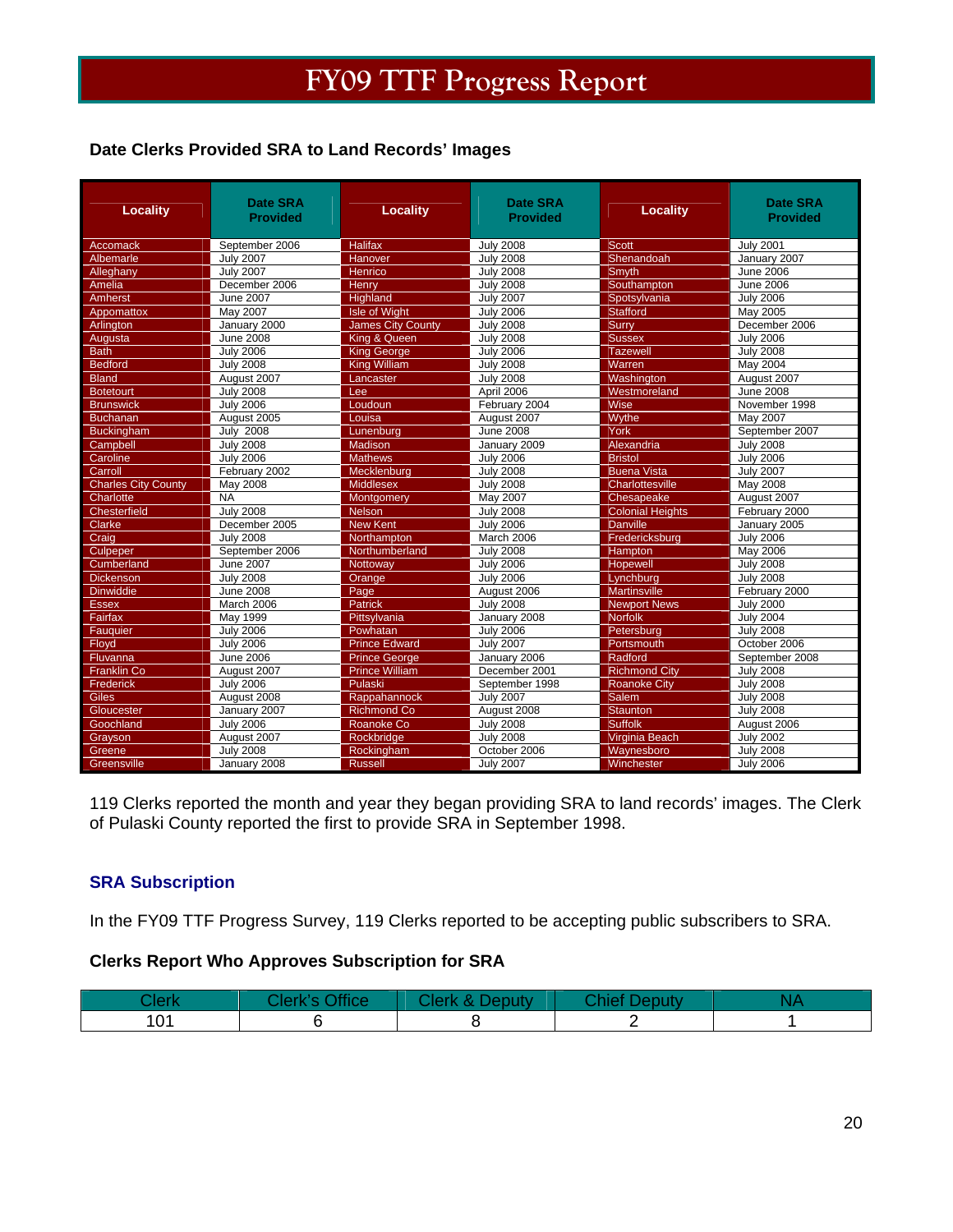### <span id="page-23-0"></span>**Subscription Fees Reported for SRA**

| #             |              | <b>Monthly</b> |           | Quarterly | <b>Biannual</b>    |       |                                                                                                                                                                                                                                                                       |
|---------------|--------------|----------------|-----------|-----------|--------------------|-------|-----------------------------------------------------------------------------------------------------------------------------------------------------------------------------------------------------------------------------------------------------------------------|
| <b>Clerks</b> | <b>Month</b> | Year           | Quarter   | Year      | 6<br><b>Months</b> | Year  | <b>Additional Users, Fees and Discounts</b>                                                                                                                                                                                                                           |
| 72            | \$50         | \$600          |           |           |                    |       | Clerk reported prepaid fee.<br>Clerk reported 5% discount for 6 or 12 month contract.<br>1 Clerk reported \$200 per month for business usage (up to 5 users).<br>1 Clerk reported \$100 per month for corporate usage.<br>1 Clerk reported option of \$0.50 per page. |
| 12            | <b>NA</b>    | \$600          |           |           |                    |       | Clerk reported \$600 for individual users and \$1200 for 4 users.<br>1 Clerk reported prepaid fee.                                                                                                                                                                    |
| 9             | \$25         | \$300          |           |           |                    |       |                                                                                                                                                                                                                                                                       |
| 8             | <b>NA</b>    | \$500          |           |           |                    |       | 1 Clerk reported \$100 for each additional user.<br>2 Clerks reported \$500 for 3 users plus \$100 for each additional user.                                                                                                                                          |
| 7             | <b>NA</b>    | \$300          |           |           |                    |       | 1 Clerk reported \$300 for individual users and \$600 for 2 users.                                                                                                                                                                                                    |
| 2             | \$35         | \$420          |           |           |                    |       |                                                                                                                                                                                                                                                                       |
| 2             | \$30         | \$360          |           |           |                    |       | Clerk reported \$30 per month for 1 year contract and \$50 for 6 months contract.                                                                                                                                                                                     |
| 2             | <b>NA</b>    | <b>NA</b>      | \$105     | \$400     |                    |       | 1 Clerk reported prepaid fee.                                                                                                                                                                                                                                         |
|               | <b>NA</b>    | <b>NA</b>      | \$50      | \$200     |                    |       |                                                                                                                                                                                                                                                                       |
|               | <b>NA</b>    | <b>NA</b>      | \$75      | \$300     |                    |       | 1 Clerk reported \$75 for individual users and \$150 for corporate usage.                                                                                                                                                                                             |
|               | <b>NA</b>    | <b>NA</b>      | \$150     | \$600     |                    |       | No additional cost for additional users.                                                                                                                                                                                                                              |
|               | <b>NA</b>    | <b>NA</b>      | <b>NA</b> | <b>NA</b> | \$240              | \$480 | Prepaid contract.                                                                                                                                                                                                                                                     |
|               | <b>NA</b>    | <b>NA</b>      | <b>NA</b> | <b>NA</b> | \$300              | \$600 |                                                                                                                                                                                                                                                                       |

In FY09, 119 Clerks reported monthly SRA subscription fees, ranging from \$25 (9 Clerks) to \$50 (72 Clerks) per month. Five Clerks reported quarterly SRA subscription fees, ranging from \$50 to \$150 per quarter. Two Clerks reported biannual SRA subscription fees, ranging from \$240 to \$300 every six months.

Sixteen Clerks reported conditions for SRA subscription, such as prepayment, discounts for longer term contracts, individual versus corporate usage, and per page option.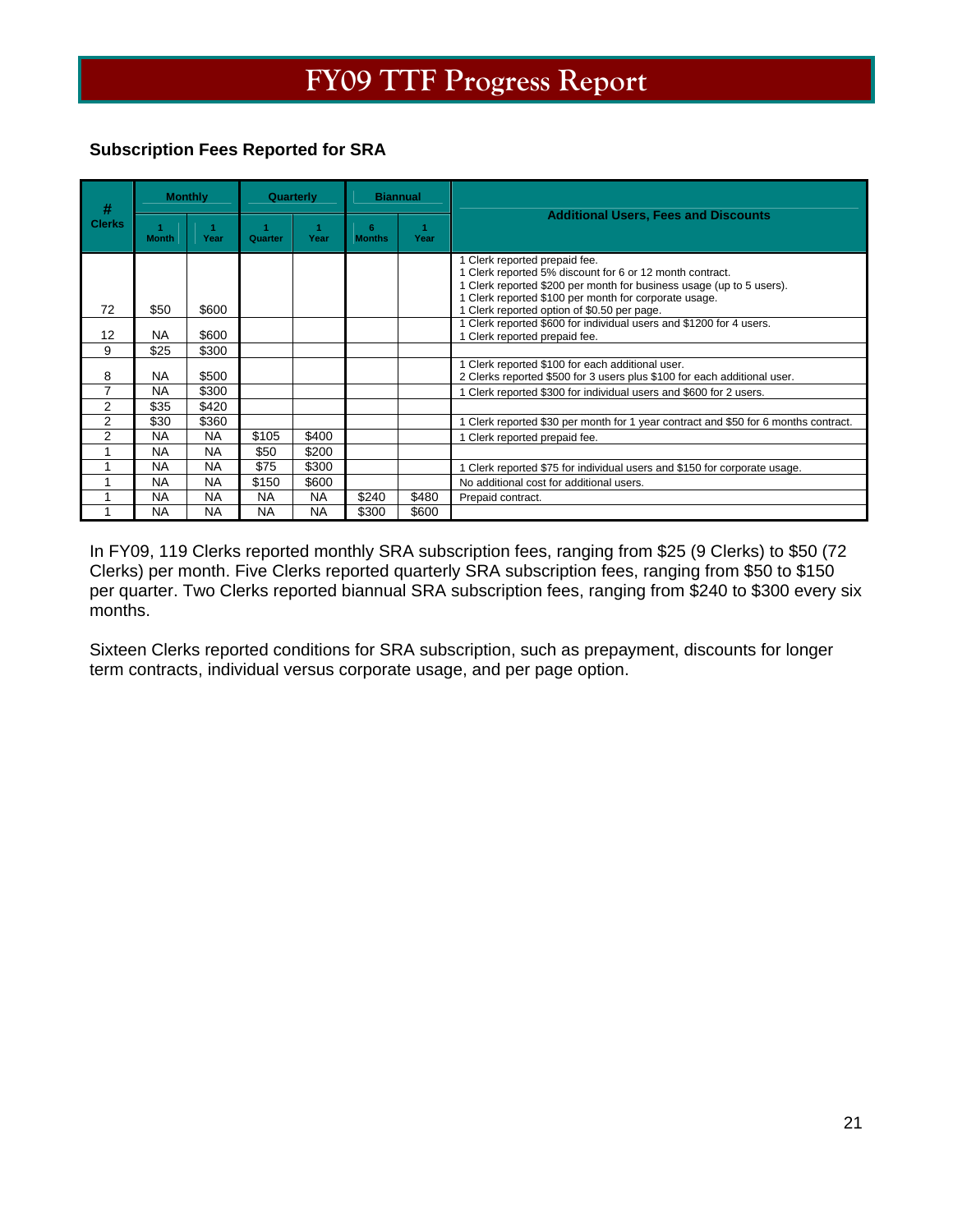| Number of Subscribers for SRA to Land Records' Images |
|-------------------------------------------------------|
|-------------------------------------------------------|

| <b>Locality</b>     | # Subscribers    |                 |                 | <b>Locality</b>       |                 | # Subscribers           |                 | Locality                | # Subscribers           |                 |                 |
|---------------------|------------------|-----------------|-----------------|-----------------------|-----------------|-------------------------|-----------------|-------------------------|-------------------------|-----------------|-----------------|
|                     | <b>FY07</b>      | <b>FY08</b>     | <b>FY09</b>     |                       | <b>FY07</b>     | <b>FY08</b>             | <b>FY09</b>     |                         | <b>FY07</b>             | <b>FY08</b>     | <b>FY09</b>     |
| Accomack            | 8                | 6               | 18              | <b>Halifax</b>        | N/A             | 4                       | 9               | <b>Scott</b>            | 5                       | 12              | 15              |
| Albemarle           | 8                | 29              | $\overline{41}$ | Hanover               | N/A             | $\overline{12}$         | 45              | Shenandoah              | $\overline{21}$         | $\overline{24}$ | $\overline{32}$ |
| Alleghany           | $\overline{2}$   | 5               | 10              | Henrico               | N/A             | 9                       | 88              | Smyth                   | 6                       | 12              | 9               |
| Amelia              | $\Omega$         | $\Omega$        | 3               | Henry                 | N/A             | $\Omega$                | 1               | Southampton             | 10                      | 22              | $\overline{18}$ |
| Amherst             | $\overline{2}$   | 10              | 15              | Highland              | 0               | $\mathbf 0$             | 0               | Spotsylvania            | 31                      | $\overline{54}$ | 60              |
| Appomattox          | $\mathbf 0$      | 0               | 1               | <b>Isle of Wight</b>  | $\overline{13}$ | 15                      | $\overline{21}$ | <b>Stafford</b>         | $\overline{34}$         | 54              | 60              |
| Arlington           | $\overline{300}$ | 368             | 246             | James City Co         | 0               | $\overline{\mathbf{4}}$ | $\overline{15}$ | Surry                   | 0                       | 1               | 1               |
| Augusta             | N/A              | 13              | 23              | King & Queen          | N/A             | $\mathbf 0$             | 1               | <b>Sussex</b>           | 0                       | 0               | $\Omega$        |
| <b>Bath</b>         | $\Omega$         | 0               | 0               | <b>King George</b>    | 23              | $\overline{25}$         | 20              | <b>Tazewell</b>         | N/A                     | $\overline{11}$ | 19              |
| <b>Bedford</b>      | $\mathbf 0$      | 7               | 17              | <b>King William</b>   | 0               | $\mathbf{1}$            | 1               | Warren                  | 38                      | 40              | 45              |
| <b>Bland</b>        | $\mathbf 0$      | $\mathbf 0$     | 0               | Lancaster             | 3               | 3                       | 3               | Washington              | 0                       | 6               | 6               |
| <b>Botetourt</b>    | N/A              | 4               | 5               | Lee                   | 17              | 17                      | 18              | Westmoreland            | N/A                     | 0               | $\mathbf{1}$    |
| <b>Brunswick</b>    | 1                | $\overline{2}$  | 3               | Loudoun               | 205             | 451                     | 399             | Wise                    | 46                      | 44              | 44              |
| <b>Buchanan</b>     | 1                | 4               | 5               | Louisa                | $\overline{2}$  | 8                       | 15              | Wythe                   | $\overline{7}$          | 14              | 9               |
| <b>Buckingham</b>   | N/A              | 0               | 1               | Lunenburg             | N/A             | 3                       | 2               | York                    | N/A                     | 30              | 36              |
| Campbell            | N/A              | $\overline{2}$  | $\overline{7}$  | <b>Madison</b>        | 0               | $\mathbf 0$             | 3               | Alexandria              | N/A                     | $\overline{21}$ | $\overline{77}$ |
| Caroline            | 10               | 12              | $\overline{12}$ | <b>Mathews</b>        | N/A             | $\Omega$                | 0               | <b>Bristol</b>          | 0                       | $\mathbf{0}$    | $\Omega$        |
| Carroll             | 38               | 38              | 36              | Mecklenburg           | N/A             | $\overline{7}$          | 19              | <b>Buena Vista</b>      | $\overline{0}$          | $\overline{2}$  | 4               |
| Charles City Co     | $\mathbf 0$      | 0               | 0               | <b>Middlesex</b>      | N/A             | $\mathbf 0$             | 0               | Charlottesville         | N/A                     | 0               | 3               |
| Charlotte           | $\mathbf 0$      | $\mathbf{1}$    | <b>NA</b>       | Montgomery            | 1               | 23                      | $\overline{32}$ | Chesapeake              | 16                      | $\overline{55}$ | 100             |
| Chesterfield        | 21               | 22              | 86              | <b>Nelson</b>         | N/A             | 3                       | 4               | <b>Colonial Heights</b> | 0                       | 1               | $\mathbf{1}$    |
| Clarke              | N/A              | 41              | 48              | <b>New Kent</b>       | $\Omega$        | $\overline{2}$          | 6               | <b>Danville</b>         | $\overline{17}$         | $\overline{18}$ | 18              |
| Craig               | N/A              | $\mathbf 0$     | $\overline{2}$  | Northampton           | 80              | $\overline{35}$         | $\overline{35}$ | Fredericksburg          | $\overline{4}$          | 6               | 9               |
| Culpeper            | 9                | $\overline{14}$ | 21              | Northumberland        | N/A             | $\mathbf 0$             | $\overline{2}$  | <b>Hampton</b>          | $\overline{\mathbf{4}}$ | 3               | $\overline{25}$ |
| Cumberland          | 0                | 0               | 2               | Nottoway              | 0               | 3                       | 0               | Hopewell                | N/A                     | 0               | $\mathbf{1}$    |
| <b>Dickenson</b>    | $\mathbf 0$      | $\mathbf 0$     | 1               | Orange                | 15              | 23                      | 29              | Lynchburg               | N/A                     | 3               | 4               |
| <b>Dinwiddie</b>    | $\Omega$         | 1               | 12              | Page                  | $\overline{7}$  | 12                      | 16              | <b>Martinsville</b>     | 12                      | 18              | 9               |
| <b>Essex</b>        | $\Omega$         | 0               | 0               | Patrick               | N/A             | $\mathbf 0$             | 3               | <b>Newport News</b>     | 3                       | 46              | 45              |
| <b>Fairfax Co</b>   | 2,194            | 1,164           | 1007            | Pittsylvania          | 2               | $\overline{13}$         | 14              | Norfolk                 | 340                     | 350             | 478             |
| Fauquier            | 22               | 68              | 58              | Powhatan              | $\Omega$        | 3                       | $\overline{12}$ | Petersburg              | N/A                     | $\mathbf{0}$    | 4               |
| Floyd               | 5                | 8               | 8               | <b>Prince Edward</b>  | $\Omega$        | $\mathbf 0$             | 3               | Portsmouth              | 23                      | $\overline{30}$ | 33              |
| Fluvanna            | $\mathbf 0$      | 7               | 4               | <b>Prince George</b>  | 0               | 1                       | 1               | Radford                 | 0                       | 0               | 3               |
| <b>Franklin Co</b>  | $\Omega$         | 8               | 10              | <b>Prince William</b> | 810             | 791                     | 758             | <b>Richmond City</b>    | N/A                     | 15              | 51              |
| <b>Frederick Co</b> | 106              | 120             | 93              | Pulaski               | 10              | 14                      | 12              | <b>Roanoke City</b>     | N/A                     | $\overline{2}$  | 15              |
| <b>Giles</b>        | $\Omega$         | 4               | 4               | Rappahannock          | 0               | 3                       | 5               | Salem                   | N/A                     | 1               | 5               |
| Gloucester          | 0                | 0               | 3               | <b>Richmond Co</b>    | 0               | 3                       | 5               | Staunton                | N/A                     | 8               | $\overline{12}$ |
| Goochland           | $\mathbf 0$      | $\overline{2}$  | 9               | <b>Roanoke Co</b>     | N/A             | 6                       | $\overline{20}$ | <b>Suffolk</b>          | 15                      | 9               | 41              |
| Grayson             | $\Omega$         | $\overline{22}$ | 20              | Rockbridge            | N/A             | 3                       | 11              | Virginia Beach          | 900                     | 900             | 1160            |
| Greene              | N/A              | $\mathbf 0$     | 0               | Rockingham            | 406             | 369                     | 235             | Waynesboro              | N/A                     | 1               | $\overline{2}$  |
| Greensville         | 0                | $\Omega$        | $\Omega$        | <b>Russell</b>        | N/A             | $\overline{2}$          | 4               | Winchester              | 60                      | 60              | 68              |

In the FY07 survey, 85 Clerks reported 5,910 subscribers. In the FY08 survey, 120 Clerks reported 5,723 subscribers to SRA (a three percent decrease). In the FY09 survey, 119 Clerks reported 6,221 subscribers (a nine percent increase from FY08 to FY09).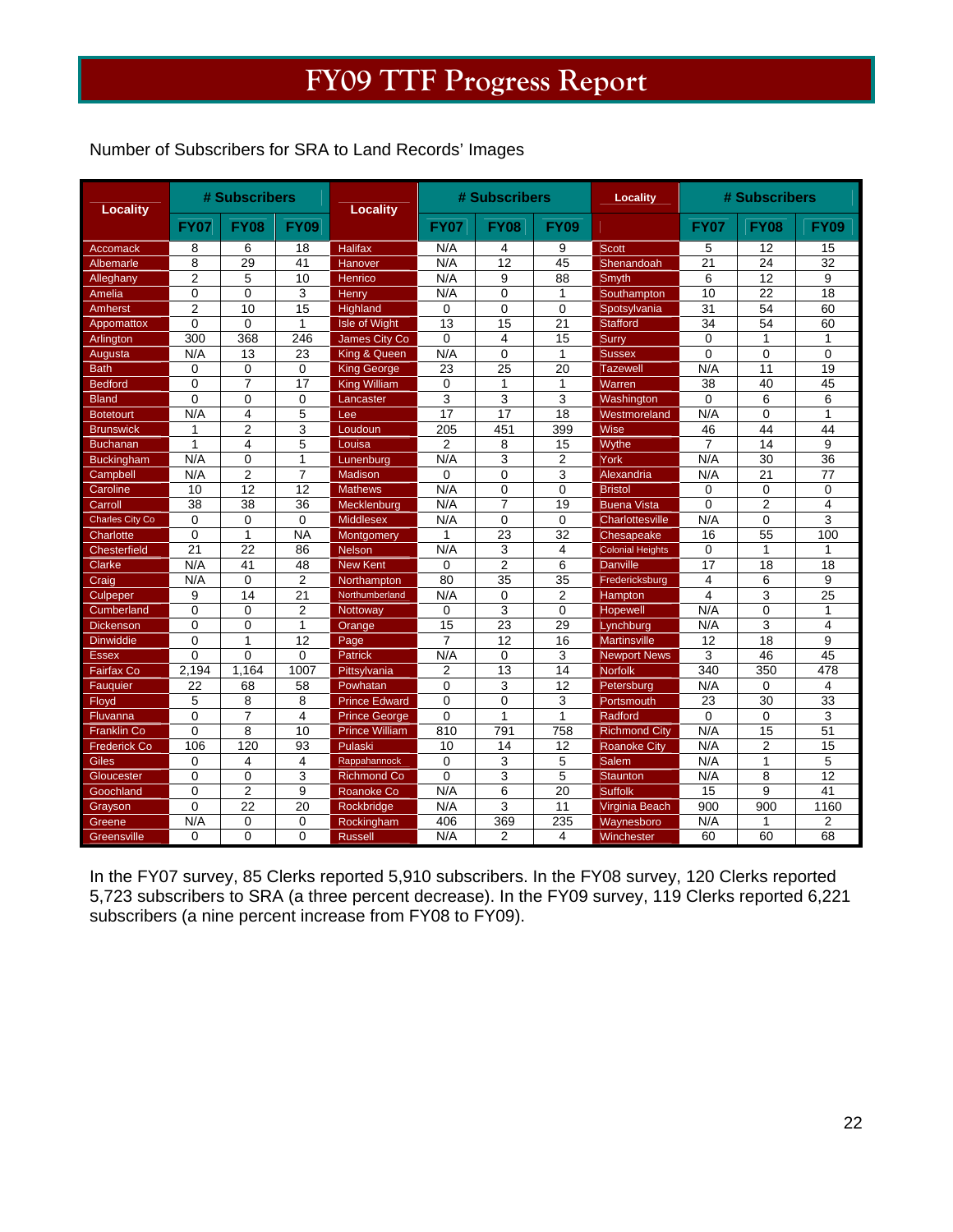### <span id="page-25-0"></span>**SRA Publicity**

In the FY09 TTF Progress Survey, Clerks were asked to report the kinds of publicity they gave SRA to land records' images in their court and to specific groups.

# **SRA Publicity by Clerks**

| <b>SRA Publicity</b>        |                                                                                 | <b>FY07</b> |           |     |     | <b>FY08</b> |     | <b>FY09</b> |           |     |
|-----------------------------|---------------------------------------------------------------------------------|-------------|-----------|-----|-----|-------------|-----|-------------|-----------|-----|
|                             |                                                                                 | Yes         | <b>No</b> | N/A | Yes | <b>No</b>   | N/A | Yes         | <b>No</b> | N/A |
| General<br><b>Publicity</b> | My office has publicized the<br>availability of SRA to land records'<br>images. | 70          | 16        | 34  | 107 | 13          | 0   | 111         | 8         |     |
|                             | My office has publicized SRA on<br>my court's website.                          | 37          | 32        | 51  | 62  | 45          | 13  | 67          | 44        | 9   |
|                             | Other publicity                                                                 | 49          | 21        | 50  | 70  | 37          | 13  | 91          | 21        | 8   |
|                             | <b>Bar Association</b>                                                          | 48          | 22        | 50  | 78  | 29          | 13  | 87          | 24        | 9   |
| <b>Publicity</b>            | <b>Realtors</b>                                                                 | 56          | 14        | 50  | 88  | 19          | 13  | 90          | 21        | 9   |
|                             | Surveyors                                                                       | 57          | 13        | 50  | 93  | 14          | 13  | 92          | 18        | 9   |
| to<br>Specific <sup>1</sup> | <b>Title Companies</b>                                                          | 61          | 9         | 50  | 98  | 9           | 13  | 98          | 13        | 9   |
| <b>Groups</b>               | <b>Financial Institutions</b>                                                   | 47          | 23        | 50  | 78  | 29          | 13  | 82          | 29        | 9   |
|                             | <b>General Public</b>                                                           | 51          | 19        | 50  | 95  | 12          | 13  | 101         | 10        | 9   |
|                             | <b>Other Groups</b>                                                             | 25          | 42        | 53  | 31  | 76          | 13  | 48          | 62        | 10  |

In the FY07 TTF Progress Survey, 70 out of the 86 Clerks (81 percent) who certified to provide SRA reported that they had publicized the availability of SRA to land records' images.

In the FY08 survey, 107 out of 120 Clerks (89 percent) reported that they had publicized the availability of SRA to land records' images.

In the FY09 survey, 111 out of 119 Clerks (93 percent) reported that they had publicized the availability of SRA to land records' images.

### **Clerks Who Provided No SRA Publicity in FY09**

| Clerk          | Subscribers |
|----------------|-------------|
| Charlotte      | ΝA          |
| Essex          | O           |
| Goochland      | 9           |
| Greensville    | O           |
| Henrico        | 88          |
| Stafford       | 60          |
| Wythe          | 9           |
| <b>Bristol</b> | ი           |
| Salem          | 5           |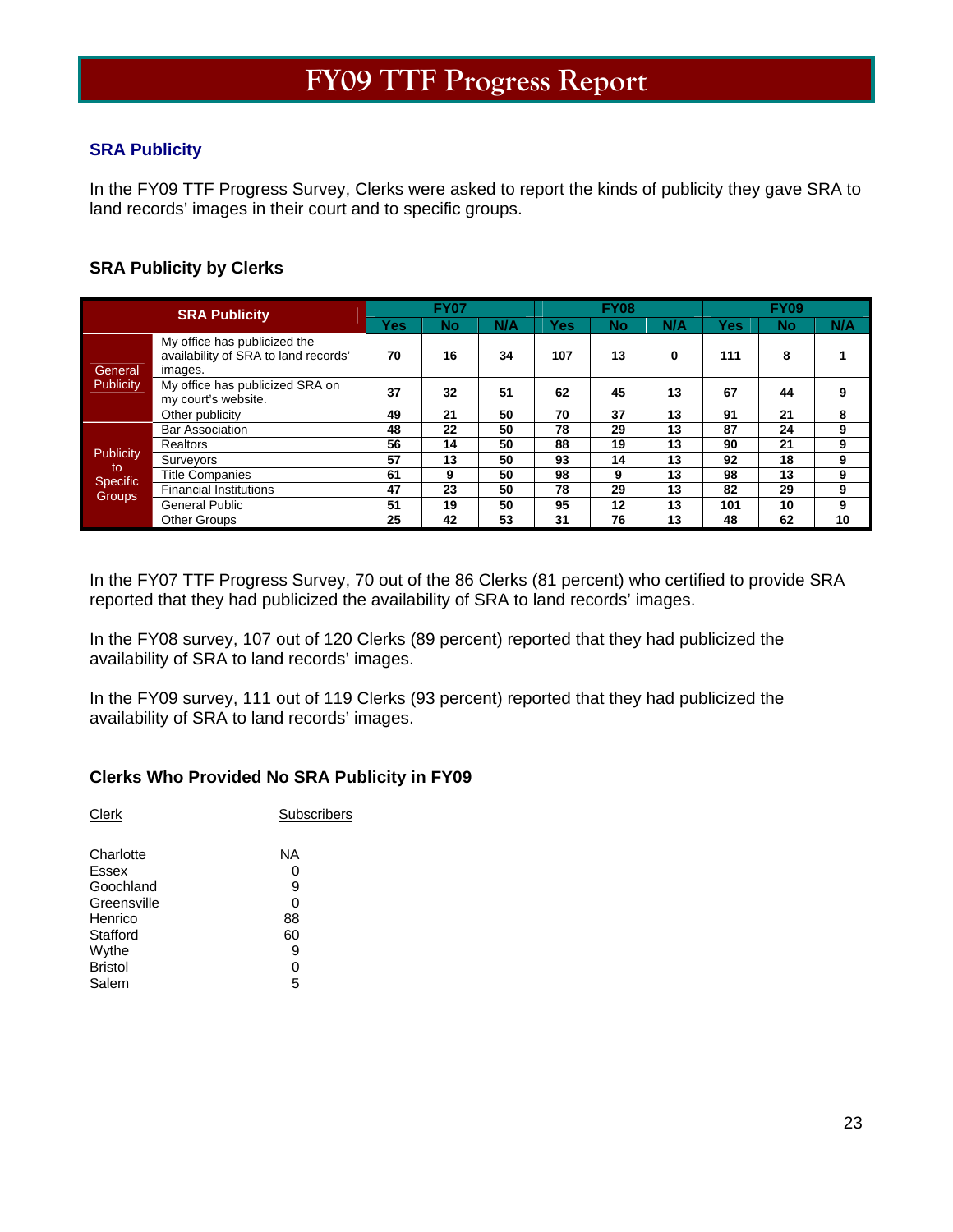In the FY09 survey, 90 Clerks made comments in the space provided for "Other Publicity". The comments may be summarized as follows:

| # Clerks | Comment                                                                             |
|----------|-------------------------------------------------------------------------------------|
| 37       | Posted notice in the main office or records room;                                   |
| 34       | Handouts, letter, memo or flyer to specific groups;                                 |
| 33       | Word of mouth / verbal communication / networking;                                  |
| 16       | Article in newspaper or publication;                                                |
| 6        | Advertised on website (locality, vendor or court);                                  |
| 6        | Announcements or presentations at public meetings;                                  |
| 5        | Personal contact in-house with the public during office hours;                      |
| 4        | Phone, email or fax;                                                                |
| 1        | Advertisements on public television or local channel;                               |
| 1        | Law library;                                                                        |
| 1        | Documents located in visible place within the Clerk's office;                       |
|          | Availability is known across state, no need to solicit users, lots of interest; and |
|          | Since SRA is required, publicity should not be necessary.                           |
|          |                                                                                     |

Forty-eight Clerks made comments in the space provided for "Other Groups". The comments may be summarized as follows:

| # Clerks       | Comment                                      |
|----------------|----------------------------------------------|
| 17             | Local government office;                     |
| 11             | Local attorney;                              |
| 6              | Civic group;                                 |
| 6              | Genealogist;                                 |
| 4              | Title searcher / abstractor;                 |
| 2              | Regular patron in office / public user;      |
| $\overline{2}$ | Legal secretary                              |
| $\overline{2}$ | Court's website;                             |
| $\overline{2}$ | Appraiser;                                   |
| $\overline{2}$ | Hospital;                                    |
| 1              | <b>Other Circuit Court;</b>                  |
| 1              | Posted signage in main office / record room; |
| 1              | Person who inquires in office or phone;      |
| 1              | Home builders association;                   |
| 1              | Time Share Company; and                      |
| 1              | Private individual.                          |
|                |                                              |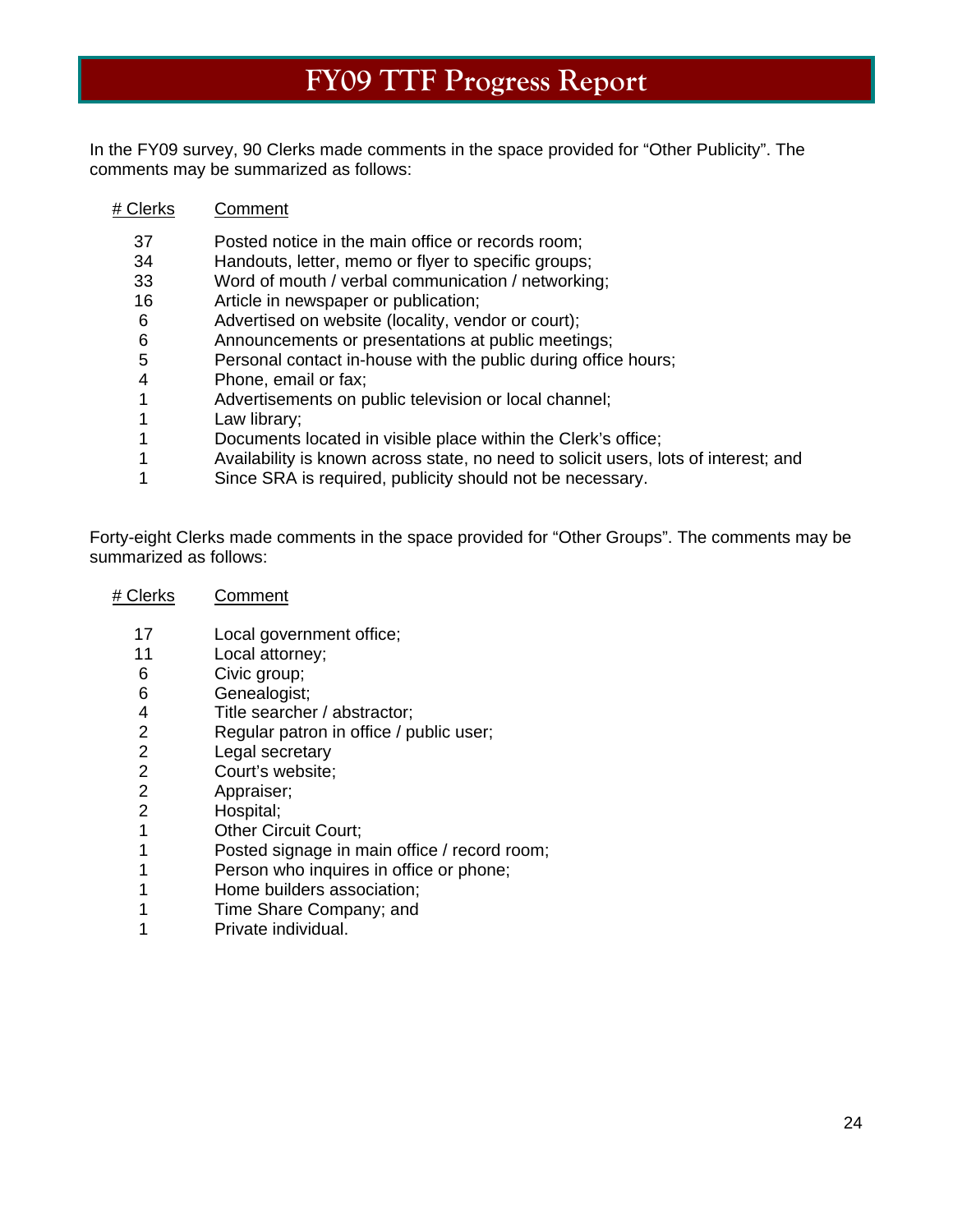### <span id="page-27-0"></span>**Linkages with Automated Systems**

As in previous years, Clerks answered questions about linkages of their land records system with other automated systems.

# **Automated Systems Linked to Land Records System**

|                                            |              | <b>FY05</b>   |    | <b>FY06</b>   |             | <b>FY07</b>   |                | <b>FY08</b> |             | <b>FY09</b>   |
|--------------------------------------------|--------------|---------------|----|---------------|-------------|---------------|----------------|-------------|-------------|---------------|
| <b>Automated Systems</b>                   | $\mathsf{n}$ | $\frac{9}{6}$ |    | $\frac{1}{2}$ | $\mathbf n$ | $\frac{9}{6}$ | $\mathbf n$    | $\%$        | $\mathbf n$ | $\frac{9}{6}$ |
| <b>Tax Assessment Records</b>              | 17           | 14%           | 19 | 16%           | 19          | 16%           | 18             | 15%         | 24          | 20%           |
| <b>Title Transfer History</b>              | 16           | 13%           | 18 | 15%           | 20          | 17%           | 22             | 18%         | 26          | 22%           |
| <b>Delinquent Real Estate Taxes</b>        | 15           | 13%           | 13 | 12%           | 14          | 12%           | 15             | 13%         | 17          | 14%           |
| <b>Building Permits</b>                    | 3            | 3%            | 4  | 3%            | 4           | 3%            | $\overline{4}$ | 3%          | 5           | 4%            |
| <b>Geological Information System (GIS)</b> | 5            | 4%            | 6  | 5%            | 9           | 8%            | 11             | 9%          | 13          | 12%           |
| Case Management System (CMS)               |              |               |    |               |             |               | 16             | 13%         | 17          | 14%           |

In the FY09 survey, 17 Clerks (14 percent) report a linkage between their land records management system and case management system

### **Technology Vendors**

In the FY09 TTF Progress Survey, Clerks were asked to identify technology vendors for five specific areas: 1) land records management system, 2) SRA internet hosting, 3) equipment, software and maintenance needs, 4) services for the redaction of social security numbers, and 5) back scanning of images / conversion services. Clerks could report more than one vendor per area.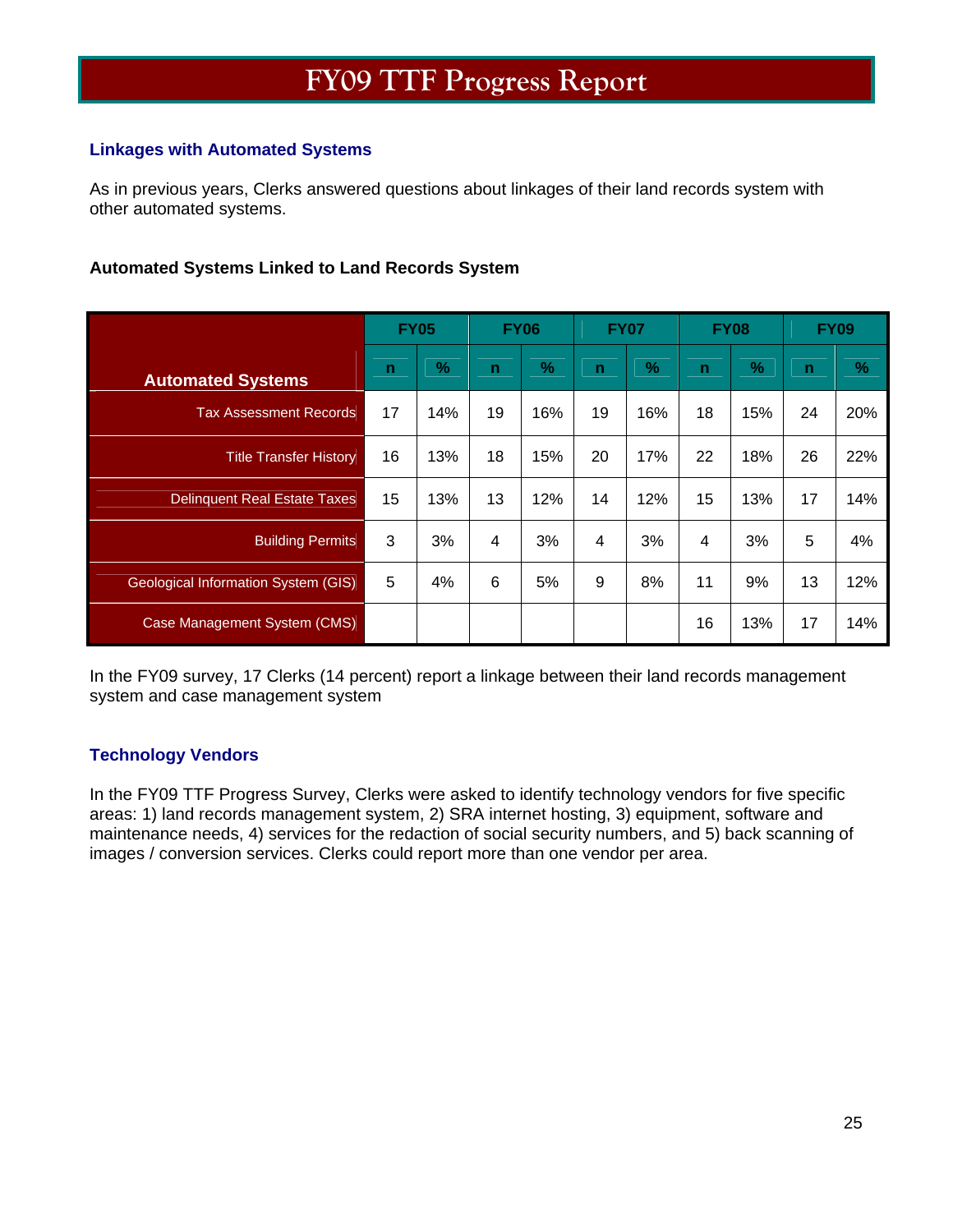# <span id="page-28-0"></span>**Clerks Contracting with Technology Vendors for Technology Services and Equipment**

| <b>Vendor</b>        | <b>Land Records</b><br><b>Management</b><br><b>System</b> | <b>SRA Internet</b><br><b>Hosting</b>      | <b>Equipment:</b><br>Hardware,<br>Software, &<br><b>Maintenance</b>                                                          | <b>Redaction of</b><br><b>Social Security</b><br><b>Numbers</b> | <b>Back Scanning</b><br>and Conversion                                                           |
|----------------------|-----------------------------------------------------------|--------------------------------------------|------------------------------------------------------------------------------------------------------------------------------|-----------------------------------------------------------------|--------------------------------------------------------------------------------------------------|
| AmCad                | 5                                                         | 5                                          | 6                                                                                                                            | 6                                                               | 7                                                                                                |
| <b>BIS</b>           | 0                                                         | 0                                          | 0                                                                                                                            | 0                                                               | $\overline{c}$                                                                                   |
| Cott                 | $\overline{7}$                                            | 6                                          | ⇁                                                                                                                            | 5                                                               | 7                                                                                                |
| <b>CSI</b>           | 0                                                         | 0                                          | 0                                                                                                                            | 2                                                               | 0                                                                                                |
| C.W. Warthen         | 0                                                         | 0                                          | 0                                                                                                                            | 0                                                               | 5                                                                                                |
| <b>DTS</b>           | 2                                                         |                                            | $\overline{c}$                                                                                                               | $\overline{c}$                                                  | $\overline{2}$                                                                                   |
| In-House / Locality  | 2                                                         | 6                                          | 8                                                                                                                            |                                                                 | 18                                                                                               |
| ILS.                 | 18                                                        | 18                                         | 17                                                                                                                           | 17                                                              | 18                                                                                               |
| Logan                | 12                                                        | 11                                         | 11                                                                                                                           | 10                                                              | 16                                                                                               |
| <b>SCV</b>           | 72                                                        | 73                                         | 73                                                                                                                           | 69                                                              | 24                                                                                               |
| <b>Sutton</b>        | 0                                                         | 0                                          | 0                                                                                                                            | 0                                                               | 2                                                                                                |
| <b>Unity Systems</b> | 0                                                         |                                            | 2                                                                                                                            | 2                                                               |                                                                                                  |
| No Vendor            | 0                                                         | 0                                          | $\Omega$                                                                                                                     |                                                                 | 21                                                                                               |
| Other                | ACS, BIS,<br>ImageVision,<br>Nortel                       | ACS, BIS, Eagle,<br>ImageVision,<br>Mixnet | ACS, BIS,<br>Carasoft, Eagle,<br>EMC Corp, ESI,<br>Govolution, GTSI,<br>ImageVision,<br>Inego, Wide<br>Scanners &<br>Systems | ACS, BIS, Mixnet,<br>W.R. Systems                               | ACS, Databanks,<br>Data Ensure,<br>DRS Group,<br>Image That,<br>Meadows, Mixnet,<br>W.R. Systems |

ACS=ACS Government Record Services AmCad=American Cadastre BIS=Business Information Systems CSI=Computing Systems Innovations DMS=Document Management Services DTS=Document Technology Systems EMC=ElectroMagnetic Compatibility ESI=Electronic Solutions for Imaging GTSI=Gov't Technology Services, Inc.

ILS=International Land Systems MSTC=MSTC Incorporated SCV=Supreme Court of Virginia

In FY09, 120 Clerks reported they have contracted with a vendor for their land records management system, SRA internet hosting, and equipment (hardware, software, and maintenance). One hundred and thirteen Clerks (94 percent) reported they have contracted with a vendor for the redaction of social security numbers and 99 Clerks (83 percent) have reported they have contracted with a vendor for back scanning and conversion services.

If only one Clerk reported a vendor then it was listed in the "Other" category.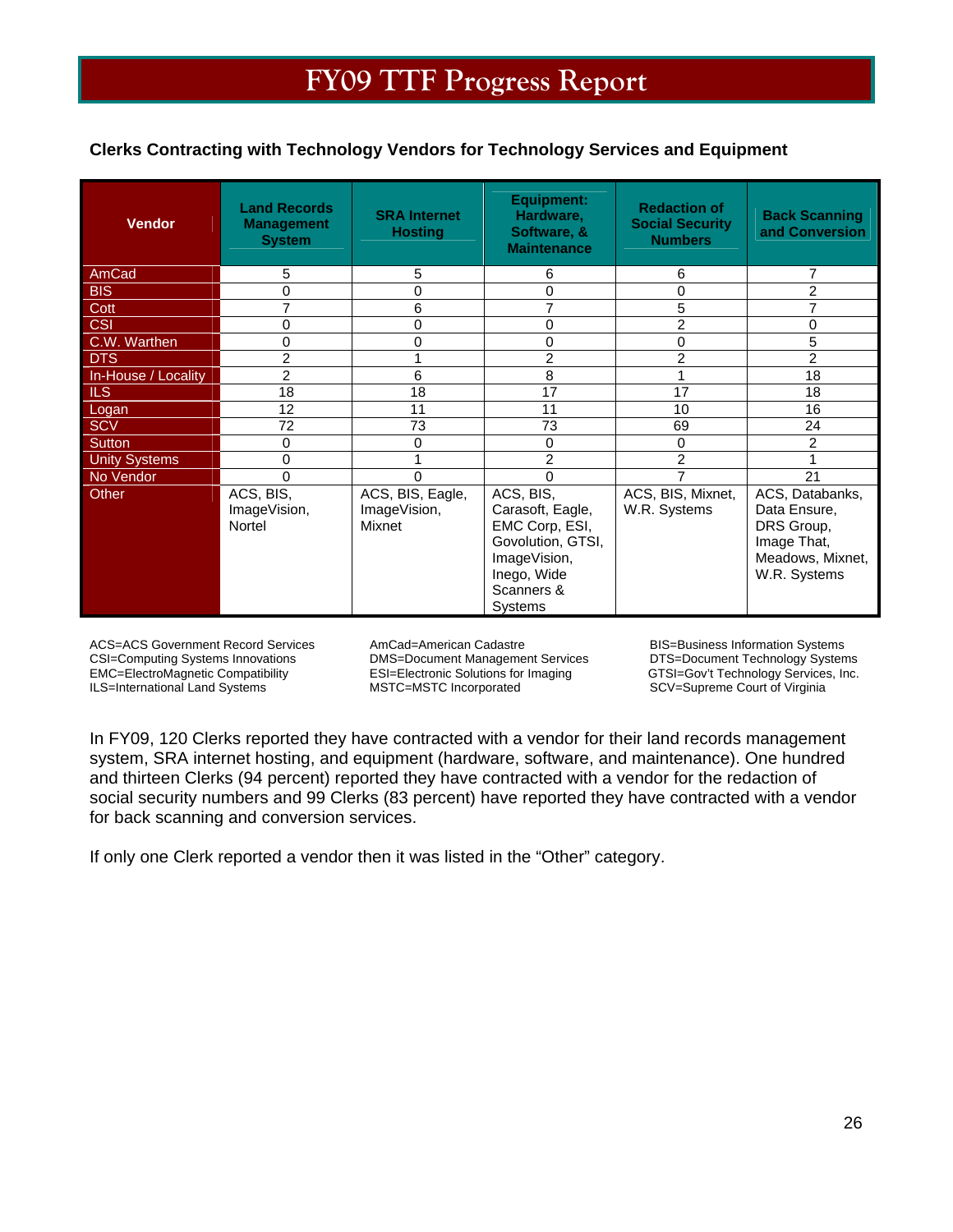### <span id="page-29-0"></span>**Redaction of Social Security Numbers**

### **Number of Clerks Contracting with each Technology Vendor for Redaction**

In the FY09 survey, 92 Clerks (77 percent) reported to have redacted electronic land records' images. These Clerks reported the technology vendors with whom they contracted. Four Clerks listed two vendors.

### # Clerks Vendor

- 69 Supreme Court of Virginia
- 3 International Land Systems
- 7 Logan Systems<br>2 American Cadas
- American Cadastre
- 10 In-House / Locality
- 2 Cott Systems
- 2 Computing Systems Innovations (CSI)
- 1 W.R. Systems
- 28 No redaction in FY09

### **Clerks Redacting Social Security Numbers**

| <b>Clerks</b>                                              | <b>FY08</b> | FY09       |
|------------------------------------------------------------|-------------|------------|
| Number of Clerks who redacted<br>images during fiscal year | 105         | 92         |
| Number of images redacted                                  | 110,996,593 | 29,814,512 |
| Cost for redacted images                                   | \$4,120,924 | \$961,902  |

### **Cost per Image and Method of Redaction**

|                                      | <b>FY09</b>     |               |                                                                                          |
|--------------------------------------|-----------------|---------------|------------------------------------------------------------------------------------------|
| <b>Vendors for Redaction</b>         | Cost /<br>Image | <b>Method</b> | <b>Exceptions:</b>                                                                       |
| Supreme Court of Virginia            | 3.35 cents      | $OCR+1$       | 4.0 cents for Craig, Halifax, Wythe, Roanoke City, and<br>Staunton                       |
| <b>International Land Systems</b>    | various         | $OCR+1$       | 0.00 cents for Montgomery; 3.0 cents for Charlottesville;<br>and 3.30 cents for Henrico. |
| <b>Logan Systems</b>                 | 4.0 cents       | OCR+1         | 3.35 cents for Augusta; 3.80 cents for Stafford                                          |
| <b>American Cadastre</b>             | 4.0 cents       | OCR+1         | 3.70 cents for Hanover                                                                   |
| <b>Cott Systems</b>                  | various         | OCR+1         | 3.25 for Louisa and 3.39 for Richmond City                                               |
| <b>Computing Systems Innovations</b> | 4.0 cents       | OCR+2         | 3.35 cents for Alexandria (OCR+1 method)                                                 |
| W.R. Systems                         | 2.65 cents      | $OCR+1$       |                                                                                          |

 OCR+1 is the purchase of Optical Character Recognition software with one manual review by the vendor. OCR+2 is the purchase of OCR software with two manual reviews by the vendor.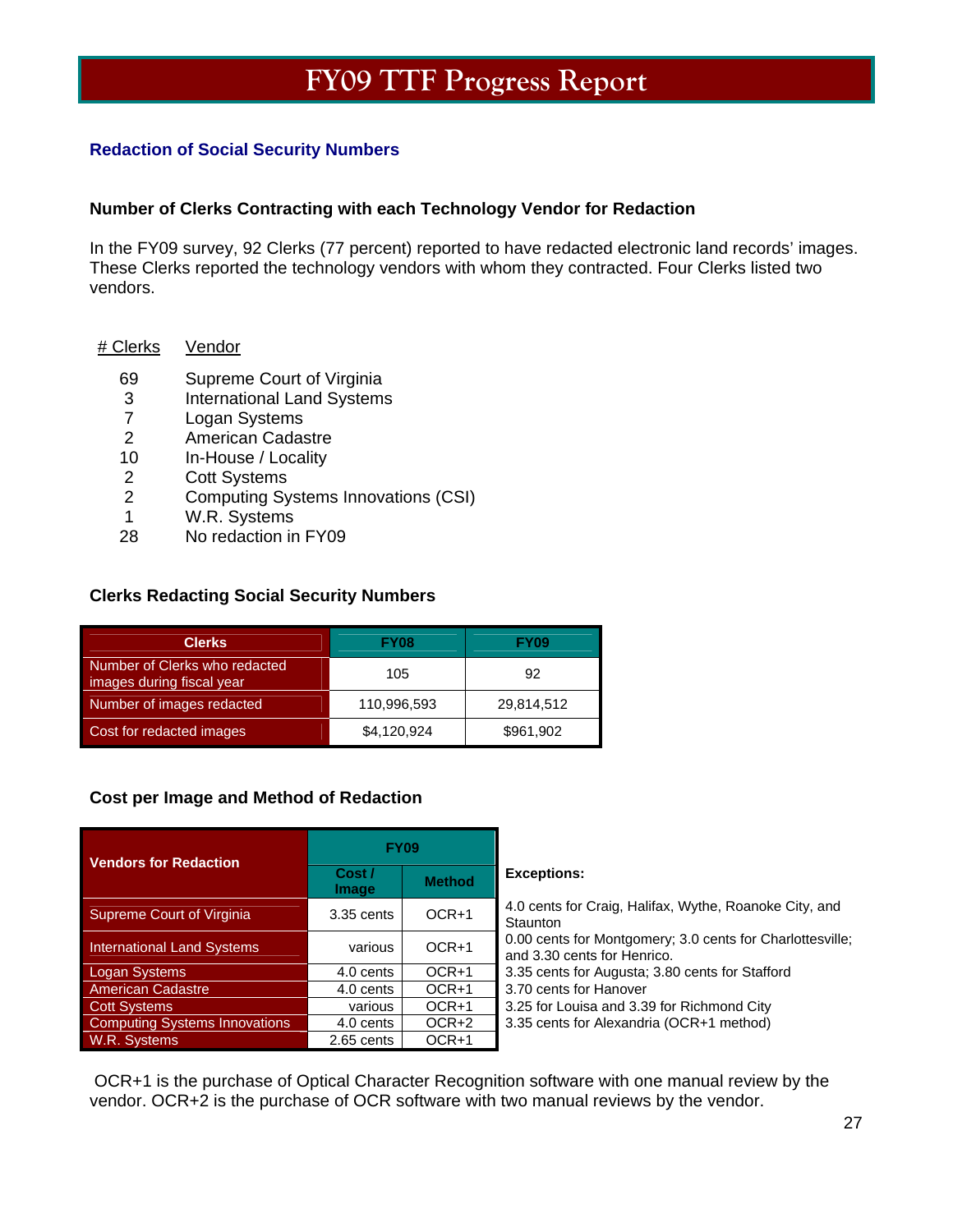### <span id="page-30-0"></span>**In-House Redaction Programs**

| <b>Clerks</b>           | # Images  | <b>Cost per Image</b> | <b>Total Cost</b> | <b>Method</b>                                            |
|-------------------------|-----------|-----------------------|-------------------|----------------------------------------------------------|
| Albemarle               | 124,224   | $0.00$ cents          | \$0               | OCR software purchase<br>with In-House manual review     |
| Spotsylvania            | 1,961     | $0.00$ cents          | \$0               | OCR software purchase<br>with In-House manual review     |
| <b>Colonial Heights</b> | 9,538     | 4.00 cents            | \$382             | OCR software purchase<br>with In-House manual review     |
| <b>Chesterfield</b>     | 563,000   | 3.50 cents            | \$19,705          | OCR software purchase<br>with manual review by locality  |
| Westmoreland            | 764       | $3.25$ cents          | \$25              | OCR software purchase<br>with manual review by locality  |
| York                    | 1,103,991 | 2.86 cents            | \$31,574          | OCR software purchase<br>with manual review by locality  |
| <b>Martinsville</b>     | 369,117   | 2.85 cents            | \$10,520          | OCR software purchase<br>with manual review by locality  |
| Orange                  | 101,226   | 3.35 cents            | \$3,391           | OCR software purchase<br>with manual review by vendor    |
| Chesapeake              | 322,857   | $1.64$ cents          | \$5,295           | OCR software purchase only,<br>no manual review reported |
| <b>Mathews</b>          | unknown   | $0.00$ cents          | \$0               | In-House manual review only,<br>no software purchase     |

In FY09, the number of images redacted ranged from 764 (Westmoreland) to over 1.1M (York) images. The cost per image ranged from \$0 (Albemarle, Mathews and Spotsylvania) to 4.00 cents (Colonial Heights). Total cost for in-house redaction for the fiscal year ranged from \$0 to \$31,574 (York).

Three Clerks reported the purchase of OCR software with a in-house manual review. The Clerks of Albemarle and Spotsylvania had previously purchased the software. The Clerk of Colonial Heights purchased the software for 4.00 cents per image.

Four Clerks reported the purchase of OCR software with a manual review by the locality. The cost per image of the software ranged from 2.85 cents (Martinsville) to 3.50 cents (Chesterfield) per image.

The Clerk of Orange County reported the purchase of OCR software for 3.35 cents per image with a manual review by the vendor (the Supreme Court was listed as a vendor in addition to in-house). The Clerk of Chesapeake City reported the purchase of OCR software for 1.64 cents per image. No manual review was reported. The Clerk of Mathews County conducted an in-house manual review. No software purchase was reported.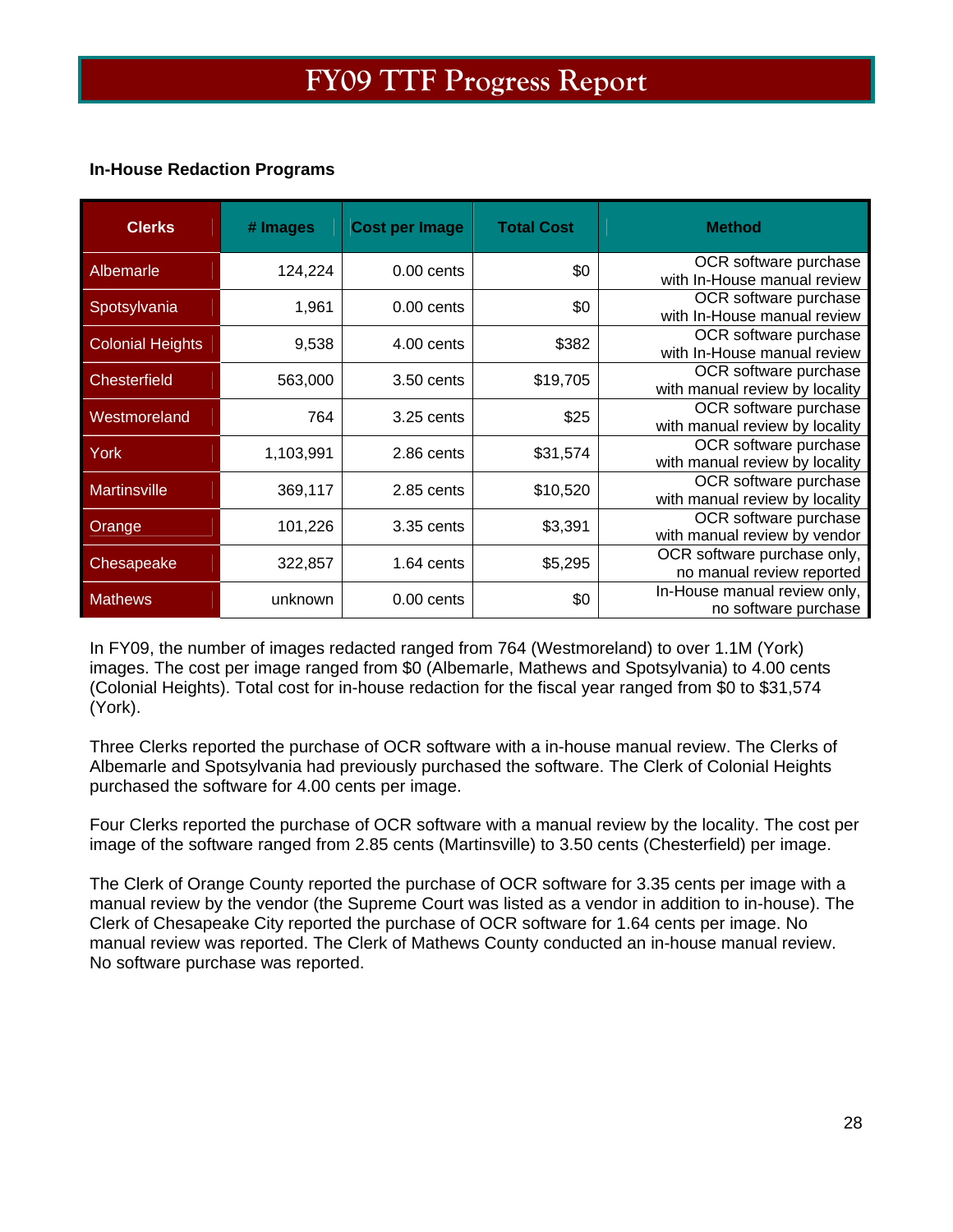# <span id="page-31-0"></span>**Clerks Report Completing Backfile Redaction in FY09**

| <b>Clerks</b>                                                                                      | Deeds / Deeds of<br><b>Trust</b> | <b>Plats / Maps</b> | Judgments /<br>Liens | <b>Financing</b><br><b>Statements</b> | <b>Wills / Fiduciary</b> |
|----------------------------------------------------------------------------------------------------|----------------------------------|---------------------|----------------------|---------------------------------------|--------------------------|
| Loudoun                                                                                            | 1935 to 2009                     | 1935 to 2009        | 1935 to 2009         | 1935 to 2009                          | 1935 to 2009             |
| Augusta<br>Caroline<br>Chesterfield<br><b>King George</b><br>Orange                                | 1935 to 2009                     | 1935 to 2009        |                      |                                       | 1935 to 2009             |
| Spotsylvania                                                                                       | 1935 to 2009                     | 1935 to 2009        |                      |                                       |                          |
| Carroll<br><b>Fluvanna</b><br>Rappahannock<br>Westmoreland                                         | 1935 to 2009                     |                     |                      |                                       | 1935 to 2009             |
| <b>Clarke</b><br>Hanover<br><b>Henrico</b><br><b>Russell</b><br>Chesapeake<br><b>Richmond City</b> | 1935 to 2009                     |                     |                      |                                       |                          |
| <b>Scott</b>                                                                                       |                                  | 1935 to 2009        |                      |                                       |                          |
| No Redaction                                                                                       | $\overline{c}$                   | 66                  | 9                    | 19                                    | 12                       |
| N/A                                                                                                | 0                                | 0                   | 0                    | 0                                     | 0                        |

The 18 Clerks who have redacted SSN from their land records from 1935 to 2009 are listed above. The Clerk of Loudoun has performed full redaction of SSN for every type of land record. One hundred and eighteen Clerks have redacted deeds / deeds of trust; 54 Clerks have redacted plats / maps; 111 Clerks have redacted judgments / liens; 101 Clerks have redacted financing statements; and 108 Clerks have redacted wills / fiduciary. Two Clerks reported no redaction in any of the five categories of land records: Fairfax and Sussex Counties.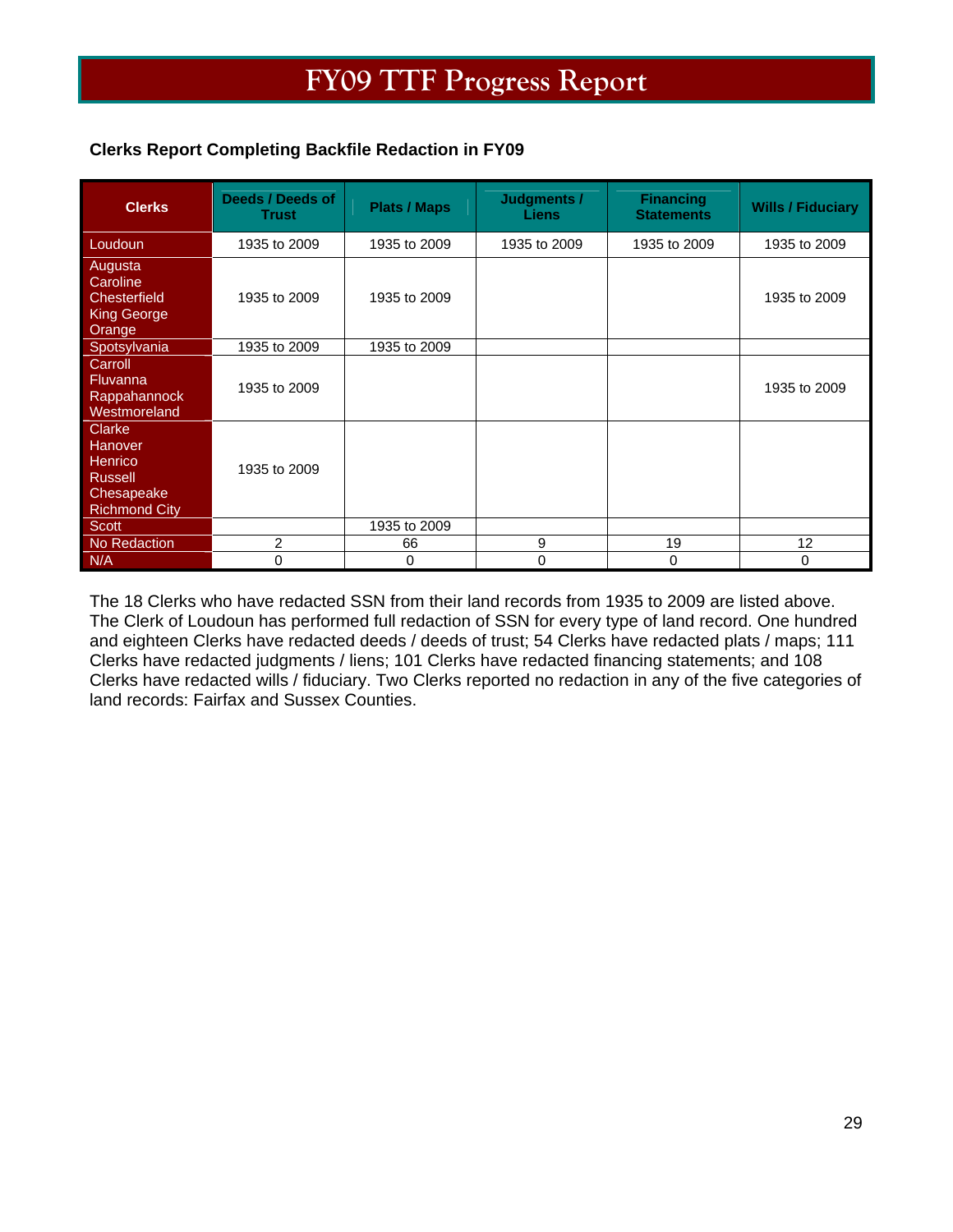# FY10 Secure Remote Access Certification

<span id="page-32-0"></span>The Code of Virginia, § 17.1-279 B, requires Clerks to submit to the Compensation Board a written certification that the Clerk's proposed technology improvements of his land records will provide secure remote access (SRA) to land records on or before July 1, 2008. During the FY09 TTF Budget Request process, the Compensation Board required Clerks to certify their current status regarding providing SRA to land records' images on a website or system owned and operated by their court or operated by a public or private agent. One hundred and nineteen (99 percent) certified to currently providing SRA to land records' images.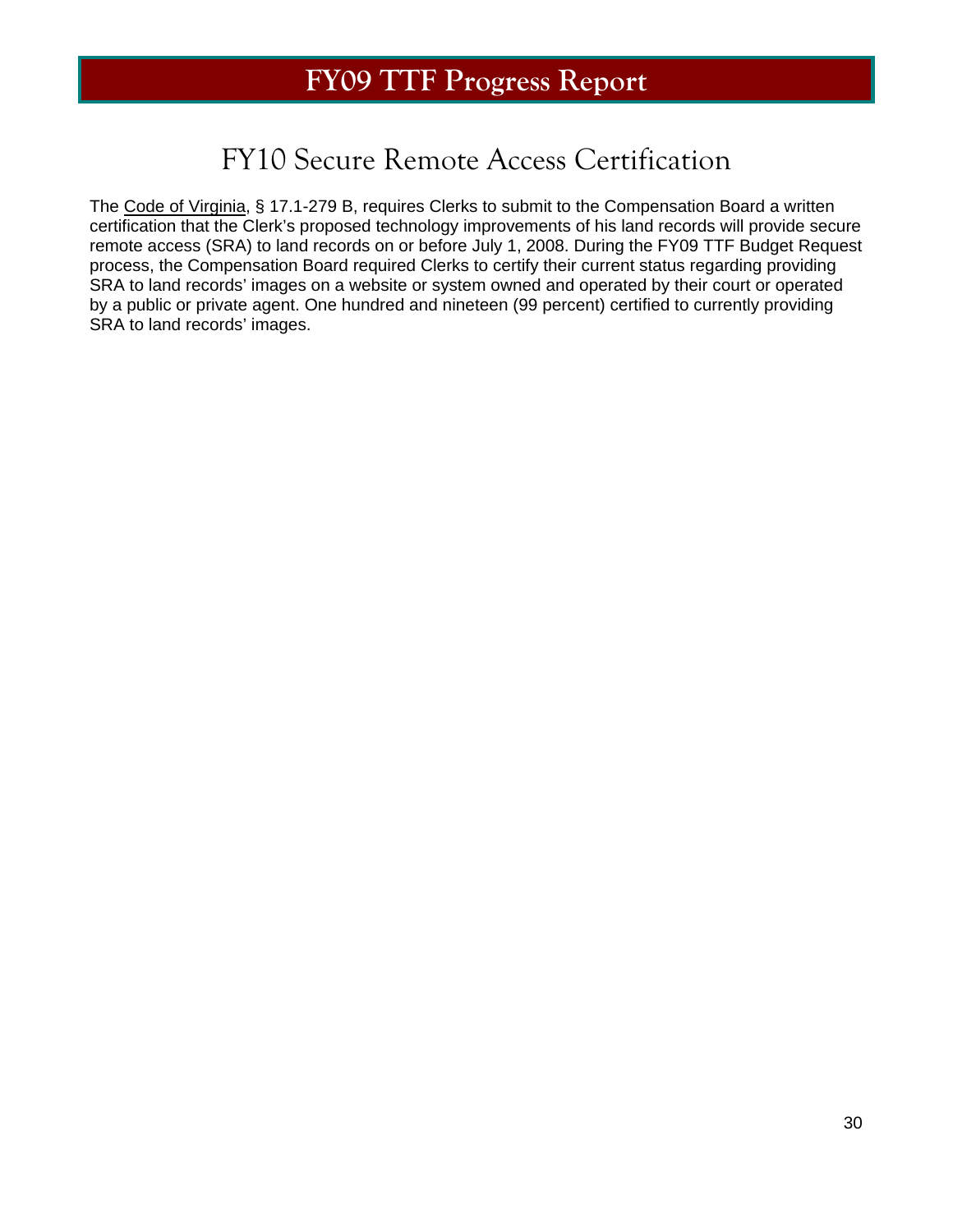# FY10 VITA Standards Certification

<span id="page-33-0"></span>The Code of Virginia, § 17.1-279 D, requires Clerks to certify compliance with SRA standards established by the Virginia Information Technologies Agency (VITA).

In the FY09 TTF Budget Request process, 119 Clerks (99 percent) that certified to currently providing SRA to land records further certified their compliance with the VITA document, "Security Standards for Remote Access to Court Documents on Court-Controlled Websites" (ITRM Standard SEC503-02), effective March 28, 2005, and any subsequent revisions. They also certified that:

### *"My website or remote access system is in compliance and any proposed technology improvement to land records will accommodate SRA."*

See the Appendix for the FY09 TTF Budget Request certification screens in COIN.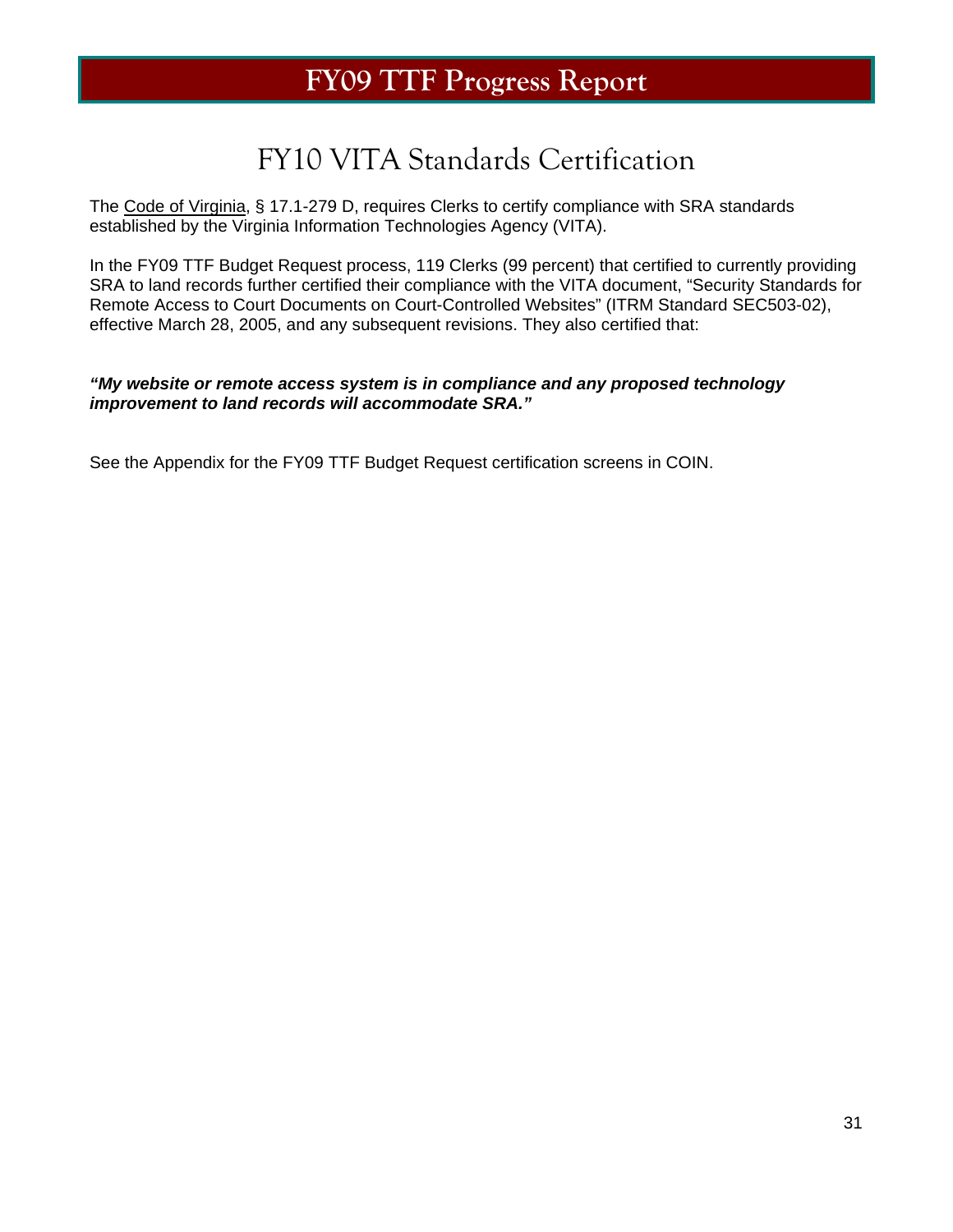# \$4 Approvals for Areas of the Court Not Related to Land Records

<span id="page-34-0"></span>In accordance with § 17.1-279 F, Code of Virginia, if a Clerk provides SRA to land records on or before July 1, 2008, then that clerk may apply to the Compensation Board for an allocation from the Technology Trust Fund for automation and technology improvements in areas of his/her court not related to land records. Such requests cannot exceed the deposits into the trust fund credited to the locality (\$4 funds).

# **FY07 \$4 Approvals for the Civil and Criminal Divisions**

| Locality              | <b>Equipment / Services Description</b>              | <b>Amount</b> |
|-----------------------|------------------------------------------------------|---------------|
| Fauguier              | Jury Management System                               | \$15,000      |
| <b>Frederick</b>      | Personal Computers (PCs)                             | \$1,600       |
| Giles                 | <b>Back-file Conversion of Criminal Cases</b>        | \$360         |
| Gloucester            | Automate Civil and Criminal System, PCs and Printers | \$6,500       |
| Loudoun               | Case Management System (CMS) and Jury Management     | \$625,000     |
| Orange                | PCs, Monitors, and Software                          | \$6,703       |
| <b>Prince William</b> | <b>CMS</b>                                           | \$125,000     |
| Spotsylvania          | Web Solution - Jury Management                       | \$40,100      |
| Surry                 | <b>Back Scanning Civil and Criminal Cases</b>        | \$19,433      |
| Warren                | PC.                                                  | \$500         |
| Wise                  | Civil and Criminal Improvement                       | \$36,871      |
| <b>Hampton</b>        | <b>Printers</b>                                      | \$11,590      |
| <b>Newport News</b>   | Copier                                               | \$9,571       |
| <b>Norfolk</b>        | Scanners, Server, and Redaction / e-File             | \$207,210     |
| Virginia Beach        | <b>CMS</b>                                           | \$500,000     |
| <b>15 Clerks</b>      |                                                      | \$1,605,438   |

In FY07, 15 out of 39 Clerks (38 percent) who certified to currently providing SRA to land records' images were approved \$4 requests for areas of the court not related to land records totaling \$1,605,438.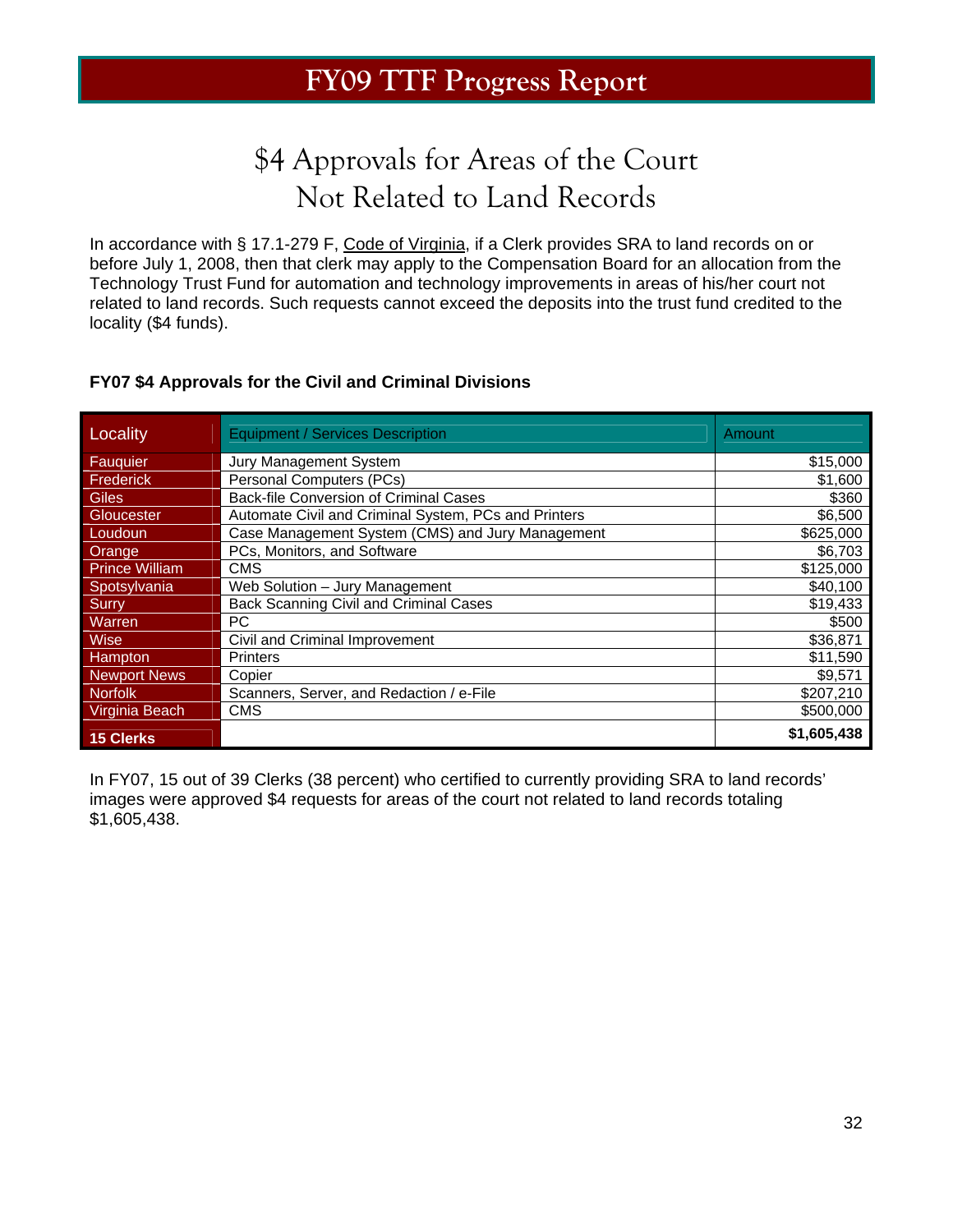# <span id="page-35-0"></span>**FY08 \$4 Approvals for Areas of the Court Not Related to Land Records**

| <b>Locality</b>        | <b>Equipment / Services Description</b>                                                                                  | <b>Vendor</b>                                | <b>Amount</b> |
|------------------------|--------------------------------------------------------------------------------------------------------------------------|----------------------------------------------|---------------|
| Albemarle              | Services - Case Imaging System (CIS)                                                                                     | SCV                                          | \$44,600      |
| <b>Bedford</b>         | Services - CIS software                                                                                                  | <b>SCV</b>                                   | \$5,000       |
| Culpeper               | Services - CIS                                                                                                           | <b>SCV</b>                                   | \$24,965      |
| <b>Fairfax County</b>  | Services - Case Management System (CMS)<br>Interface                                                                     | Nortel                                       | \$75,000      |
| Fauquier               | Services - CIS                                                                                                           | <b>SCV</b>                                   | \$68,565      |
| <b>Franklin County</b> | Services - CIS                                                                                                           | <b>SCV</b>                                   | \$18,621      |
| Gloucester             | Services - CIS                                                                                                           | <b>SCV</b>                                   | \$16,596      |
| Isle of Wight          | Equipment - Laptop; Services - Scan Civil<br>Indexes, Scanners, Monitors, Maintenance                                    | SCV; ACS                                     | \$27,757      |
| Loudoun                | Services - CMS, Warrant, License, Software,<br>System Register, Internet Access, Legal<br><b>Periodical Subscription</b> | AmCad; DTS;<br>ScanSoft; Westlaw;<br>ComCast | \$1,200,850   |
| Orange                 | Services - CIS, Monitors, Printers                                                                                       | SCV                                          | \$19,030      |
| <b>Prince George</b>   | Services - CIS, Scanners                                                                                                 | <b>SCV</b>                                   | \$10,700      |
| <b>Prince William</b>  | Services - CMS Integration                                                                                               | Praetorian; Prince William<br>County IT      | \$523,124     |
| <b>Rockingham</b>      | Services - CIS, Monitors, Scanners, Server,<br><b>Computers for Case Management</b>                                      | SCV                                          | \$61,623      |
| Southampton            | Services - CIS                                                                                                           | <b>SCV</b>                                   | \$14,750      |
| Spotsylvania           | Services - Docket System; Training for Jury<br>System                                                                    | Infax, Inc.; Jury Systems,<br>Inc.           | \$34,110      |
| <b>Surry</b>           | Equipment - Personal Computer                                                                                            | None listed                                  | \$1,500       |
| Warren                 | Services - PCs and Printers                                                                                              | SCV                                          | \$8,360       |
| Washington             | Services - CIS Interface                                                                                                 | SCV                                          | \$5,000       |
| Wise                   | Services - Civil Document Conversion                                                                                     | SCV; Data Ensure                             | \$22,245      |
| Wythe                  | Equipment - PC; Services - Monitor                                                                                       | SCV                                          | \$2,500       |
| Fredericksburg         | Services - CIS                                                                                                           | <b>SCV</b>                                   | \$13,909      |
| Hampton                | Services - CMS, Maintenance, Scanners                                                                                    | <b>SCV</b>                                   | \$39,400      |
| <b>Newport News</b>    | Services - CIS                                                                                                           | <b>SCV</b>                                   | \$10,100      |
| Virginia Beach         | Services - AICMS Software / Services                                                                                     | AmCad                                        | \$280,805     |
| 24 Clerks              |                                                                                                                          |                                              | \$2,529,110   |

In FY08, 24 out of 86 Clerks (28 percent) who certified to currently providing SRA to land records' images were approved \$4 requests for areas of the court not related to land records totaling \$2,529,110.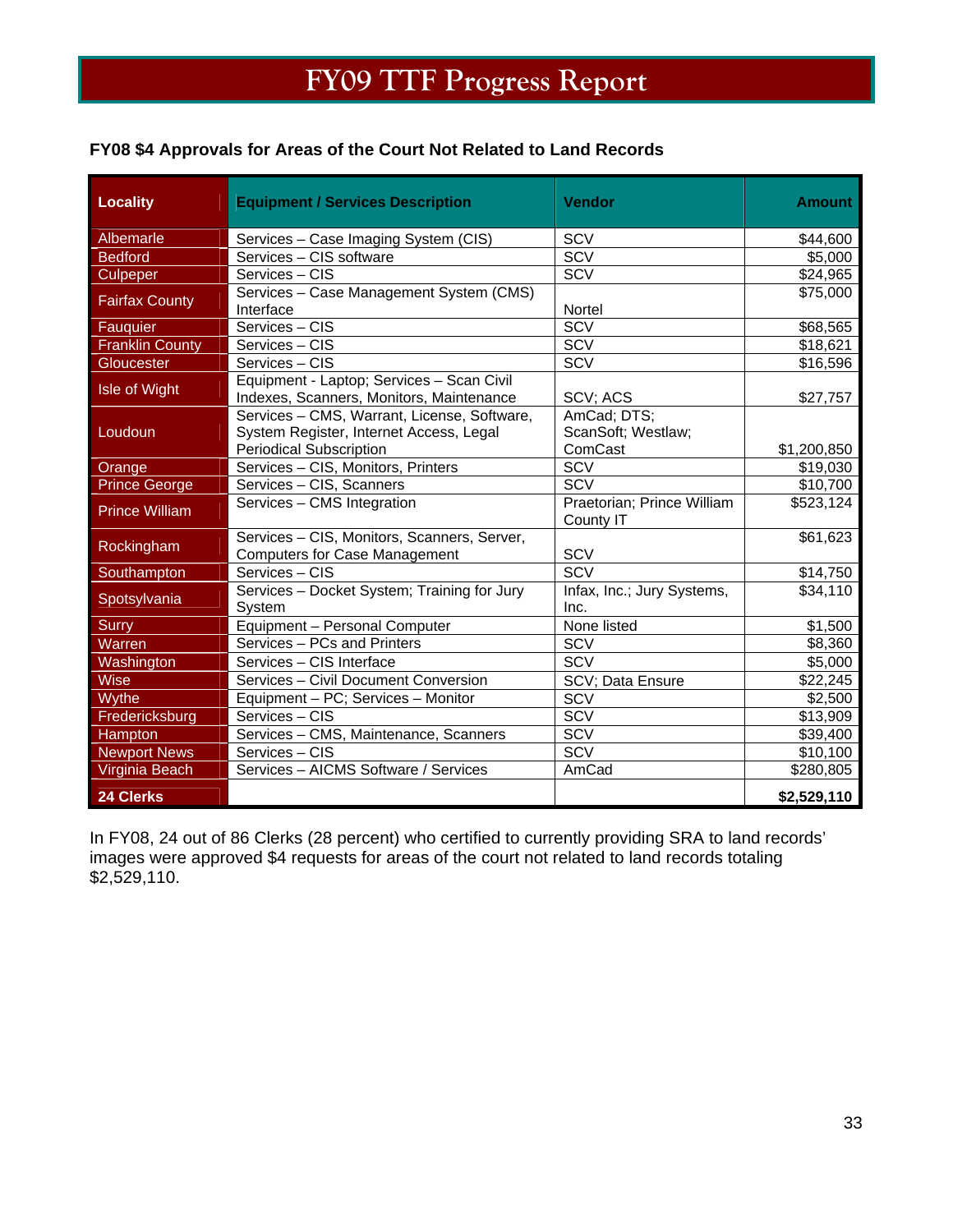#### **FY09 \$4 Approvals for Areas of the Court Not Related to Land Records**

| <b>Locality</b>        | <b>Equipment / Services Description</b>                                                                                                                                                                   | <b>Vendor</b>                         | <b>Amount</b> |
|------------------------|-----------------------------------------------------------------------------------------------------------------------------------------------------------------------------------------------------------|---------------------------------------|---------------|
| Albemarle              | Services - Case Imaging System (CIS)                                                                                                                                                                      | SCV                                   | \$47,896      |
| Augusta                | Services - CIS, Jury Management System,<br>Courtroom Laptop, Public Terminal for Case<br>Management                                                                                                       | SCV                                   | \$36,507      |
| <b>Bedford</b>         | Services - Jury Management Software &<br>Maintenance, Scheduling Software                                                                                                                                 | SCV; Telexis                          | \$1,753       |
| <b>Fairfax County</b>  | Services - Automated Marriage System                                                                                                                                                                      | <b>Nortel Government</b><br>Solutions | \$125,000     |
| Fauquier               | Services - CIS                                                                                                                                                                                            | <b>SCV</b>                            | \$18,703      |
| <b>Franklin County</b> | Services - CIS, Laptop                                                                                                                                                                                    | <b>SCV</b>                            | \$14,765      |
| Hanover                | Equipment - FMS Receipt Printer, Calendar<br>Software                                                                                                                                                     | N/A                                   | \$900         |
| Loudoun                | Equipment - Server, Laptop Computers,<br>Telephone Headsets, Cellular Phones<br>Services - Social Security Number (SSN)<br>Redaction, Auto Index, Scanning Software,<br>Systems License, Cellular Service | AmCad; DTS; Citrix;<br>Sprint         | \$320,172     |
| Louisa                 | Services - CIS, Maintenance Fee                                                                                                                                                                           | <b>SCV</b>                            | \$51,914      |
| Mecklenburg            | Services - CIS Desktop Scanner                                                                                                                                                                            | <b>SCV</b>                            | \$2,550       |
| <b>Prince William</b>  | Services - Seat Management Non Land<br>Records for FY08                                                                                                                                                   | Prince William County IT              | \$183,893     |
| Rockingham             | Equipment - 3 Large Monitors, Court Reporter<br>Upgrade, Credit Card Setup<br>Services - Casework Printers, LPTP<br>Print/Scan/Access                                                                     | SCV                                   | \$15,809      |
| Spotsylvania           | Services - Replacement Computer; Training<br>for Jury System; Elect Docket Maintenance;<br>Jury+ Maintenance; Jury Questionnaires                                                                         | SCV; Jury +; InFax                    | \$21,571      |
| Warren                 | Services - 3 PCs and 5 Printers                                                                                                                                                                           | SCV                                   | \$4,000       |
| Alexandria             | Services - Automated Orders                                                                                                                                                                               | <b>SDSC</b>                           | \$40,413      |
| Hampton                | Services - CMS/RMS System & Maintenance,<br>8 CMS/RMS Scanners & Monitors                                                                                                                                 | SCV                                   | \$73,354      |
| <b>Richmond City</b>   | Services - CIS, PCs acquire & replace                                                                                                                                                                     | <b>SCV</b>                            | \$101,507     |
| <b>Roanoke City</b>    | Services - CIS Startup                                                                                                                                                                                    | SCV                                   | \$8,000       |
| Virginia Beach         | <b>Equipment - Computer Workstation</b><br>Services - AICMS Software & Maintenance                                                                                                                        | AmCad                                 | \$287,440     |
| <b>19 Clerks</b>       |                                                                                                                                                                                                           |                                       | \$1,356,147   |

In FY09, 19 out of 120 Clerks (16 percent) made a request(s) using Purpose Code F from their \$4 available balance. Requests for areas of the court not related to land records totaled \$1,356,147. Requests using Purpose Code F from \$4 money prohibits the Clerk from making a request from the \$1 Fund.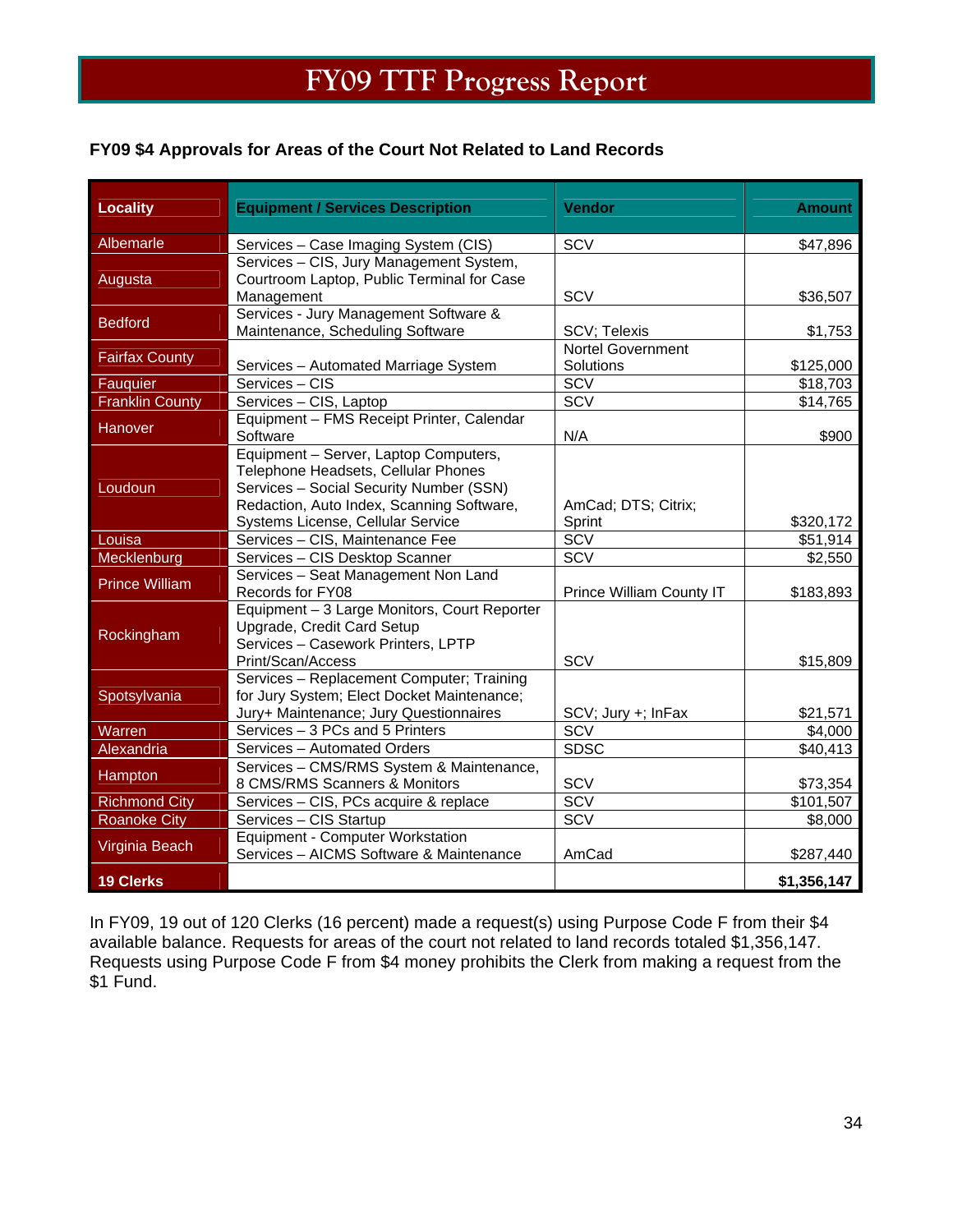#### **FY10 \$4 Approvals for Areas of the Court Not Related to Land Records**

| <b>Locality</b>         | <b>Equipment / Services Description</b>                                                                                                                                                                                                                                                                                                                                                                                                                                              | Vendor                                                                                                                                                                                                    | <b>Amount</b> |
|-------------------------|--------------------------------------------------------------------------------------------------------------------------------------------------------------------------------------------------------------------------------------------------------------------------------------------------------------------------------------------------------------------------------------------------------------------------------------------------------------------------------------|-----------------------------------------------------------------------------------------------------------------------------------------------------------------------------------------------------------|---------------|
| Albemarle               | Case Management System (CMS); Record Keeping                                                                                                                                                                                                                                                                                                                                                                                                                                         | SCV                                                                                                                                                                                                       | \$26,061      |
| Augusta                 | Redaction of Social Security Numbers (SSN), Laptops and<br>Monitors                                                                                                                                                                                                                                                                                                                                                                                                                  | SCV                                                                                                                                                                                                       | \$4,923       |
| <b>Bedford</b>          | <b>Jury Management Printers</b>                                                                                                                                                                                                                                                                                                                                                                                                                                                      | <b>SCV: Telexis</b>                                                                                                                                                                                       | \$650         |
| Culpeper                | Redaction of SSN                                                                                                                                                                                                                                                                                                                                                                                                                                                                     | SCV                                                                                                                                                                                                       | \$781         |
| <b>Fairfax County</b>   | Marriage License Consulting for Website                                                                                                                                                                                                                                                                                                                                                                                                                                              | Nortel                                                                                                                                                                                                    | \$30,000      |
| Fauquier                | Case Imaging System (CIS) and Equipment                                                                                                                                                                                                                                                                                                                                                                                                                                              | <b>SCV</b>                                                                                                                                                                                                | \$9,750       |
| <b>Frederick County</b> | <b>Redaction of SSN</b>                                                                                                                                                                                                                                                                                                                                                                                                                                                              | SCV                                                                                                                                                                                                       | \$1,052       |
| <b>Giles</b>            | Jury Management System                                                                                                                                                                                                                                                                                                                                                                                                                                                               | <b>ILS</b>                                                                                                                                                                                                | \$650         |
| Gloucester              | Redaction of SSN, Computers, Jury Scan Station                                                                                                                                                                                                                                                                                                                                                                                                                                       | SCV                                                                                                                                                                                                       | \$3,201       |
| Goochland               | <b>Redaction of SSN</b>                                                                                                                                                                                                                                                                                                                                                                                                                                                              | SCV                                                                                                                                                                                                       | \$330         |
| Hanover                 | CIS, Court Calendar Software                                                                                                                                                                                                                                                                                                                                                                                                                                                         | AmCad; SCV                                                                                                                                                                                                | \$64,047      |
| Henrico                 | <b>Computers and Monitors</b>                                                                                                                                                                                                                                                                                                                                                                                                                                                        | <b>ILS</b>                                                                                                                                                                                                | \$73,877      |
| James City Co           | Redaction of SSN                                                                                                                                                                                                                                                                                                                                                                                                                                                                     | SCV                                                                                                                                                                                                       | \$1,827       |
| <b>King and Queen</b>   | Redaction of SSN                                                                                                                                                                                                                                                                                                                                                                                                                                                                     | SCV                                                                                                                                                                                                       | \$831         |
| <b>King William</b>     | Redaction of SSN                                                                                                                                                                                                                                                                                                                                                                                                                                                                     | SCV                                                                                                                                                                                                       | \$237         |
| Loudoun                 | Digital Docket; Jury Management Servers & computers;<br>Public Kiosk; Online Process Book; Online Search<br>Warrant; Law Library Subscription; Flat Bed Scanners &<br>maintenance; Medium & Small Scanners & maintenance;<br>Flat monitors; Imaging Servers & Software; TIFF Images /<br>Microfilm; Maintenance Contract; Card Reader &<br>Typewriter Maintenance; Cell Phone Service; Archive PCs;<br>Information Desk; IT services; Security Camera install;<br>Scan Clerks' files | Loudoun County;<br><b>Building Infrastructure;</b><br>Westlaw; SCV; DTS;<br>CW Warthen; Jury<br>Systems; Valley Office<br>Machines; Digital<br>Access Contr; Images;<br>Sprint/Nextel; Access<br>Security | \$987,910     |
| Louisa                  | CIS Maintenance Fee; Equipment Upgrade                                                                                                                                                                                                                                                                                                                                                                                                                                               | SCV                                                                                                                                                                                                       | \$8,290       |
| Middlesex               | Redaction of SSN                                                                                                                                                                                                                                                                                                                                                                                                                                                                     | SCV                                                                                                                                                                                                       | \$278         |
| <b>Prince George</b>    | Redaction of SSN                                                                                                                                                                                                                                                                                                                                                                                                                                                                     | <b>SCV</b>                                                                                                                                                                                                | \$345         |
| <b>Prince William</b>   | Seat Management; Court Administration                                                                                                                                                                                                                                                                                                                                                                                                                                                | <b>Prince William County</b><br>IT                                                                                                                                                                        | \$101,699     |
| Rockingham              | Credit cards, Computers & Monitors, Software, Security<br>Camera                                                                                                                                                                                                                                                                                                                                                                                                                     | SCV                                                                                                                                                                                                       | \$273,046     |
| Shenandoah              | <b>Redaction of SSN</b>                                                                                                                                                                                                                                                                                                                                                                                                                                                              | SCV                                                                                                                                                                                                       | \$1,072       |
| Spotsylvania            | Jury Questionnaires, Electronic Docket, Jury+ Maintenance                                                                                                                                                                                                                                                                                                                                                                                                                            | <b>ILS</b>                                                                                                                                                                                                | \$13,040      |
| Warren                  | Redaction of SSN; Scanners & Monitors                                                                                                                                                                                                                                                                                                                                                                                                                                                | SCV                                                                                                                                                                                                       | \$9,117       |
| Washington              | Redaction of SSN                                                                                                                                                                                                                                                                                                                                                                                                                                                                     | SCV                                                                                                                                                                                                       | \$\$631       |
| Alexandria              | Redaction of SSN; Court Order                                                                                                                                                                                                                                                                                                                                                                                                                                                        | <b>SDSC</b>                                                                                                                                                                                               | \$87,739      |
| Chesapeake              | CIS Software & Maintenance; Computers & Printers                                                                                                                                                                                                                                                                                                                                                                                                                                     | SCV                                                                                                                                                                                                       | \$19,898      |
| Danville                | Monitor                                                                                                                                                                                                                                                                                                                                                                                                                                                                              | SCV                                                                                                                                                                                                       | \$907         |
| Hampton                 | Redaction of SSN; Printers                                                                                                                                                                                                                                                                                                                                                                                                                                                           | SCV                                                                                                                                                                                                       | \$3,775       |
| <b>Newport News</b>     | <b>Office Expenses</b>                                                                                                                                                                                                                                                                                                                                                                                                                                                               | <b>SCV</b>                                                                                                                                                                                                | \$200,000     |
| <b>Richmond City</b>    | Redaction of SSN; CIS; Computer                                                                                                                                                                                                                                                                                                                                                                                                                                                      | SCV                                                                                                                                                                                                       | \$35,173      |
| <b>Roanoke City</b>     | Computer replacement                                                                                                                                                                                                                                                                                                                                                                                                                                                                 | <b>SCV</b>                                                                                                                                                                                                | \$2,500       |
| Virginia Beach          | <b>CMS Maintenance</b>                                                                                                                                                                                                                                                                                                                                                                                                                                                               | AmCad                                                                                                                                                                                                     | \$110,850     |
| 33 Clerks               |                                                                                                                                                                                                                                                                                                                                                                                                                                                                                      |                                                                                                                                                                                                           | \$2,077,843   |

In FY10, as of November 1, 2009, 33 out of 94 eligible Clerks (35 percent) made a request(s) using Purpose Code F from their \$4 available balance. This is an 18 percent increase from FY09. Requests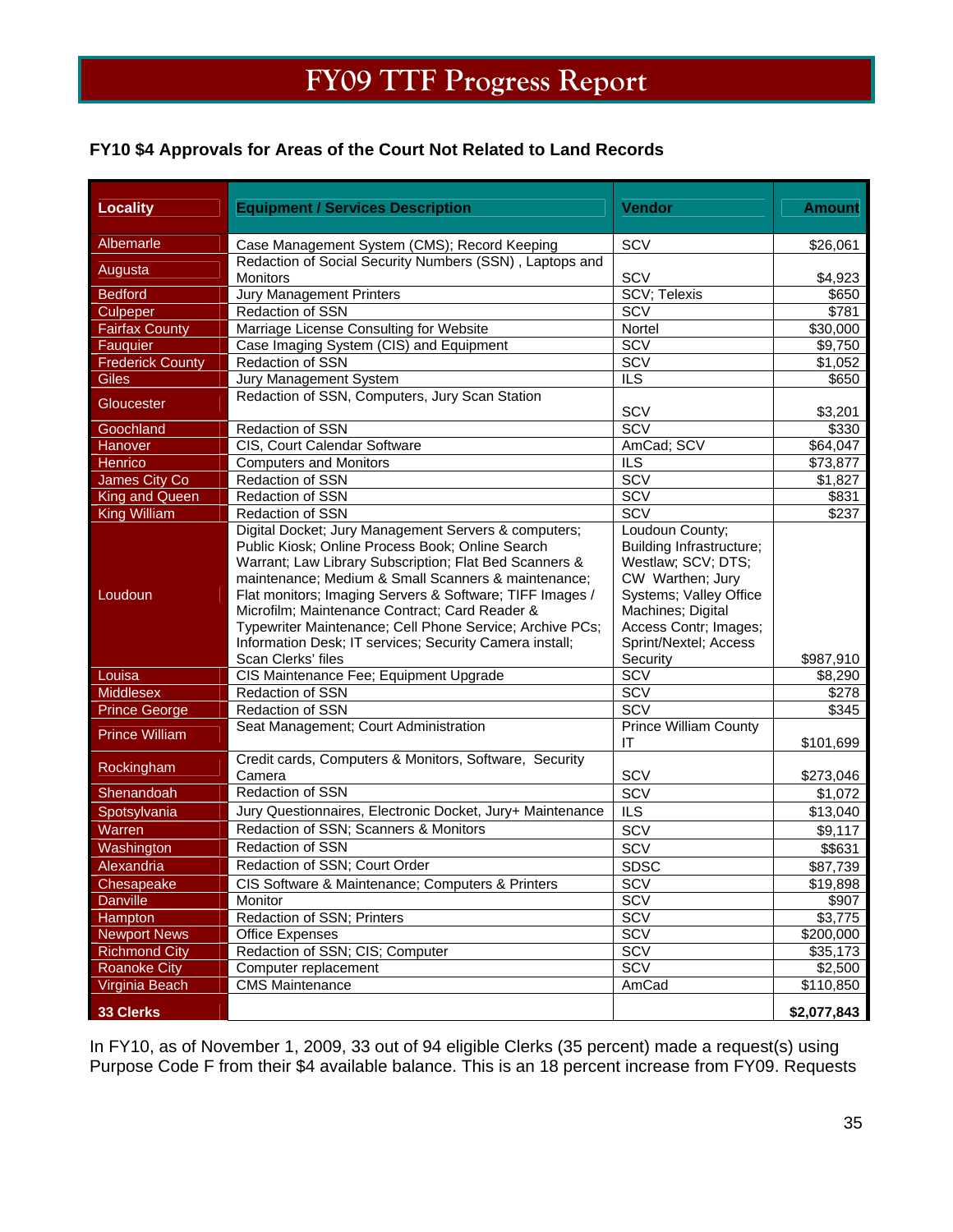for areas of the court not related to land records totaled \$2,077,843. Requests using Purpose Code F from \$4 money prohibits the Clerk from making a request from the \$1 Fund.



#### **Purpose Code F Approvals from FY07 to FY10**

In FY07, 15 Clerks were approved \$1.61M for civil and criminal divisions of their court. In FY08, 24 Clerks were approved \$2.53M (57.5 percent increase from FY07) for areas of the court not related to land records. In FY09, 19 Clerks were approved \$1.36M (46.2 percent decrease from FY08) for areas of the court not related to land records. In FY10, as of November 1, 2009, 33 Clerks were approved \$2.08 for areas of the court not related to land records (52.9 percent increase from FY09)..

#### **Approvals for Purpose Code F from FY07 to FY10**

| <b>Fiscal Year</b> | <b>Total Amount</b> |
|--------------------|---------------------|
| <b>FY07</b>        | \$1,605,438         |
| FY <sub>08</sub>   | \$2,529,110         |
| <b>FY09</b>        | \$1,356,147         |
| <b>FY10</b>        | \$2,077,843         |
| <b>TOTAL</b>       | \$7,568,538         |

Over the four-year period, total requests from \$4 money for Purpose Code F requests are \$7.57M.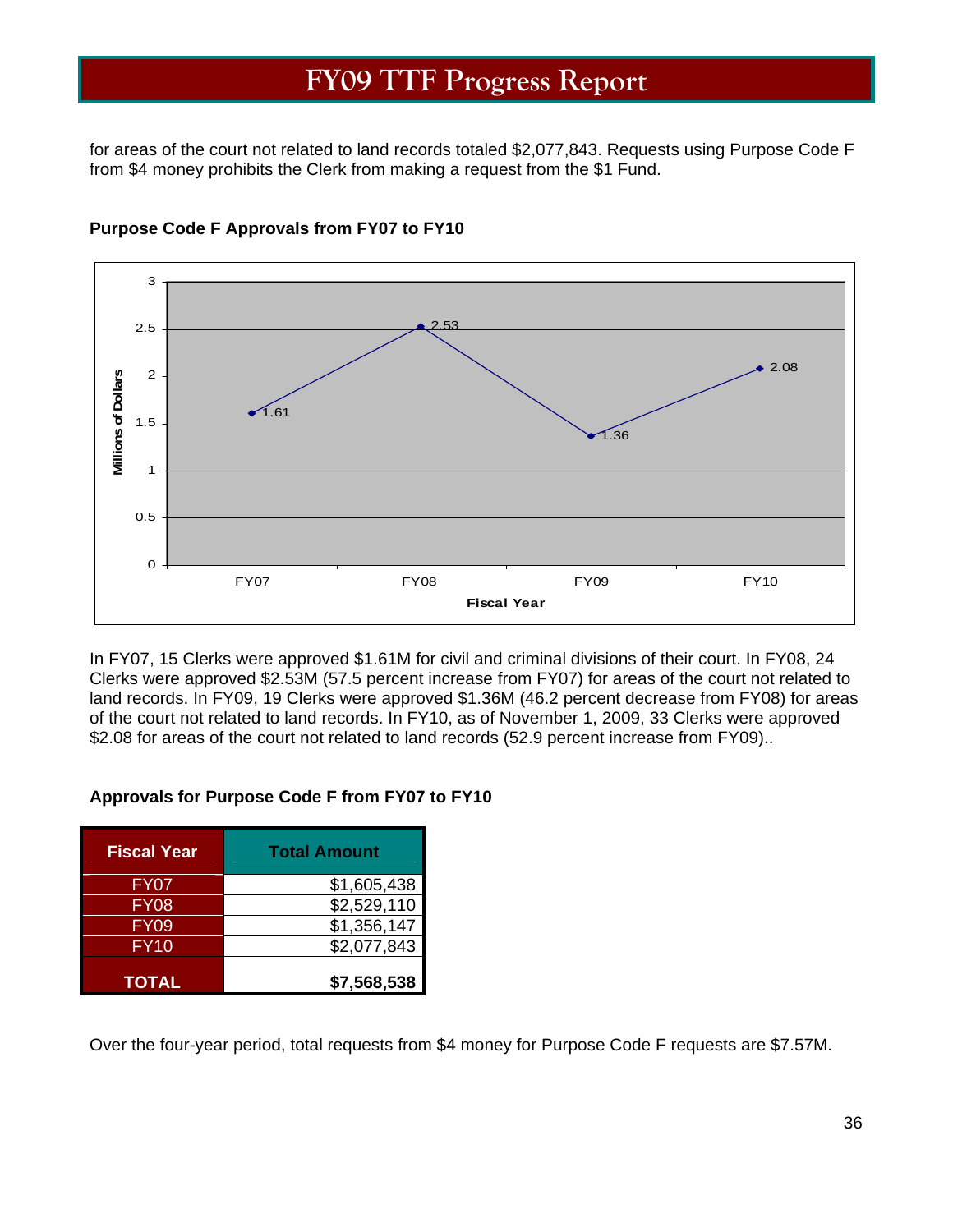# \$4 Approvals and Expenditures

#### **\$4 Total Approvals and Expenditures of Equipment and Services**

| \$4                             | <b>FY04</b> | <b>FY05</b> | <b>FY06</b>  | <b>FY07</b>  | <b>FY08</b>  | <b>FY09</b>  |
|---------------------------------|-------------|-------------|--------------|--------------|--------------|--------------|
| \$4 Available<br><b>Balance</b> | \$5,674,725 | \$9,923,541 | \$10,230,355 | \$13,437,799 | \$14,501,993 | \$12,640,136 |
| \$4 Equipment<br><b>Budgets</b> | \$1,160,091 | \$1,500,884 | \$893,571    | \$192,843    | \$105,034    | \$1,066,012  |
| \$4 Services<br><b>Budgets</b>  | \$3,722,214 | \$3,565,234 | \$9,107,464  | \$11,613,105 | \$12,826,853 | \$9,985,949  |
| Total \$4<br>Approved           | \$4,882,305 | \$5,066,118 | \$10,001,035 | \$11,805,948 | \$12,931,887 | \$11,051,961 |
| Year-End<br><b>Expenditures</b> | \$3,384,769 | \$4,385,883 | \$6,755,772  | \$8,630,100  | \$8,026,952  | \$7,268,887  |

In the six-year period from FY04 to FY09, **\$4 Equipment approvals** have decreased from \$1.2K to \$1.1K or a nine percent decrease (\$101,769). In the same time period, **\$4 Services approvals** have increased from \$3.7M to \$9.9M or a 165 percent increase (\$6,155,663). In the six-year period, **total \$4 approved amounts** have increased from \$4.9M to \$11.1M or a 127 percent increase (\$6,169,656). In the five-year period from FY04 to FY09, **\$4 expenditures** have increased from \$3.4M to \$7.3M or a 115 percent increase (\$3,884,118) with a high in FY07 of \$8,630,100 or a 155 percent increase (\$5,245,331).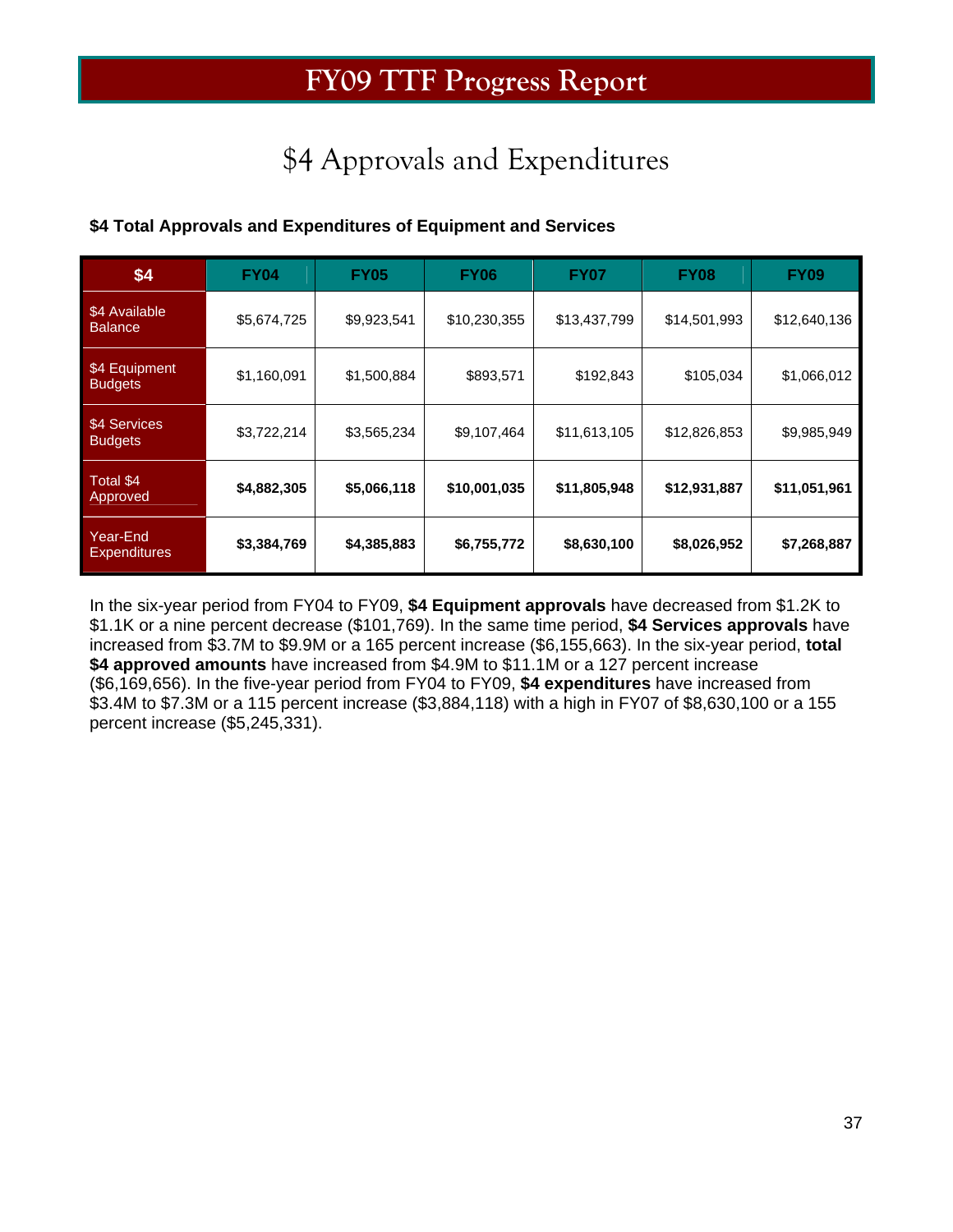#### 14.0 12.72 13.0 11.61 12.0 11.0 9.88 **Millions of Dollars Millions of Dollars** 10.0  $9.10$ 9.0 8.0 Equipment 7.0 Approvals 6.0 Services 5.0 3.72 3.56 Approvals 4.0 3.0  $1.16 \t 1.50 \t 0.89$ 2.0 1.06 1.0  $0.19 - 0.11$ 0.0 FY04 FY05 FY06 FY07 FY08 FY09 **Fiscal Year**

#### **Approvals of \$4 Equipment and Services from FY04 to FY09**

#### **Percentage of Amount Approved Out of \$4 Available Balance**

|                                    | <b>FY04</b> | <b>FY05</b> | <b>FY06</b> | <b>FY07</b> | <b>FY08</b> | <b>FY09</b> | <b>FY10</b> |
|------------------------------------|-------------|-------------|-------------|-------------|-------------|-------------|-------------|
| \$4<br>Available<br><b>Balance</b> | \$5.7M      | \$9.9M      | \$10.2M     | \$13.4M     | \$14.5M     | \$12.6M     | \$8.5M      |
| \$4<br>Approvals '                 | \$4.9M      | \$5.1M      | \$10.0M     | \$11.8M     | \$12.9M     | \$11.1M     | \$7.3M      |
| Percent                            | \$86%       | 51%         | 98%         | 88%         | 89%         | 88%         | 86%         |

In the seven-year period from FY04 to FY10, the average amount approved was \$9.0M out of the average \$4 available balance of \$10.7M (84 percent).

#### **Number of Clerks with Approved \$4 Budgets from FY04 to FY09**

| <b>Approved \$4 Budgets</b>                       | <b>FY04</b> | <b>FY05</b> | <b>FY06</b> | <b>FY07</b> | <b>FY08</b> | <b>FY09</b> |
|---------------------------------------------------|-------------|-------------|-------------|-------------|-------------|-------------|
| <b>TTF Budgets</b>                                | 72          | 89          | 116         | 118         | 118         | 120         |
| \$4 Equipment Budgets                             | 30          | 40          | 20          | 12          | 8           | 12          |
| \$4 Services Budgets                              | 68          | 75          | 114         | 118         | 118         | 120         |
| <b>Carryover Request or</b><br>No Budget Provided | 48          | 31          | 4           | 2           | 2           | 0           |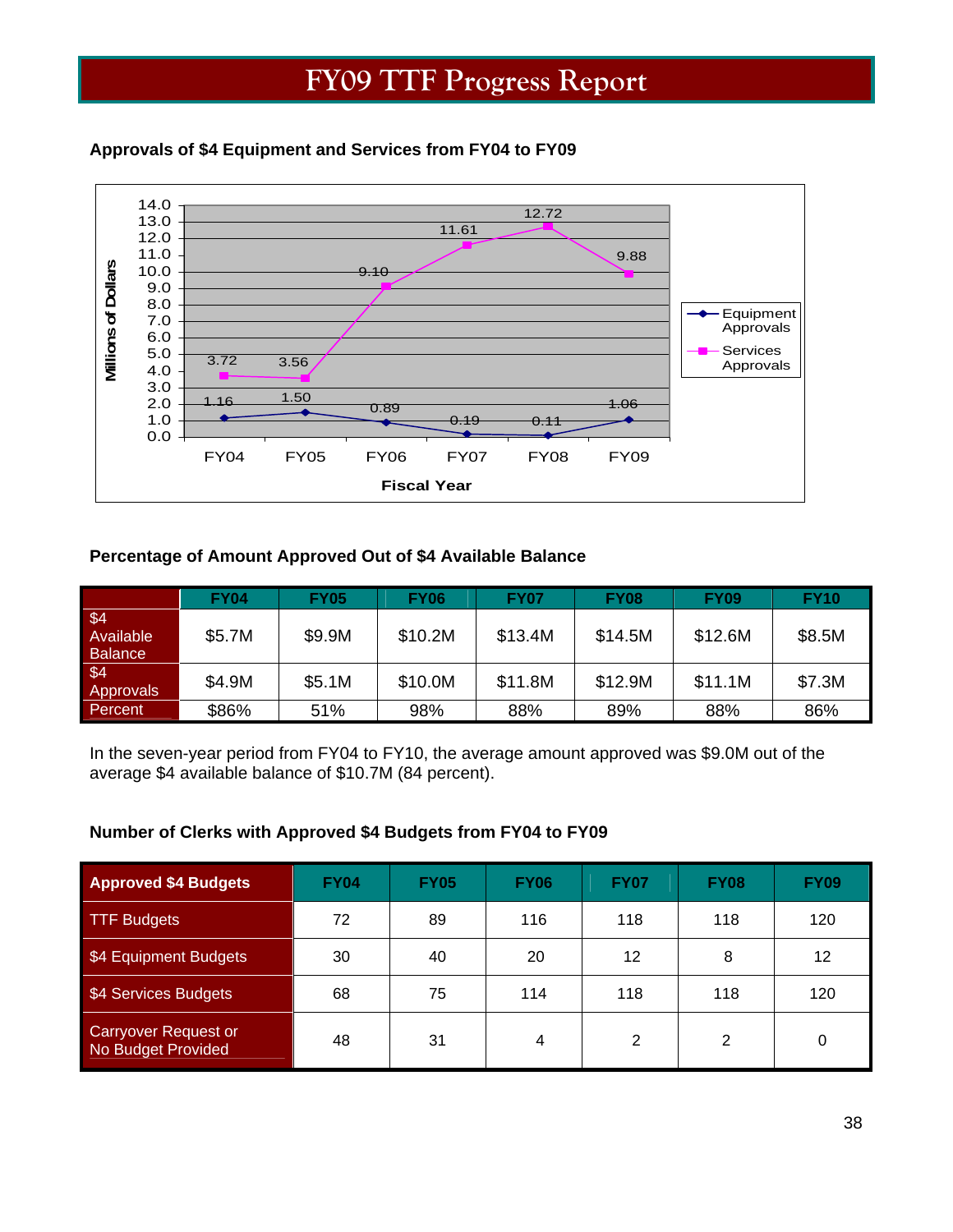In FY09, 120 Clerks (100 percent) completed the TTF Budget Request Process. Twelve Clerks were approved \$4 equipment budgets and 120 Clerks were approved \$4 services budgets. No Clerk chose to carry over their \$4 available balance to a future fiscal year.



#### **Number of Clerks with \$4 Budgets**

From FY04 to FY09, total approved budgets from Clerks have increased from 72 to 120 (67 percent increase). Equipment budgets from Clerks have decreased from 30 to 12 (60 percent decrease). Services budgets from Clerks increased from 68 to 120 (76 percent increase). Carry over requests from Clerks or not providing a budget decreased from 48 to 0 (100 percent decrease).

#### **Percentage of Expenditures Out of Amount Approved**

|                            | FY04   | FY05   | FY06    | FY07    | <b>FY08</b> | <b>FY09</b> |
|----------------------------|--------|--------|---------|---------|-------------|-------------|
| \$4<br><b>Expenditures</b> | \$3.4M | \$4.4M | \$6.8M  | \$8.6M  | \$8.0M      | \$7.3M      |
| \$4 Approvals              | \$4.9M | \$5.1M | \$10.0M | \$11.8M | \$12.9M     | \$11.1M     |
| Percent                    | 69%    | 86%    | 68%     | 73%     | 62%         | 66%         |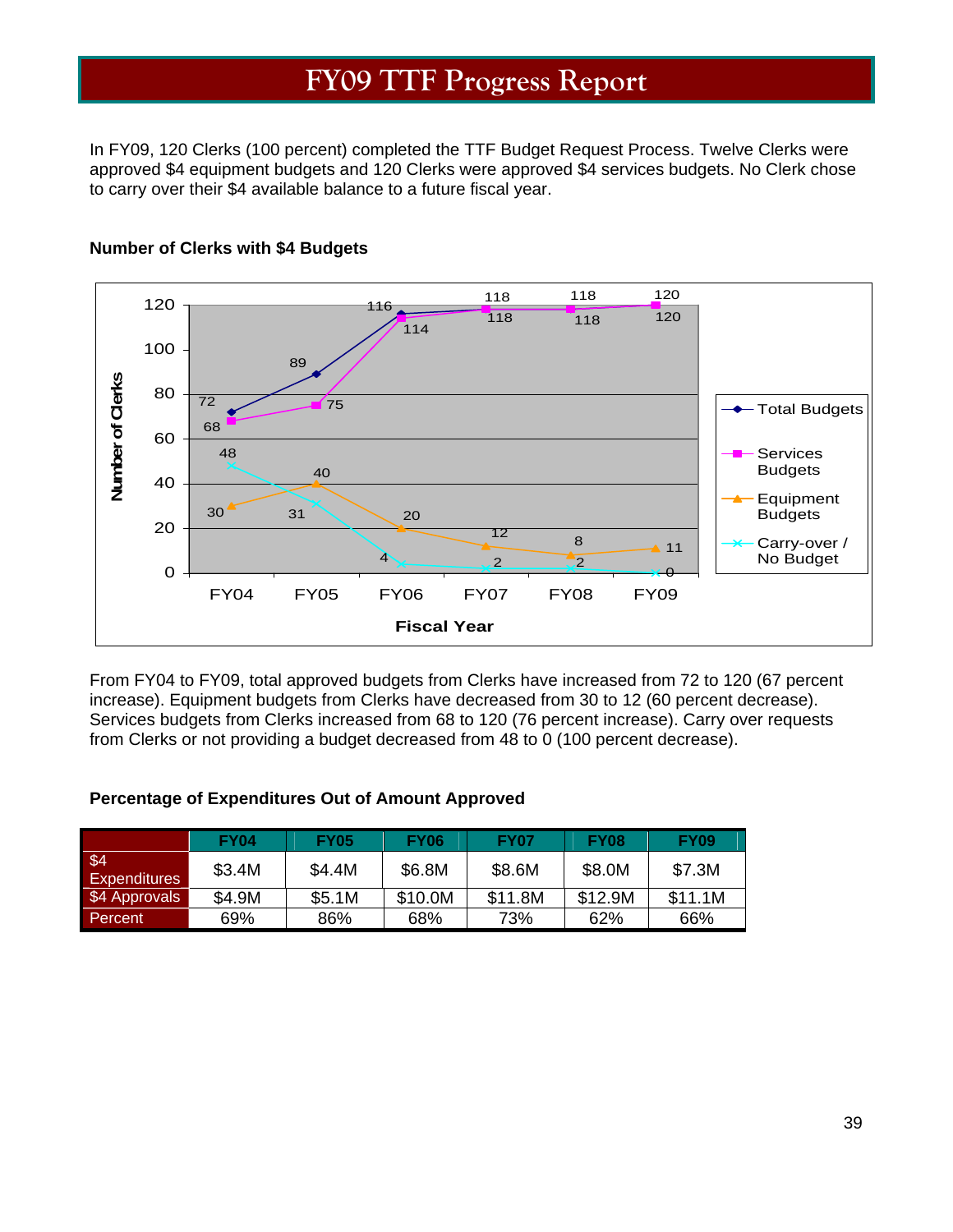#### **\$4 Expenditures from FY04 to FY09**



#### **\$4 Expenditure Rate from FY04 to FY09**



In FY04, Clerks **expended** \$3.4M out of the total approved amount of \$4.9M (69 percent). In FY05, Clerks expended \$4.4M out of the total approved amount of \$5.1M (86 percent). In FY06, Clerks expended \$6.8M out of the total approved amount of \$10.0M (68 percent). In FY07, Clerks expended \$8.6M out of the total approved amount of \$11.8M (73 percent). In FY08, Clerks expended \$8.0M out of the total approved amount of \$12.9M (62 percent). In FY09, Clerks expended \$7.3M out of the total approved amount of \$11.1M (66 percent). In the six-year period from FY04 to FY09, the average amount expended was \$6.4M, or 69 percent of the average approved amount of \$9.3M.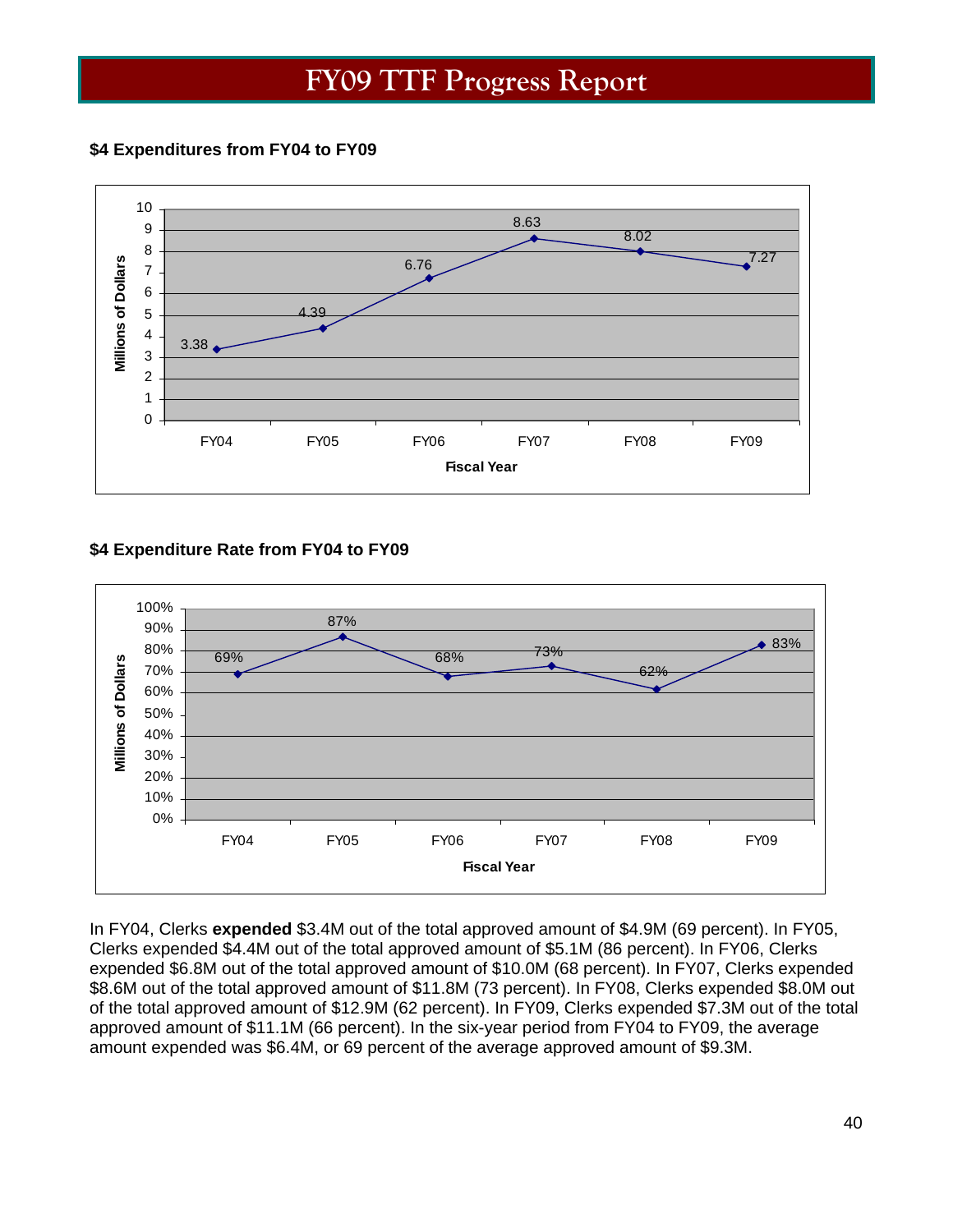Over the six-year period, from FY04 to FY09, the \$4 expenditure rate (actual expenditures compared to approved budgets) increased from 69 to 83 percent with a high of 87 percent in FY05.

| \$4                                           |    | Land<br><b>Records</b><br><b>Maintenance</b> |    | <b>SRA</b><br><b>Maintenance</b> | Hardware &<br><b>Software</b> | <b>Equipment:</b> |    | <b>Back</b><br><b>Redaction</b><br><b>Other</b><br>Scanning /<br>of SSN<br><b>Conversion</b> |    |             |    | <b>TOTAL</b> |    |             |
|-----------------------------------------------|----|----------------------------------------------|----|----------------------------------|-------------------------------|-------------------|----|----------------------------------------------------------------------------------------------|----|-------------|----|--------------|----|-------------|
| Number of<br>Clerks with \$4<br><b>Budget</b> | 84 | 88%                                          | 55 | 57%                              | 54                            | 56%               | 45 | 47%                                                                                          | 39 | 41%         | 13 | 14%          | 94 | 98%         |
| Total \$4<br>Approved*                        |    | \$1,729,022                                  |    | \$514,768                        |                               | \$1,999,264       |    | \$501,630                                                                                    |    | \$1,784,799 |    | \$784,382    |    | \$7,313,865 |

#### **FY10 \$4 Total Approvals with Number of Clerks with Budgets**

\*As of November 1, 2009.

In FY10, the \$4 available balance was \$8,504,488. Ninety-four Clerks out of an eligible 96 Clerks (98 percent) were approved \$4 money in six categories, listed above. The total \$4 money approved was \$7,313,865 (86 percent of the total \$4 available balance). A total of 26 Clerks did not make a \$4 budget. Twenty-four Clerks had a negative \$4 available balance (\$107,656.58 was transferred from the \$1 Fund to bring these Clerks up to a \$0 available balance). One Clerk carried over her \$4 money to FY11 and one Clerk did not certify to providing SRA to land records was therefore unable to budget his \$4 money in FY10. \$4 Equipment and Services Approvals from FY04 to FY10 increased from \$4.9M to \$7.3M (66 percent increase) with a high of \$12.9M in FY08.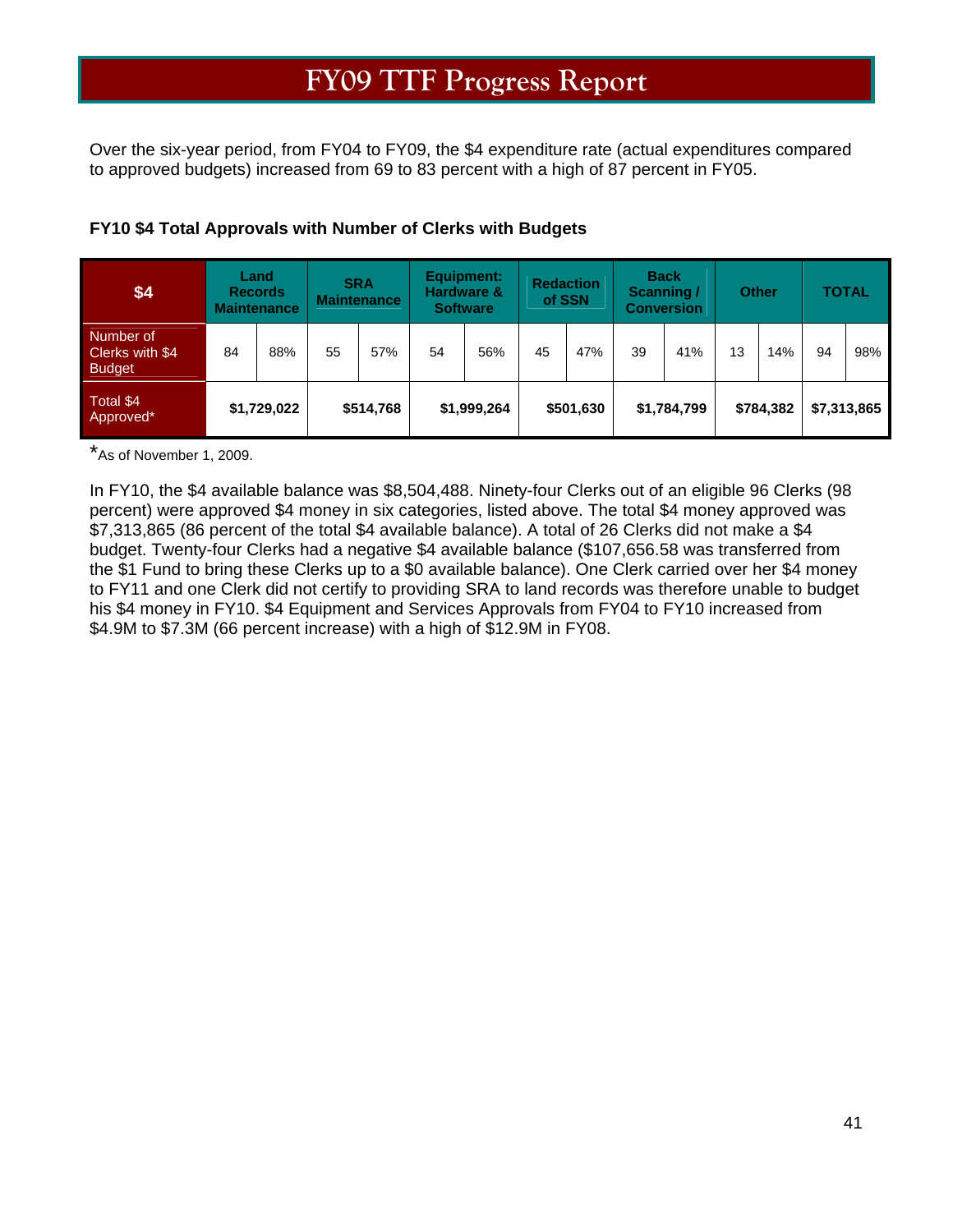# \$1 Fund Approvals and Expenditures

| \$1 FUND                  | <b>FY06</b> | <b>FY07</b> | <b>FY08</b> | <b>FY09</b> |  |
|---------------------------|-------------|-------------|-------------|-------------|--|
| <b>Available Balance</b>  | \$1,961,821 | \$3,164,943 | \$2,543,602 | \$2,034,481 |  |
| <b>Equipment Requests</b> | \$95,058    | \$7,394     | \$29,118    | \$42,046    |  |
| <b>Services Requests</b>  | \$1,388,207 | \$2,842,259 | \$2,259,769 | \$1,599,799 |  |
| <b>Total Approved</b>     | \$1,483,265 | \$2,849,653 | \$2,288,887 | \$1,641,845 |  |
| <b>Expenditures</b>       | \$816,002   | \$2,080,638 | \$1,896,101 | \$1,136,484 |  |
| <b>Total Unspent</b>      | \$667,263   | \$769,014   | \$392,786   | \$897,997   |  |

#### **\$1 Fund Total Approvals and Expenditures**

\*As of November 1, 2009.

In FY06, the total available in the \$1 Fund was \$1.9M. During the annual budget period in August, eligibility to request from the \$1 Fund was confined to the 105 Clerks who certified to not currently providing SRA to land records. Clerks making a \$1 request were asked to certify a shortfall of technology funds needed to achieve the goal set by the General Assembly of providing SRA to land records on or before July 1, 2006. Including one mid-year docket request made in November 2005, 66 out of the 105 Clerks (63 percent) requested a total of \$1.48M from the \$1 Fund. Twelve out of the 66 Clerks (18 percent) made an equipment request and 64 out of the 66 Clerks (97 percent) made a services request. Forty-four Clerks expended \$816,002 (55 percent) in FY06 and 31 Clerks had \$667,263 in unspent \$1 Fund monies.

In FY07, the total available in the \$1 Fund was \$3.16M. During the annual budget period in August, eligibility to request from the \$1 Fund was confined to the 61 Clerks who certified to not currently providing SRA to land records, but mid-year in FY07 the \$1 Fund was open to all Clerks. A total of 60 Clerks (50 percent) requested \$2.85M from the \$1 Fund in FY07. One Clerk made an equipment request for \$7,394. All 60 Clerks (100 percent) made a services request, totaling \$2.84M. Forty-seven Clerks expended \$2.1M in FY07 and 32 Clerks had \$769,014 in unspent \$1 Fund monies.

In FY08, the total available in the \$1 Fund was \$2.5M. During the annual budget period in August, eligibility to request from the \$1 Fund was open to all 120 Clerks, regardless of whether they certified to currently providing SRA to land records' images. In August 2007, 69 out of 120 Clerks (58 percent) requested a total of \$2.3M from the \$1 Fund. Six Clerks (5 percent) made an equipment request from the \$1 Fund, totaling \$29K. Sixty-nine Clerks (58 percent) made a services request from the \$1 Fund, totaling \$2.3M. In FY08, 28 Clerks expended 100 percent; 31 expended some of their \$1 Fund approved monies; and 10 Clerks expended none. The 59 Clerks who expended some or 100 percent of their \$1 Fund approved monies, totaled \$1,896,101. Forty-one Clerks had \$392,786 in unspent \$1 Fund monies and 39 Clerks (those who submitted an SRA Certification in July 2008) had a \$1 Fund carryover to FY09, totaling \$377,415. Two Clerks (who did not respond to the July 2008 SRA certification process) had a \$1 Fund reversion (non-carryover) of \$15,370.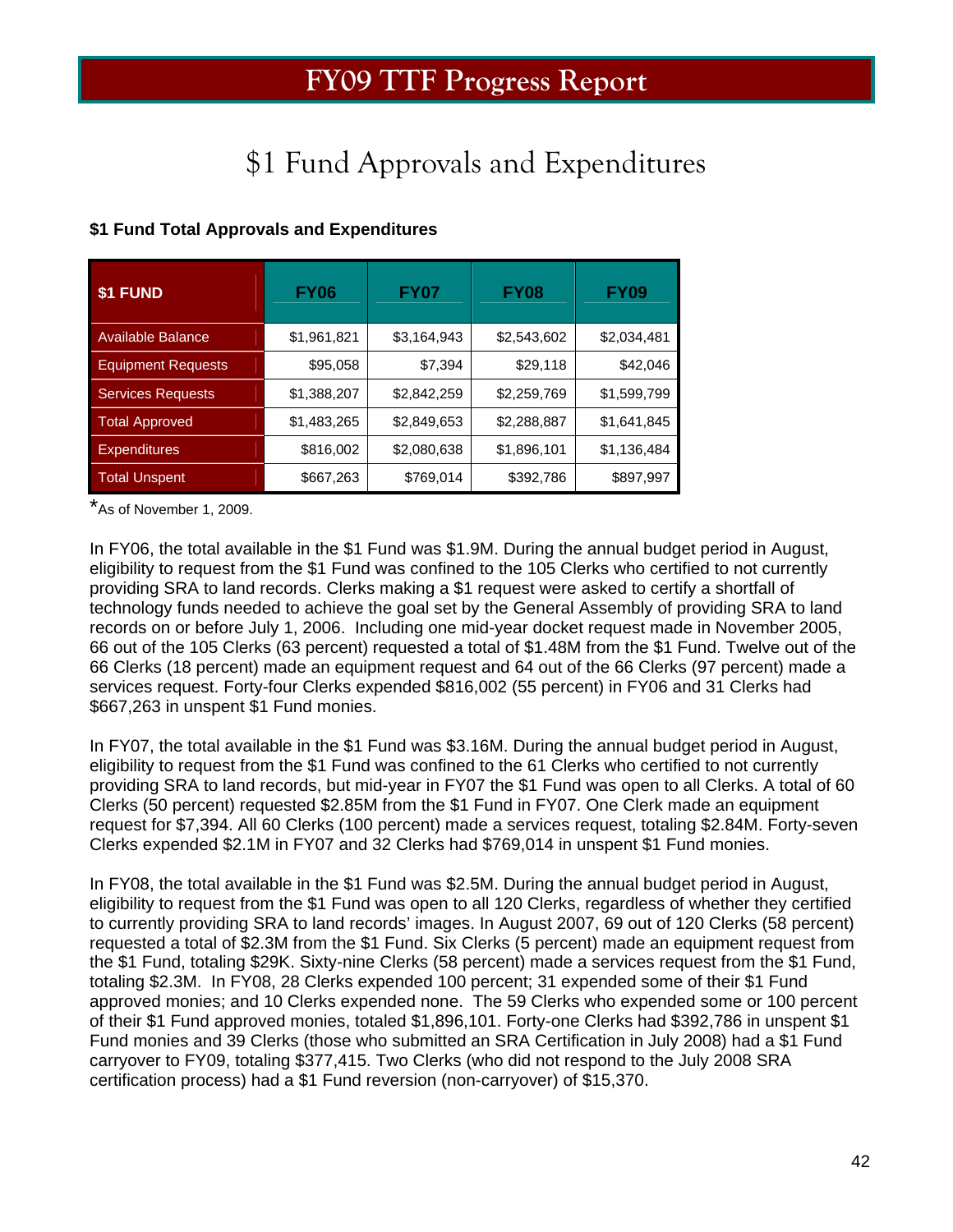In FY09, the total available in the \$1 Fund was \$2.0M. During the annual budget period in August 2008, eligibility to request from the \$1 Fund was open to all 120 Clerks. Sixty Clerks (50 percent) out of a total of 81 eligible Clerks (a Clerk making a Purpose Code F request from \$4 money or not fully budgeting their \$4 available balance prohibited a Clerk from making a request from the \$1 Fund) were approved \$1.64M from the \$1 Fund. Five Clerks (4 percent) were approved an equipment request from the \$1 Fund, totaling \$42K and 59 Clerks (49 percent) were approved a services request from the \$1 Fund, totaling \$1.60M. In FY09, 53 Clerks expended \$1,136,484.

|                                         | <b>FY06</b> | <b>FY07</b> | FY08    | <b>FY09</b> | <b>FY10</b> |
|-----------------------------------------|-------------|-------------|---------|-------------|-------------|
| \$1 Fund<br>Available<br><b>Balance</b> | \$1.96M     | \$3.16M     | \$2.54M | \$2.03M     | \$1.66M     |
| \$1 Fund<br>Approved                    | \$1.48M     | \$2.85M     | \$2.29M | \$1.64M     | \$1.65M     |
| Percent                                 | 76%         | 90%         | 90%     | 81%         | 99%         |

#### **Percentage of Amount Approved Out of \$1 Fund Available Balance**

#### **\$1 Fund Approvals and Expenditures from FY06 to FY09**

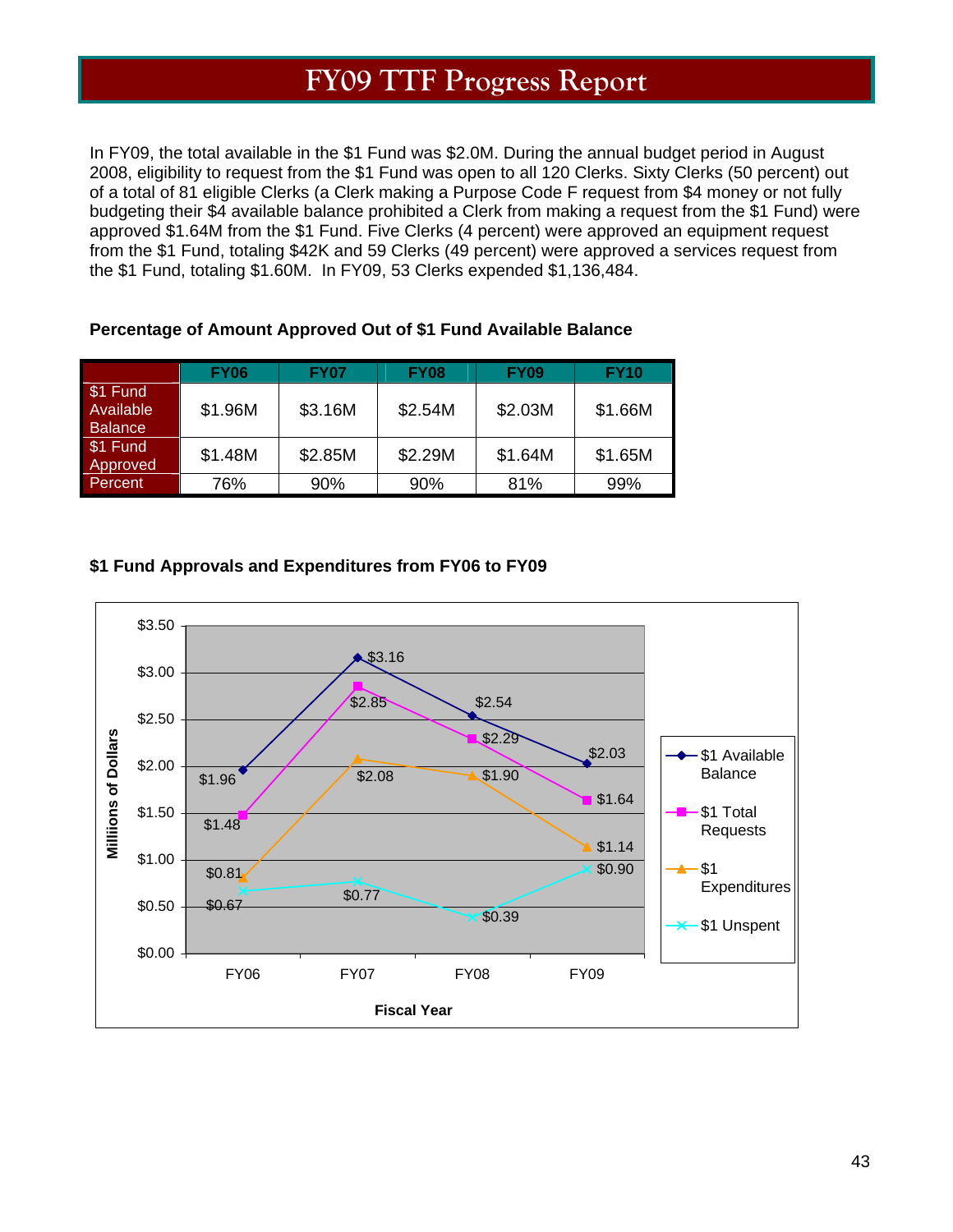|                                 | <b>FY06</b> | <b>FY07</b> | <b>FY08</b> | <b>FY09</b> | <b>FY10</b> |
|---------------------------------|-------------|-------------|-------------|-------------|-------------|
| \$1 Fund<br>Approvals           | \$1.48M     | \$2.85M     | \$2.29M     | \$1.64M     | \$1.65M     |
| \$1 Fund<br><b>Expenditures</b> | \$816K      | \$2.08M     | \$1.90M     | \$1.14M     |             |
| Percent                         | 55%         | 73%         | 83%         | 70%         |             |

#### **Percentage of \$1 Fund Expenditures Out of Approvals**

In FY06, approvals from the \$1 Fund totaled 76 percent of the \$1 Fund available balance and \$1 Fund expenditures were 55 percent of \$1 Fund approvals.

In FY07, approvals from the \$1 Fund totaled 90 percent of the \$1 Fund available balance and \$1 Fund expenditures were 73 percent of \$1 Fund approvals.

In FY08, approvals from the \$1 Fund totaled 90 percent of the \$1 Fund available balance and \$1 Fund expenditures were 83 percent of \$1 Fund approvals.

In FY09, approvals from the \$1 Fund totaled 81 percent of the \$1 Fund available balance and \$1 Fund expenditures were 70 percent of the \$1 Fund approvals.

| \$1 Fund                                           |           | Land<br><b>Records</b><br><b>Maintenance</b> |           | <b>SRA</b><br><b>Maintenance</b> |           | <b>Equipment:</b><br>Hardware &<br><b>Software</b> |           | <b>Redaction</b><br>of SSN | <b>TOTAL</b> |     |
|----------------------------------------------------|-----------|----------------------------------------------|-----------|----------------------------------|-----------|----------------------------------------------------|-----------|----------------------------|--------------|-----|
| Number of<br>Clerks with \$1<br><b>Fund Budget</b> | 47        | 56%                                          | 45        | 54%                              | 38        | 45%                                                | 47        | 56%                        | 69           | 82% |
| Total \$1 Fund<br>Approved*                        | \$534,738 |                                              | \$212,956 |                                  | \$344,871 |                                                    | \$563,491 |                            | \$1,656,056  |     |

#### **FY10 \$1 Fund Total Approvals with Number of Clerks with Budgets**

\*As of November 1, 2009.

In FY10, the \$1 Fund available balance was \$1,664,557. In August 2009, during the annual TTF budget period, Clerks made over \$2.47M in requests for the \$1 Fund. In order to consider priorities, the Compensation Board deferred \$1 Fund approvals until October.

At the October Board meeting, 69 out an eligible 84 Clerks (82 percent) were approved \$1 Fund requests in five categories, listed above. The total \$1 Fund money approved was \$1,656,056, leaving an available balance of \$8,501. Although 38 Clerks were approved \$345K in software and hardware equipment, nine Clerks were not approved \$123K hardware requests which were capped at \$15,000 per office. Twenty-nine Clerks were not approved \$691K for back scanning and conversion of images and indices.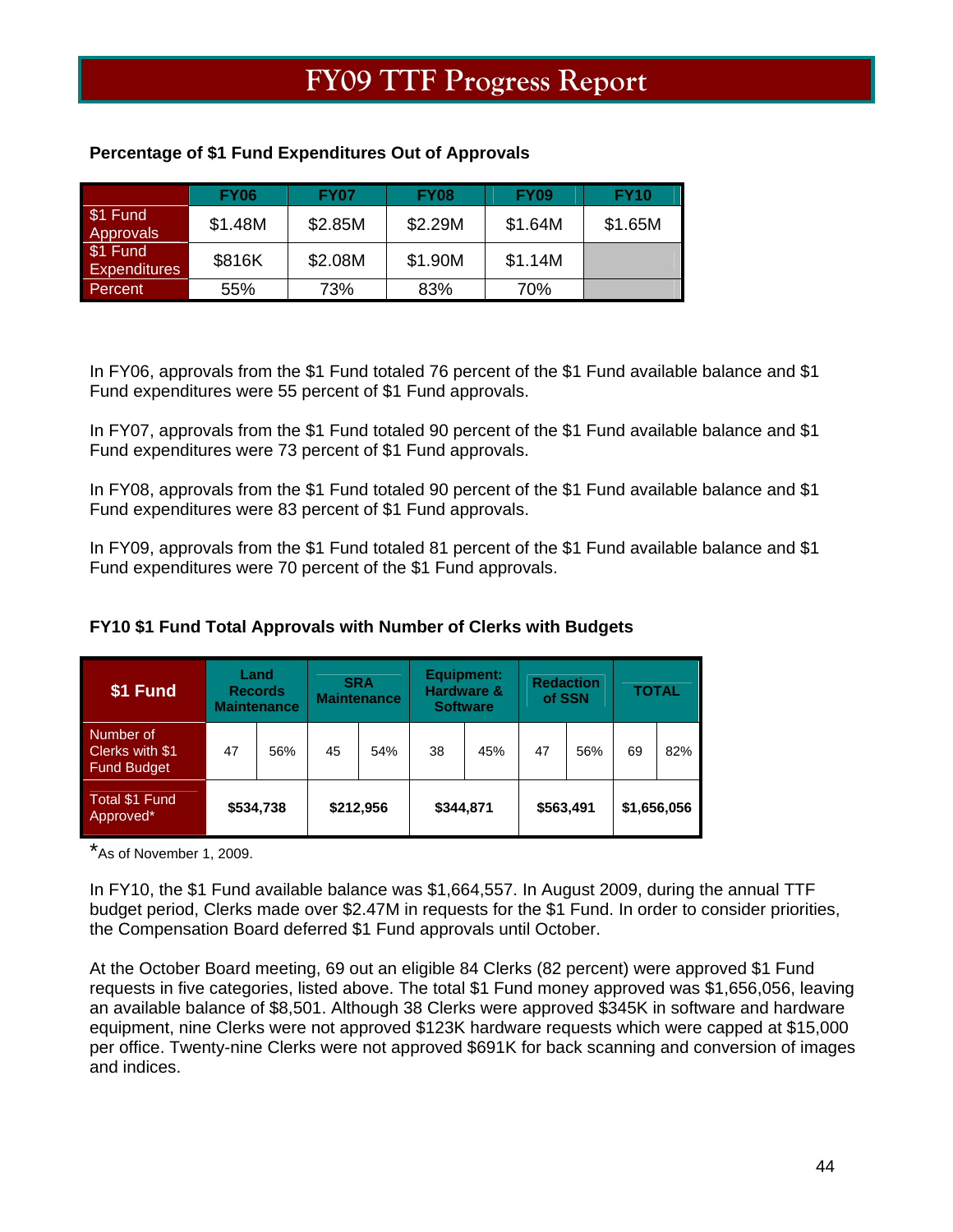# Redaction of Social Security Numbers

In October 2006, the Virginia Information Technologies Agency (VITA) Redaction Workgroup published the *Methods for the Redaction of Social Security Numbers from Electronic Land Record Documents Report*. The Redaction Workgroup was made up of representatives from the Virginia Court Clerks' Association, Virginia Information Technologies Agency, Virginia Bar Association, real estate brokers, mortgage lenders, bankers, technology vendors, and the Compensation Board. In FY07, the Compensation Board began approving requests for funding the redaction of social security numbers (SSN) using the recommendations of this report, which included:

- The use of software (Optical Character Recognition-OCR) plus one manual review for quality control and assurance is a reliable method of redaction.
- Redaction is limited to SSN and performed on a back-file (historical) basis from 1935 to the present as one project and day-forward redaction, at least annually, as a separate project.
- Plan for an estimated average redaction cost of 4 cents per image for back-file redaction and a similar cost for day-forward redaction. This estimate average cost is based on information VITA received from three vendors (AmCad, ILS, and Logan) regarding their pricing structure for the software redaction system and employee responsibilities attendant to running the software redaction system.
- Redaction should never result in permanent removal of text from an original document, only copies, and is achieved by removing the text containing the SSN and overlaying the space with a graphical element such as a black rectangle.
- At least a 95 percent level of accuracy can be expected with the OCR plus one manual pass method.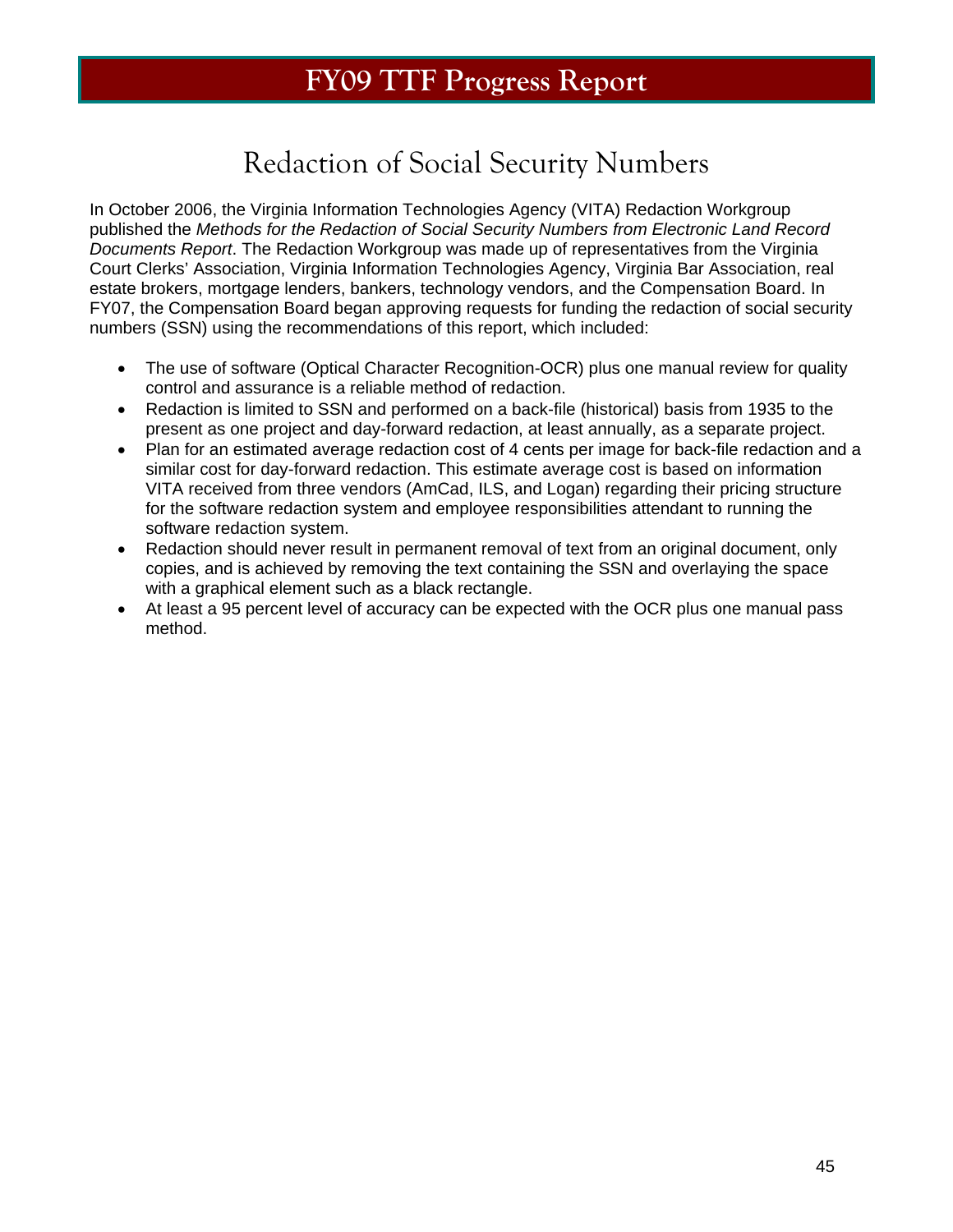#### **Approved Funding for SSN Redaction Services**

|             |                                      |                            |              |                          |                  | Land               |                      |                                                    |                     | <b>Total Cost</b> |
|-------------|--------------------------------------|----------------------------|--------------|--------------------------|------------------|--------------------|----------------------|----------------------------------------------------|---------------------|-------------------|
|             |                                      | <b>Budget</b>              |              | <b>Historical</b>        | <b>Accuracy</b>  | Record<br>s (B) or | <b>Number of</b>     | <b>Cents</b>                                       |                     |                   |
| <b>FIPS</b> | <b>Locality</b>                      | <b>FY</b>                  | Vendor       | (Back file) /            | Rate             | Other              | <b>Images</b>        | per                                                | \$4                 | \$1 Fund          |
|             |                                      |                            |              | Day-Forward              |                  | Areas              |                      | Image                                              |                     |                   |
|             |                                      |                            |              |                          |                  | (F)                |                      |                                                    |                     |                   |
| 001         | <b>ACCOMACK</b>                      | <b>FY08</b>                | <b>ILS</b>   | backfile                 | 99%              | B                  | 638,050              | 3                                                  | \$19,142            | \$0               |
| 003         | <b>ALBEMARLE</b>                     | <b>FY08</b>                | Cott         | backfile                 | 95-99%           | B                  | 1,193,255            | 4                                                  | \$47,730            | \$0               |
| 003         | <b>ALBEMARLE</b>                     | <b>FY08</b>                | Cott         | dayforward               | 95-99%           | B                  | 187,000              | $\overline{\mathbf{4}}$                            | \$7,480             | \$0               |
| 003<br>003  | <b>ALBEMARLE</b><br><b>ALBEMARLE</b> | <b>FY09</b><br><b>FY09</b> | Cott<br>Cott | backfile<br>dayforward   | 95-99%<br>95-99% | B<br>B             | 1,193,255<br>187,000 | 3.25<br>3.25                                       | \$38,781<br>\$6,078 | \$0<br>\$0        |
| 005         | <b>ALLEGHANY</b>                     | <b>FY08</b>                | SCV          | backfile                 | $95 + \%$        | B                  | 322,163              | 4                                                  | \$0                 | \$12,887          |
| 005         | <b>ALLEGHANY</b>                     | <b>FY09</b>                | SCV          | backfile                 | 98%              | B                  | 29,079               | $\overline{\mathbf{4}}$                            | \$1,163             | \$0               |
| 005         | <b>ALLEGHANY</b>                     | <b>FY09</b>                | SCV          | dayforward               | 98%              | B                  | 44,742               | $\overline{\mathbf{4}}$                            | \$1,790             | \$0               |
| 005         | <b>ALLEGHANY</b>                     | <b>FY10</b>                | SCV          | dayforward               | 98%              | B                  | 44,436               | $\overline{\mathbf{4}}$                            | \$0                 | \$1,777           |
| 007         | <b>AMELIA</b>                        | <b>FY09</b>                | <b>ILS</b>   | backfile                 | 99%              | B                  | 232,561              | 3                                                  | \$6,977             | \$0               |
| 009         | <b>AMHERST</b>                       | <b>FY10</b>                | Cott         | backfile                 | 98%              | B                  | 73475                | $\overline{\mathbf{4}}$                            | \$0                 | \$2,939           |
| 011         | <b>APPOMATTOX</b>                    | <b>FY07</b>                | <b>ILS</b>   | backfile                 | ??               | B                  | 229,307              | 3                                                  | \$6,879             | \$0               |
| 011         | <b>APPOMATTOX</b>                    | <b>FY08</b>                | <b>ILS</b>   | dayforward               | 99%              | B                  | 17,850               | 3                                                  | \$0                 | \$536             |
| 013         | <b>ARLINGTON</b>                     | <b>FY10</b>                | CSI          | <b>Backfile</b>          | 99.75%           | B                  | 6,876,097            | 4                                                  | \$0                 | \$255,043         |
| 013         | <b>ARLINGTON</b>                     | <b>FY10</b>                | CSI          | Dayforward               | 99.75%           | B                  | 1,438,250            | $\overline{\mathbf{4}}$                            | \$0                 | \$57,530          |
| 015         | <b>AUGUSTA</b>                       | <b>FY08</b>                | SCV          | backfile                 | $95 + \%$        | B                  | 1.179.022            | 4                                                  | \$47,161            | \$0               |
| 015         | <b>AUGUSTA</b>                       | <b>FY08</b>                | Logan        | backfile                 | 99%              | B                  | 599,400              | $\overline{\mathbf{4}}$                            | \$0                 | \$23,976          |
| 015         | <b>AUGUSTA</b>                       | <b>FY09</b>                | SCV          | backfile                 | 98%              | B                  | 44,893               | $\overline{\mathbf{4}}$                            | \$1,796             | \$0               |
| 015         | <b>AUGUSTA</b>                       | <b>FY09</b>                | SCV          | dayforward               | 98%              | B                  | 90,921               | $\overline{\mathbf{4}}$                            | \$3,637             | \$0               |
| 015         | <b>AUGUSTA</b>                       | <b>FY10</b>                | SCV          | backfile                 | 98%              | F                  | 50,000               | $\overline{\mathbf{4}}$<br>$\overline{4}$          | \$2,000             | \$0               |
| 015         | <b>AUGUSTA</b>                       | <b>FY10</b>                | SCV          | dayforward               | 98%              | B<br>F             | 113,766              |                                                    | \$4551              | \$0               |
| 015<br>017  | <b>AUGUSTA</b>                       | <b>FY10</b><br><b>FY09</b> | SCV<br>SCV   | dayforward<br>backfile   | 98%<br>98%       | B                  | 23,076<br>51,418     | $\overline{\mathbf{4}}$<br>3.35                    | \$923<br>\$1,723    | \$0<br>\$0        |
| 017         | <b>BATH</b><br><b>BATH</b>           | <b>FY09</b>                | SCV          | backfile                 | 98%              | B                  | 3,329                | 4                                                  | \$134               | \$0               |
| 017         | <b>BATH</b>                          | <b>FY09</b>                | SCV          | dayforward               | 98%              | B                  | 7,402                | $\overline{\mathbf{4}}$                            | \$296               | \$0               |
| 017         | <b>BATH</b>                          | <b>FY10</b>                | SCV          | dayforward               | 98%              | B                  | 7132                 | 4                                                  | \$0                 | \$285             |
| 019         | <b>BEDFORD</b>                       | <b>FY08</b>                | SCV          | backfile                 | $95 + \%$        | B                  | 1,515,659            | 4                                                  | \$60,626            | \$0               |
| 019         | <b>BEDFORD</b>                       | <b>FY09</b>                | SCV          | backfile                 | $95 + \%$        | B                  | 273,225              | 4                                                  | \$10,929            | \$0               |
| 019         | <b>BEDFORD</b>                       | <b>FY09</b>                | SCV          | backfile                 | 98%              | B                  | 62,495               | 4                                                  | \$2,500             | \$0               |
| 019         | <b>BEDFORD</b>                       | <b>FY09</b>                | SCV          | dayforward               | 98%              | B                  | 126,338              | $\overline{\mathbf{4}}$                            | \$5,053             | \$0               |
| 019         | <b>BEDFORD</b>                       | <b>FY10</b>                | Logan        | backfile                 | 99%              | B                  | 343,300              | 4                                                  | \$13,732            | \$0               |
| 021         | <b>BLAND</b>                         | <b>FY08</b>                | SCV          | backfile                 | $95 + \%$        | B                  | 47,482               | $\overline{\mathbf{4}}$                            | \$0                 | \$1,900           |
| 021         | <b>BLAND</b>                         | <b>FY09</b>                | SCV          | backfile                 | 98%              | B                  | 3,802                | 4                                                  | \$0                 | \$152             |
| 021         | <b>BLAND</b>                         | <b>FY09</b>                | SCV          | dayforward               | 98%              | B                  | 8,379                | 4                                                  | \$0                 | \$335             |
| 021         | <b>BLAND</b>                         | <b>FY10</b>                | SCV          | backfile                 | 98%              | B                  | 27,575               | $\overline{\mathbf{4}}$                            | \$0                 | \$1,103           |
| 021         | <b>BLAND</b>                         | <b>FY10</b>                | SCV          | dayforward               | 98%              | B                  | 9,929                | $\overline{4}$                                     | \$0                 | \$397             |
| 023         | <b>BOTETOURT</b>                     | <b>FY08</b>                | SCV          | backfile                 | $95 + \%$        | B                  | 409,520              | 4                                                  | \$16,381            | \$0               |
| 023<br>023  | <b>BOTETOURT</b><br><b>BOTETOURT</b> | <b>FY09</b><br><b>FY09</b> | SCV<br>SCV   | backfile<br>dayforward   | 98%<br>98%       | B<br>B             | 34,837<br>66,473     | $\overline{\mathbf{4}}$<br>$\overline{\mathbf{4}}$ | \$1,394<br>\$2,659  | \$0<br>\$0        |
| 023         | <b>BOTETOURT</b>                     | <b>FY10</b>                | SCV          | dayforward               | 98%              | B                  | 67,211               | 4                                                  | \$2,688             | \$0               |
| 023         | <b>BOTETOURT</b>                     | <b>FY10</b>                | SCV          | dayforward               | 98%              | F                  | 13633                | 4                                                  | \$545               | \$0               |
| 025         | <b>BRUNSWICK</b>                     | <b>FY08</b>                | SCV          | backfile                 | $95 + \%$        | B                  | 363,627              | $\overline{4}$                                     | \$14,545            | \$0               |
| 025         | <b>BRUNSWICK</b>                     | <b>FY09</b>                | SCV          | backfile                 | 98%              | в                  | 401,365              | 4                                                  | \$0                 | \$16,055          |
| 025         | <b>BRUNSWICK</b>                     | <b>FY09</b>                | SCV          | dayforward               | 98%              | B                  | 18,808               | 4                                                  | \$0                 | \$752             |
| 025         | <b>BRUNSWICK</b>                     | FY10                       | SCV          | dayforward               | 98%              | В                  | 19,420               | $\overline{\mathbf{4}}$                            | \$777               | \$0               |
| 027         | <b>BUCHANAN</b>                      | <b>FY08</b>                | SCV          | backfile                 | $95 + \%$        | B                  | 366,714              | 4                                                  | \$0                 | \$14,669          |
| 027         | <b>BUCHANAN</b>                      | <b>FY09</b>                | SCV          | backfile                 | 98%              | в                  | 18,525               | $\overline{\mathbf{4}}$                            | \$0                 | \$741             |
| 027         | <b>BUCHANAN</b>                      | <b>FY09</b>                | SCV          | dayforward               | 98%              | В                  | 50,790               | $\overline{\mathbf{4}}$                            | \$0                 | \$2,032           |
| 027         | <b>BUCHANAN</b>                      | <b>FY10</b>                | SCV          | dayforward               | 98%              | B                  | 139,367              | 4                                                  | \$0                 | \$5,575           |
| 029         | <b>BUCKINGHAM</b>                    | <b>FY07</b>                | <b>ILS</b>   | backfile                 | 99%              | B                  | 218,000              | 3                                                  | \$6,540             | \$0               |
| 031         | <b>CAMPBELL</b>                      | <b>FY08</b>                | SCV          | backfile<br>backfile     | $95 + \%$        | В<br>В             | 713,024              | 4                                                  | \$28,521            | \$0               |
| 031         | <b>CAMPBELL</b>                      | <b>FY09</b>                | SCV          |                          | 98%              |                    | 704,078              | 3.35                                               | \$23,587            | \$0               |
| 031<br>031  | <b>CAMPBELL</b><br><b>CAMPBELL</b>   | <b>FY09</b><br><b>FY09</b> | SCV<br>SCV   | backfile                 | 98%<br>98%       | В<br>B             | 356,997              | 4<br>4                                             | \$14,280            | \$0<br>\$0        |
| 031         | <b>CAMPBELL</b>                      | <b>FY10</b>                | SCV          | dayforward<br>dayforward | 98%              | В                  | 63,515<br>65,510     | 4                                                  | \$2,541<br>\$0      | \$2,620           |
| 033         | <b>CAROLINE</b>                      | <b>FY07</b>                | Logan        | backfile                 | ??               | в                  | 668,000              | 4                                                  | \$0                 | \$26,720          |
| 033         | <b>CAROLINE</b>                      | <b>FY08</b>                | Logan        | backfile                 | 99%              | B                  | 28,500               | 4                                                  | \$1,140             | \$0               |
| 033         | <b>CAROLINE</b>                      | <b>FY08</b>                | Logan        | dayforward               | 99%              | в                  | 74,000               | 4                                                  | \$2,960             | \$0               |
| 033         | <b>CAROLINE</b>                      | <b>FY09</b>                | Logan        | dayforward               | 99%              | B                  | 73,000               | $\overline{\mathbf{4}}$                            | \$0                 | \$2,920           |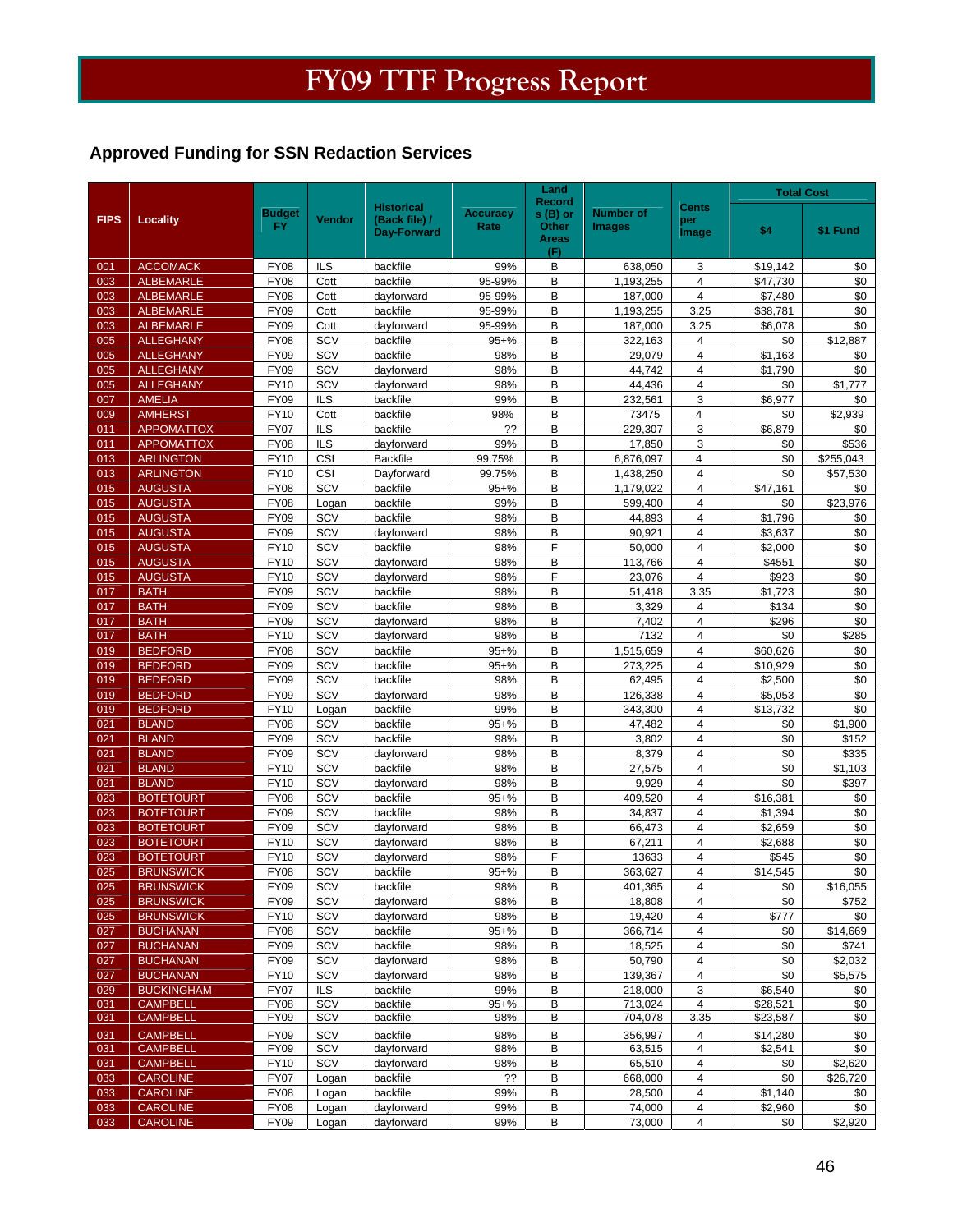|             |                                                  |                            |                       |                        |                  | Land<br>Record |                   |                | <b>Total Cost</b>   |                     |
|-------------|--------------------------------------------------|----------------------------|-----------------------|------------------------|------------------|----------------|-------------------|----------------|---------------------|---------------------|
|             |                                                  | <b>Budget</b>              |                       | <b>Historical</b>      | <b>Accuracy</b>  | s (B) or       | <b>Number of</b>  | Cents          |                     |                     |
| <b>FIPS</b> | <b>Locality</b>                                  | FY.                        | Vendor                | (Back file) /          | Rate             | Other          | <b>Images</b>     | per            |                     | \$1 Fund            |
|             |                                                  |                            |                       | Day-Forward            |                  | Areas          |                   | Image          | \$4                 |                     |
|             |                                                  |                            |                       |                        |                  | (F)            |                   |                |                     |                     |
| 033         | <b>CAROLINE</b>                                  | <b>FY10</b>                | Logan                 | dayforward             | 99%              | в              | 4,700             | 4              | \$1,017             | \$863               |
| 035         | <b>CARROLL</b>                                   | <b>FY07</b>                | Logan                 | backfile               | ??               | B              | 585,000           | 4              | \$0                 | \$23,400            |
| 035         | <b>CARROLL</b>                                   | <b>FY08</b>                | Logan                 | backfile               | 99%              | B              | 126,500           | 4              | \$0                 | $\overline{$}5,059$ |
| 035<br>035  | <b>CARROLL</b><br><b>CARROLL</b>                 | <b>FY08</b><br><b>FY09</b> | Logan<br>Logan        | dayforward<br>backfile | 99%<br>99%       | В<br>B         | 43,000<br>18,400  | 4<br>4         | \$0<br>\$0          | \$1,720<br>\$736    |
| 035         | <b>CARROLL</b>                                   | <b>FY09</b>                | Logan                 | dayforward             | 99%              | в              | 36,000            | 4              | \$0                 | \$1,440             |
| 035         | <b>CARROLL</b>                                   | <b>FY10</b>                | Logan                 | dayforward             | 99%              | B              | 32,000            | $\overline{4}$ | \$0                 | \$1,280             |
| 036         | <b>CHARLES CITY CO</b>                           | <b>FY08</b>                | SCV                   | backfile               | $95 + \%$        | B              | 35,113            | 4              | \$0                 | \$1,405             |
| 036         | CHARLES CITY CO                                  | <b>FY09</b>                | SCV                   | backfile               | 98%              | B              | 31,339            | 4              | \$1,254             | \$0                 |
| 036         | <b>CHARLES CITY CO</b>                           | <b>FY09</b>                | SCV                   | dayforward             | 98%              | B              | 9,331             | 4              | \$373               | \$0                 |
| 036         | <b>CHARLES CITY CO</b>                           | <b>FY10</b>                | SCV                   | dayforward             | 98%              | B              | 44,628            | 4              | \$1,785             | \$0                 |
| 036         | CHARLES CITY CO<br><b>CHARLOTTE</b>              | <b>FY10</b><br><b>FY08</b> | SCV<br>SCV            | backfile               | 98%              | B<br>B         | 50,000            | 4<br>4         | \$0<br>\$1,545      | \$2,000             |
| 037<br>037  | <b>CHARLOTTE</b>                                 | <b>FY09</b>                | SCV                   | backfile<br>backfile   | $95 + \%$<br>98% | B              | 38,615<br>6,624   | 4              | \$59                | \$0<br>\$0          |
| 037         | <b>CHARLOTTE</b>                                 | <b>FY09</b>                | SCV                   | dayforward             | 98%              | B              | 16,756            | 4              | \$0                 | \$0                 |
| 041         | <b>CHESTERFIELD</b>                              | <b>FY08</b>                | Logan                 | dayforward             | 99%              | B              | 317,000           | 2.4            | \$7,608             | \$0                 |
| 041         | <b>CHESTERFIELD</b>                              | <b>FY08</b>                | Logan                 | backfile               | 99%              | B              | 8,936,050         | $\overline{4}$ | \$346,538           | \$0                 |
| 041         | <b>CHESTERFIELD</b>                              | <b>FY09</b>                | Logan                 | dayforward             | 99%              | B              | 563,000           | 3.5            | \$19,705            | \$0                 |
| 043         | <b>CLARKE</b>                                    | <b>FY08</b>                | Logan                 | backfile               | 99%              | B              | 391,000           | $\overline{4}$ | \$0                 | \$15,640            |
| 045         | <b>CRAIG</b>                                     | <b>FY08</b>                | SCV                   | backfile               | $95 + \%$        | В              | 49,636            | 4              | \$0                 | \$1,985             |
| 045         | <b>CRAIG</b>                                     | <b>FY09</b>                | SCV                   | backfile               | 98%              | В              | 73,572            | 4              | \$2,943             | \$0                 |
| 045         | <b>CRAIG</b>                                     | <b>FY09</b>                | SCV                   | dayforward             | 98%              | B              | 13,401            | $\overline{4}$ | \$536               | \$0                 |
| 045         | <b>CRAIG</b>                                     | <b>FY09</b>                | SCV                   | backfile               | 98%              | B<br>B         | 98,664            | 3.35           | \$3,305             | \$0                 |
| 045<br>047  | <b>CRAIG</b><br><b>CULPEPER</b>                  | <b>FY10</b><br><b>FY08</b> | SCV<br>SCV            | dayforward<br>backfile | 98%<br>$95 + \%$ | B              | 22,884<br>628,864 | 4<br>4         | \$915<br>\$25,155   | \$0<br>\$0          |
| 047         | <b>CULPEPER</b>                                  | <b>FY09</b>                | SCV                   | backfile               | 98%              | В              | 35,461            | 4              | \$1,419             | \$0                 |
| 047         | <b>CULPEPER</b>                                  | <b>FY09</b>                | SCV                   | dayforward             | 98%              | B              | 75,848            | $\overline{4}$ | \$3,034             | \$0                 |
| 047         | <b>CULPEPER</b>                                  | <b>FY10</b>                | SCV                   | backfile               | 98%              | B              | 108,800           | $\overline{4}$ | \$4,352             | \$0                 |
| 047         | <b>CULPEPER</b>                                  | <b>FY10</b>                | SCV                   | dayforward             | 98%              | B              | 96,295            | $\overline{4}$ | \$3,852             | \$0                 |
| 047         | <b>CULPEPER</b>                                  | <b>FY10</b>                | SCV                   | dayforward             | 98%              | F              | 19,532            | 4              | \$781               | \$0                 |
| 049         | <b>CUMBERLAND</b>                                | <b>FY07</b>                | <b>ILS</b>            | backfile               | 99%              | B              | 116,920           | 3              | \$0                 | \$3,508             |
| 049         | <b>CUMBERLAND</b>                                | <b>FY08</b>                | <b>ILS</b>            | dayforward             | 99%              | B              | 13,900            | 3              | \$0                 | \$417               |
| 051         | <b>DICKENSON</b>                                 | <b>FY08</b>                | SCV                   | backfile               | $95 + \%$        | В              | 102,615           | 4              | \$320               | \$3,785             |
| 051         | <b>DICKENSON</b>                                 | <b>FY09</b>                | SCV                   | backfile               | 98%              | B              | 8,134             | $\overline{4}$ | \$0                 | \$325               |
| 051         | <b>DICKENSON</b>                                 | <b>FY09</b>                | SCV                   | dayforward             | 98%              | B              | 17,934            | 4              | \$0                 | \$717               |
| 051<br>051  | <b>DICKENSON</b><br><b>DICKENSON</b>             | <b>FY10</b><br><b>FY10</b> | Logan<br>SCV          | backfile<br>dayforward | 99%<br>98%       | B<br>B         | 229,500<br>25,426 | 4<br>4         | \$0<br>\$1,017      | \$9,180<br>\$0      |
| 053         | <b>DINWIDDIE</b>                                 | <b>FY08</b>                | SCV                   | backfile               | $95 + \%$        | B              | 24,963            | 4              | \$999               | \$0                 |
| 053         | <b>DINWIDDIE</b>                                 | <b>FY08</b>                | SCV                   | backfile               | $95 + \%$        | В              | 485,959           | 4              | \$19,437            | \$0                 |
| 054         | <b>DINWIDDIE</b>                                 | <b>FY09</b>                | SCV                   | backfile               | 98%              | В              | 625,000           | $\overline{4}$ | \$0                 | \$25,000            |
| 053         | <b>DINWIDDIE</b>                                 | <b>FY09</b>                | SCV                   | dayforward             | 98%              | B              | 39,800            | 4              | \$0                 | \$1,592             |
| 053         | <b>DINWIDDIE</b>                                 | <b>FY10</b>                | SCV                   | backfile               | 98%              | B              | 21,493            | 4              | \$860               | \$0                 |
| 053         | <b>DINWIDDIE</b>                                 | FY10                       | $\mbox{\texttt{SCV}}$ | dayforward             | 98%              | В              | 77,677            | 4              | \$3,107             | \$0                 |
| 057         | <b>ESSEX</b>                                     | <b>FY08</b>                | SCV                   | backfile               | $95 + \%$        | В              | 32,574            | $\overline{4}$ | \$1,303             | \$0                 |
| 057         | <b>ESSEX</b>                                     | FY09                       | SCV                   | backfile               | 98%              | В              | 9,706             | 4              | \$388               | \$0                 |
| 057         | <b>ESSEX</b>                                     | <b>FY09</b>                | SCV                   | dayforward             | 98%              | В              | 27,547            | $\overline{4}$ | \$1,102             | \$0                 |
| 057         | <b>ESSEX</b>                                     | FY10                       | SCV                   | dayforward             | 98%              | в              | 19,232            | 4              | \$0                 |                     |
| 059<br>061  | <b>FAIRFAX COUNTY</b><br><b>FAUQUIER</b>         | FY08                       | Cott                  | backfile               | 95-99%           |                | 1,771,737         |                | \$15,033            | \$42,548            |
| 061         | <b>FAUQUIER</b>                                  | FY08                       | Cott                  | dayforward             | 95-99%           | в<br>В         | 155,000           | 3.25<br>3.25   | \$0                 | \$5,038             |
| 061         | <b>FUAQUIER</b>                                  | <b>FY09</b>                | Cott                  | backfile               | 95-99%           | В              | 563,256           | 3.25           | \$10,306            | \$0                 |
| 063         | <b>FLOYD</b>                                     | <b>FY08</b>                | SCV                   | backfile               | $95 + \%$        | В              | 279,592           | 4              | \$11,184            | \$0                 |
| 063         | <b>FLOYD</b>                                     | <b>FY09</b>                | SCV                   | backfile               | 98%              | в              | 16,729            | $\overline{4}$ | \$0                 | \$669               |
| 063         | <b>FLOYD</b>                                     | <b>FY09</b>                | SCV                   | dayforward             | 98%              | В              | 34,838            | 4              | \$0                 | \$1,394             |
| 063         | <b>FLOYD</b>                                     | <b>FY10</b>                | SCV                   | dayforward             | 98%              | В              | 34,504            | 4              | \$1,380             | \$0                 |
| 065         | <b>FLUVANNA</b>                                  | FY07                       | Logan                 | backfile               | 99%              | в              | 605,000           | 4              | \$0                 | \$24,200            |
| 065         | <b>FLUVANNA</b>                                  | <b>FY08</b>                | Logan                 | backfile               | 99%              | В              | 43,750            | 3              | \$0                 | \$1,750             |
| 065         | <b>FLUVANNA</b>                                  | FY08                       | Logan                 | dayforward             | 99%              | в              | 59,000            | $\overline{4}$ | \$0                 | \$2,360             |
| 065         | <b>FLUVANNA</b>                                  | <b>FY09</b>                | Logan                 | dayforward             | 99%              | в              | 46,000            | 4              | \$0                 | \$1,840             |
| 065         | <b>FLUVANNA</b>                                  | <b>FY10</b>                | Logan                 | dayforward             | 98%              | в              | 30,200            | 4              | \$0                 | \$1,208             |
| 067<br>067  | <b>FRANKLIN COUNTY</b><br><b>FRANKLIN COUNTY</b> | FY08<br>FY09               | SCV<br>SCV            | backfile<br>backfile   | $95 + \%$<br>98% | В<br>В         | 382,167<br>44,198 | 4<br>4         | \$15,287<br>\$1,768 | \$0<br>\$0          |
| 067         | <b>FRANKLIN COUNTY</b>                           | FY09                       | SCV                   | dayforward             | 98%              | В              | 97,613            | $\overline{4}$ | \$3,905             | \$0                 |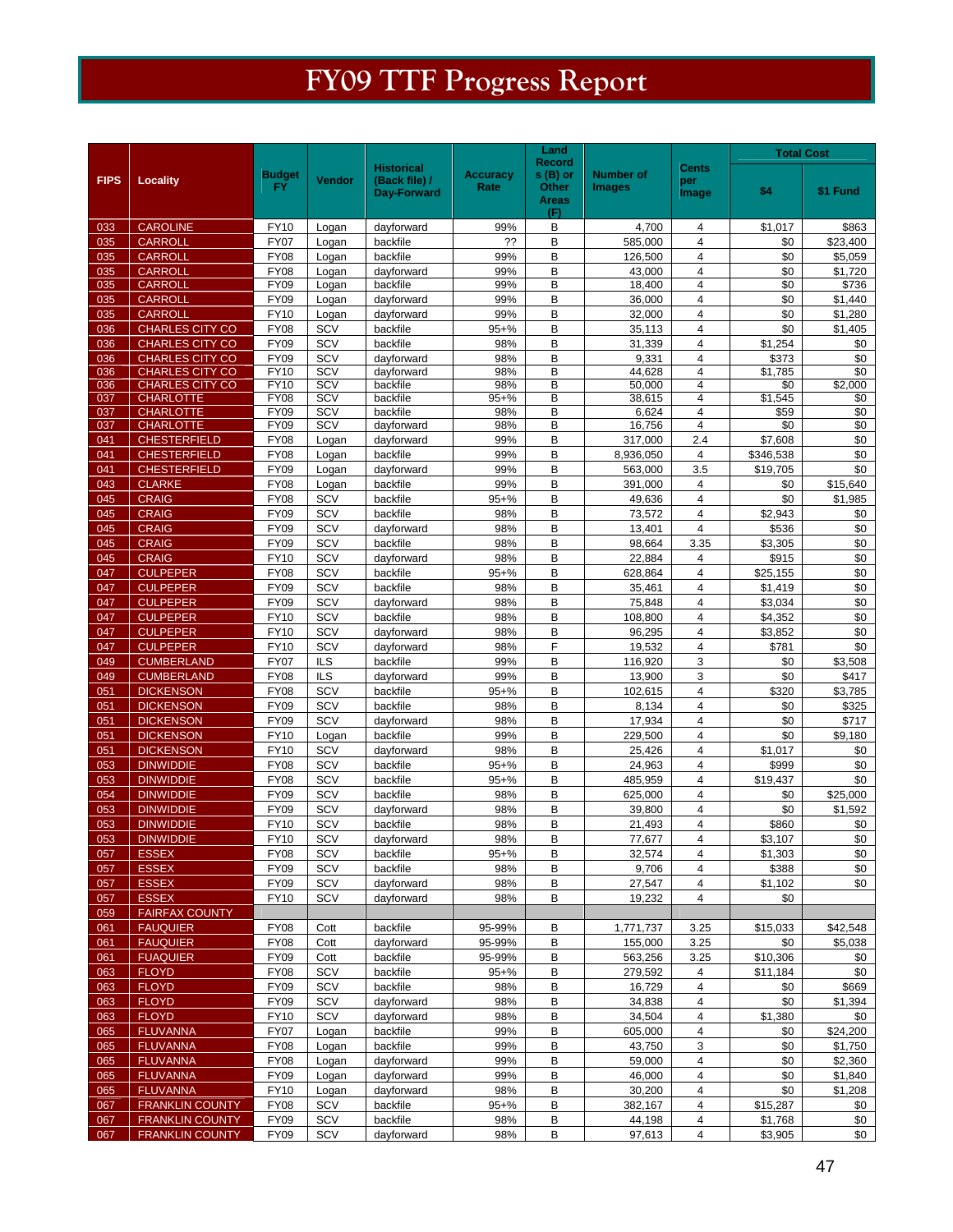|             |                                       |                            |            |                          |                  | Land               |                   |                         | <b>Total Cost</b>  |            |
|-------------|---------------------------------------|----------------------------|------------|--------------------------|------------------|--------------------|-------------------|-------------------------|--------------------|------------|
|             |                                       | <b>Budget</b>              |            | <b>Historical</b>        | <b>Accuracy</b>  | Record<br>s (B) or | <b>Number of</b>  | Cents                   |                    |            |
| <b>FIPS</b> | Locality                              | <b>FY</b>                  | Vendor     | (Back file) /            | Rate             | Other              | <b>Images</b>     | per                     |                    |            |
|             |                                       |                            |            | Day-Forward              |                  | Areas              |                   | Image                   | \$4                | \$1 Fund   |
|             |                                       |                            |            |                          |                  | (F)                |                   |                         |                    |            |
| 067         | <b>FRANKLIN COUNTY</b>                | FY10                       | SCV        | dayforward               | 98%              | в                  | 104,864           | 4                       | \$4,195            | \$0        |
| 067         | <b>FRANKLIN COUNTY</b>                | <b>FY10</b>                | SCV        | dayforward               | 98%              | F                  | 21,270            | $\overline{4}$          | \$851              | \$0        |
| 069         | <b>FREDERICK</b>                      | <b>FY08</b>                | SCV        | backfile                 | $95 + \%$        | B                  | 2,236,775         | 4                       | \$89,471           | \$0        |
| 069         | <b>FREDERICK</b>                      | <b>FY09</b>                | SCV        | backfile                 | 98%              | B                  | 126,987           | 4                       | \$5,079            | \$0        |
| 069         | <b>FREDERICK</b>                      | <b>FY09</b>                | SCV        | dayforward               | 98%              | B<br>B             | 165,787           | $\overline{4}$          | \$6,632            | \$0<br>\$0 |
| 069<br>069  | <b>FREDERICK</b><br><b>FREDERICK</b>  | <b>FY10</b><br><b>FY10</b> | SCV<br>SCV | dayforward<br>dayforward | 98%<br>98%       | F                  | 129,701<br>26,307 | 4<br>4                  | \$5,188<br>\$1,052 | \$0        |
| 073         | <b>GLOUCESTER</b>                     | <b>FY08</b>                | SCV        | backfile                 | $95 + \%$        | B                  | 696,964           | $\overline{4}$          | \$27,879           | \$0        |
| 073         | <b>GLOUCESTER</b>                     | <b>FY10</b>                | SCV        | dayforward               | 98%              | B                  | 74,009            | 4                       | \$2.960            | \$0        |
| 073         | <b>GLOUCESTER</b>                     | <b>FY10</b>                | SCV        | dayforward               | 98%              | F                  | 15,011            | $\overline{4}$          | \$601              | \$0        |
| 075         | <b>GOOCHLAND</b>                      | <b>FY08</b>                | SCV        | backfile                 | $95 + \%$        | B                  | 267,557           | $\overline{4}$          | \$10,702           | \$0        |
| 075         | <b>GOOCHLAND</b>                      | <b>FY09</b>                | SCV        | backfile                 | 98%              | B                  | 17,591            | 4                       | \$704              | \$0        |
| 075         | <b>GOOCHLAND</b>                      | <b>FY09</b>                | SCV        | dayforward               | 98%              | B                  | 38,157            | 4                       | \$1,526            | \$0        |
| 075         | <b>GOOCHLAND</b>                      | <b>FY10</b>                | SCV        | dayforward               | 98%              | B                  | 40,633            | $\overline{4}$          | \$1,625            | \$0        |
| 075         | <b>GOOCHLAND</b>                      | <b>FY10</b>                | SCV        | dayforward               | 98%              | F                  | 8,242             | 4                       | \$330              | \$0        |
| 077         | <b>GRAYSON</b>                        | <b>FY08</b>                | SCV        | backfile                 | $95 + \%$        | B                  | 287,439           | 4                       | \$0                | \$11,497   |
| 077         | <b>GRAYSON</b>                        | <b>FY09</b>                | SCV        | backfile                 | 98%              | B                  | 12,974            | $\overline{4}$          | \$519              | \$0        |
| 077         | <b>GRAYSON</b>                        | <b>FY09</b>                | SCV        | dayforward               | 98%              | B                  | 25,465            | 4                       | \$1,019            | \$0        |
| 077         | <b>GRAYSON</b>                        | <b>FY10</b>                | SCV        | dayforward               | 98%              | B                  | 25.351            | $\overline{4}$          | \$0                | \$1,014    |
| 079         | <b>GREENE</b>                         |                            |            |                          |                  |                    |                   |                         |                    |            |
| 081         | <b>GREENSVILLE</b>                    | <b>FY08</b>                | SCV        | backfile                 | $95 + \%$        | B                  | 121,428           | 4                       | \$4,857            | \$0        |
| 081         | <b>GREENSVILLE</b>                    | <b>FY09</b>                | SCV        | backfile                 | 98%              | B                  | 10,580            | 4                       | \$423              | \$0        |
| 081         | <b>GREENSVILLE</b>                    | <b>FY09</b>                | SCV        | dayforward               | 98%              | B                  | 17,831            | 4                       | \$713              | \$0        |
| 081         | <b>GREENSVILLE</b>                    | <b>FY09</b>                | SCV        | backfile                 | 98%              | B                  | 132,112           | 4<br>4                  | \$4,426            | \$0        |
| 081         | <b>GREENSVILLE</b><br><b>HALIFAX</b>  | <b>FY10</b><br><b>FY08</b> | SCV<br>SCV | dayforward               | 98%<br>$95 + \%$ | B<br>B             | 13,528<br>366,485 | 4                       | \$541<br>\$14,659  | \$0<br>\$0 |
| 083<br>083  | <b>HALIFAX</b>                        | <b>FY09</b>                | SCV        | backfile<br>backfile     | 98%              | B                  | 29,651            | 4                       | \$1,186            | \$0        |
| 083         | <b>HALIFAX</b>                        | <b>FY09</b>                | SCV        | dayforward               | 98%              | B                  | 62,179            | $\overline{4}$          | \$2,487            | \$0        |
| 083         | <b>HALIFAX</b>                        | <b>FY09</b>                | Logan      | backfile                 | 99%              | B                  | 251,500           | $\overline{4}$          | \$0                | \$10,060   |
| 083         | <b>HALIFAX</b>                        | <b>FY10</b>                | Logan      | backfile                 | 99%              | B                  | 121,750           | 4                       | \$0                | \$4,870    |
| 083         | <b>HALIFAX</b>                        | FY10                       | SCV        | dayforward               | 98%              | B                  | 50,727            | 4                       | \$0                | \$2,029    |
| 085         | <b>HANOVER</b>                        | <b>FY08</b>                | AmCad      | backfile                 | 95%              | B                  | 2,500,000         | 4                       | \$100,000          | \$0        |
| 085         | <b>HANOVER</b>                        | <b>FY08</b>                | AmCad      | dayforward               | 95%              | B                  | 1,893,988         | 1.69                    | \$12,000           | \$0        |
| 085         | <b>HANOVER</b>                        | <b>FY09</b>                | AmCad      | backfile                 | 99%              | B                  | 2,576,978         | 3.7                     | \$95,348           | \$0        |
| 085         | <b>HANOVER</b>                        | <b>FY09</b>                | AmCad      | backfile                 | 99%              | B                  | 42,230            | 3.7                     | \$1,563            | \$0        |
| 085         | <b>HANOVER</b>                        | <b>FY09</b>                | AmCad      | dayforward               | 95.5%            | B                  | 105,735           | 3.7                     | \$3,912            | \$0        |
| 085         | <b>HANOVER</b>                        | <b>FY10</b>                | AmCad      | backfile                 | 98.5%            | B                  | 37,946            | 3.7                     | \$1,406            | \$0        |
| 085         | <b>HANOVER</b>                        | <b>FY10</b>                | AmCad      | backfile                 | 98.5%            | F                  | 4.248             | 3.7                     | \$157              | \$0        |
| 087         | <b>HENRICO</b>                        | <b>FY08</b>                | <b>ILS</b> | backfile                 | 99%              | B                  | 8,123,613         | 3                       | \$184,713          | \$0        |
| 087         | <b>HENRICO</b>                        | <b>FY09</b>                | <b>ILS</b> | backfile                 | 99%              | B                  | 7,623,804         | 3.3                     | \$201,268          | \$0        |
| 089         | <b>HENRY</b>                          | <b>FY08</b><br><b>FY09</b> | SCV<br>SCV | backfile<br>backfile     | $95 + \%$<br>98% | B<br>B             | 390,629           | 4<br>$\overline{4}$     | \$15,626           | \$0<br>\$0 |
| 089<br>089  | <b>HENRY</b><br><b>HENRY</b>          | FY09                       | SCV        | dayforward               | 98%              | В                  | 33,304<br>67,587  | 4                       | \$1,332<br>\$2,704 | \$0        |
| 089         | henry                                 | FY10                       | SCV        | dayforward               | 98%              | B                  | 65439             | 4                       | \$2,618            | \$0        |
| 091         | <b>HIGHLAND</b>                       | <b>FY08</b>                | SCV        | backfile                 | $\frac{1}{95+%}$ | В                  | 39,249            | $\overline{4}$          | \$1,570            | \$0        |
| 091         | <b>HIGHLAND</b>                       | <b>FY09</b>                | SCV        | backfile                 | 98%              | В                  | 1,560             | 4                       | \$62               | \$0        |
| 091         | <b>HIGHLAND</b>                       | <b>FY09</b>                | SCV        | dayforward               | 98%              | B                  | 4,076             | 4                       | \$163              | \$0        |
| 091         | <b>HIGHLAND</b>                       | <b>FY10</b>                | SCV        | backfile                 | 98%              | В                  | 3,750             | 4                       | \$0                | \$150      |
| 091         | <b>HIGHLAND</b>                       | <b>FY10</b>                | SCV        | dayforward               | 98%              | B                  | 4,758             | $\overline{4}$          | \$0                | \$190      |
| 093         | <b>ISLE OF WIGHT</b>                  | <b>FY08</b>                | SCV        | backfile                 | $95 + \%$        | В                  | 770,676           | 4                       | \$30,828           | \$0        |
| 093         | <b>ISLE OF WIGHT</b>                  | <b>FY09</b>                | SCV        | backfile                 | 98%              | В                  | 26,194            | 4                       | \$1,048            | \$0        |
| 093         | <b>IISLE OF WIGHT</b>                 | <b>FY09</b>                | SCV        | dayforward               | 98%              | B                  | 51,603            | $\overline{4}$          | \$2,064            | \$0        |
| 093         | <b>ISLE OF WIGHT</b>                  | <b>FY10</b>                | Logan      | backfile                 | 99%              | B                  | 71,720            | 4                       | \$0                | \$2,869    |
| 093         | <b>ISLE OF WIGHT</b>                  | <b>FY10</b>                | SCV        | dayforward               | 98%              | B                  | 60,311            | $\overline{4}$          | \$2,412            | \$0        |
| 095         | JAMES CITY CO                         | <b>FY09</b>                | SCV        | backfile                 | 98%              | в                  | 2,334,504         | 3.35                    | \$78,206           | \$0        |
| 095         | JAMES CITY CO                         | <b>FY09</b>                | SCV        | backfile                 | 98%              | в                  | 90,044            | 4                       | \$3,602            | \$0        |
| 095         | JAMES CITY CO                         | <b>FY09</b>                | SCV        | dayforward               | 98%              | В                  | 179,598           | $\overline{\mathbf{4}}$ | \$7,184            | \$0        |
| 095         | JAMES CITY CO                         | <b>FY10</b>                | SCV        | backfile                 | 98%              | В                  | 145,900           | 4                       | \$5,836            | \$0        |
| 095         | <b>JAMES CITY CO</b><br>JAMES CITY CO | <b>FY10</b><br><b>FY10</b> | SCV<br>SCV | dayforward<br>dayforward | 98%<br>98%       | B<br>F             | 225,129           | 4<br>4                  | \$9,005<br>\$1,827 | \$0<br>\$0 |
| 095<br>097  | <b>KING AND QUEEN</b>                 | <b>FY08</b>                | SCV        | backfile                 | $95 + \%$        | В                  | 45,663<br>25,964  | 4                       | \$1,039            | \$0        |
| 097         | <b>KING AND QUEEN</b>                 | <b>FY09</b>                | SCV        | backfile                 | 98%              | В                  | 11,144            | $\overline{4}$          | \$446              | \$0        |
|             |                                       |                            |            |                          |                  |                    |                   |                         |                    |            |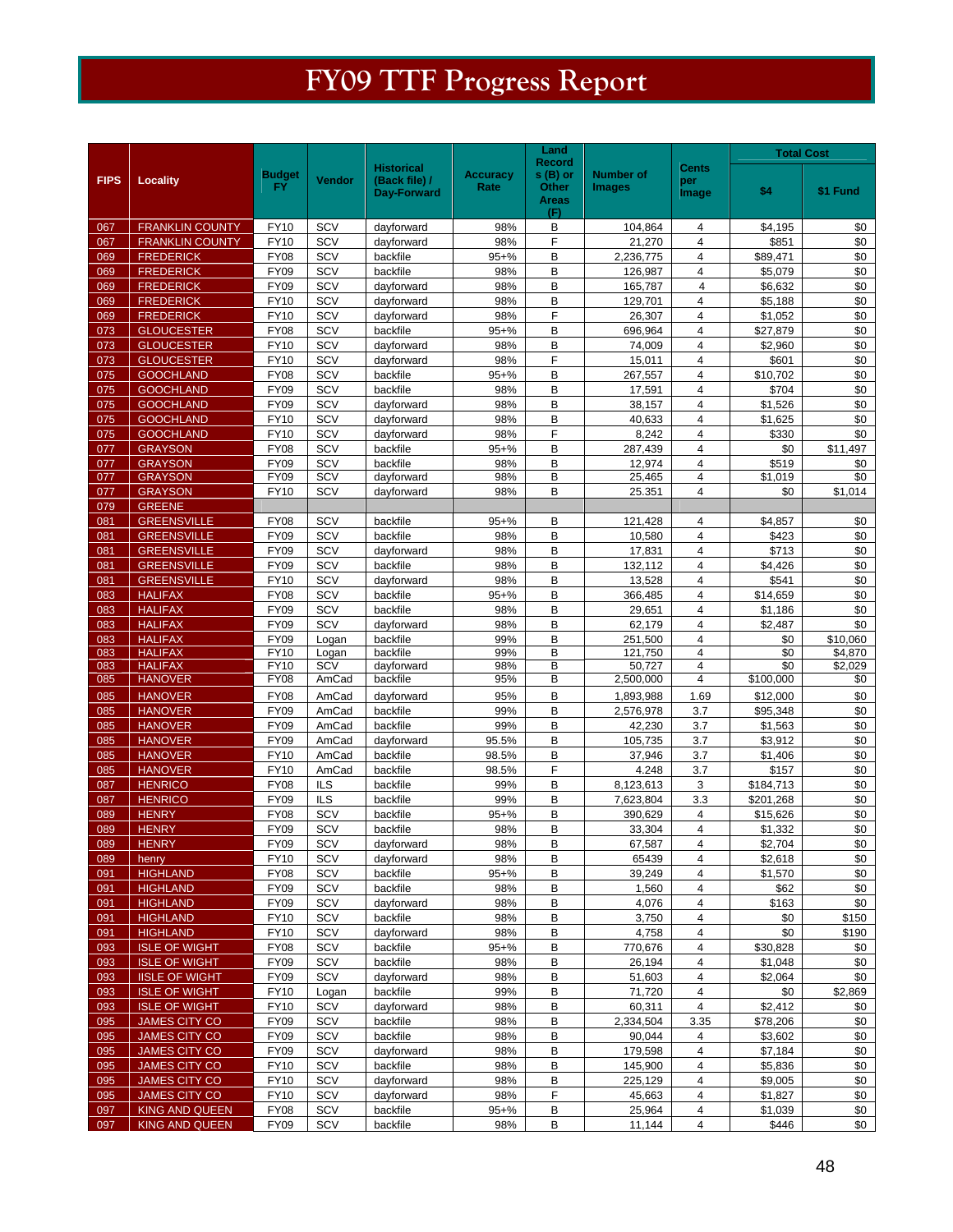|             |                                           |                            |                   |                        |                  | Land                      |                     |                         | <b>Total Cost</b>  |                      |
|-------------|-------------------------------------------|----------------------------|-------------------|------------------------|------------------|---------------------------|---------------------|-------------------------|--------------------|----------------------|
|             |                                           | <b>Budget</b>              |                   | <b>Historical</b>      | <b>Accuracy</b>  | <b>Record</b><br>s (B) or | <b>Number of</b>    | Cents                   |                    |                      |
| <b>FIPS</b> | <b>Locality</b>                           | FY.                        | Vendor            | (Back file) /          | Rate             | Other                     | <b>Images</b>       | per                     |                    |                      |
|             |                                           |                            |                   | Day-Forward            |                  | Areas                     |                     | Image                   | \$4                | \$1 Fund             |
|             |                                           |                            |                   |                        |                  | (F)                       |                     |                         |                    |                      |
| 097         | <b>KING AND QUEEN</b>                     | <b>FY09</b>                | SCV               | dayforward             | 98%              | В                         | 27,434              | 4                       | \$1,097            | \$0                  |
| 097         | <b>KING AND QUEEN</b>                     | <b>FY10</b>                | SCV               | dayforward             | 98%              | B                         | 122,369             | 4                       | \$4,895            | \$0                  |
| 097         | <b>KING AND QUEEN</b>                     | <b>FY10</b>                | SCV               | dayforward             | 98%              | F                         | 831                 | 4                       | \$33               | \$0                  |
| 099         | <b>KING GEORGE</b>                        | <b>FY07</b>                | AmCad             | backfile               | 96%              | В                         | 427,417             | 4                       | \$0                | \$17,097             |
| 099         | <b>KING GEORGE</b>                        | <b>FY08</b>                | AmCad             | backfile               | 100%             | В<br>B                    | 247,700             | 4<br>4                  | \$0                | \$9,908              |
| 099<br>101  | <b>KING GEORGE</b><br><b>KING WILLIAM</b> | <b>FY10</b><br><b>FY08</b> | AmCad<br>SCV      | dayforward<br>backfile | 98%<br>$95 + \%$ | B                         | 63,525<br>26,212    | 4                       | \$2,541<br>\$1,048 | \$0<br>\$0           |
| 101         | <b>KING WILLIAM</b>                       | <b>FY09</b>                | SCV               | backfile               | 98%              | B                         | 14,286              | 4                       | \$571              | \$0                  |
| 101         | <b>KING WILLIAM</b>                       | <b>FY09</b>                | SCV               | dayforward             | 98%              | B                         | 27,063              | 4                       | \$1,083            | \$0                  |
| 101         | <b>KING WILLIAM</b>                       | <b>FY09</b>                | SCV               | backfile               | 98%              | В                         | 154,775             | 4                       | \$0                | \$6,191              |
| 101         | <b>KING WILLIAM</b>                       | <b>FY10</b>                | SCV               | dayforward             | 98%              | В                         | 29,181              | 4                       | \$1,167            | \$0                  |
| 101         | <b>KING WILLIAM</b>                       | FY10                       | SCV               | dayforward             | 98%              | F                         | 5,919               | $\overline{4}$          | \$237              | \$0                  |
| 103         | <b>LANCASTER</b>                          | <b>FY08</b>                | SCV               | backfile               | $95 + \%$        | В                         | 244,019             | 4                       | \$0                | \$9,761              |
| 103         | <b>LANCASTER</b>                          | <b>FY09</b>                | SCV               | backfile               | 98%              | B                         | 11,061              | $\overline{\mathbf{4}}$ | \$442              | \$0                  |
| 103         | <b>LANCASTER</b>                          | <b>FY09</b>                | SCV               | dayforward             | 98%              | B                         | 22,837              | 4                       | \$914              | \$0                  |
| 103         | <b>LANCASTER</b>                          | <b>FY10</b>                | SCV               | dayforward             | 98%              | В                         | 26,892              | 4                       | \$0                | \$1,076              |
| 105         | LEE                                       | <b>FY08</b>                | SCV               | backfile               | $95 + \%$        | В                         | 484.590             | $\overline{4}$          | \$19,384           | \$0                  |
| 105         | LEE                                       | <b>FY08</b>                | SCV               | backfile               | $95 + \%$        | В                         | 37,964              | 4                       | \$0                | \$1,519              |
| 105         | LEE                                       | <b>FY09</b>                | SCV               | backfile               | 98%              | B                         | 49,717              | 4                       | \$0                | \$1,989              |
| 105         | LEE                                       | <b>FY09</b>                | SCV               | dayforward             | 98%              | B                         | 97,066              | 4                       | \$0                | \$3,883              |
| 105<br>107  | LEE<br><b>LOUDOUN</b>                     | <b>FY10</b><br><b>FY07</b> | SCV<br><b>DTS</b> | dayforward<br>backfile | 98%<br>99%       | $\overline{B}$<br>B       | 89,125<br>2,800,000 | 4<br>4                  | \$0<br>\$0         | \$3,565<br>\$112,000 |
| 107         | <b>LOUDOUN</b>                            | <b>FY09</b>                | <b>DTS</b>        | dayforward             | 99%              | B                         | 1,210,000           | $\overline{4}$          | \$48,400           | \$0                  |
| 107         | <b>LOUDOUN</b>                            | <b>FY09</b>                | AmCad             | backfile               | 95%              | В                         | 1,641,791           | 4                       | \$65,672           | \$0                  |
| 107         | <b>LOUDOUN</b>                            | <b>FY10</b>                | <b>DTS</b>        | backfile               | 99.5%            | B                         | 2,097,453           | 3                       | \$62,924           | \$0                  |
| 107         | <b>LOUDOUN</b>                            | <b>FY10</b>                | <b>DTS</b>        | backfile               | 99.5%            | B                         | 6,582,463           | $\mathbf{1}$            | \$65,825           | \$0                  |
| 107         | <b>LOUDOUN</b>                            | <b>FY10</b>                | <b>DTS</b>        | backfile               | 99.5%            | B                         | 522,978             | 4                       | \$20,919           | \$0                  |
| 109         | <b>LOUISA</b>                             | <b>FY08</b>                | Cott              | backfile               | 95-99%           | B                         | 815,939             | 3.25                    | \$26,518           | \$0                  |
| 111         | <b>LUNENBURG</b>                          | <b>FY09</b>                | SCV               | backfile               | 98%              | B                         | 82,703              | 4                       | \$3,308            | \$0                  |
| 111         | <b>LUNENBURG</b>                          | <b>FY09</b>                | SCV               | dayforward             | 98%              | В                         | 22,433              | 4                       | \$897              | \$0                  |
| 111         | <b>LUNENBURG</b>                          | <b>FY10</b>                | SCV               | dayforward             | 98%              | В                         | 137,547             | 4                       | \$1,638            | \$3,864              |
| 113         | <b>MADISON</b>                            | <b>FY08</b>                | SCV               | backfile               | $95 + \%$        | B                         | 168,640             | 4                       | \$1,483            | \$5,263              |
| 113         | <b>MADISON</b>                            | <b>FY09</b>                | SCV               | backfile               | 98%              | B                         | 20,610              | $\overline{4}$          | \$824              | \$0                  |
| 113         | <b>MADISON</b>                            | <b>FY09</b>                | SCV               | dayforward             | 98%              | B                         | 43,440              | 4                       | \$1,738            | \$0                  |
| 113         | <b>MADISON</b>                            | <b>FY10</b>                | SCV               | dayforward             | 98%              | В                         | 17,096              | 4                       | \$0                | \$684                |
| 115<br>117  | <b>MATHEWS</b><br><b>MECKLENBURG</b>      | <b>FY08</b>                | SCV               | backfile               | $95 + \%$        | В                         | 524,148             | 4                       | \$20,966           | \$0                  |
| 117         | <b>MECKLENBURG</b>                        | <b>FY09</b>                | SCV               | backfile               | 98%              | B                         | 23,933              | 4                       | \$958              | \$0                  |
| 117         | <b>MECKLENBURG</b>                        | <b>FY09</b>                | SCV               | dayforward             | 98%              | B                         | 48,600              | $\overline{4}$          | \$1,944            | \$0                  |
| 117         | <b>MECKLENBURG</b>                        | <b>FY10</b>                | SCV               | dayforward             | 98%              | В                         | 52,819              | 4                       | \$0                | \$2,113              |
| 119         | <b>MIDDLESEX</b>                          | <b>FY08</b>                | SCV               | backfile               | $95 + \%$        | B                         | 40,226              | 4                       | \$1,609            | \$0                  |
| 119         | <b>MIDDLESEX</b>                          | <b>FY09</b>                | SCV               | backfile               | 98%              | B                         | 24,647              | $\overline{4}$          | \$986              | \$0                  |
| $117$       | <b>MIDDLESEX</b>                          | FY09                       | <b>SCV</b>        | dayforward             | 98%              | В                         | 62,139              | 4                       | \$2,485            | $\sqrt{6}$           |
| 117         | <b>MIDDLESEX</b>                          | FY10                       | SCV               | dayforward             | 98%              | В                         | 34,247              | 4                       | \$1,370            | \$0                  |
| 117         | <b>MIDDLESEX</b>                          | <b>FY10</b>                | SCV               | dayforward             | 98%              | F                         | 6,947               | 4                       | \$278              | \$0                  |
| 121         | <b>MONTGOMERY</b>                         | <b>FY07</b>                | <b>ILS</b>        | backfile               | 99%              | В                         | 1,388,857           | 3                       | \$32,082           | \$0                  |
| $121$       | <b>MONTGOMERY</b>                         | <b>FY08</b>                | <b>ILS</b>        | backfile               | 99%              | в                         | 1,622,500           | 3                       | \$48,675           | \$0                  |
| 125         | <b>NELSON</b>                             | <b>FY08</b>                | SCV               | backfile               | $95 + \%$        | В                         | 386,509             | 4                       | \$15,460           | \$0                  |
| 125         | <b>NELSON</b>                             | <b>FY09</b>                | SCV               | backfile               | 98%              | В                         | 26,777              | 4                       | \$1,980            | \$0                  |
| 125         | <b>NELSON</b>                             | <b>FY09</b>                | SCV               | dayforward             | 98%              | В                         | 57,945              | 4<br>$\overline{4}$     | \$0                | \$1,409              |
| 125<br>125  | <b>NELSON</b><br><b>NELSON</b>            | <b>FY10</b><br>FY10        | SCV<br>SCV        | backfile<br>dayforward | 98%<br>98%       | в<br>B                    | 20,000<br>74,022    | $\overline{4}$          | \$0<br>\$0         | \$800<br>\$2,961     |
| 125         | <b>NELSON</b>                             | FY10                       | SCV               | backfile               | 98%              | В                         | 20,000              | $\overline{4}$          | \$0                | \$800                |
| 125         | <b>NELSON</b>                             | FY10                       | SCV               | backfile               | 98%              | в                         | 51,025              |                         | \$2,041            | \$0                  |
| 127         | <b>NEW KENT</b>                           | FY07                       | Logan             | backfile               | ??               | В                         | 436,000             | 4                       | \$0                | \$17,440             |
| 127         | <b>NEW KENT</b>                           | <b>FY08</b>                | Logan             | backfile               | 99%              | в                         | 48,000              | $\overline{4}$          | \$0                | \$1,920              |
| 127         | <b>NEW KENT</b>                           | <b>FY08</b>                | Logan             | dayforward             | 99%              | в                         | 46,000              | $\overline{4}$          | \$0                | \$1,840              |
| 127         | <b>NEW KENT</b>                           | <b>FY09</b>                | Logan             | dayforward             | 99%              | В                         | 30,400              | 4                       | \$0                | \$1,216              |
| $127$       | <b>NEW KENT</b>                           | FY10                       | Logan             | dayforward             | 98%              | В                         | 27,300              | 4                       | \$0                | \$1,092              |
| 131         | <b>NORTHAMPTON</b>                        | FY07                       | AmCad             | backfile               | 95%              | в                         | 490,909             | 4                       | \$0                | \$19,636             |
| 131         | <b>NORTHAMPTON</b>                        | FY08                       | AmCad             | backfile               | 95%              | В                         | 490,909             | 4                       | \$19,636           | \$0                  |
| $131$       | <b>NORTHAMPTON</b>                        | FY09                       | SCV               | backfile               | 98%              | в                         | 11,920              | 4                       | \$477              | \$0                  |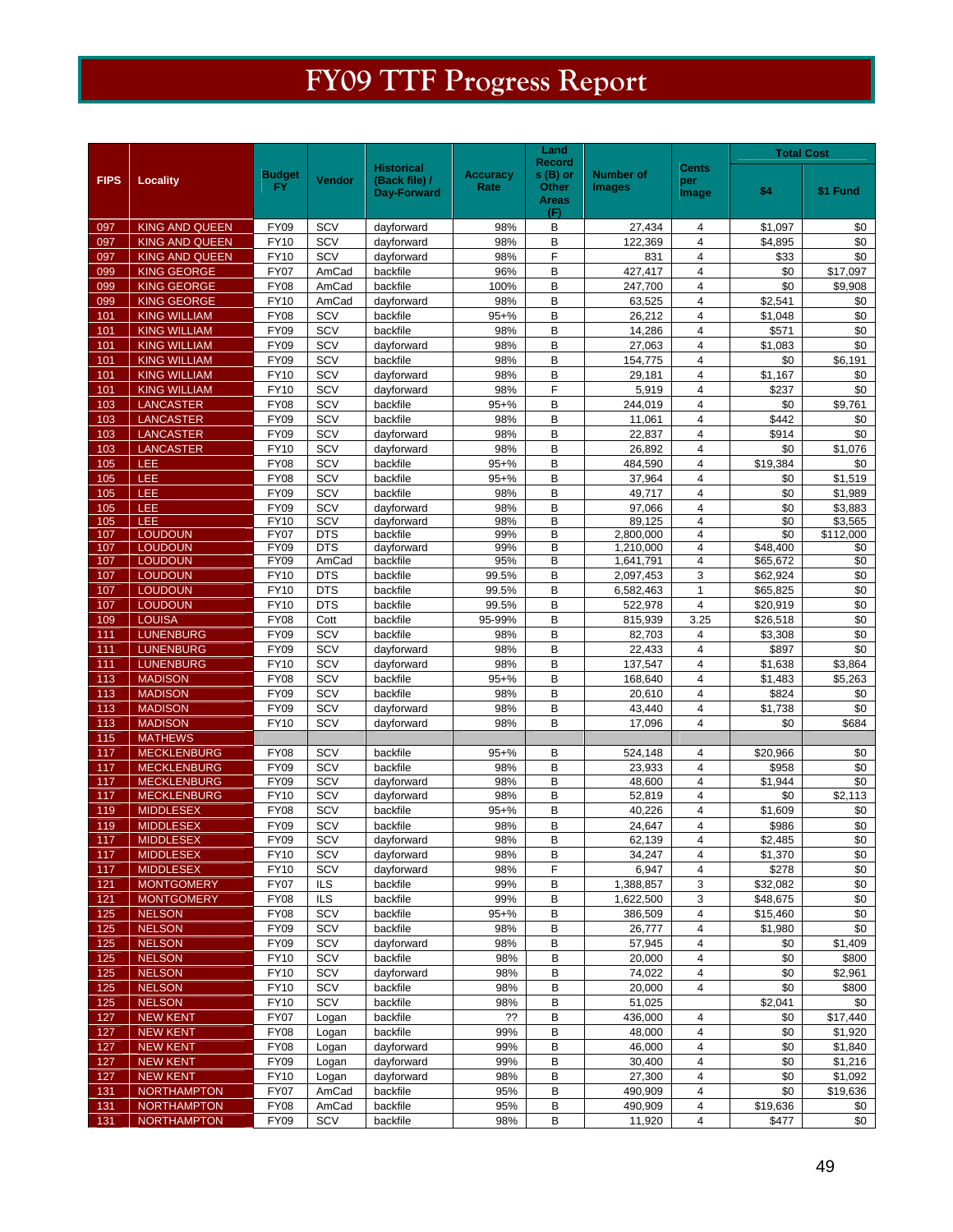|             |                                            |                            |                          |                          |                  | Land               |                    |                         | <b>Total Cost</b>  |                 |  |
|-------------|--------------------------------------------|----------------------------|--------------------------|--------------------------|------------------|--------------------|--------------------|-------------------------|--------------------|-----------------|--|
|             |                                            | <b>Budget</b>              |                          | <b>Historical</b>        | <b>Accuracy</b>  | Record<br>s (B) or | <b>Number of</b>   | Cents                   |                    |                 |  |
| <b>FIPS</b> | Locality                                   | <b>FY</b>                  | Vendor                   | (Back file) /            | Rate             | Other              | <b>Images</b>      | per                     | \$4                | \$1 Fund        |  |
|             |                                            |                            |                          | <b>Day-Forward</b>       |                  | Areas              |                    | Image                   |                    |                 |  |
|             |                                            |                            |                          |                          |                  | (F)                |                    |                         |                    |                 |  |
| 131         | <b>NORTHAMPTON</b>                         | <b>FY09</b>                | SCV                      | dayforward               | 98%              | в                  | 26,623             | 4                       | \$1,065            | \$0             |  |
| 131         | <b>NORTHAMPTON</b>                         | <b>FY10</b>                | SCV                      | dayforward               | 98%              | B                  | 26,070             | $\overline{4}$          | \$0                | \$1,043         |  |
| 133         | NORTHUMBERLAND                             | <b>FY08</b>                | <b>ILS</b>               | backfile                 | 99%              | B                  | 337,460            | 3                       | \$10,124           | \$0             |  |
| 133         | NORTHUMBERLAND                             | <b>FY09</b><br><b>FY08</b> | <b>ILS</b><br><b>ILS</b> | backfile                 | 99%<br>99%       | B<br>B             | 350,322            | 3<br>3                  | \$10,509           | \$0             |  |
| 135<br>135  | <b>NOTTOWAY</b><br><b>NOTTOWAY</b>         | <b>FY09</b>                | <b>ILS</b>               | backfile<br>backfile     | 98%              | B                  | 208,700<br>253,313 | 3                       | \$0<br>\$7,600     | \$6,261<br>\$0  |  |
| 137         | <b>ORANGE</b>                              | <b>FY08</b>                | SCV                      | backfile                 | $95 + \%$        | B                  | 943,496            | 4                       | \$0                | \$37,740        |  |
| 137         | <b>ORANGE</b>                              | <b>FY09</b>                | SCV                      | backfile                 | 98%              | B                  | 215,858            | $\overline{\mathbf{4}}$ | \$0                | \$8,956         |  |
| 137         | <b>ORANGE</b>                              | <b>FY09</b>                | SCV                      | dayforward               | 98%              | B                  | 60,608             | 4                       | \$2,103            | \$0             |  |
| 137         | <b>ORANGE</b>                              | <b>FY10</b>                | SCV                      | dayforward               | 98%              | В                  | 54,938             | 4                       | \$2,198            | \$0             |  |
| 139         | <b>PAGE</b>                                | <b>FY07</b>                | ILS.                     | backfile                 | 99%              | в                  | 459,039            | 3                       | \$0                | \$12,271        |  |
| 141         | <b>PATRICK</b>                             | <b>FY08</b>                | SCV                      | backfile                 | $95 + \%$        | B                  | 163,278            | $\overline{4}$          | \$6,531            | \$0             |  |
| 141         | <b>PATRICK</b>                             | <b>FY09</b>                | SCV                      | backfile                 | 98%              | B                  | 11,800             | 4                       | \$0                | \$472           |  |
| 141         | <b>PATRICK</b>                             | <b>FY09</b>                | SCV                      | dayforward               | 98%              | B                  | 24,590             | $\overline{4}$          | \$0                | \$984           |  |
| 141         | <b>PATRICK</b>                             | FY10                       | SCV                      | dayforward               | 98%              | B                  | 26,360             | 4                       | \$0                | \$1,054         |  |
| 143         | <b>PITTSYLVANIA</b>                        | <b>FY08</b>                | SCV                      | backfile                 | $95 + \%$        | B                  | 156,314            | 4                       | \$0                | \$6,253         |  |
| 143         | <b>PITTSYLVANIA</b>                        | <b>FY09</b>                | SCV                      | backfile                 | 98%              | B                  | 54,512             | $\overline{\mathbf{4}}$ | \$2,180            | \$0             |  |
| 143         | PITTSYLVANIA                               | <b>FY09</b>                | SCV                      | dayforward               | 98%              | B                  | 165,359            | 4                       | \$6,614            | \$0             |  |
| 143         | <b>PITTSYLVANIA</b>                        | <b>FY10</b>                | SCV                      | backfile                 | 98%              | B                  | 77,500             | 4                       | \$0                | \$3,100         |  |
| 137         | <b>PITTSYLVANIA</b>                        | <b>FY10</b>                | SCV                      | dayforward               | 98%              | B                  | 104,536            | $\overline{\mathbf{4}}$ | \$0                | \$4,182         |  |
| 145<br>145  | <b>POWHATAN</b><br><b>POWHATAN</b>         | <b>FY07</b><br><b>FY08</b> | <b>ILS</b><br><b>ILS</b> | backfile<br>backfile     | 99%<br>99%       | B<br>B             | 553,631<br>605,000 | 3<br>3                  | \$0<br>\$18,150    | \$16,609<br>\$0 |  |
| 145         | <b>POWHATAN</b>                            | <b>FY09</b>                | <b>ILS</b>               | backfile                 | 99%              | в                  | 627,243            | 3                       | \$18,818           | \$0             |  |
| 147         | PRINCE EDWARD                              | <b>FY07</b>                | <b>ILS</b>               | backfile                 | 99%              | B                  | 324,452            | 3                       | \$0                | \$9,734         |  |
| 147         | <b>PRINCE EDWARD</b>                       | <b>FY08</b>                | <b>ILS</b>               | dayforward               | 99%              | B                  | 23,700             | 3                       | \$0                | \$711           |  |
| 149         | PRINCE GEORGE                              | <b>FY08</b>                | SCV                      | backfile                 | $95 + \%$        | B                  | 395,299            | $\overline{4}$          | \$15,812           | \$0             |  |
| 149         | PRINCE GEORGE                              | FY09                       | SCV                      | backfile                 | 98%              | B                  | 25,003             | 4                       | \$1,000            | \$0             |  |
| 149         | <b>PRINCE GEORGE</b>                       | <b>FY09</b>                | SCV                      | dayforward               | 98%              | B                  | 49,367             | 4                       | \$1,975            | \$0             |  |
| 149         | PRINCE GEORGE                              | FY10                       | SCV                      | backfile                 | 98%              | B                  | 25,000             | $\overline{4}$          | \$1000             | \$0             |  |
| 149         | <b>PRINCE GEORGE</b>                       | FY10                       | SCV                      | dayforward               | 98%              | B                  | 42,497             | 4                       | \$1,700            | \$0             |  |
| 149         | <b>PRINCE GEORGE</b>                       | <b>FY10</b>                | SCV                      | dayforward               | 98%              | F                  | 8,619              | 4                       | \$345              | \$0             |  |
| 153         | <b>PRINCE WILLIAM</b>                      |                            |                          |                          |                  |                    |                    |                         |                    |                 |  |
| 155         | <b>PULASKI</b>                             | <b>FY09</b>                | SCV                      | backfile                 | 98%              | в                  | 15,852             | $\overline{4}$          | \$0                | \$634           |  |
| 155         | <b>PULASKI</b>                             | <b>FY09</b>                | SCV                      | dayforward               | 98%              | В                  | 59,960             | 4                       | \$0                | \$2,399         |  |
| 155         | <b>PULASKI</b>                             | FY10                       | SCV                      | dayforward               | 98%              | в                  | 53,777<br>201.724  | 4<br>4                  | \$0                | \$2,151         |  |
| 157<br>157  | <b>RAPPAHANNOCK</b><br><b>RAPPAHANNOCK</b> | <b>FY08</b><br><b>FY09</b> | SCV<br>SCV               | backfile<br>backfile     | $95 + \%$<br>98% | B<br>B             | 143,058            | 4                       | \$8,069<br>\$4,527 | \$0<br>\$0      |  |
| 157         | <b>RAPPAHANNOCK</b>                        | <b>FY09</b>                | SCV                      | dayforward               | 98%              | B                  | 14,215             | $\overline{4}$          | \$0                | \$1,764         |  |
| 157         | <b>RAPPAHANNOCK</b>                        | <b>FY10</b>                | SCV                      | dayforward               | 98%              | B                  | 16,308             | 4                       | \$0                | \$652           |  |
| 159         | <b>RICHMOND CO</b>                         | <b>FY07</b>                | <b>ILS</b>               | backfile                 | 99%              | B                  | 192,823            | 3                       | \$0                | \$5,785         |  |
| 161         | <b>ROANOKE COUNTY</b>                      | <b>FY08</b>                | SCV                      | backfile                 | $95 + \%$        | B                  | 1.019.239          | 4                       | \$40,769           | \$0             |  |
| 161         | <b>ROANOKE COUNTY</b>                      | FY09                       | SCV                      | backfile                 | 98%              | B                  | 78,703             | $\overline{4}$          | \$3,148            | \$0             |  |
| 161         | ROANOKE COUNTY                             | FY09                       | SCV                      | dayforward               | 98%              | в                  | 171,931            | 4                       | \$6,877            | \$0             |  |
| 161         | <b>ROANOKE COUNTY</b>                      | <b>FY10</b>                | SCV                      | dayforward               | 98%              | в                  | 188,060            | $\overline{\mathbf{4}}$ | \$7,522            | \$0             |  |
| 163         | <b>ROCKBRIDGE</b>                          | FY08                       | SCV                      | backfile                 | 95+%             | В                  | 436,773            | 4                       | \$17,471           | \$0             |  |
| 163         | <b>ROCKBRIDGE</b>                          | <b>FY09</b>                | SCV                      | backfile                 | 98%              | в                  | 19,236             | 4                       | \$770              | \$0             |  |
| 163         | <b>ROCKBRIDGE</b>                          | <b>FY10</b>                | SCV                      | dayforward               | 98%              | в                  | 43,277             | 4                       | \$0                | \$1,732         |  |
| 163         | <b>ROCK</b>                                | <b>FY09</b>                | SCV                      | dayforward               | 98%              | B                  | 40,241             | $\overline{4}$          | \$1,610            | \$0             |  |
| 165         | <b>ROCKINGHAM</b>                          | <b>FY08</b>                | ACS                      | backfile                 | 99%              | В                  | 2,649,374          | 3.53                    | \$93,403           | \$0             |  |
| 167         | <b>RUSSELL</b>                             | FY07                       | ILS                      | backfile                 | 99%              | B                  | 516,134            | 3                       | \$0                | \$15,484        |  |
| 167<br>167  | <b>RUSSELL</b><br><b>RUSSELL</b>           | <b>FY09</b><br>FY10        | SCV<br>SCV               | dayforward<br>dayforward | 98%<br>98%       | B<br>B             | 33,000<br>56,101   | 4<br>4                  | \$1,320<br>\$0     | \$0<br>\$2,244  |  |
| 169         | <b>SCOTT</b>                               | FY08                       | <b>BIS</b>               | backfile                 | high 90s%        | В                  | 527,815            | 3                       | \$7,535            | \$8,300         |  |
| 169         | <b>SCOTT</b>                               | <b>FY10</b>                | <b>BIS</b>               | backfile                 | 95%              | B                  | 20,508             | $\overline{4}$          | \$0                | \$821           |  |
| 171         | <b>SHENANDOAH</b>                          | FY08                       | SCV                      | backfile                 | $95 + \%$        | B                  | 579,338            | 4                       | \$23,174           | \$0             |  |
| 171         | SHENANDOAH                                 | <b>FY09</b>                | SCV                      | backfile                 | 98%              | В                  | 52,870             | 4                       | \$2,115            | \$0             |  |
| 171         | <b>SHENANDOAH</b>                          | <b>FY09</b>                | SCV                      | dayforward               | 98%              | B                  | 97,020             | $\overline{4}$          | \$3,881            | \$0             |  |
| 171         | <b>SHENANDOAH</b>                          | <b>FY10</b>                | SCV                      | dayforward               | 98%              | B                  | 131,962            | 4                       | \$5,278            | \$0             |  |
| 171         | <b>SHENANDOAH</b>                          | FY10                       | SCV                      | dayforward               | 98%              | F                  | 26,766             | 4                       | \$1,072            | \$0             |  |
| 173         | <b>SMYTH</b>                               | <b>FY08</b>                | SCV                      | backfile                 | $95 + \%$        | В                  | 153,369            | 4                       | \$0                | \$6,135         |  |
| 173         | <b>SMYTH</b>                               | FY09                       | SCV                      | backfile                 | 98%              | В                  | 82,838             | 4                       | \$0                | \$3,314         |  |
| 173         | <b>SMYTH</b>                               | FY09                       | SCV                      | dayforward               | 98%              | в                  | 154,733            | 4                       | \$6,189            | \$0             |  |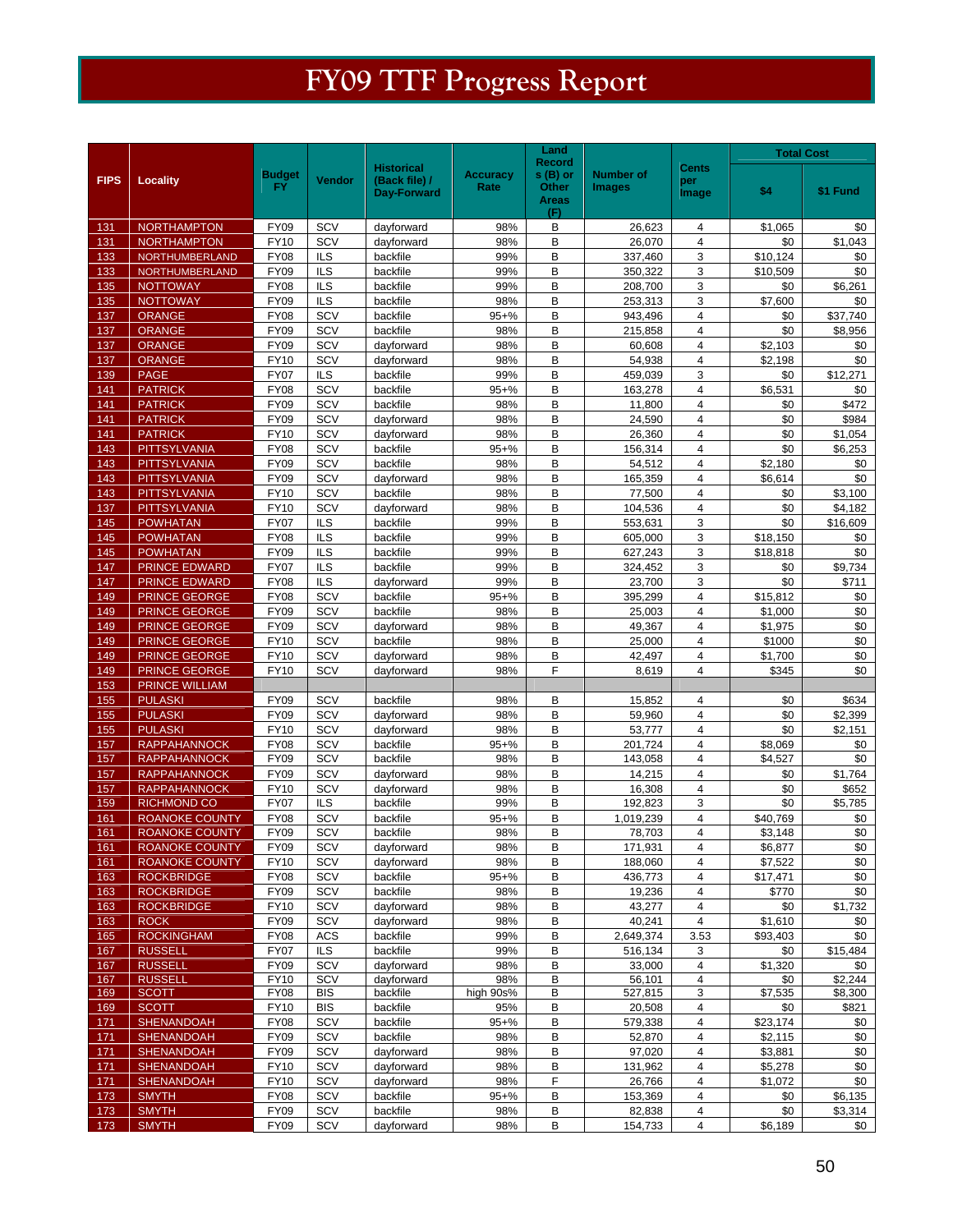|             |                                           |                            |                |                        |                 | Land                      |                      |                                           | <b>Total Cost</b>    |                |
|-------------|-------------------------------------------|----------------------------|----------------|------------------------|-----------------|---------------------------|----------------------|-------------------------------------------|----------------------|----------------|
|             |                                           | <b>Budget</b>              |                | <b>Historical</b>      | <b>Accuracy</b> | <b>Record</b><br>s (B) or | <b>Number of</b>     | <b>Cents</b>                              |                      |                |
| <b>FIPS</b> | Locality                                  | FY                         | Vendor         | (Back file) /          | Rate            | Other                     | <b>Images</b>        | per.                                      |                      |                |
|             |                                           |                            |                | Day-Forward            |                 | Areas                     |                      | Image                                     | \$4                  | \$1 Fund       |
|             |                                           |                            |                |                        |                 | (F)                       |                      |                                           |                      |                |
| 173         | <b>SMYTH</b>                              | <b>FY10</b>                | SCV            | dayforward             | 98%             | в                         | 108,410              | 4                                         | \$0                  | \$4,336        |
| 175         | <b>SOUTHAMPTON</b>                        | <b>FY08</b>                | SCV            | backfile               | $95 + \%$       | B                         | 631,236              | $\overline{\mathbf{4}}$                   | \$0                  | \$25,249       |
| 175         | <b>SOUTHAMPTON</b>                        | <b>FY09</b>                | SCV            | backfile               | 98%             | B                         | 20,038               | 4                                         | \$34                 | \$0            |
| 175         | <b>SOUTHAMPTON</b>                        | <b>FY09</b>                | SCV<br>SCV     | dayforward             | 98%             | B                         | 40,866               | $\overline{4}$<br>$\overline{4}$          | \$0                  | \$2,402        |
| 175         | <b>SOUTHAMPTON</b><br><b>SPOTSYLVANIA</b> | <b>FY10</b>                |                | dayforward             | 98%             | B                         | 41,567               |                                           | \$0                  | \$1,663        |
| 177<br>179  | <b>STAFFORD</b>                           | <b>FY07</b>                | Logan          | backfile               | 99%             | B                         | 3,418,000            | 4                                         | \$0                  | \$134.093      |
| 179         | <b>STAFFORD</b>                           | <b>FY09</b>                | Logan          | backfile               | 99%             | B                         | 164,600              | 3.8                                       | \$6,255              | \$0            |
| 179         | <b>STAFFORD</b>                           | <b>FY09</b>                | Logan          | dayforward             | 99%             | B                         | 187,700              | 3.8                                       | \$7,132              | \$0            |
| 179         | <b>STAFFORD</b>                           | <b>FY10</b>                | Logan          | dayforward             | 98%             | B                         | 116,900              | 3.8                                       | \$4,442              | \$0            |
| 181         | <b>SURRY</b>                              | <b>FY07</b>                | Logan          | backfile               | 99%             | B                         | 189,000              | $\overline{4}$                            | \$0                  | \$7,560        |
| 181         | <b>SURRY</b>                              | <b>FY10</b>                | Logan          | backfile               | 99%             | B                         | 34,626               | 4                                         | \$0                  | \$1,385        |
| 181         | <b>SURRY</b>                              | <b>FY10</b>                | Logan          | dayforward             | 99%             | B                         | 6,500                | $\overline{\mathbf{4}}$                   | \$0                  | \$260          |
| 183         | <b>SUSSEX</b>                             | <b>FY10</b>                | Logan          | backfile               | 99%             | B                         | 188.676              | $\overline{4}$                            | \$0                  | \$7,547        |
| 183         | <b>SUSSEX</b>                             | <b>FY10</b>                | Logan          | dayforward             | 99%             | B                         | 9,000                | $\overline{\mathbf{4}}$                   | \$0                  | \$360          |
| 185         | <b>TAZEWELL</b>                           | <b>FY08</b>                | SCV            | backfile               | $95 + \%$       | B                         | 808,892              | $\overline{\mathbf{4}}$                   | \$0                  | \$32,355       |
| 185         | <b>TAZEWELL</b>                           | <b>FY09</b>                | SCV            | backfile               | 98%             | B                         | 37,077               | $\overline{4}$                            | \$1,483              | \$0            |
| 185         | <b>TAZEWELL</b>                           | <b>FY09</b>                | SCV            | dayforward             | 98%             | B                         | 73,051               | 4                                         | \$2,922              | \$0            |
| 185         | <b>TAZEWELI</b>                           | <b>FY10</b>                | SCV            | dayforward             | 98%             | B                         | 73,887               | 4                                         | \$0                  | \$2,955        |
| 187         | <b>WARREN</b>                             | <b>FY08</b>                | SCV            | backfile               | $95 + \%$       | B                         | 812,655              | $\overline{4}$                            | \$32,507             | \$0            |
| 187         | <b>WARREN</b>                             | <b>FY09</b>                | SCV<br>SCV     | backfile               | 98%             | B                         | 37,805               | $\overline{4}$<br>$\overline{\mathbf{4}}$ | \$1,512              | \$0            |
| 187<br>187  | <b>WARREN</b><br><b>WARREN</b>            | <b>FY09</b><br><b>FY10</b> | SCV            | dayforward<br>backfile | 98%<br>98%      | B<br>B                    | 79,397<br>199,800    | $\overline{4}$                            | \$3,176<br>\$7,992   | \$0<br>\$0     |
| 187         | <b>WARREN</b>                             | <b>FY10</b>                | SCV            | dayforward             | 98%             | B                         | 73,524               | $\overline{4}$                            | \$2,941              | \$0            |
| 187         | <b>WARREN</b>                             | <b>FY10</b>                | SCV            | Dayforward             | 98%             | F                         | 14,913               | 4                                         | \$596                | \$0            |
| 191         | <b>WASHINGTON</b>                         | <b>FY08</b>                | SCV            | backfile               | $95 + \%$       | B                         | 679,325              | 4                                         | \$27,173             | \$0            |
| 191         | <b>WASHINGTON</b>                         | <b>FY09</b>                | SCV            | backfile               | 98%             | B                         | 376,717              | 4                                         | \$15,069             | \$0            |
| 191         | <b>WASHINGTON</b>                         | <b>FY09</b>                | SCV            | dayforward             | 98%             | B                         | 427,546              | 4                                         | \$17,102             | \$0            |
| 191         | <b>WASHINGTON</b>                         | <b>FY10</b>                | SCV            | dayforward             | 98%             | B                         | 77,682               | $\overline{4}$                            | \$3,107              | \$0            |
| 191         | <b>WASHINGTON</b>                         | <b>FY10</b>                | SCV            | dayforward             | 98%             | F                         | 15,757               | 4                                         | \$631                | \$0            |
| 193         | <b>WESTMORELAND</b>                       | <b>FY08</b>                | M&W            | backfile               | 98%             | B                         | 390,000              | $\overline{\mathbf{4}}$                   | \$15,600             | \$0            |
| 193         | <b>WESTMORELAND</b>                       | <b>FY09</b>                | Cott           | backfile               | 95-99%          | B                         | 245,246              | 3.25                                      | \$0                  | \$7,970        |
| 193         | <b>WESTMORELAND</b>                       | <b>FY09</b>                | <b>TBD</b>     | dayforward             | 95-99%          | B                         | 140,144              | $\overline{4}$                            | \$0                  | \$5,606        |
| 195         | <b>WISE</b>                               | <b>FY07</b>                | Mixnet         | backfile               | 98%             | B                         | 854,501              | $\overline{4}$                            | \$0                  | \$34,180       |
| 197         | <b>WYTHE</b>                              | <b>FY09</b>                | SCV            | backfile               | 98%             | B                         | 418,422              | $\overline{4}$                            | \$0                  | \$16,737       |
| 197         | <b>WYTHE</b>                              | <b>FY09</b>                | SCV            | dayforward             | 98%             | B                         | 48,681               | $\overline{4}$                            | \$0                  | \$1,948        |
| 197<br>199  | <b>WYTHE</b><br><b>YORK</b>               | <b>FY10</b><br><b>FY08</b> | SCV            | dayforward<br>backfile | 98%<br>99%      | B<br>B                    | 145,977<br>2,230,000 | 4<br>4                                    | \$0<br>\$87,970      | \$5,839<br>\$0 |
| 199         | <b>YORK</b>                               | <b>FY08</b>                | Logan<br>Logan | dayforward             | 99%             | B                         | 280,000              | 2.5                                       | \$7,000              | \$0            |
| 199         | <b>YORK</b>                               | <b>FY09</b>                | County         | backfile               | $95 + \%$       | B                         | 2,387,000            | 4                                         | \$95,480             | \$0            |
| 199         | <b>YORK</b>                               | <b>FY09</b>                | County         | dayforward             | $95 + \%$       | B                         | 147.750              | $\overline{4}$                            | \$5,910              | \$0            |
| 199         | <b>YORK</b>                               | <b>FY10</b>                | County         | backfile               | 95%             | B                         | 400.000              | $\overline{4}$                            | \$16,000             | \$0            |
| 199         | <b>YORK</b>                               | FY10                       | County         | Dayforward             | 95%             | в                         | 200,000              | 4                                         | \$8,000              | \$0            |
| 510         | <b>ALEXANDRIA</b>                         | <b>FY08</b>                | SCV            | backfile               | $95 + \%$       | B                         | 4,400,687            | $\overline{4}$                            | \$176.028            | \$0            |
| 510         | <b>ALEXANDRIA</b>                         | <b>FY09</b>                | SCV            | backfile               | 98%             | в                         | 3,617,690            | 3.35                                      | \$121,193            | \$0            |
| 510         | <b>ALEXANDRIA</b>                         | <b>FY09</b>                | SCV            | dayforward             | 98%             | В                         | 219,539              | 4                                         | \$8,782              | \$0            |
| 510         | <b>ALEXANDRIA</b>                         | <b>FY09</b>                | CSI            | backfile               | 99%             | B                         | 2,000,000            | 3.55                                      | \$71,000             | \$0            |
| 510         | <b>ALEXANDRIA</b><br><b>ALEXANDRIA</b>    | FY09<br><b>FY10</b>        | CSI<br>CSI     | dayforward<br>backfile | 99%<br>98.5%    | В<br>F                    | 250,000<br>1,444,152 | 3.55<br>3.55                              | \$43,605<br>\$51,267 | \$0<br>\$0     |
| 510<br>510  | <b>ALEXANDRIA</b>                         | FY10                       | CSI            | dayforward             | 98.5%           | B                         | 206,310              | 4                                         | \$8,245              | \$0            |
| 510         | <b>ALEXANDRIA</b>                         | <b>FY10</b>                | CSI            | dayforward             | 98.5%           | F                         | 250,000              | 4                                         | \$31,355             | \$0            |
| 520         | <b>BRISTOL</b>                            | <b>FY08</b>                | SCV            | backfile               | $95 + \%$       | В                         | 146,198              | $\overline{\mathbf{4}}$                   | \$5,848              | \$0            |
| 520         | <b>BRISTOL</b>                            | <b>FY09</b>                | SCV            | backfile               | 98%             | В                         | 12,082               | 4                                         | \$483                | \$0            |
| 520         | <b>BRISTOL</b>                            | <b>FY09</b>                | SCV            | dayforward             | 98%             | B                         | 24,658               | 4                                         | \$987                | \$0            |
| 520         | <b>BRISTOL</b>                            | <b>FY10</b>                | SCV            | dayforward             | 98%             | В                         | 21,609               | 4                                         | \$0                  | \$864          |
| 530         | <b>BUENA VISTA</b>                        | <b>FY08</b>                | SCV            | backfile               | 95+%            | B                         | 55,226               | 4                                         | \$0                  | \$2,209        |
| 530         | <b>BUENA VISTA</b>                        | FY09                       | SCV            | backfile               | 98%             | В                         | 8,057                | 4                                         | \$543                | \$0            |
| 530         | <b>BUENA VISTA</b>                        | <b>FY09</b>                | SCV            | dayforward             | 98%             | в                         | 21,191               | 4                                         | \$0                  | \$627          |
| 540         | <b>BUENA VISTA</b>                        | <b>FY10</b>                | SCV            | dayforward             | 98%             | В                         | 34,277               | $\overline{4}$                            | \$0                  | \$1,369        |
| 540         | <b>CHARLOTTESVILLE</b>                    | <b>FY09</b>                | ILS            | backfile               | 99%             | В                         | 876,500              | 3                                         | \$26,295             | \$0            |
| 550         | <b>CHESAPEAKE</b>                         | FY07                       | Logan          | backfile               | 99%             | B                         | 5,817,000            | $\overline{\mathbf{4}}$                   | \$0                  | \$226,425      |
| 550         | CHESAPEAKE                                | <b>FY08</b>                | Logan          | backfile               | 99%             | В                         | 5,817,000            | 4                                         | \$226,425            | \$0            |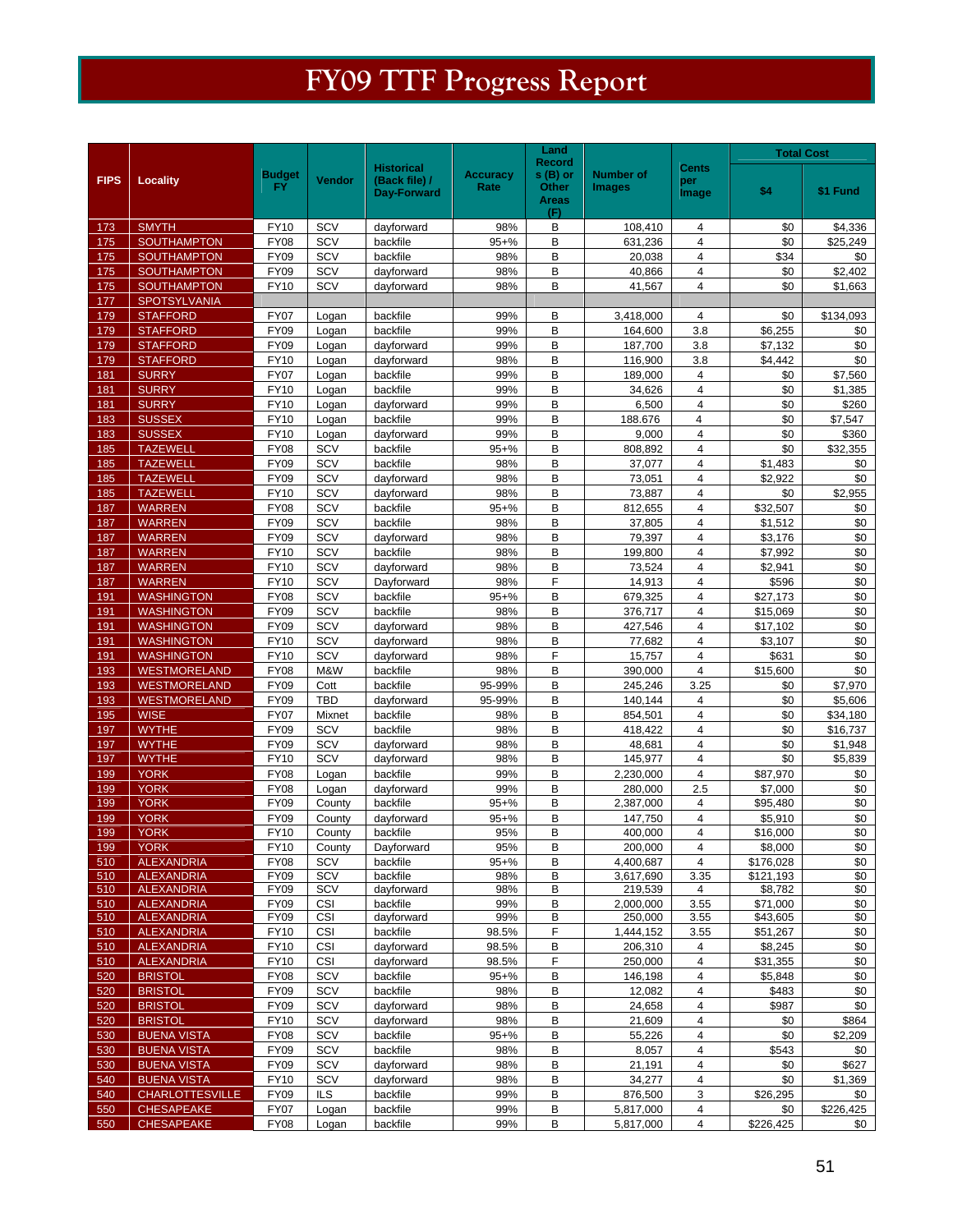|             |                                              |                            |             |                          |                         | Land              |                                   |                              | <b>Total Cost</b>     |                     |
|-------------|----------------------------------------------|----------------------------|-------------|--------------------------|-------------------------|-------------------|-----------------------------------|------------------------------|-----------------------|---------------------|
|             |                                              |                            |             | <b>Historical</b>        |                         | Record            |                                   | Cents                        |                       |                     |
| <b>FIPS</b> | Locality                                     | <b>Budget</b><br><b>FY</b> | Vendor      | (Back file) /            | <b>Accuracy</b><br>Rate | s (B) or<br>Other | <b>Number of</b><br><b>Images</b> | per                          |                       |                     |
|             |                                              |                            |             | Day-Forward              |                         | Areas             |                                   | Image                        | \$4                   | \$1 Fund            |
|             |                                              |                            |             |                          |                         | (F)               |                                   |                              |                       |                     |
| 550         | <b>CHESAPEAKE</b>                            | <b>FY08</b>                | Logan       | dayforward               | 99%                     | в                 | 540,000                           | 1.5                          | \$8,100               | \$0                 |
| 550         | <b>CHESAPEAKE</b>                            | <b>FY09</b>                | Logan       | dayforward               | 99%                     | B                 | 453,000                           | 3.5                          | \$7,315               | \$0                 |
| 550         | <b>CHESAPEAKE</b>                            | <b>FY10</b>                | Logan       | dayforward               | 99%                     | B                 | 351,000                           | 1.5 / 3.5                    | \$5,785               | \$0                 |
| 570         | <b>COLONIAL HEIGHTS</b>                      | <b>FY07</b>                | AmCad       | backfile                 | 96%                     | B                 | 400,000                           | 4                            | \$0                   | \$16,000            |
| 570         | <b>COLONIAL HEIGHTS</b>                      | <b>FY10</b>                | AmCad       | backfile                 | 98%                     | B                 | 37,839                            | 4                            | \$0                   | \$1,514             |
| 570         | <b>COLONIAL HEIGHTS</b>                      | FY10                       | AmCad       | backfile                 | 98%                     | F                 | 11,646                            | $\overline{4}$               | \$0                   | \$466               |
| 590         | <b>DANVILLE</b>                              | <b>FY08</b>                | SCV         | backfile                 | $95 + \%$               | B                 | 731,788                           | 4                            | \$29,271              | \$0                 |
| 590         | <b>DANVILLE</b><br><b>DANVILLE</b>           | <b>FY09</b>                | SCV         | backfile                 | 98%                     | B<br>B            | 170,340                           | $\overline{\mathbf{4}}$<br>4 | \$6,814               | \$0<br>\$0          |
| 590<br>590  | <b>DANVILLE</b>                              | <b>FY09</b><br><b>FY10</b> | SCV<br>SCV  | dayforward<br>dayforward | 98%<br>98%              | В                 | 59,706<br>56,185                  | 4                            | \$2,388<br>\$2,247    | \$0                 |
| 590         | <b>DANVILLE</b>                              | <b>FY10</b>                | SCV         | dayforward               | 98%                     | F                 | 11,396                            | $\overline{4}$               | \$457                 | \$0                 |
| 630         | <b>FREDERICKSBURG</b>                        | <b>FY09</b>                | SCV         | backfile                 | 98%                     | B                 | 12,805                            | 4                            | \$0                   | \$512               |
| 630         | <b>FREDERICKSBURG</b>                        | <b>FY09</b>                | SCV         | backfile                 | 98%                     | B                 | 250,291                           | 3.35                         | \$0                   | \$8,385             |
| 630         | <b>FREDERICKSBURG</b>                        | <b>FY09</b>                | SCV         | dayforward               | 98%                     | B                 | 29,187                            | 4                            | \$0                   | \$1,168             |
| 630         | <b>FREDERICKSBURG</b>                        | <b>FY10</b>                | SCV         | backfile                 | 98%                     | B                 | 44,200                            | 4                            | \$0                   | \$1,768             |
| 630         | <b>FREDERICKSBURG</b>                        | <b>FY10</b>                | SCV         | dayforward               | 98%                     | F                 | 30,158                            | 4                            | \$0                   | \$1,206             |
| 650         | <b>HAMPTON</b>                               | <b>FY08</b>                | SCV         | backfile                 | $95 + \%$               | B                 | 2.301.775                         | 4                            | \$92,071              | \$0                 |
| 650         | <b>HAMPTON</b>                               | <b>FY09</b>                | SCV         | backfile                 | 98%                     | B                 | 125,377                           | 4                            | \$5,015               | \$0                 |
| 650         | <b>HAMPTON</b>                               | <b>FY09</b>                | SCV         | dayforward               | 98%                     | B                 | 240.145                           | 4                            | \$9,606               | \$0                 |
| 650         | <b>HAMPTON</b>                               | <b>FY10</b>                | SCV         | dayforward               | 98%                     | B                 | 391,321                           | 4                            | \$15,653              | \$0                 |
| 650         | <b>HAMPTON</b>                               | <b>FY10</b>                | SCV         | dayforward               | 98%                     | F                 | 79,372                            | 4                            | \$3,175               | \$0                 |
| 670         | <b>HOPEWELL</b>                              | <b>FY08</b>                | SCV         | backfile                 | $95 + \%$               | B                 | 416,366                           | 4                            | \$16,655              | \$0                 |
| 670         | <b>HOPEWELL</b>                              | <b>FY09</b>                | SCV         | backfile                 | 98%                     | в                 | 14,328                            | $\overline{4}$               | \$573                 | \$0                 |
| 670         | <b>HOPEWELL</b>                              | <b>FY09</b>                | SCV         | dayforward               | 98%                     | B                 | 29,738                            | 4                            | \$1,190               | \$0                 |
| 680         | <b>LYNCHBURG</b>                             | <b>FY08</b>                | SCV         | backfile                 | $95 + \%$               | B                 | 1,288,718                         | 4                            | \$41,280              | \$10.269            |
| 680         | <b>LYNCHBURG</b>                             | <b>FY09</b>                | SCV         | backfile                 | 98%                     | B                 | 52,564                            | $\overline{\mathbf{4}}$      | \$2,103               | \$0                 |
| 680<br>680  | <b>LYNCHBURG</b><br><b>LYNCHBURG</b>         | <b>FY09</b><br><b>FY10</b> | SCV<br>SCV  | dayforward               | 98%<br>98%              | B<br>B            | 117,862<br>106,226                | 4<br>$\overline{4}$          | \$4,714<br>\$4,249    | \$0<br>\$0          |
| 690         | <b>MARTINSVILLE</b>                          | <b>FY08</b>                | City        | dayforward<br>backfile   | 99%                     | B                 | 757,331                           | 4                            | \$0                   | \$30,293            |
| 690         | <b>MARTINSVILLE</b>                          | FY10                       | Unity       | dayforward               | $95 + \%$               | B                 | 15,000                            | 4                            | \$0                   | \$600               |
| 700         | <b>NEWPORT NEWS</b>                          | <b>FY08</b>                | SCV         | backfile                 | $95 + \%$               | B                 | 550,000                           | $\overline{4}$               | \$22,000              | \$0                 |
| 700         | <b>NEWPORT NEWS</b>                          | <b>FY08</b>                | SCV         | backfile                 | $95 + \%$               | B                 | 2,926,080                         | $\overline{c}$               | \$36,814              | \$0                 |
| 700         | <b>NEWPORT NEWS</b>                          | <b>FY09</b>                | SCV         | backfile                 | 98%                     | B                 | 62,857                            | 2.03                         | \$1,276               | \$0                 |
| 710         | <b>NORFOLK</b>                               | <b>FY10</b>                | WR Sys      | backfile                 | 98%                     | В                 | 3,653,540                         | 2.81                         | \$2,640               | \$100.025           |
| 730         | <b>PETERSBURG</b>                            | <b>FY08</b>                | ILS         | backfile                 | 99%                     | в                 | 551,440                           | 3                            | \$15,895              | \$648               |
| 730         | <b>PETERSBURG</b>                            | <b>FY09</b>                | <b>ILS</b>  | backfile                 | 99%                     | B                 | 564,370                           | 3                            | \$16,931              | \$0                 |
| 740         | <b>PORTSMOUTH</b>                            | <b>FY08</b>                | SCV         | backfile                 | $95 + \%$               | B                 | 2,067,766                         | 4                            | \$0                   | \$82,711            |
| 740         | <b>PORTSMOUTH</b>                            | <b>FY09</b>                | SCV         | backfile                 | 98%                     | B                 | 198,005                           | $\overline{4}$               | \$7,921               | \$0                 |
| 740         | <b>PORTSMOUTH</b>                            | <b>FY09</b>                | SCV         | dayforward               | 98%                     | B                 | 380,422                           | 4                            | \$15,217              | \$0                 |
| 740         | <b>PORTSMOUTH</b>                            | <b>FY10</b>                | SCV         | backfile                 | 98%                     | B                 | 550,631                           | $\overline{4}$               | \$0                   | \$22,025            |
| 750         | <b>RADFORD</b>                               | <b>FY07</b>                | <b>ILS</b>  | backfile                 | 99%                     | B                 | 159,219                           | 3                            | \$0                   | \$4.777             |
| 760         | <b>RICHMOND CITY</b>                         | <b>FY08</b>                | SCV         | backfile                 | $95 + \%$               | B                 | 3,580,688                         | $\overline{4}$               | \$143,228             | \$0                 |
| 760<br>760  | <b>RICHMOND CITY</b><br><b>RICHMOND CITY</b> | FY08<br><b>FY09</b>        | Cott<br>SCV | backfile<br>backfile     | 95-99%<br>98%           | в<br>в            | 2,214,555<br>3,793,156            | 3.25<br>3.35                 | \$71,973<br>\$127,071 | \$0<br>\$0          |
| 760         | <b>RICHMOND CITY</b>                         | FY09                       | Cott        | backfile                 | 98%                     | в                 | 2,214,555                         | 3.36                         | \$74,473              | \$0                 |
| 760         | <b>RICHMOND CITY</b>                         | <b>FY09</b>                | SCV         | dayforward               | 98%                     | в                 | 494,808                           | 4                            | \$19,792              | \$0                 |
| 760         | <b>RICHMOND CITY</b>                         | <b>FY10</b>                | SCV         | dayforward               | 98%                     | в                 | 452,754                           | 4                            | \$18,110              | \$0                 |
| 760         | <b>RICHMOND CITY</b>                         | <b>FY10</b>                | SCV         | dayforward               | 98%                     | F                 | 91,832                            | 4                            | \$3,673               | \$0                 |
| 760         | <b>RICHMOND CITY</b>                         | FY10                       | Cott        | backfile                 | 98%                     | в                 | 542,547                           | 3.25                         | \$17,633              | \$0                 |
| 770         | <b>ROANOKE CITY</b>                          | <b>FY09</b>                | SCV         | backfile                 | 98%                     | B                 | 1,685,008                         | 3.35                         | \$56,448              | \$0                 |
| 770         | <b>ROANOKE CITY</b>                          | <b>FY09</b>                | SCV         | backfile                 | 98%                     | В                 | 96,317                            | 4                            | \$3,853               | \$0                 |
| 770         | <b>ROANOKE CITY</b>                          | <b>FY09</b>                | SCV         | dayforward               | 98%                     | В                 | 190,953                           | 4                            | \$7,638               | \$0                 |
| 770         | <b>ROANOKE CITY</b>                          | <b>FY10</b>                | SCV         | dayforward               | 98%                     | в                 | 283,224                           | $\overline{4}$               | \$11,329              | \$0                 |
| 770         | <b>ROANOKE CITY</b>                          | FY10                       | SCV         | dayforward               | 98%                     | F                 | 57,446                            | $\overline{4}$               | \$2,298               | \$0                 |
| 775         | <b>SALEM</b>                                 | FY08                       | SCV         | backfile                 | $95 + \%$               | в                 | 223,481                           | 4                            | \$8,940               | \$0                 |
| 775         | <b>SALEM</b>                                 | <b>FY09</b>                | SCV         | backfile                 | 98%                     | В                 | 18,417                            | 4                            | \$737                 | \$0                 |
| 775         | <b>SALEM</b>                                 | FY09                       | SCV         | dayforward               | 98%                     | В                 | 37,602                            | 4                            | \$1,504               | \$0                 |
| 775         | <b>SALEM</b>                                 | FY10                       | SCV         | dayforward               | 98%                     | в<br>F            | 38,301                            | 4                            | \$1,532               | \$0                 |
| 775         | <b>SALEM</b>                                 | <b>FY10</b>                | SCV         | Dayforward               | 98%                     |                   | 7,769                             | 4<br>$\overline{4}$          | \$311                 | \$0                 |
| 790<br>790  | <b>STAUNTON</b><br><b>STAUNTON</b>           | <b>FY08</b><br>FY08        | SCV<br>SCV  | backfile<br>backfile     | $95 + \%$<br>$95 + \%$  | В<br>в            | 577,318<br>111,213                | 4                            | \$0<br>\$0            | \$23,093<br>\$4,449 |
| 790         | <b>STAUNTON</b>                              | <b>FY09</b>                | SCV         | backfile                 | 98%                     | В                 | 181,443                           | $\overline{4}$               | \$0                   | \$7,258             |
|             |                                              |                            |             |                          |                         |                   |                                   |                              |                       |                     |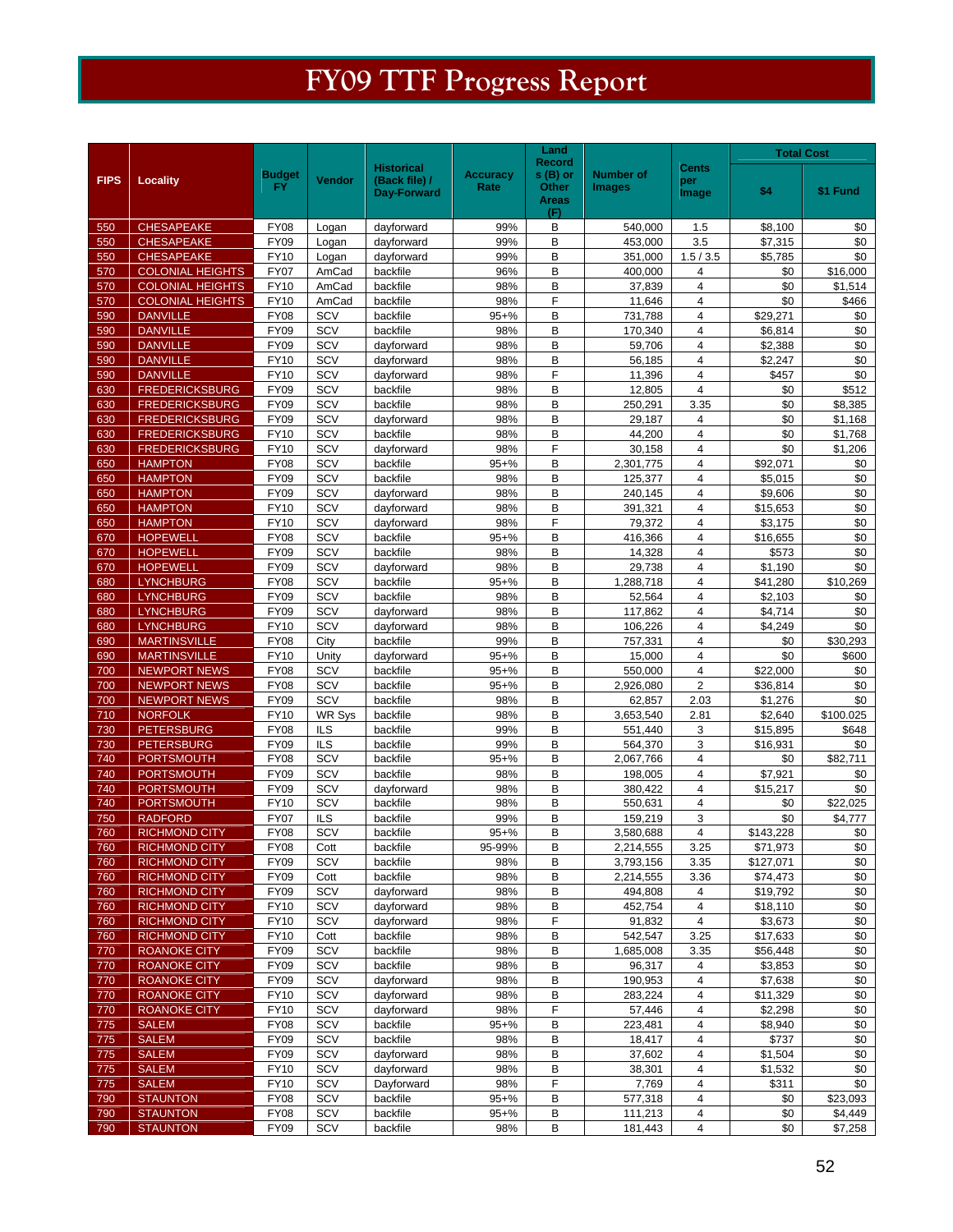|             |                       |                     |               |                                                   |                         | Land<br><b>Record</b>                    |                                   |                              |             | <b>Total Cost</b> |
|-------------|-----------------------|---------------------|---------------|---------------------------------------------------|-------------------------|------------------------------------------|-----------------------------------|------------------------------|-------------|-------------------|
| <b>FIPS</b> | Locality              | <b>Budget</b><br>FY | <b>Vendor</b> | <b>Historical</b><br>(Back file) /<br>Day-Forward | <b>Accuracy</b><br>Rate | s (B) or<br>Other<br><b>Areas</b><br>(F) | <b>Number of</b><br><b>Images</b> | <b>Cents</b><br>per<br>Image | \$4         | \$1 Fund          |
| 790         | <b>STAUNTON</b>       | <b>FY09</b>         | SCV           | dayforward                                        | 98%                     | B                                        | 83,072                            | 4                            | \$0         | \$3,323           |
| 790         | <b>STAUNTON</b>       | <b>FY10</b>         | SCV           | dayforward                                        | 98%                     | B                                        | 47,574                            | 4                            | \$0         | \$1,903           |
| 800         | <b>SUFFOLK</b>        | <b>FY07</b>         | AmCad         | backfile                                          | 96%                     | B                                        | 2,189,820                         | 4                            | \$0         | \$87,593          |
| 800         | <b>SUFFOLK</b>        | <b>FY08</b>         | AmCad         | dayforward                                        | 95%                     | B                                        | 300,000                           | $\overline{4}$               | \$0         | \$12,000          |
| 810         | <b>VIRGINIA BEACH</b> | <b>FY07</b>         | AmCad         | backfile                                          | 95%                     | B                                        | 11,381,468                        | 4                            | \$0         | \$455,259         |
| 820         | <b>WAYNESBORO</b>     | <b>FY08</b>         | SCV           | backfile                                          | $95 + \%$               | B                                        | 311,882                           | 4                            | \$12,475    | \$0               |
| 820         | <b>WAYNESBORO</b>     | <b>FY09</b>         | SCV           | dayforward                                        | 98%                     | в                                        | 80,055                            | 4                            | \$3,203     | \$0               |
| 820         | <b>WAYNESBORO</b>     | <b>FY10</b>         | SCV           | dayforward                                        | 98%                     | B                                        | 40,168                            | 4                            | \$1,607     | \$0               |
| 840         | <b>WINCHESTER</b>     | <b>FY08</b>         | SCV           | backfile                                          | $95 + \%$               | B                                        | 447,355                           | 4                            | \$0         | \$17,8974         |
| 840         | <b>WINCHESTER</b>     | <b>FY09</b>         | SCV           | <b>Backfile</b>                                   | 98%                     | в                                        | 19,999                            | 4                            | \$800       | \$0               |
| 840         | <b>WINCHESTER</b>     | <b>FY09</b>         | SCV           | dayforward                                        | 98%                     | в                                        | 41,622                            | 4                            | \$1,664     | \$0               |
| 840         | <b>WINCHESTER</b>     | <b>FY10</b>         | SCV           | dayforward                                        | 98%                     | в                                        | 506,276                           | 4                            | \$0         | \$20,251          |
|             |                       |                     |               |                                                   |                         |                                          |                                   |                              |             |                   |
|             | <b>TOTAL</b>          |                     |               |                                                   |                         |                                          | 207,329,496                       |                              | \$4,920,859 | \$2,480,719       |

SCV – Supreme Court of Virginia

AmCad – American Cadastre **BIS – Business Information Systems** Cott – Cott Systems<br>CSI – Computing Systems Innovations **DIS – Document Technology Systems** ILS – International Land Systems DTS – Document Technology Systems Logan – Logan Systems Mixnet – Mixnet Corporation M&W – M&W Printers

#### **Approvals for Redaction from FY07 to FY10**

| <b>Fiscal Year</b> | <b>Number of</b><br><b>Clerks</b> | <b>Number of</b><br><b>Images</b> | \$4         | \$1 Fund    | Total<br><b>Approved</b> |
|--------------------|-----------------------------------|-----------------------------------|-------------|-------------|--------------------------|
| FY07               | 25                                | 34,673,691                        | \$45,501    | \$1,277,367 | \$1,322,868              |
| <b>FY08</b>        | 90                                | 89,026,278                        | \$2,656,509 | \$483,953   | \$3,140,462              |
| <b>FY09</b>        | 88                                | 52,886,053                        | \$1,717,219 | \$155,980   | \$1,873,127              |
| <b>FY10</b>        | 85                                | 30,743,474                        | \$501,630   | \$563,491   | \$1,065,121              |
| <b>All Years</b>   | 115                               | 207,329,496                       | \$4,920,859 | \$2,480,719 | \$7,401,578              |

In FY07, 25 requests for back-file redaction were approved for 25 Clerks who certified to currently providing SRA to land records. All approvals were for the method of OCR plus one manual pass (OCR+1X) with one exception. The total number of images approved for redaction was 34,673,691. Approvals for redaction in FY07 totaled \$1,322,868 (\$45,501 in \$4 money and \$1,277,367 from the \$1 Fund).

In FY08, 106 requests for redaction (back file and day forward) were approved for 90 Clerks. All approvals were for the method of OCR plus one manual pass with one exception. The total number of images approved for redaction in FY08 was 89,026,278. Approvals for redaction services in FY08 totaled \$3,140,462 (\$2,656,509 in \$4 money and \$483,953 from the \$1 Fund).

In FY09, 172 requests for SSN redaction (back file and day forward) were approved for 88 Clerks. All approvals were for the method of OCR plus one manual pass. The Compensation Board approved redaction in which the vendor will run the images through the OCR software and then perform the manual review. The Board also approved redaction in which the Clerk will purchase the OCR software only and perform the manual review in-house. The total number of images funded for redaction in FY09 is 52,886,053. Approvals for redaction services in FY09 totaled \$1,873,127 (\$1,717,219 in \$4 money and \$155,908 from the \$1 Fund).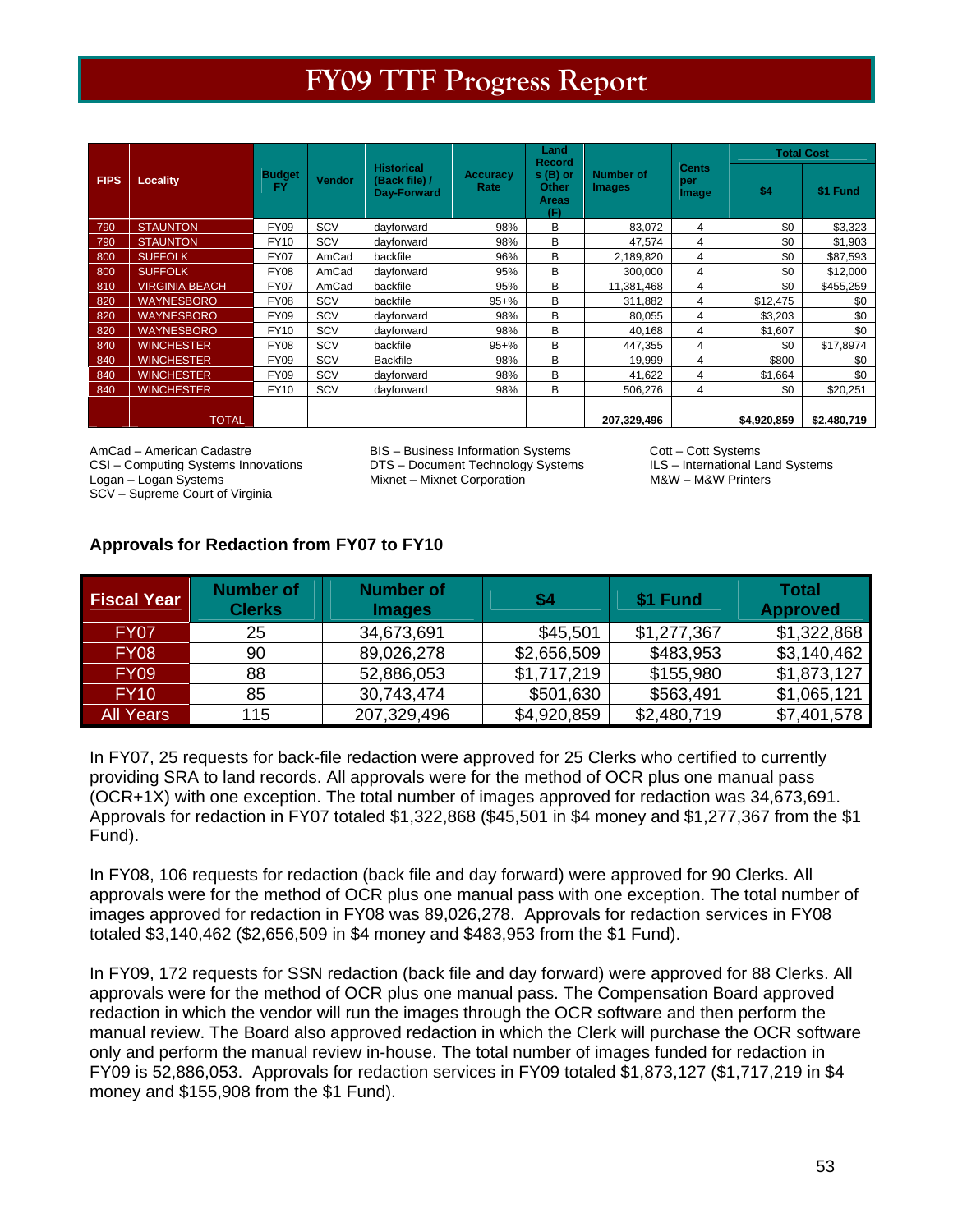In FY10, as of November 1, 2009, 92 requests for SSN redaction (backfile and dayforward) were approved for 85 Clerks. All approvals were for the method of OCR plus one manual pass. The total number of images funded for redaction in FY10 is 30,743,474. Approvals for redaction services in FY10 totaled \$1,065,121 (\$501,630 in \$4 money and \$563,491 from the \$1 Fund).

Note: Five Clerks have not made a redaction request from TTF \$4 money or the \$1 Fund (highlighted in gray). Data presented is for redaction approvals by the Compensation Board and not for redaction money expended by Clerks. Therefore, the number of images and approved funding amounts listed could be duplicative (i.e., a Clerk may not expend funds in one fiscal year; those funds would carry over and the Clerk may re-request the same funds for the same images).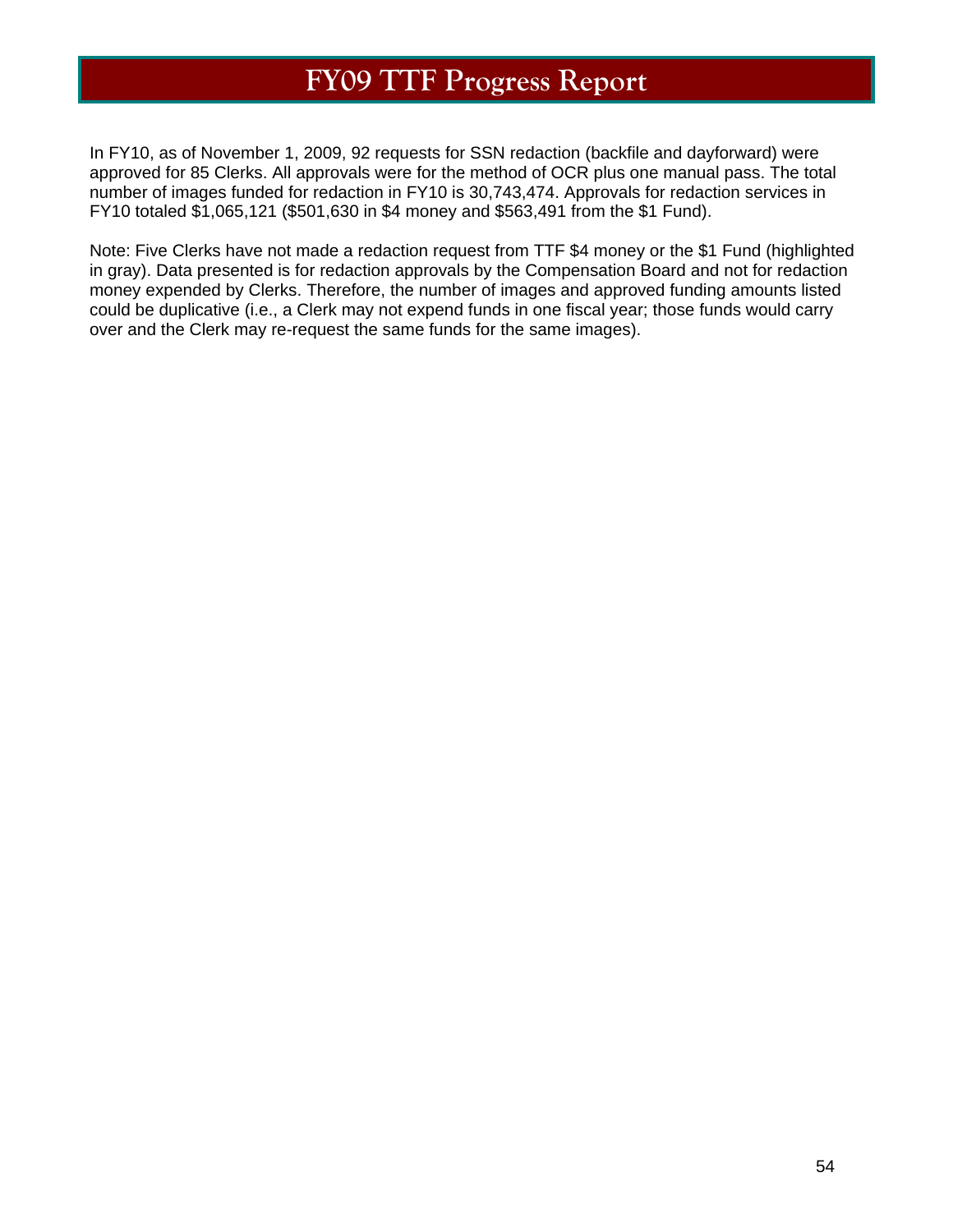# FY09 TTF Progress Report Highlights and Commentary

#### FY09 TTF Financial Statement

#### **Report Highlights: Commentary:**

- TTF annual collections by Clerks decreased from \$12.8M in FY06 to \$8.1M in FY09 (37 percent decrease).
- TTF expenditures by Clerks increased from \$6.8M in FY06 to \$9.2M in FY09 (35 percent increase).

- FY10 YTD collections through September 2009 totaled \$2.2M, which is a 7.32 percent increase compared to the same period in FY09.
- FY10 TTF Budget requests, as of November 1, 2009, total \$7.3M in \$4 money and \$1.6M from the \$1 Fund.

### FY09 TTF Progress Survey

#### **Report Highlights: Commentary:**

- In FY09, 119 Clerks reported to be providing SRA to land records' images to public (nongovernmental) subscribers. In FY08, 120 Clerks certified to currently providing SRA to land records' images.
- In FY09, 119 Clerks reported a website and address that requires a subscriber user name and password to access land records' images.
- In FY09, 120 Clerks reported to having back scanned continuous years of deeds/deeds of trust images.
- From FY04 to FY09, the average year of continuous years of electronic deeds/deeds of trust images increased from 26 years to 62 years old.
- In FY09, 119 Clerks reported to be providing SRA to electronic images. In FY09, 120 Clerks certified to providing SRA to land records' images.
- In FY09, 119 Clerks reported the total number of electronic land records' images available through SRA was 208M.

- The Code of Virginia, § 17.1-279, requires that all Clerks submit a written certification to the Compensation Board that the Clerk's proposed technology improvements of his land records will provide SRA to those land records on or before July 1, 2008.
- The Code of Virginia, 17.1-279 D, requires all Circuit Court Clerks to comply with secure remote access standards developed by Virginia Information Technologies Agency (VITA).
- In FY09, 99 Clerks (83 percent) reported to have contracted with a vendor for back scanning / conversion services.
- It is expected that this trend will continue. The average year of continuous years of electronic records of all types will reach further and further into the last century.
- The Code of Virginia, 17.1-279 C, requires all Circuit Court Clerks to provide SRA to land records on or before July 1, 2008.
- The number of electronic land records' images is expected to increase in FY10.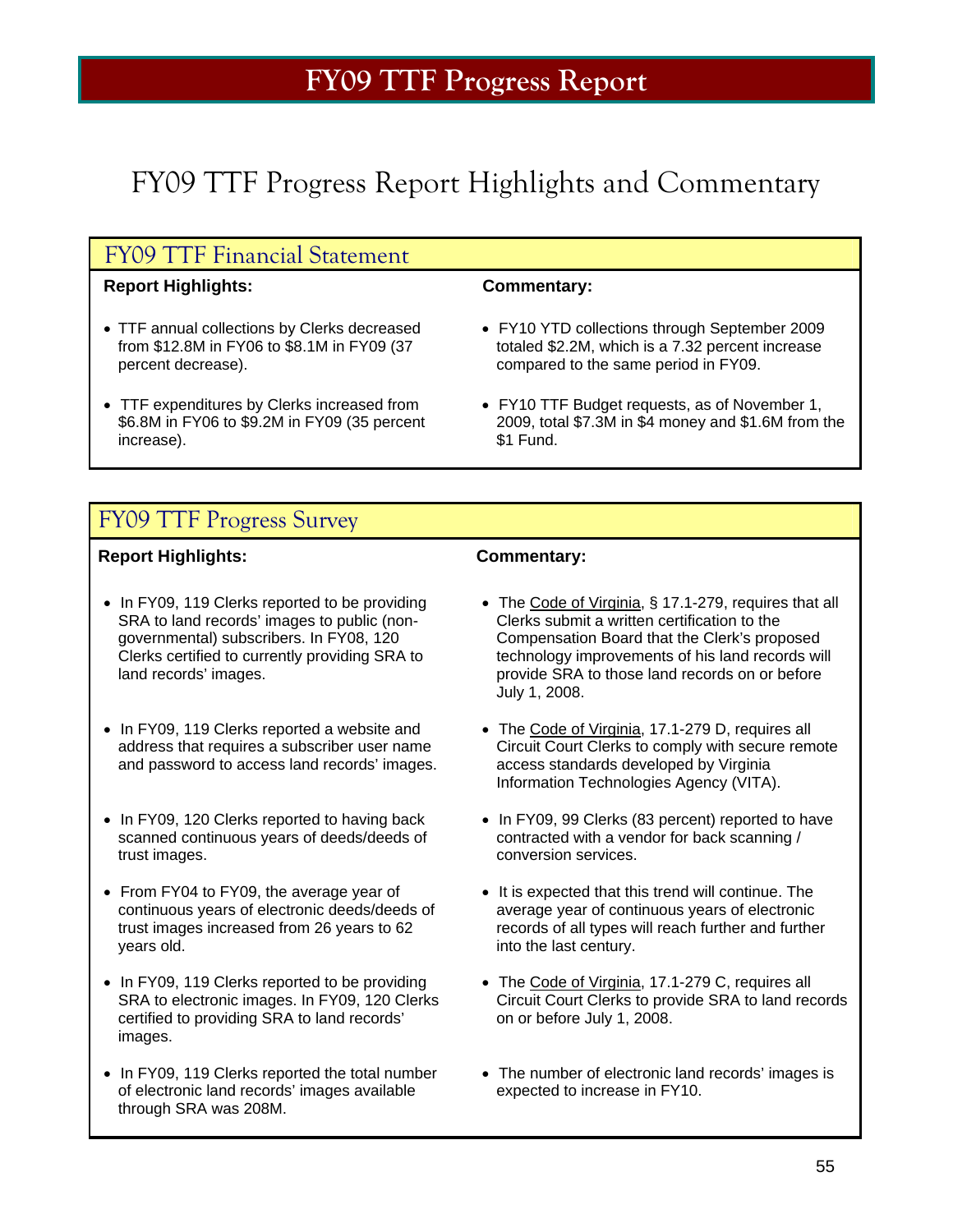### FY09 TTF Progress Survey

#### **Report Highlights: Commentary:**

- In FY06, Clerks reported 3,767 public (nongovernmental) subscribers to SRA; in FY07, Clerks reported 5,910 subscribers; in FY08, Clerks reported 5,723 subscribers; and in FY09, Clerks reported 6,221 subscribers.
- In FY09, 120 Clerks reported to have contracted with a vendor for land records management services, SRA internet hosting, and hardware/software and maintenance.
- In FY09, 92 Clerks (77 percent) reported to have redacted land records' images using 8 vendors. Clerks reported the total number of images redacted in FY09 was 29.8M at a cost of \$962K.

- This represents a 65 percent increase in subscribers over the four-year period. The number of public subscribers to SRA is anticipated to increase in FY10.
- It is expected that all 120 Clerks will maintain a contract with a vendor for these services.
- During the FY10 budget period, 85 Clerks were approved redaction funding of \$1.06M for 30.7M images.

## FY10 SRA Certification & VITA Standards

#### **Report Highlight: Commentary:**

• 119 Clerks certified to currently providing to public subscribers SRA to land records' images on a website or system owned and operated by the their court or operated by a public or private agent. 120 Clerks certified compliance with VITA's SRA standards.

• The Code of Virginia, § 17.1-279, requires that all Clerks submit a written certification to the Compensation Board that the Clerk's proposed technology improvements of his land records will provide SRA to those land records on or before July 1, 2008.

### \$4 Approvals for Areas of the Court Not Related to Land Records

#### **Report Highlight: Commentary:**

• In FY10, 33 Clerks were approved a \$4 request for Purpose Code F, totaling \$2.08M. From FY07 to FY10, 115 Clerks have been approved for \$7.57M for areas of the court not related to land records.

• As more Clerks provide SRA to land records' images, they have the opportunity to take advantage of the provision in § 17.1-279 F., Code of Virginia, that allows a Clerk to use TTF \$4 for areas of the court not related to land records.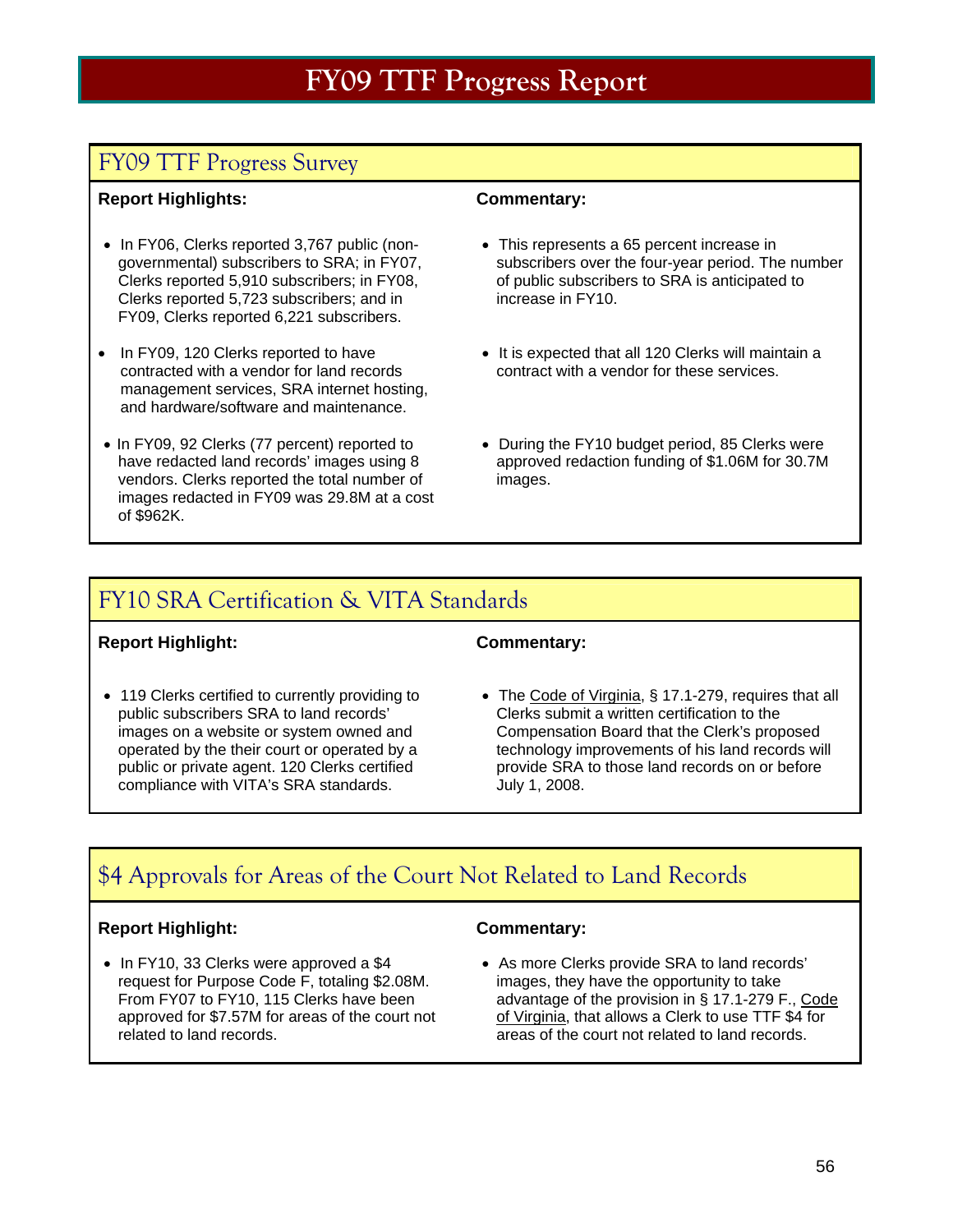## \$4 Approvals for Equipment and Services

#### **Report Highlight: Commentary:**

- From FY04 to FY10, the average amount approved was \$9.0M (84 percent) of the average \$4 available balance, \$10.7M.
- From FY04 to FY09, the average amount expended was \$6.7M (75 percent) of the average amount approved, \$8.9M.

- It is expected that the average amount approved of \$4 budgets will continue to rise.
- From FY04 to FY09, the expenditure rate was a high of 87 percent in FY05 and a low of 62 percent in FY08.

### \$1 Fund Approvals for Equipment and Services

#### Report Highlight: **Commentary: Commentary:**

• The expenditure rate of the \$1 Fund increased from 55 percent in FY06 to 70 percent in FY09.

• In FY10, 24 Clerks had a zero \$4 available balance. This pressure will cause a dramatic rise in the expenditure rate of the \$1 Fund in FY10.

### TTF Approvals for Redaction of Social Security Numbers

#### **Report Highlight: Commentary:**

• From FY07 to FY10, 115 Clerks have been approved \$7.4M in funding for SSN redaction of 207M images.

• The Code of Virginia, §17.1-294, requires that beginning, July 1, 2012, any land record made available to subscribers via secure remote access may contain only the last four digits of the social security number of any party.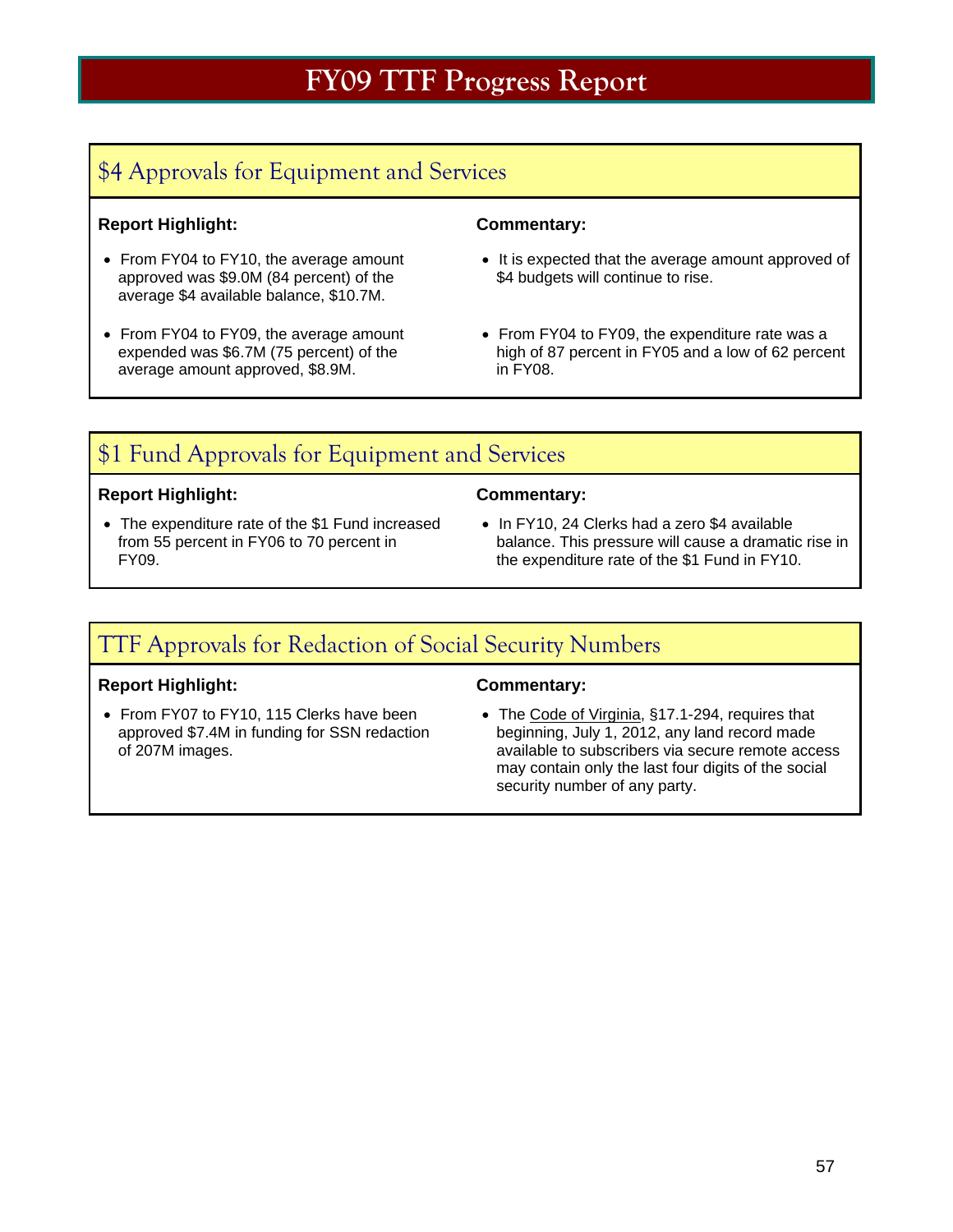Appendix 1 – TTF Non-General Fund Cash Transactions from FY97 to FY09

Appendix 2 – Total FY09 TTF Expenditures by Locality

Appendix 3 – FY09 TTF Progress Survey

Appendix 4 – FY10 TTF Budget Request

Appendix 5 – FY10 TTF \$4 Docket Approvals

Appendix 6 – FY10 TTF \$1 Fund Docket Approvals

Appendix 7 - Code of Virginia: TTF Related Sections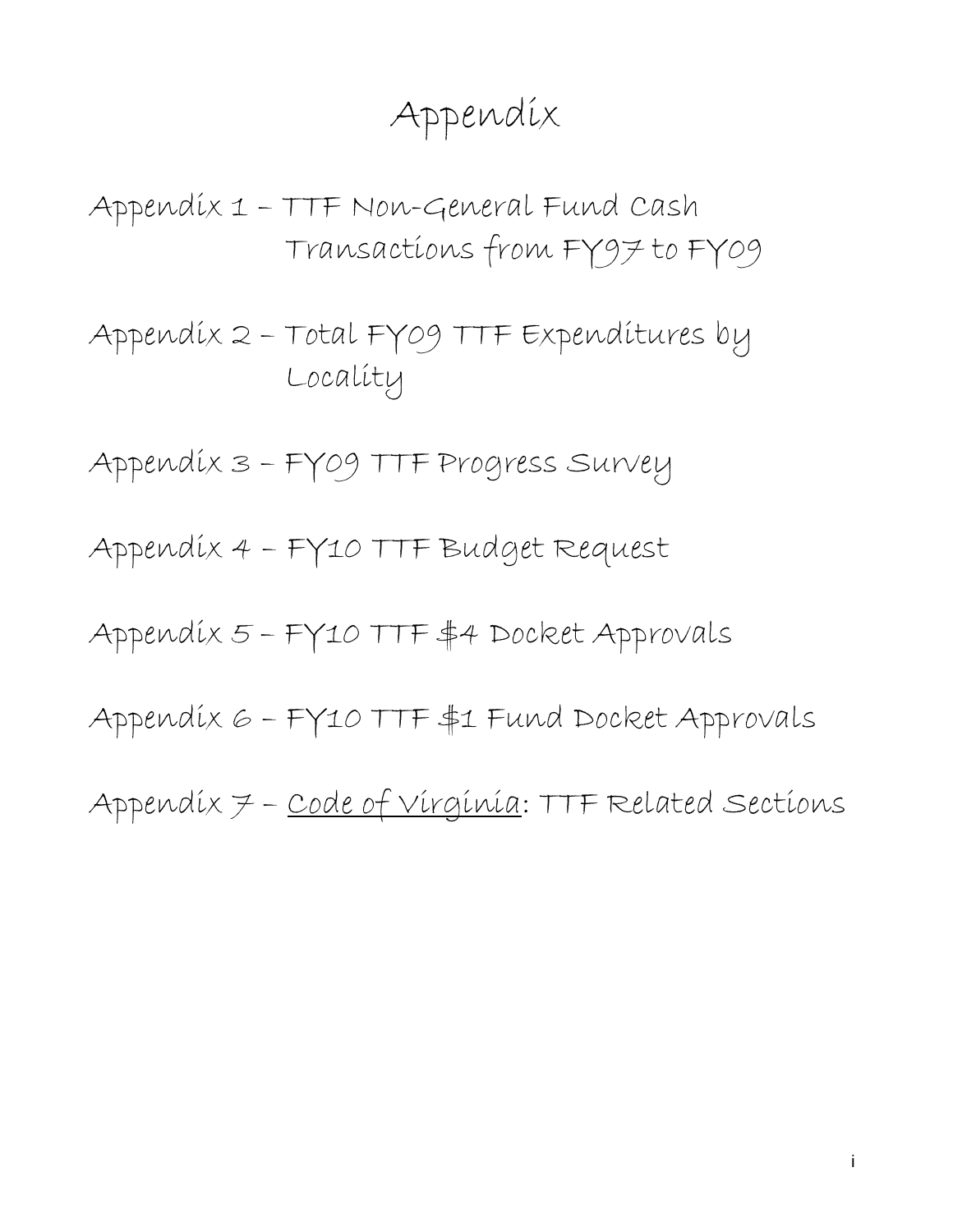### **TTF Non-General Fund Cash Transactions from FY97 to FY09**

|                                               | <b>Total Cash</b><br>\$3 ( \$5 in<br>$FY05+)$ | <b>Clerks</b><br>\$2 (\$4 in<br>FY05+) portion | <b>Admin</b><br>\$1 portion of<br>fee |
|-----------------------------------------------|-----------------------------------------------|------------------------------------------------|---------------------------------------|
| <b>FY97 Cash Collections</b>                  | 4,243,367.42                                  | 2,828,911.61                                   | 1,414,455.81                          |
| FY97 Expenditure Transfers - DIT Technology   | (252, 388.00)                                 |                                                | (\$252,388.00)                        |
| <b>FY97 Year-End Available Cash</b>           | 3,990,979.42                                  | 2,828,911.61                                   | 1,162,067.81                          |
| FY98 Expend - Clerk Reimbursements            | (886, 404.38)                                 | (886, 404.38)                                  |                                       |
| FY98 Allocation of FY97 \$1 portion to Clerks |                                               | 1,162,066.00                                   | (1, 162, 066.00)                      |
| <b>FY98 Cash Collections</b>                  | 4,822,885.65                                  | 3,215,257.10                                   | 1,607,628.55                          |
| FY98 Expend - Administrative Costs            | (18,082.58)                                   |                                                | (18,082.58)                           |
| <b>FY98 Year-End Available Cash</b>           | 7,909,378.11                                  | 6,319,830.33                                   | 1,589,547.78                          |
| FY99 Expend - Clerk Reimbursements            | (2,214,766.32)                                | (2,214,766.32)                                 |                                       |
| FY99 Allocation of FY98 \$1 portion to Clerks |                                               | 1,009,530.00                                   | (1,009,530.00)                        |
| <b>FY99 Cash Collections</b>                  | 5,768,994.81                                  | 3,845,996.54                                   | 1,922,998.27                          |
| FY99 Expend - Administrative Costs            | (354, 296.85)                                 |                                                | (354, 296.85)                         |
| <b>FY99 Year-End Available Cash</b>           | 11,109,309.75                                 | 8,960,590.55                                   | 2,148,719.20                          |
| FY00 Expend - Clerk Reimbursements            | (2,526,303.63)                                | (2,526,303.63)                                 |                                       |
| FY00 Allocation of FY99 \$1 portion to Clerks |                                               | 2,000.00                                       | (2,000.00)                            |
| <b>FY00 Cash Collections</b>                  | 5,051,605.90                                  | 3,367,737.27                                   | 1,683,868.63                          |
| FY00 Expend - Administrative Costs            | (40, 571.58)                                  |                                                | (40, 571.58)                          |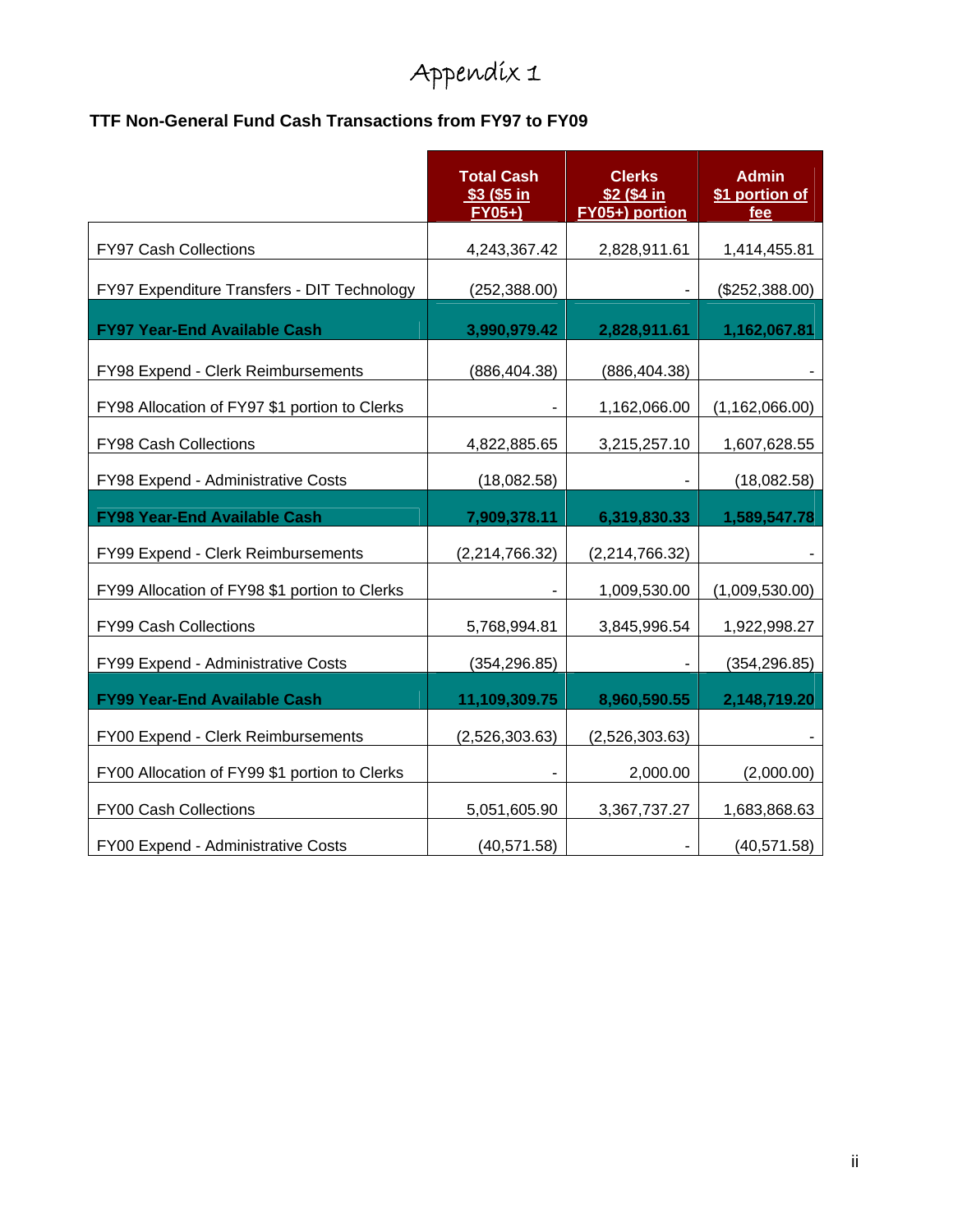|                                          | <b>Total Cash</b><br>\$3 (\$5 in<br>FY05+) | <b>Clerks</b><br>\$2 (\$4 in<br>FY05+) portion | <b>Admin</b><br>\$1 portion of<br>fee |
|------------------------------------------|--------------------------------------------|------------------------------------------------|---------------------------------------|
| <b>FY00 Year-End Available Cash</b>      | 13,594,040.44                              | 9,804,024.19                                   | 3,790,016.25                          |
| FY01 Expend - Clerk Reimbursements       | (4,757,461.69)                             | (4,757,461.69)                                 |                                       |
| FY01 Allocation of FY00 \$1 portion/RIF1 |                                            | 2,035,121.00                                   | (2,035,121.00)                        |
| FY01 Allocation of FY00 \$1 portion/RIF2 |                                            | 749,799.69                                     | (749, 799.69)                         |
| <b>FY01 Cash Collections</b>             | 5,122,196.96                               | 3,414,797.97                                   | 1,707,398.99                          |
| FY01 Expend - Administrative Costs       | (124, 640.50)                              |                                                | (124, 640.50)                         |
| <b>FY01 Year-End Available Cash</b>      | 13,834,135.21                              | 11,246,281.16                                  | 2,587,854.05                          |
| FY02 Expend - Clerk Reimbursements       | (5, 141, 600.61)                           | (5, 141, 600.61)                               |                                       |
| <b>FY02 Cash Collections</b>             | 6,586,856.51                               | 4,391,237.67                                   | 2,195,618.84                          |
| FY02 Expend - Administrative Costs       | (69, 184.15)                               |                                                | (69, 184.15)                          |
| <b>FY02 Year-End Available Cash</b>      | 15,210,206.96                              | 10,495,918.22                                  | 4,714,288.74                          |
| FY02 Cash Reversion to GF                | (3,732,050.00)                             | (3,732,050.00)                                 |                                       |
| FY03 Transfer to Clerks' GF Operating    | (4,449,998.84)                             |                                                | (4,449,998.84)                        |
| FY03 Budget Reduction                    | (550,000.00)                               |                                                | (550,000.00)                          |
| FY03 10/15/02 Budget Reduction           | (462, 640.00)                              |                                                | (462, 640.00)                         |
| FY03 Expend - Clerk Reimbursements       | (4,802,609.45)                             | (4,802,609.45)                                 |                                       |
| FY03 Allocation of FY03 \$1 portion      |                                            | 133,861.00                                     | (133, 861.00)                         |
| FY03 Cash Collections                    | 7,921,175.89                               | 5,280,783.93                                   | 2,640,391.96                          |
| FY03 Expend - Administrative Costs       | (45, 200.23)                               |                                                | (45, 200.23)                          |
| FY03 Expend - COIN Costs                 | (25, 175.50)                               |                                                | (25, 175.50)                          |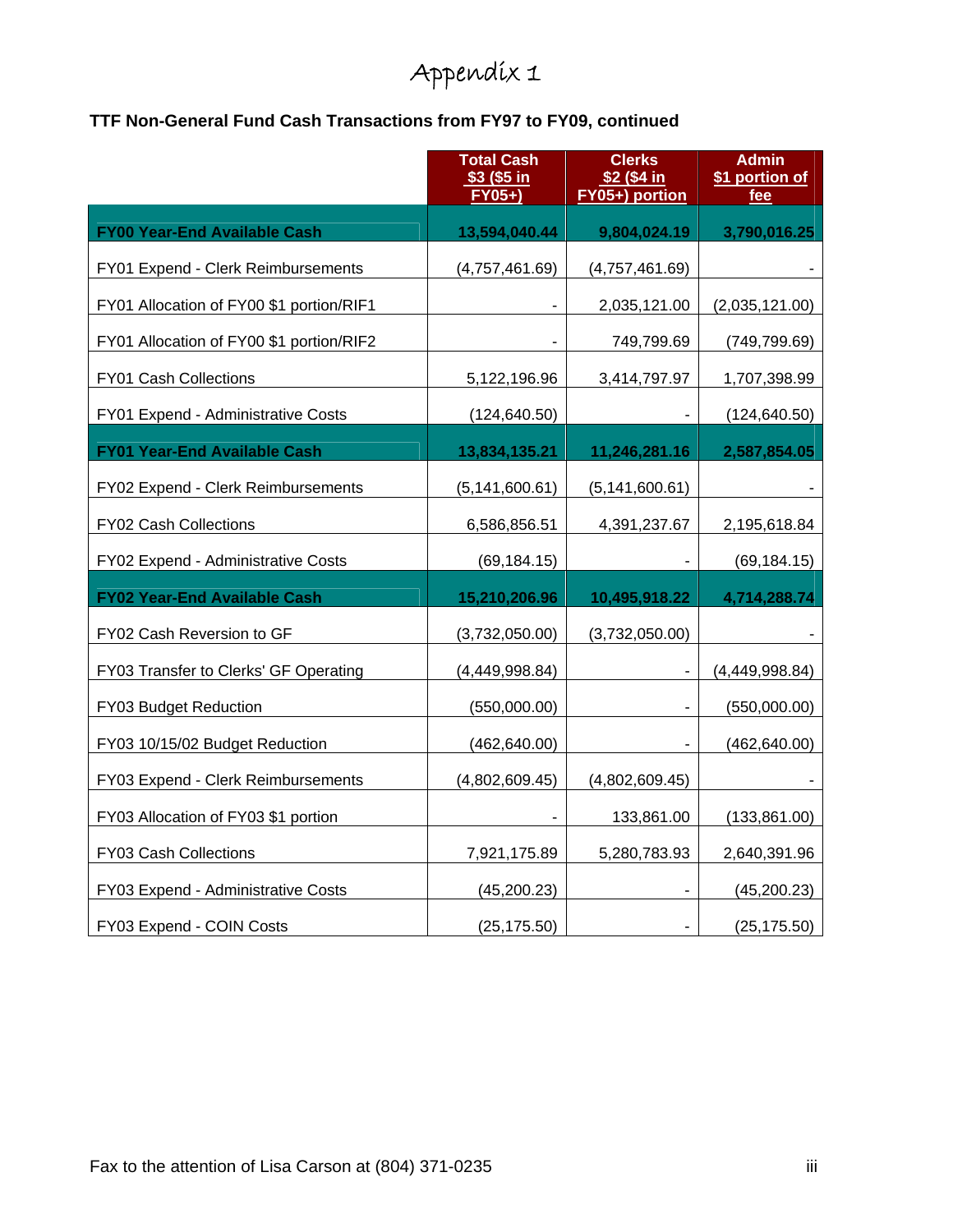|                                                        | <b>Total Cash</b><br>\$3 (\$5 in<br>$FY05+)$ | <b>Clerks</b><br>\$2 (\$4 in<br>FY05+) portion | <b>Admin</b><br>\$1 portion of<br>fee |
|--------------------------------------------------------|----------------------------------------------|------------------------------------------------|---------------------------------------|
| <b>FY03 Year-End Available Cash</b>                    | 9,063,708.83                                 | 7,375,903.70                                   | 1,687,805.13                          |
| FY03 Cash Reversion to GF                              | (3,500,000.00)                               |                                                | (3,500,000.00)                        |
| FY04 10/15/02 Budget Reduction                         | (462, 787.00)                                |                                                | (462, 787.00)                         |
| FY04 Transfer to Clerks' GF Operating                  | (1,489,212.73)                               | (1,487,142.46)                                 | (2,070.27)                            |
| FY04 Expend - Clerk Reimbursements                     | (3,384,769.22)                               | (3,384,769.22)                                 |                                       |
| <b>FY04 Cash Collections</b>                           | 8,512,088.24                                 | 5,674,725.49                                   | 2,837,362.75                          |
| FY04 Expend - COIN Costs                               | (130, 901.00)                                |                                                | (130, 901.00)                         |
| FY04 Expend - Administrative Costs                     | (23,504.69)                                  |                                                | (23, 504.69)                          |
| Adj to CARS cash bal - DPB Appropr Xfers               | (74.97)                                      |                                                | (74.97)                               |
| Adj to CARS cash bal - DPB Appropr Xfers               | (83.00)                                      |                                                | (83.00)                               |
| Adj to CARS cash bal - DPB Appropr Xfers               | (2,082.00)                                   |                                                | (2,082.00)                            |
| Adj to CARS cash bal - DPB Appropr Xfers               | (669.00)                                     |                                                | (669.00)                              |
| <b>FY04 Year-End Available Cash</b>                    | 8,584,622.43                                 | 8,178,717.51                                   | 405,904.92                            |
| FY05 Bud Red/Transfer to GF                            | (231, 393.00)                                |                                                | (231, 393.00)                         |
| FY05 Transfer to Clerks' GF Operating                  | (1,489,213.00)                               | (1,487,142.73)                                 | (2,070.27)                            |
| FY05 Offset of Transfer to GF w/GF<br>Reappropriation  | 543,385.00                                   | 543,385.00                                     |                                       |
| FY05 Expend - Clerk Reimbursements (incl.<br>Reapprop) | (4,385,882.67)                               | (4,385,882.67)                                 |                                       |
| <b>FY05 Cash Collections</b>                           | 12,404,426.50                                | 9,923,541.20                                   | 2,480,885.30                          |
| FY05 Expend - COIN                                     | (427, 254.47)                                |                                                | (427, 254.47)                         |
| FY05 Expend - Administrative Costs                     | (31, 846.09)                                 |                                                | (31, 846.09)                          |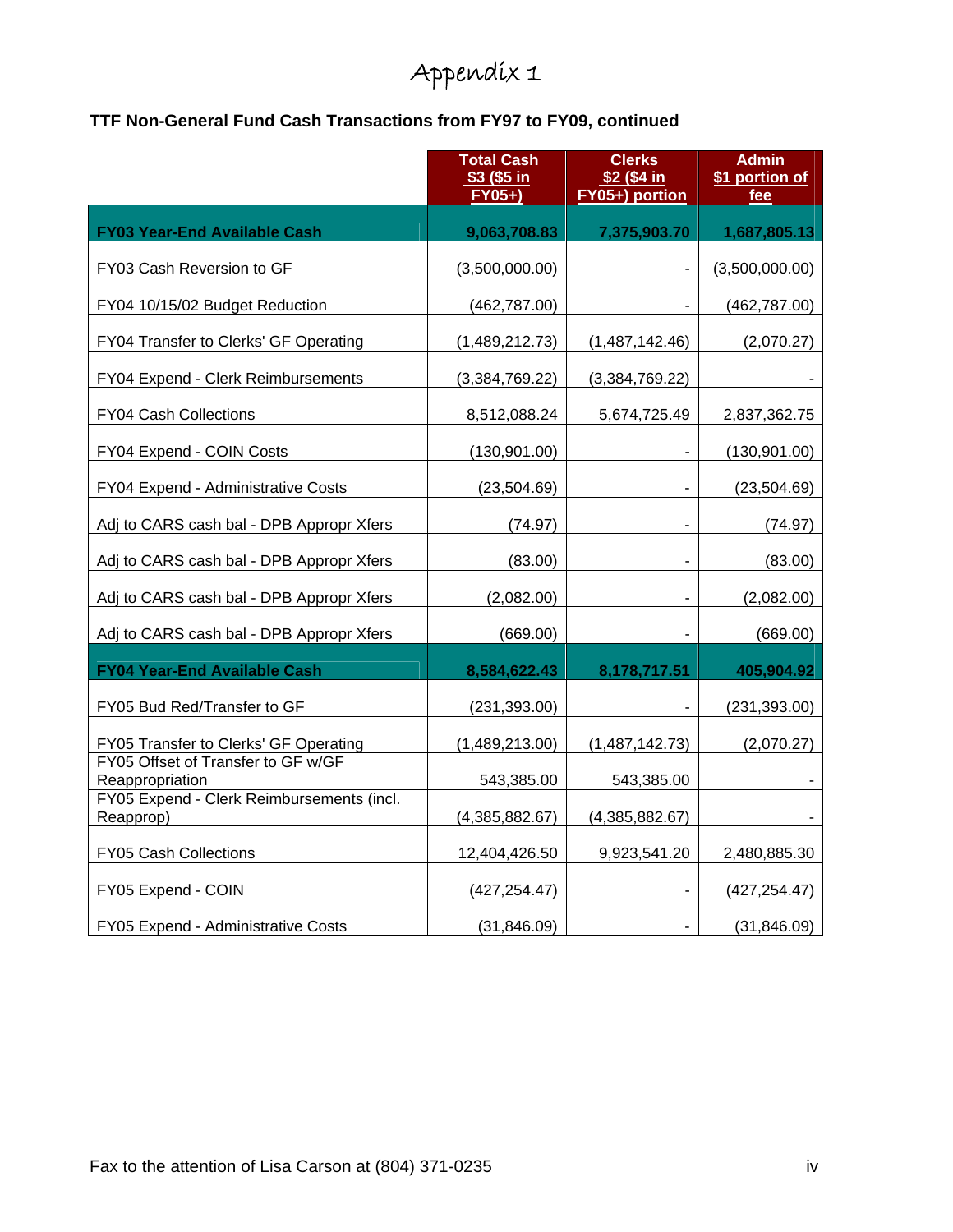|                                       | <b>Total Cash</b><br>$$3$ (\$5 in<br>$FY05+)$ | <b>Clerks</b><br>\$2 (\$4 in<br>FY05+) portion | <b>Admin</b><br>\$1 portion of<br>fee |
|---------------------------------------|-----------------------------------------------|------------------------------------------------|---------------------------------------|
| <b>FY05 Year-End Available Cash</b>   | 14,966,844.70                                 | 12,772,618.31                                  | 2,194,226.39                          |
| FY06 Transfer to Clerks' GF Operating | (1,489,213.00)                                | (1,487,142.73)                                 | (2,070.27)                            |
| FY06 Bud Red/Transfer to GF           | (115,696.00)                                  |                                                | (115, 696.00)                         |
| FY06 Expend - Clerk Reimbursements    | (6,755,771.76)                                | (6,755,771.76)                                 |                                       |
| FY06 Allocation of \$1 Fee            |                                               | 1,233,845.83                                   | (1, 233, 845.83)                      |
| <b>FY06 Cash Collections</b>          | 12,787,943.26                                 | 10,230,354.61                                  | 2,557,588.65                          |
| FY06 Expend - COIN                    | (80, 669.47)                                  |                                                | (80, 669.47)                          |
| FY06 Expend - Administrative Costs    | (34, 399.23)                                  |                                                | (34, 399.23)                          |
| <b>FY06 Year-End Available Cash</b>   | 19,279,038.50                                 | 15,993,904.26                                  | 3,285,134.24                          |
| FY07 Transfer to Clerks' GF Operating | (1,489,212.98)                                | (1,487,142.71)                                 | (2,070.27)                            |
| FY07 Bud Red/Transfer to GF           | (57, 848.00)                                  |                                                | (57, 848.00)                          |
| FY07 Expend - Clerk Reimbursements    | (8,630,099.87)                                | (8,630,099.87)                                 |                                       |
| FY07 Allocation of \$1 Fee            |                                               | 2,762,488.70                                   | (2,762,488.70)                        |
| <b>FY07 Cash Collections</b>          | 10,949,662.12                                 | 8,759,729.70                                   | 2,189,932.42                          |
| FY07 Expend - COIN/VITA Studies       | (75,989.25)                                   | (41, 533.25)                                   | (34, 456.00)                          |
| FY07 Expend - Administrative Costs    | (32, 143.24)                                  |                                                | (32, 143.24)                          |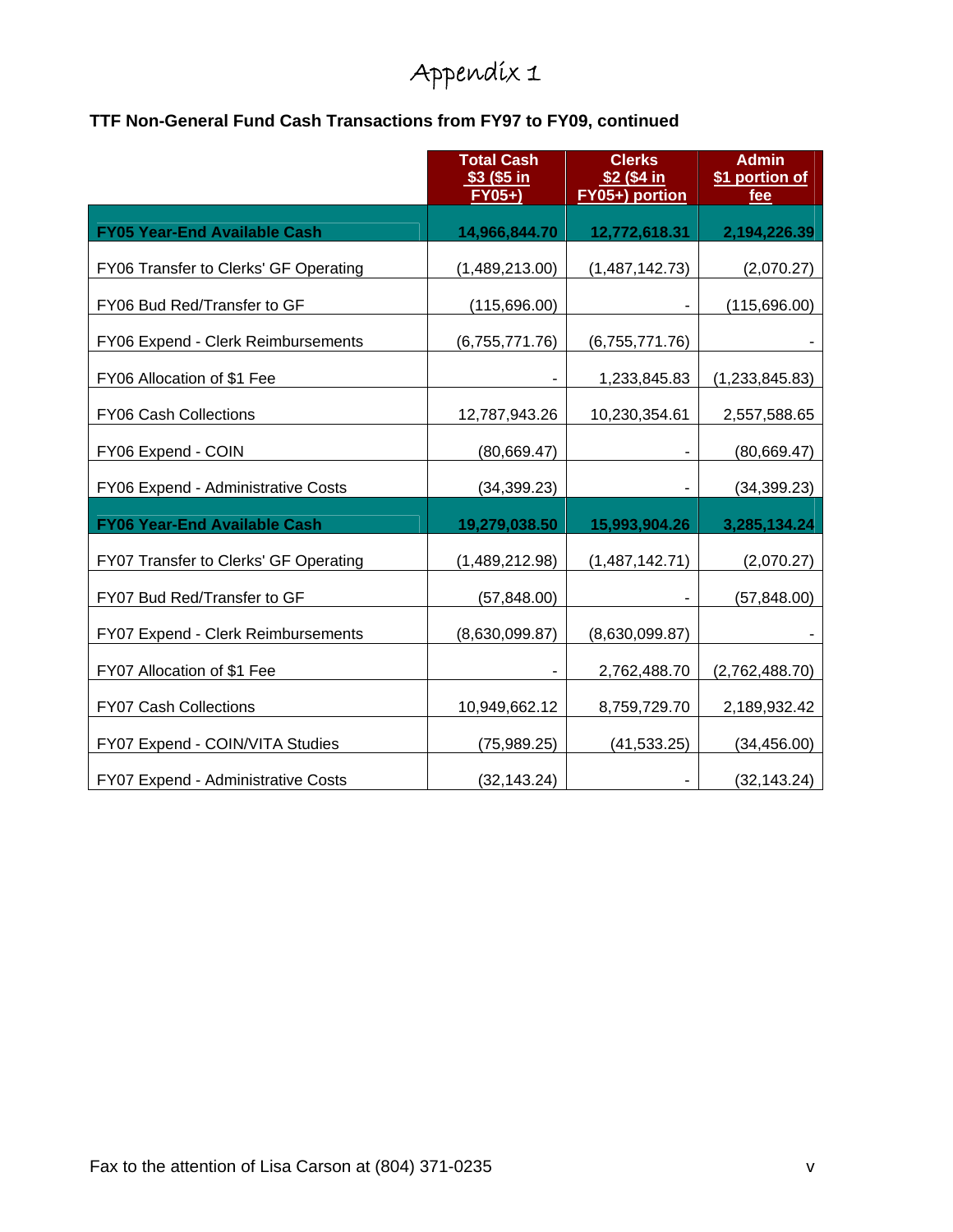|                                                                                          | <b>Total Cash</b><br>$$3$ (\$5 in<br>$FY05+)$ | <b>Clerks</b><br>\$2 (\$4 in)<br>FY05+) portion | <b>Admin</b><br>\$1 portion of<br>fee |
|------------------------------------------------------------------------------------------|-----------------------------------------------|-------------------------------------------------|---------------------------------------|
| <b>Adjusted FY07 Year-End Available Cash</b>                                             | 19,943,019.14                                 | 17,384,435.18                                   | 2,558,583.96                          |
| FY08 Transfer to Clerks' GF Operating                                                    | (1,489,212.98)                                | (1,487,142.71)                                  | (2,070.27)                            |
| FY08 Expend - Clerk Reimbursements                                                       | (9,864,876.47)                                | (9,864,876.47)                                  |                                       |
| FY08 Allocation of \$1 Fee<br>FY08 Reversion of unspent \$1 Funds                        |                                               | 2,288,887.00<br>(15, 370.00)                    | (2,288,887.00)<br>15,370.00           |
| <b>FY08 Cash Collections</b>                                                             | 9,093,527.93                                  | 7,274,822.34                                    | 1,818,705.59                          |
| FY08 Expend - Administrative Costs                                                       | (36, 869.50)                                  |                                                 | (36, 869.50)                          |
| <b>FY08 Year-End Available Cash</b>                                                      | 17,645,588.12                                 | 15,569,036.99                                   | 2,076,551.13                          |
| FY09 Transfer to Clerks' GF Operating<br>FY09 Expend - Clerk Reimbursements              | (1,489,212.75)<br>(9, 155, 197.48)            | (1,487,142.71)<br>(9, 155, 197.48)              | (2,070.04)                            |
| FY09 Allocation of \$1 Fee                                                               |                                               | 1,641,845.00                                    | (1,641,845.00)                        |
| FY09 Expend - Administrative Costs<br><b>FY09 Cash Collections</b>                       | (72, 163.23)<br>8,125,282,93                  | 6,500,226,34                                    | (72, 163.23)<br>1,625,056.59          |
| <b>Balancing Adjustment to COIN</b>                                                      |                                               | 12,079.25                                       | (12,079.25)                           |
| <b>FY09 Year-End Available Cash</b>                                                      | 15,054,297.59                                 | 13,092,565.74                                   | 1,961,731.85                          |
| <b>FY10 Obligations</b>                                                                  |                                               |                                                 |                                       |
| June FY09 Expended in FY10                                                               | (722,421.32)                                  | (722, 421, 32)                                  |                                       |
| Transfer of \$4 Cash Balance to Clerks' GF<br><b>Operating Expenses</b>                  | (2,978,426.00)                                | (2,973,313.00)                                  | (5, 113.00)                           |
| Transfer of \$4 Cash Balance of \$1M to Clerks'<br><b>GF for Operating Expenses</b>      | (1,000,000.00)                                | (1,000,000.00)                                  |                                       |
| Transfer of \$1 Cash Balance to Supreme<br><b>Court for Support Position</b>             | (104, 280.00)                                 |                                                 | (104, 280.00)                         |
| Additional Transfer of \$1M Funds to Offset<br><b>Offices with Insufficient Balances</b> |                                               | 107,656.58                                      | (107, 656.58)                         |
| <b>Administrative Costs</b>                                                              | (80,000.00)                                   |                                                 | (80,000.00)                           |
| FY10 Clerk's TTF Requests                                                                | (8,901,448.00)                                | (8,901,448.00)                                  |                                       |
| FY10 Allocation of \$1 Fund<br><b>Anticipated Balance</b>                                | 10,169,170.27                                 | 1,656,056.00<br>1,259,096.00                    | (1,656,056.00)<br>8,626.27            |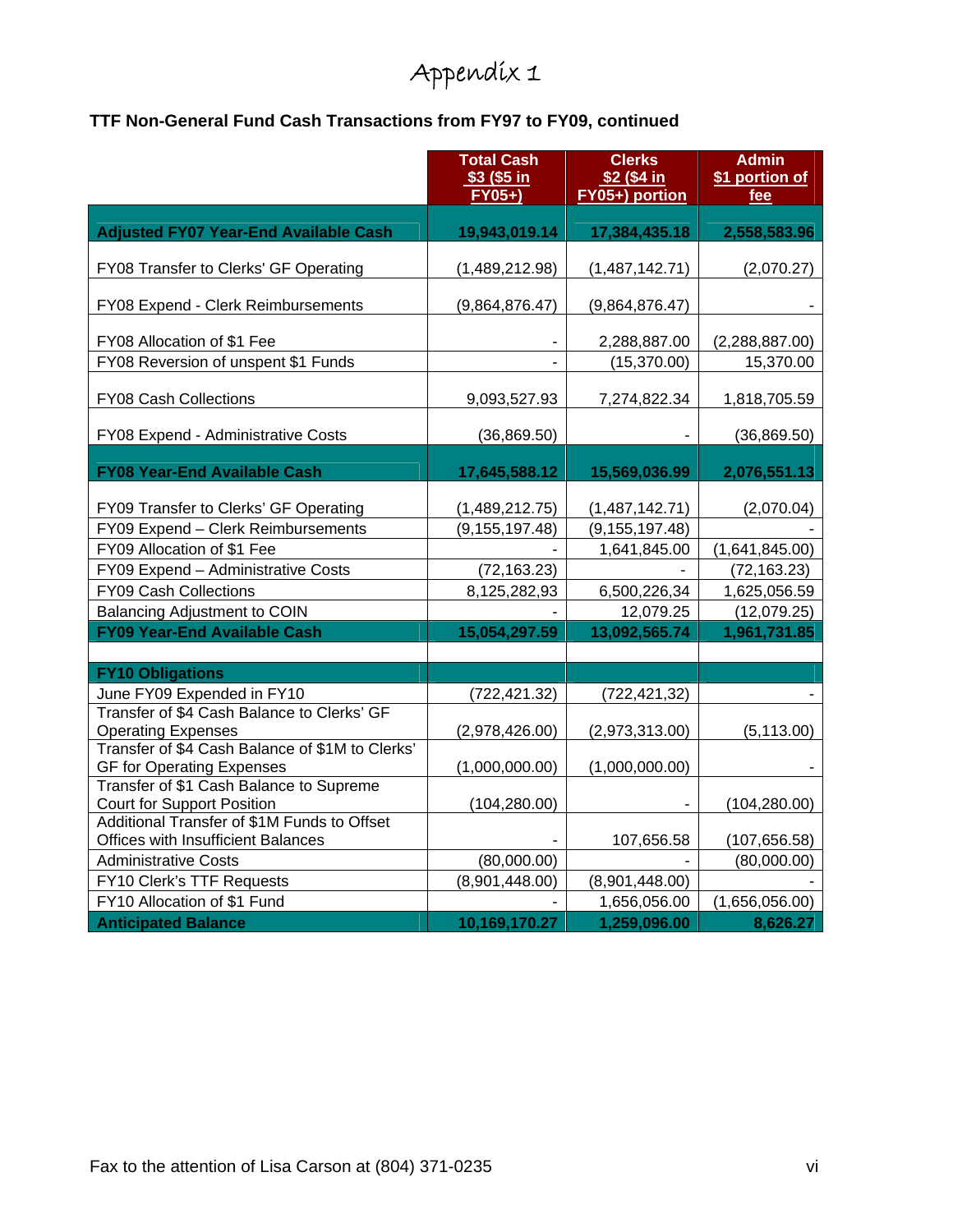### **Total FY09 TTF Expenditures by Locality**

| <b>FIPS</b> | <b>LOCALITY</b>      | <b>FY09</b><br><b>FUNDS</b><br><b>EXPENDED</b> | <b>FY98-FY09</b><br><b>TOTAL</b><br><b>EXPENDED</b> | <b>PERCENT</b><br>of TOTAL |
|-------------|----------------------|------------------------------------------------|-----------------------------------------------------|----------------------------|
| 001         | <b>ACCOMACK</b>      | 48,260.00                                      | 209,777.68                                          | 0.34%                      |
| 003         | <b>ALBEMARLE</b>     | 129,250.15                                     | 504,430.50                                          | 0.81%                      |
| 005         | <b>ALLEGHANY</b>     | 14,397.74                                      | 182,470.12                                          | 0.29%                      |
| 007         | <b>AMELIA</b>        | 40,646.25                                      | 169,060.39                                          | 0.27%                      |
| 009         | <b>AMHERST</b>       | 27,342.22                                      | 100,728.49                                          | 0.16%                      |
| 011         | <b>APPOMATTOX</b>    | 10,194.00                                      | 141,963.64                                          | 0.23%                      |
| 013         | <b>ARLINGTON</b>     | 245,074.60                                     | 1,292,453.87                                        | 2.07%                      |
| 015         | <b>AUGUSTA</b>       | 88,970.70                                      | 625,550.05                                          | 1.00%                      |
| 017         | <b>BATH</b>          | 7,394.96                                       | 63,204.42                                           | 0.10%                      |
| 019         | <b>BEDFORD</b>       | 38,068.88                                      | 502,079.63                                          | 0.80%                      |
| 021         | <b>BLAND</b>         | 16,635.16                                      | 126,094.58                                          | 0.20%                      |
| 023         | <b>BOTETOURT</b>     | 36,519.01                                      | 204,244.23                                          | 0.33%                      |
| 025         | <b>BRUNSWICK</b>     | 26,805.37                                      | 141,530.68                                          | 0.23%                      |
| 027         | <b>BUCHANAN</b>      | 27,472.00                                      | 232,809.60                                          | 0.37%                      |
| 029         | <b>BUCKINGHAM</b>    | 16,176.83                                      | 146,023.66                                          | 0.23%                      |
| 031         | <b>CAMPBELL</b>      | 74,143.00                                      | 322,802.45                                          | 0.52%                      |
| 033         | <b>CAROLINE</b>      | 78,215.63                                      | 299,035.69                                          | 0.48%                      |
| 035         | CARROLL              | 103,088.80                                     | 365,576.18                                          | 0.58%                      |
| 036         | <b>CHARLES CITY</b>  | 33,487.34                                      | 161,017.92                                          | 0.26%                      |
| 037         | <b>CHARLOTTE</b>     | 27,344.00                                      | 64,374.05                                           | 0.10%                      |
| 041         | <b>CHESTERFIELD</b>  | 250,751.38                                     | 2,531,858.44                                        | 4.05%                      |
| 043         | <b>CLARKE</b>        | 44,540.00                                      | 192,228.00                                          | 0.31%                      |
| 045         | <b>CRAIG</b>         | 14,589.15                                      | 165,833.64                                          | 0.27%                      |
| 047         | <b>CULPEPER</b>      | 57,576.66                                      | 278,993.90                                          | 0.45%                      |
| 049         | <b>CUMBERLAND</b>    | 19,740.36                                      | 132,459.11                                          | 0.21%                      |
| 051         | <b>DICKENSON</b>     | 0.00                                           | 123,543.00                                          | 0.20%                      |
| 053         | <b>DINWIDDIE</b>     | 65,748.84                                      | 150,835.84                                          | 0.24%                      |
| 057         | <b>ESSEX</b>         | 48,141.00                                      | 129,949.20                                          | 0.21%                      |
| 059         | <b>FAIRFAX</b>       | 739,431.00                                     | 9,104,447.36                                        | 14.56%                     |
| 061         | <b>FAUQUIER</b>      | 61,965.81                                      | 458,759.63                                          | 0.73%                      |
| 063         | <b>FLOYD</b>         | 14,146.45                                      | 129,825.59                                          | 0.21%                      |
| 065         | <b>FLUVANNA</b>      | 38,106.91                                      | 401,144.26                                          | 0.64%                      |
| 067         | <b>FRANKLIN</b>      | 168,456.68                                     | 285,868.66                                          | 0.46%                      |
| 069         | <b>FREDERICK</b>     | 42,635.08                                      | 546,289.13                                          | 0.87%                      |
| 071         | <b>GILES</b>         | 7,112.21                                       | 137,758.89                                          | 0.22%                      |
| 073         | <b>GLOUCESTER</b>    | 18,245.47                                      | 201,803.63                                          | 0.32%                      |
| 075         | <b>GOOCHLAND</b>     | 26,412.64                                      | 170,976.07                                          | 0.27%                      |
| 077         | <b>GRAYSON/GALAX</b> | 27,755.56                                      | 256,693.12                                          | 0.41%                      |
| 079         | <b>GREENE</b>        | 19,495.00                                      | 105,007.00                                          | 0.17%                      |
| 081         | <b>GREENSVILLE</b>   | 24,740.00                                      | 145,962.32                                          | 0.23%                      |
| 083         | <b>HALIFAX</b>       | 112,329.78                                     | 296,393.86                                          | 0.47%                      |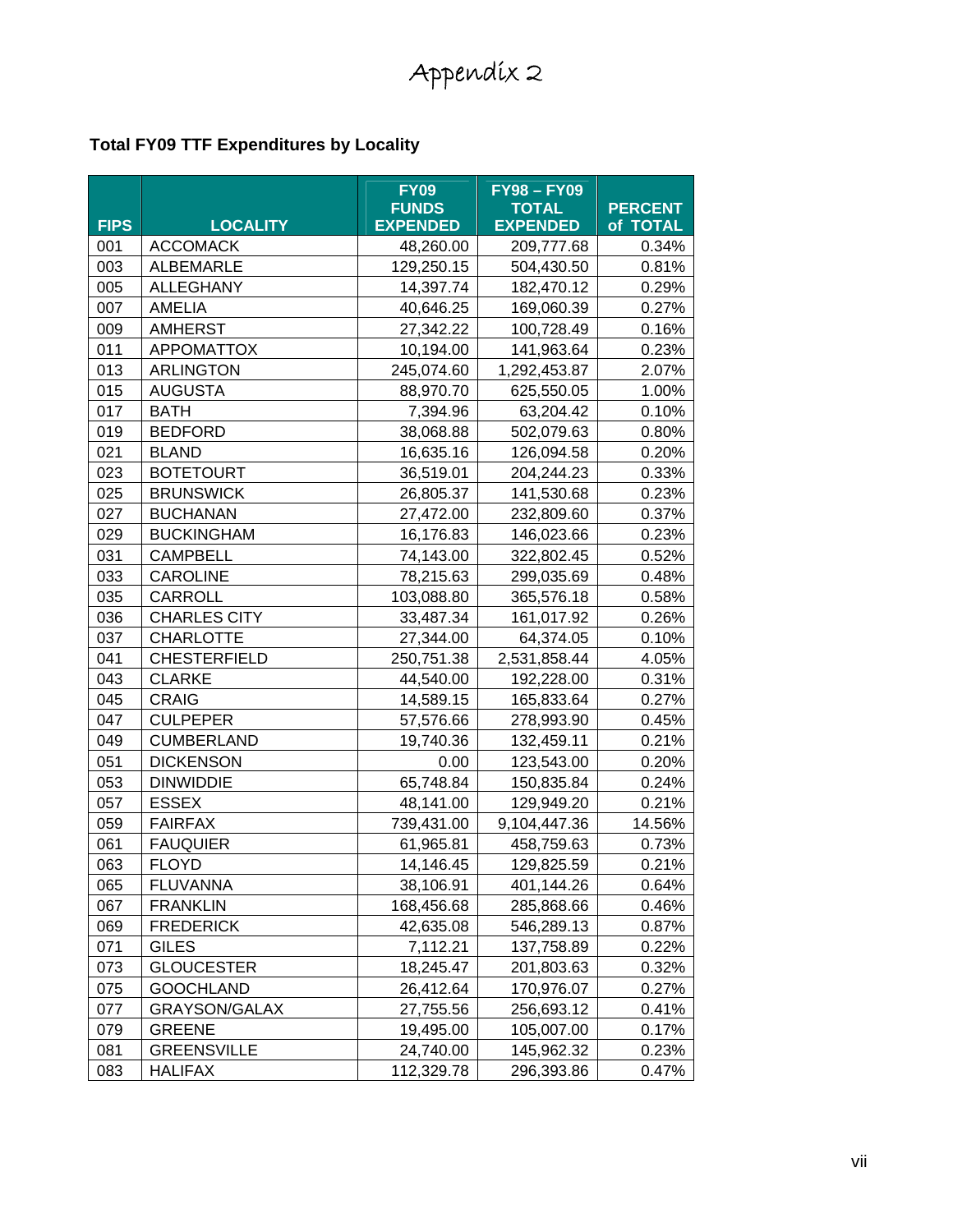|  | <b>Total FY09 TTF Expenditures by Locality, continued</b> |
|--|-----------------------------------------------------------|
|--|-----------------------------------------------------------|

|             |                              | <b>FY09</b>              | <b>FY98-FY09</b>              |                            |
|-------------|------------------------------|--------------------------|-------------------------------|----------------------------|
| <b>FIPS</b> | <b>LOCALITY</b>              | <b>FUNDS</b>             | <b>TOTAL</b>                  | <b>PERCENT</b><br>of TOTAL |
| 085         | <b>HANOVER</b>               | <b>EXPENDED</b>          | <b>EXPENDED</b><br>735,887.54 | 1.18%                      |
| 087         | <b>HENRICO</b>               | 147,098.23<br>396,804.28 | 1,494,257.49                  | 2.39%                      |
| 089         | <b>HENRY</b>                 | 29,330.55                | 195,952.20                    | 0.31%                      |
| 091         | <b>HIGHLAND</b>              | 44,633.00                | 86,557.00                     | 0.14%                      |
| 093         | <b>ISLE OF WIGHT</b>         | 20,596.97                | 226,547.20                    | 0.36%                      |
| 095         | <b>WILLIAMSBG/JAMES CITY</b> | 283,993.00               | 994,287.60                    | 1.59%                      |
| 097         | <b>KING &amp; QUEEN</b>      | 10,313.00                | 110,643.48                    | 0.18%                      |
| 099         | <b>KING GEORGE</b>           | 24,000.00                | 295,277.79                    | 0.47%                      |
| 101         | <b>KING WILLIAM</b>          | 53,828.04                | 201,820.20                    | 0.32%                      |
| 103         | <b>LANCASTER</b>             | 13,934.00                | 157,538.51                    | 0.25%                      |
| 105         | <b>LEE</b>                   | 35,337.29                | 207,086.57                    | 0.33%                      |
| 107         | <b>LOUDOUN</b>               | 327,979.91               | 1,537,221.28                  | 2.46%                      |
| 109         | <b>LOUISA</b>                | 70,784.00                | 246,815.11                    | 0.39%                      |
| 111         | <b>LUNENBURG</b>             | 71,924.69                | 292,711.69                    | 0.47%                      |
| 113         | <b>MADISON</b>               | 6,884.72                 | 116,074.77                    | 0.19%                      |
| 115         | <b>MATHEWS</b>               | 5,880.00                 | 44,948.00                     | 0.07%                      |
| 117         | <b>MECKLENBURG</b>           | 36,973.56                | 237,840.94                    | 0.38%                      |
| 119         | <b>MIDDLESEX</b>             | 0.00                     | 39,549.45                     | 0.06%                      |
| 121         | <b>MONTGOMERY</b>            | 88,468.57                | 443,132.78                    | 0.71%                      |
| 125         | <b>NELSON</b>                | 25,068.79                | 213,472.93                    | 0.34%                      |
| 127         | <b>NEW KENT</b>              | 44,997.00                | 345,667.26                    | 0.55%                      |
| 131         | <b>NORTHAMPTON</b>           | 121,343.00               | 518,938.58                    | 0.83%                      |
| 133         | NORTHUMBERLAND               | 0.00                     | 107,877.61                    | 0.17%                      |
| 135         | <b>NOTTOWAY</b>              | 15,241.35                | 118,844.68                    | 0.19%                      |
| 137         | <b>ORANGE</b>                | 29,350.35                | 353,930.48                    | 0.57%                      |
| 139         | <b>PAGE</b>                  | 20,473.14                | 212,240.85                    | 0.34%                      |
| 141         | <b>PATRICK</b>               | 13,479.65                | 99,433.09                     | 0.16%                      |
| 143         | PITTSYLVANIA                 | 31,285.49                | 237,223.65                    | 0.38%                      |
| 145         | <b>POWHATAN</b>              | 13,161.00                | 162,096.49                    | 0.26%                      |
| 147         | PRINCE EDWARD                | 29,235.00                | 175,632.91                    | 0.28%                      |
| 149         | PRINCE GEORGE                | 7,161.17                 | 196,962.44                    | 0.31%                      |
| 153         | PRINCE WILLIAM               | 370,296.00               | 4,189,823.80                  | 6.70%                      |
| 155         | <b>PULASKI</b>               | 22,586.89                | 331,647.43                    | 0.53%                      |
| 157         | <b>RAPPAHANNOCK</b>          | 45,256.75                | 155,879.09                    | 0.25%                      |
| 159         | RICHMOND CO.                 | 39,167.55                | 139,087.73                    | 0.22%                      |
| 161         | ROANOKE CO.                  | 67,646.00                | 582,128.74                    | 0.93%                      |
| 163         | <b>ROCKBRIDGE</b>            | 33,985.71                | 156,151.56                    | 0.25%                      |
| 165         | <b>ROCKINGHAM</b>            | 184,594.54               | 623,245.40                    | 1.00%                      |
| 167         | <b>RUSSELL</b>               | 53,777.00                | 397,412.81                    | 0.64%                      |
| 169         | <b>SCOTT</b>                 | 5,571.00                 | 397,337.55                    | 0.64%                      |
| 171         | SHENANDOAH                   | 48,683.65                | 397,782.78                    | 0.64%                      |
| 173         | <b>SMYTH</b>                 | 25,436.34                | 279,697.19                    | 0.45%                      |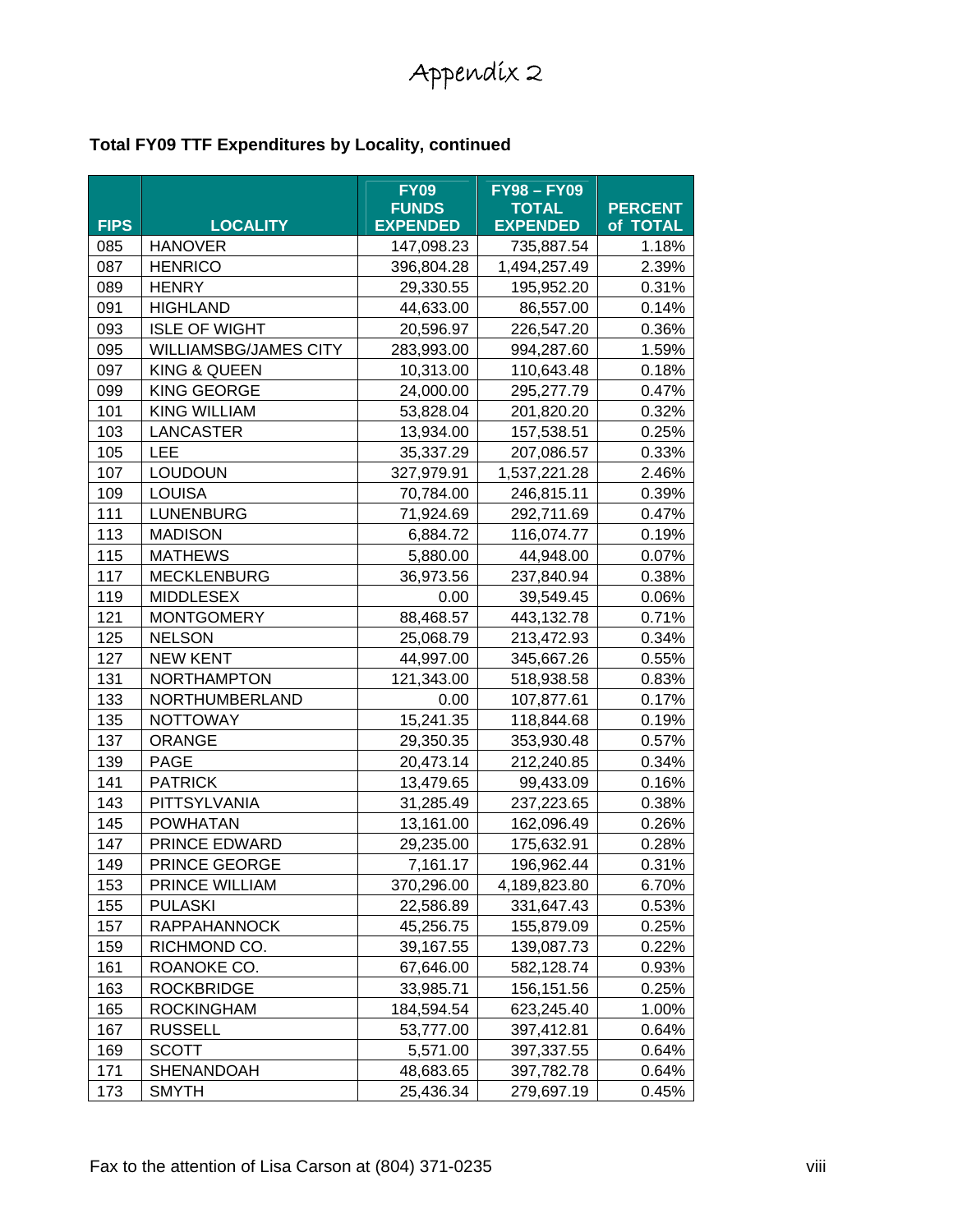|  | <b>Total FY09 TTF Expenditures by Locality, continued</b> |  |  |
|--|-----------------------------------------------------------|--|--|
|--|-----------------------------------------------------------|--|--|

|             |                         | <b>FY09</b><br><b>FUNDS</b> | <b>FY98-FY09</b><br><b>TOTAL</b> | <b>PERCENT</b> |
|-------------|-------------------------|-----------------------------|----------------------------------|----------------|
| <b>FIPS</b> | <b>LOCALITY</b>         | <b>EXPENDED</b>             | <b>EXPENDED</b>                  | of TOTAL       |
| 175         | <b>SOUTHAMPTON</b>      | 98,350.00                   | 306,492.30                       | 0.49%          |
| 177         | <b>SPOTSYLVANIA</b>     | 129,887.40                  | 1,160,015.76                     | 1.85%          |
| 179         | <b>STAFFORD</b>         | 260,934.00                  | 1,209,924.56                     | 1.93%          |
| 181         | <b>SURRY</b>            | 0.00                        | 134,464.19                       | 0.22%          |
| 183         | <b>SUSSEX</b>           | 70,360.00                   | 152,836.30                       | 0.24%          |
| 185         | <b>TAZEWELL</b>         | 64,552.00                   | 282,487.38                       | 0.45%          |
| 187         | <b>WARREN</b>           | 48,429.35                   | 307,088.18                       | 0.49%          |
| 191         | <b>WASHINGTON</b>       | 116,808.93                  | 277,361.54                       | 0.44%          |
| 193         | WESTMORELAND            | 37,835.00                   | 229,023.27                       | 0.37%          |
| 195         | <b>WISE/NORTON</b>      | 26,708.00                   | 322,973.49                       | 0.52%          |
| 197         | <b>WYTHE</b>            | 54,595.18                   | 296,607.27                       | 0.47%          |
| 199         | <b>YORK</b>             | 114,155.93                  | 699,195.99                       | 1.12%          |
| 510         | <b>ALEXANDRIA</b>       | 214,499.82                  | 917,566.93                       | 1.47%          |
| 520         | <b>BRISTOL</b>          | 19,674.54                   | 166,802.13                       | 0.27%          |
| 530         | <b>BUENA VISTA</b>      | 12,080.08                   | 57,314.03                        | 0.09%          |
| 540         | <b>CHARLOTTESVILLE</b>  | 36,947.50                   | 148,913.98                       | 0.24%          |
| 550         | <b>CHESAPEAKE</b>       | 179,467.00                  | 2,097,993.83                     | 3.35%          |
| 560         | <b>CLIFTON FORGE</b>    | 0.00                        | 29,364.00                        | 0.05%          |
| 570         | <b>COLONIAL HEIGHTS</b> | 0.00                        | 356,975.34                       | 0.57%          |
| 590         | <b>DANVILLE</b>         | 36,664.12                   | 205,249.22                       | 0.33%          |
| 630         | <b>FREDERICKSBURG</b>   | 22,553.23                   | 187,587.38                       | 0.30%          |
| 650         | <b>HAMPTON</b>          | 79,498.14                   | 691,525.09                       | 1.11%          |
| 670         | <b>HOPEWELL</b>         | 7,435.24                    | 138,809.91                       | 0.22%          |
| 680         | <b>LYNCHBURG</b>        | 65,489.79                   | 430,571.87                       | 0.69%          |
| 690         | <b>MARTINSVILLE</b>     | 0.00                        | 244,022.71                       | 0.39%          |
| 700         | <b>NEWPORT NEWS</b>     | 25,248.00                   | 803,558.10                       | 1.28%          |
| 710         | <b>NORFOLK</b>          | 138,708.00                  | 1,293,772.34                     | 2.07%          |
| 730         | <b>PETERSBURG</b>       | 0.00                        | 147,494.01                       | 0.24%          |
| 740         | <b>PORTSMOUTH</b>       | 138,428.00                  | 829,251.75                       | 1.33%          |
| 750         | <b>RADFORD</b>          | 4,758.00                    | 155,072.89                       | 0.25%          |
| 760         | <b>RICHMOND CITY</b>    | 448,396.00                  | 1,064,470.31                     | 1.74%          |
| 770         | ROANOKE CITY            | 186,886.00                  | 666,587.37                       | 1.07%          |
| 775         | <b>SALEM</b>            | 25,506.92                   | 120,897.90                       | 0.19%          |
| 790         | <b>STAUNTON</b>         | 47,565.00                   | 462,139.27                       | 0.74%          |
| 800         | <b>SUFFOLK</b>          | 158,396.00                  | 862,134.32                       | 1.38%          |
| 810         | <b>VIRGINIA BEACH</b>   | 430,325.00                  | 4,711,055.40                     | 7.53%          |
| 820         | WAYNESBORO              | 3,305.51                    | 217,552.49                       | 0.35%          |
| 840         | <b>WINCHESTER</b>       | 42,782.00                   | 265,600.58                       | 0.42%          |
|             | <b>TOTAL</b>            | 9,155,197.48                | 62,509,276.51                    | 100.00%        |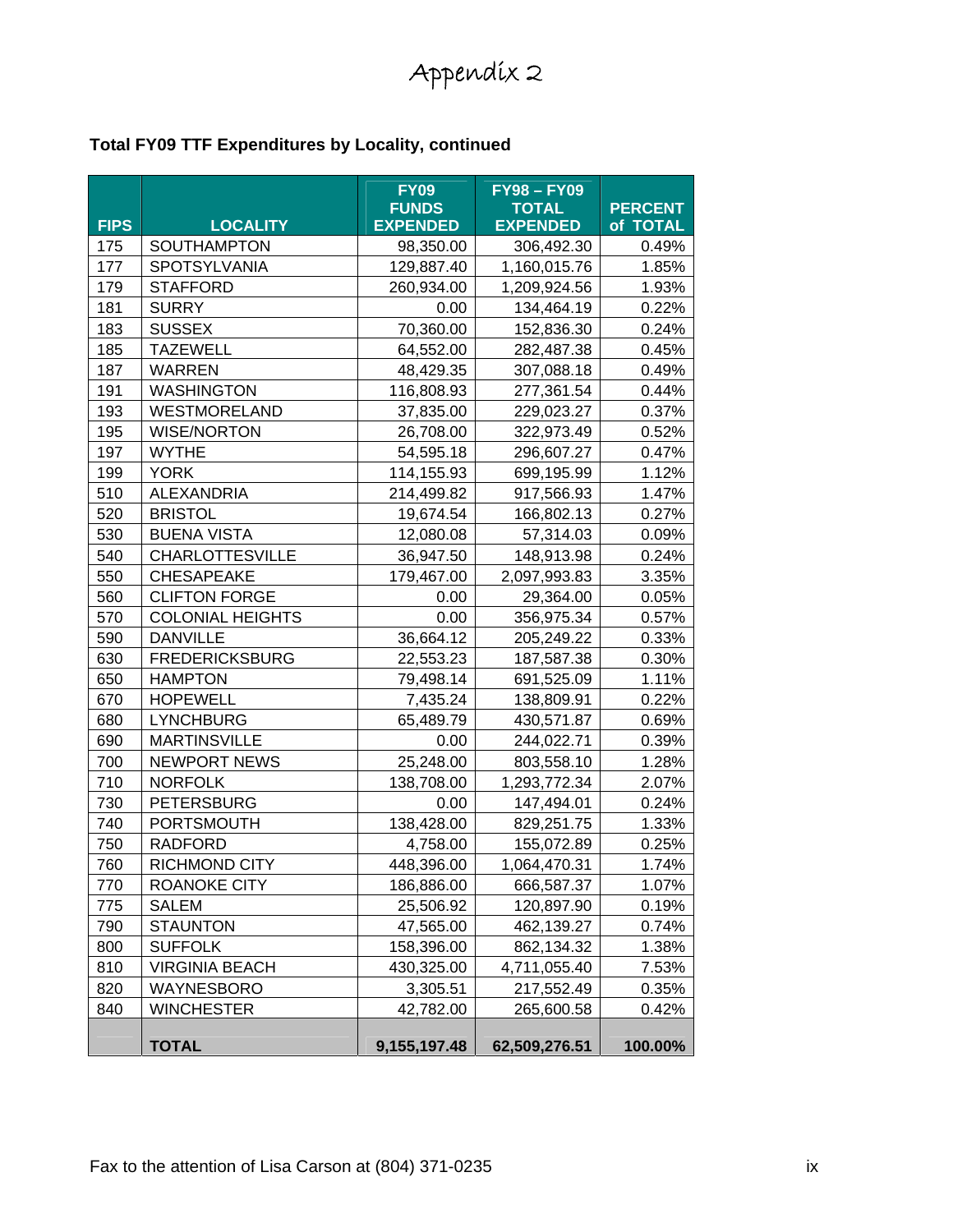

### **FY09 TTF Progress Survey**

| Page 1            |               | Questions 1-3 pertaining to the Clerk's WEBSITE or SYSTEM providing SRA.                                                                                        |
|-------------------|---------------|-----------------------------------------------------------------------------------------------------------------------------------------------------------------|
| <b>Question 1</b> | $\rightarrow$ | I have a website or system owned and operated by my court or operated by a public or<br>private agent for the purpose of providing SRA to land records' images. |
|                   |               | Enter Y for Yes or N for No. If answer N to this question, question 2-3 are automatically marked<br>with and X for non-applicable.                              |
| <b>Question 2</b> | $\rightarrow$ | If Yes to question 1, list the website address:                                                                                                                 |
|                   |               | Enter the complete website address, beginning with http:// or https:/.                                                                                          |
| <b>Question 3</b> | $\rightarrow$ | My website or system requires a user name and password for SRA.                                                                                                 |
|                   |               | Enter Y for Yes or N for No.                                                                                                                                    |
| Page 2            |               | Questions 4-8 pertaining to electronic INDEXES.                                                                                                                 |
|                   |               |                                                                                                                                                                 |

| <b>rage z</b> |               | Questions 4-8 pertaining to electronic inDEXES.                                                                                                                                      |
|---------------|---------------|--------------------------------------------------------------------------------------------------------------------------------------------------------------------------------------|
| Questions 4-8 | $\rightarrow$ | If your office provides electronic indexes of land records, indicate the oldest continuous<br>year for these types of indexes.                                                       |
|               |               | Deeds / Deeds of Trust<br>4.<br>Plats / Maps<br>5.<br>Judgments / Liens<br>6.<br><b>Financing Statements</b><br><b>Wills / Fiduciary</b><br>8.                                       |
|               |               | Enter year in the YYYY format for each question. The system will accept any year from 1600 to<br>current year. Enter 0000 if no index of that type exists. These fields are numeric. |

| Page 3             |               | Questions 9-14 pertaining to electronic IMAGES.                                                                                                                                                                  |
|--------------------|---------------|------------------------------------------------------------------------------------------------------------------------------------------------------------------------------------------------------------------|
| Questions 9-13     | $\rightarrow$ | If your office provides electronic images of land records, indicate the oldest continuous year for<br>these types of images.                                                                                     |
|                    |               | Deeds / Deeds of Trust<br>9.<br>10. Plats / Maps<br>11. Judgments / Liens<br>12. Financing Statements<br>13. Wills / Fiduciary                                                                                   |
|                    |               | Enter year in the YYYY format for each question. The system will accept any year from 1600 to<br>current year. Enter 0000 if no image of that type exists. These fields are numeric.                             |
| <b>Question 14</b> | $\rightarrow$ | The total number of land records' images available onsite is:                                                                                                                                                    |
|                    |               | Enter the total number of electronic land records' images available onsite in your courthouse.<br>This number may be larger than the number given for question 16. This field is numeric. Whole<br>numbers only. |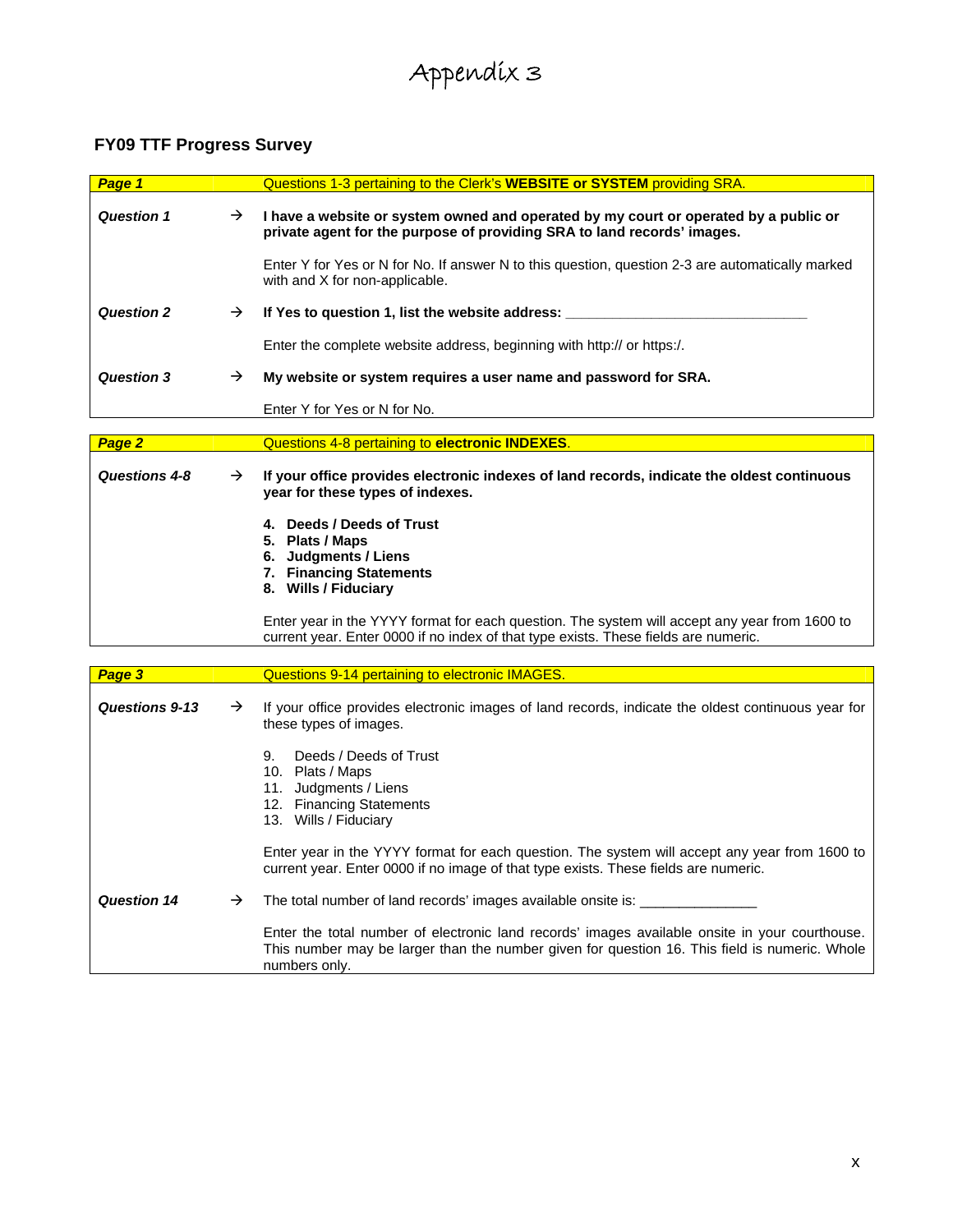#### **FY09 TTF Progress Survey, continued**

| Page 4             |               | Questions 15-17 pertaining SECURE REMOTE ACCESS.                                                                                                                              |
|--------------------|---------------|-------------------------------------------------------------------------------------------------------------------------------------------------------------------------------|
| <b>Question 15</b> | $\rightarrow$ | My office provides SRA to land records' images to public (non-governmental) subscribers.                                                                                      |
|                    |               | Enter Y for Yes or N for No. If answer Yes, questions 16-31 must be answered. If answer No,<br>questions 16-31 are automatically marked with an X for non-applicable.         |
| <b>Question 16</b> | $\rightarrow$ | My total number of land records' images available through SRA is ______________                                                                                               |
|                    |               | Enter the total number of SRA images. Answer must be greater than 0, but equal to or less than<br>the number given in question 14. This field is numeric. Whole numbers only. |
| <b>Question 17</b> | $\rightarrow$ | My office began providing SRA to land records' images to public (non-governmental) subscribers<br>in ____________________                                                     |
|                    |               | Enter month and year in the MM / YYYY format. This field is alpha-numeric.                                                                                                    |
|                    |               |                                                                                                                                                                               |
| Page 5             |               | Questions 18-21 pertaining to SRA SUBSCRIPTION.                                                                                                                               |
| <b>Question 18</b> | $\rightarrow$ | Who approves / disapproves applications for subscription to SRA?                                                                                                              |
|                    |               | Enter the name of the person or entity responsible for approving or disapproving SRA<br>subscription applications. This field is alpha-numeric.                               |
| <b>Question 19</b> | $\rightarrow$ | I accept / willing to accept public (non-governmental) subscribers to SRA.                                                                                                    |
|                    |               | Enter Y for Yes or N for No. If answer Yes, questions 20-31 must be answered. If answer No,<br>questions 20-31 are automatically marked with an X for non-applicable.         |
| Question 20        | $\rightarrow$ | I charge SRA subscription fee(s) of: _______________                                                                                                                          |
|                    |               | Enter monthly subscription fees. If applicable, enter discount for 6-month or year contract. Enter<br>one-time fees, if applicable. This field is alpha-numeric.              |
| <b>Question 21</b> | $\rightarrow$ | In my office, as of August 1, 2009, the number of registered public (non-governmental)<br>subscribers to SRA is _____________                                                 |
|                    |               | Enter the number of registered SRA subscribers. This field is numeric.                                                                                                        |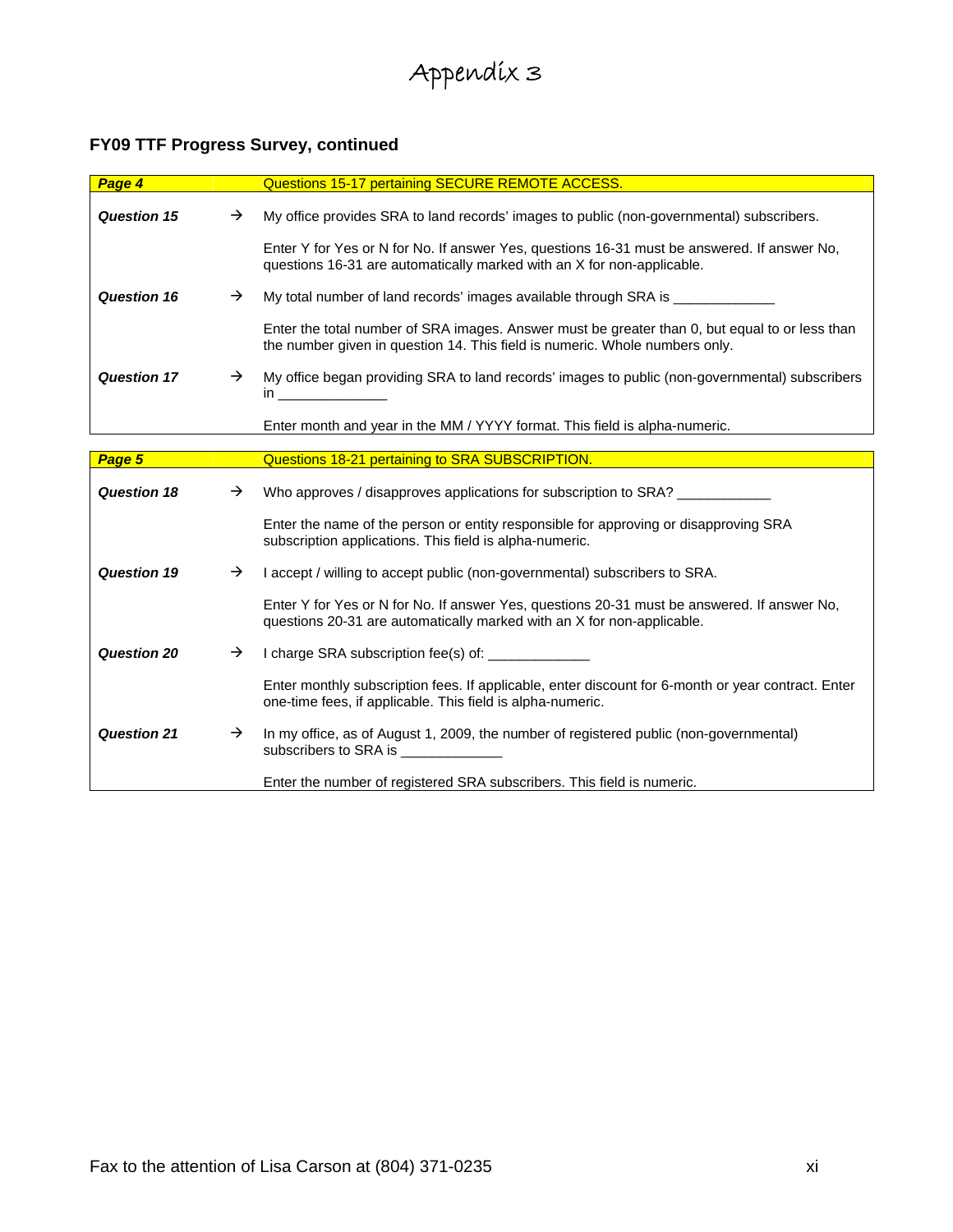### **FY09 TTF Progress Survey, continued**

| Page 6             |               | Questions 22-25 pertaining to SRA PUBLICITY.                                                                                                                                                                                                                                                                    |
|--------------------|---------------|-----------------------------------------------------------------------------------------------------------------------------------------------------------------------------------------------------------------------------------------------------------------------------------------------------------------|
| <b>Question 22</b> | $\rightarrow$ | My office has publicized the availability of SRA to land records' images.                                                                                                                                                                                                                                       |
|                    |               | Enter Y for Yes or N for No. If answer Yes, questions 23-31 must be answered. If answer No,<br>questions 23-31 are automatically marked with an X for non-applicable.                                                                                                                                           |
| <b>Question 23</b> | →             | My office has publicized SRA on my court's website.                                                                                                                                                                                                                                                             |
|                    |               | Enter Y for Yes or N for No.                                                                                                                                                                                                                                                                                    |
| <b>Question 24</b> | $\rightarrow$ |                                                                                                                                                                                                                                                                                                                 |
| <b>Question 25</b> | $\rightarrow$ | Other methods include flyer or handout, signage, letter or memo, newspaper or publication,<br>public television or local channel advertisement, verbal announcement or presentation, email,<br>fax, or political brochure. This field is alpha-numeric.<br>My office has publicized SRA to the Bar Association. |
|                    |               | Enter Y for Yes or N for No.                                                                                                                                                                                                                                                                                    |
|                    |               |                                                                                                                                                                                                                                                                                                                 |
| Page 7             |               | Questions 26-31 pertaining to SRA PUBLICITY.                                                                                                                                                                                                                                                                    |
| Questions 26-30    | $\rightarrow$ | My office has publicized SRA to:                                                                                                                                                                                                                                                                                |
|                    |               | Realtors<br>26.<br>27.<br>Surveyors<br>Title companies<br>28.<br>29.<br><b>Financial institutions</b><br>The Public<br>30.<br>Enter Y for Yes or N for No for each question.                                                                                                                                    |
| <b>Question 31</b> | $\rightarrow$ |                                                                                                                                                                                                                                                                                                                 |
|                    |               | Enter other groups, such as public meeting, notice in government office, law library, civic league,<br>genealogist group, appraisers, hospitals, title searchers, home builder associations, or legal<br>secretaries. This field is alpha-numeric.                                                              |
| Page 8             |               | Questions 32-37 pertaining to LINKAGES.                                                                                                                                                                                                                                                                         |
|                    |               |                                                                                                                                                                                                                                                                                                                 |
| Questions 32-37    | →             | Indicate if these automated systems are linked to your land records' system.                                                                                                                                                                                                                                    |
|                    |               | 32.<br><b>Tax assessments</b><br>33. Title transfers<br>34. Delinquent real estate taxes<br>35. Building permits<br>36. Geographical Information System (GIS)<br>37. Case Management System (CMS)<br>Enter Y for Yes or N for No for each question.                                                             |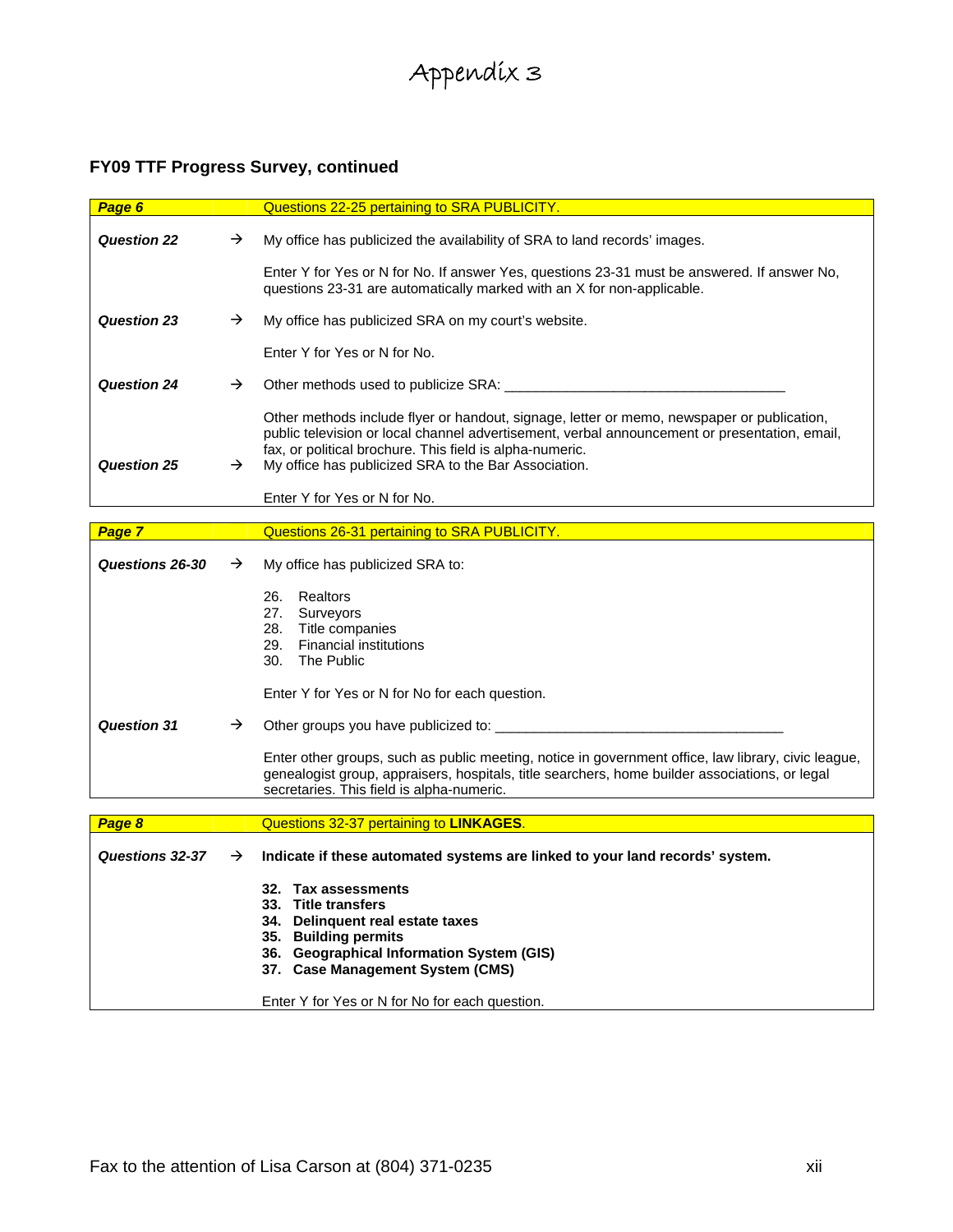### **FY09 TTF Progress Survey, continued**

| Page 9             |               | Questions 38-42 pertaining to TECHNOLOGY VENDORS.                                                                                                                                                                  |
|--------------------|---------------|--------------------------------------------------------------------------------------------------------------------------------------------------------------------------------------------------------------------|
| Question 38-42     | $\rightarrow$ | Indicate the technology vendors (including your locality) with whom you have signed a<br>contract for the following services. Please spell out vendor names completely.                                            |
|                    |               | 38. Land records automation system<br>39. Secure remote access internet hosting<br>40. Equipment, software and maintenance<br>41. Redaction of social security numbers<br>42. Back scanning of images / conversion |
|                    |               | Enter vendor name for each question. If you do not have a vendor, enter NONE. This field is<br>alpha-numeric.                                                                                                      |
| Page 10            |               | Questions 43-48 pertaining to SSN REDACTION IN FY09.                                                                                                                                                               |
| <b>Question 43</b> | $\rightarrow$ | My office / vendor performed SSN redaction in FY09.                                                                                                                                                                |
|                    |               | Enter Y for Yes or N for No. If answer Yes, questions 44-48 must be answered. If answer No,<br>questions 44-48 are automatically marked with an X for non-applicable.                                              |
| Question 44        | $\rightarrow$ | Vendor name that performed SSN redaction in FY09. If your office performed SSN<br>redaction, enter locality:                                                                                                       |
|                    |               | Enter the vendor name. This field is alpha-numeric.                                                                                                                                                                |
| Question 45        | $\rightarrow$ | The total number of images redacted in FY09 was: __________                                                                                                                                                        |
|                    |               | Enter number of images. This field is numeric. Whole numbers only.                                                                                                                                                 |
| <b>Question 46</b> | $\rightarrow$ | The cost per image for redaction in FY09 was:                                                                                                                                                                      |
|                    |               | Enter the cost per image in cents. For example, 3.25. This field is numeric.                                                                                                                                       |
| <b>Question 47</b> | $\rightarrow$ | The total cost for SSN redaction in FY09 was:                                                                                                                                                                      |
|                    |               | Enter the total cost of redaction in FY09. Question 45 multiplied by Question 46 must equal<br>Question 47 ( $Q45 \times Q46 = Q47$ ). This field is numeric.                                                      |
| Question 48        | $\rightarrow$ | Enter the type of SSN redaction used in FY09 - Use number code (1, 2, 3, or 4):                                                                                                                                    |
|                    |               | 1 = Purchased Vendor OCR with NO manual pass<br>2 = Purchased Vendor OCR with 1 manual pass<br>$3$ = Purchased Vendor OCR with 2 manual passes<br>4 = Software-only purchase with in-house manual pass             |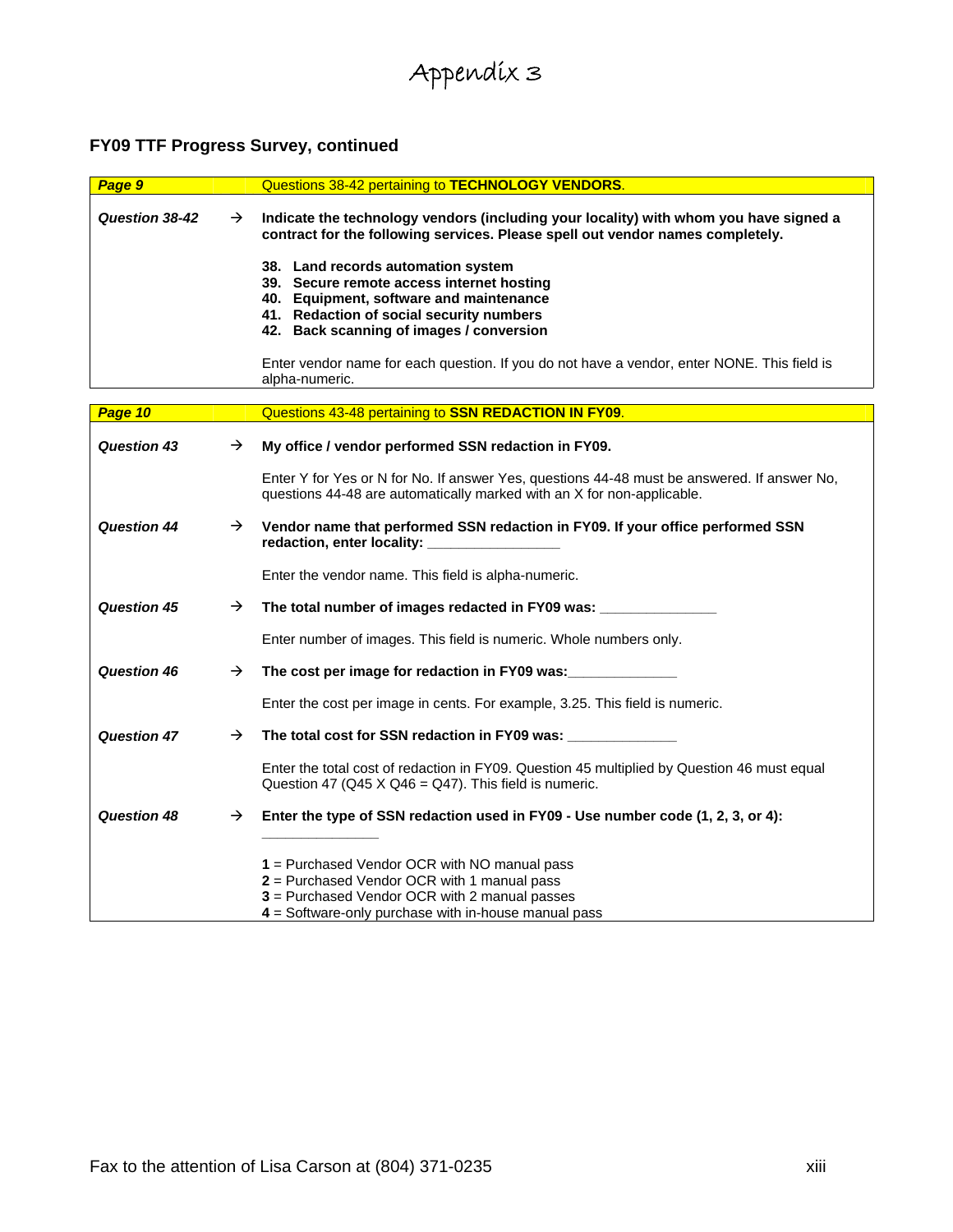#### **FY09 TTF Progress Survey, continued**

| Page 11              |               | Questions 49-53 pertaining to SSN REDACTION.                                                                                                                                                                                                                             |  |  |  |  |  |  |  |  |
|----------------------|---------------|--------------------------------------------------------------------------------------------------------------------------------------------------------------------------------------------------------------------------------------------------------------------------|--|--|--|--|--|--|--|--|
| Questions 49-53      | $\rightarrow$ | Indicate the span of years for your redacted land records' images:<br>49. Deeds / Deeds of Trust                                                                                                                                                                         |  |  |  |  |  |  |  |  |
|                      |               | 50. Plats / Maps<br>51. Judgments / Liens<br>52. Financing Statements<br>53. Wills / Fiduciary                                                                                                                                                                           |  |  |  |  |  |  |  |  |
|                      |               | Enter span of years (from _______ to ______) in the MM / YY format for each question. For<br>example, if the span of years for deeds / deeds of trust is from January 1935 to August 2009,<br>enter From: 0135 To: 0809. Enter 0000 for no redacted land records images. |  |  |  |  |  |  |  |  |
| Save                 | $\rightarrow$ | Press <b>ENTER</b> to save your entries on page 11. Print the screen for a record of your responses on<br>the progress survey.                                                                                                                                           |  |  |  |  |  |  |  |  |
| <b>End of Survey</b> | $\rightarrow$ | An <b>END OF SURVEY</b> message will appear on the lower center of page 11 of the survey.                                                                                                                                                                                |  |  |  |  |  |  |  |  |
| <b>Continue</b>      | $\rightarrow$ | Press F3 to return to the TTF Main Menu.                                                                                                                                                                                                                                 |  |  |  |  |  |  |  |  |
| <b>PF Keys</b>       | $\rightarrow$ | Help screen<br>Previous screen<br>F1 F<br>F7.<br>Authorized Budget screen<br>F2<br>F8.<br>Next screen<br>F <sub>3</sub><br><b>TTF Main Menu</b><br>COIN Main Menu<br>F12<br><b>TTF Totals screen</b><br>F4                                                               |  |  |  |  |  |  |  |  |

**END OF FY09 TTF PROGRESS SURVEY**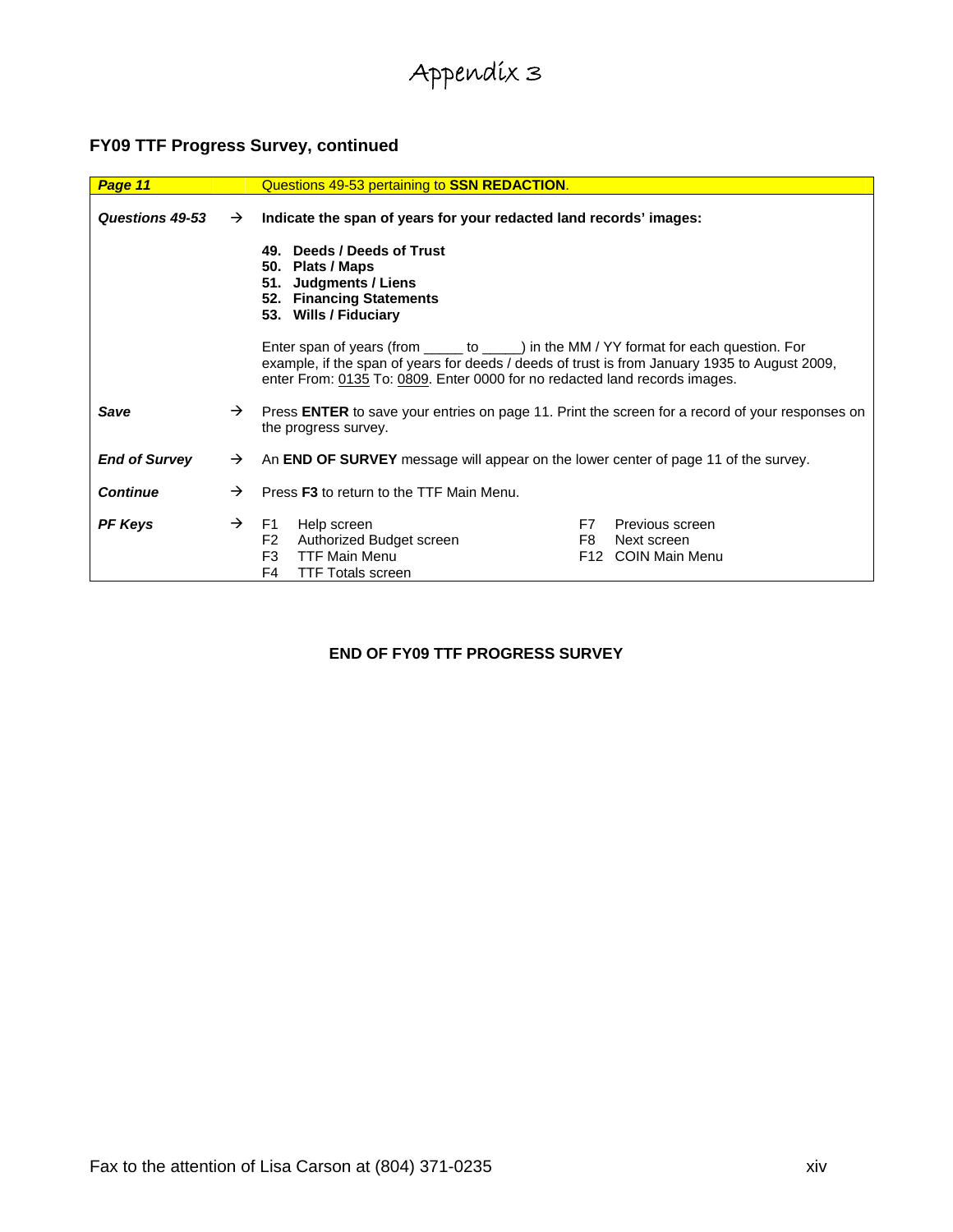### **FY10 TTF Budget Request Screens**

| <b>OPTION 2 - CERTIFICATION FOR SECURE REMOTE ACCESS TO LAND RECORDS</b>                                                                                                                                               |                   |               |  |  |  |  |  |  |  |  |  |
|------------------------------------------------------------------------------------------------------------------------------------------------------------------------------------------------------------------------|-------------------|---------------|--|--|--|--|--|--|--|--|--|
| My office currently provides to public subscribers secure remote access to land records' images on a<br>website or system owned and operated by my court or operated by a public or private agent. Enter YES<br>or NO. |                   |               |  |  |  |  |  |  |  |  |  |
|                                                                                                                                                                                                                        |                   |               |  |  |  |  |  |  |  |  |  |
| Date:                                                                                                                                                                                                                  | Officer Logon ID: | Officer Name: |  |  |  |  |  |  |  |  |  |
|                                                                                                                                                                                                                        |                   |               |  |  |  |  |  |  |  |  |  |

| <b>OPTION 3- CERTIFICATION FOR VITA SECURITY STANDARDS (If answer to Option 2 is YES)</b>                                                                                                                                            |  |  |  |  |  |  |  |  |
|--------------------------------------------------------------------------------------------------------------------------------------------------------------------------------------------------------------------------------------|--|--|--|--|--|--|--|--|
| <b>CURRENTLY PROVIDING SRA TO LAND RECORDS.</b>                                                                                                                                                                                      |  |  |  |  |  |  |  |  |
| Pursuant to §§ 17.1-279 D and 17.1-294 A, Code of Virginia, and in accordance with the security<br>standards developed by VITA (ITRM Standard SEC503-02), effective March 28, 2005, and any<br>subsequent revisions, I certify that: |  |  |  |  |  |  |  |  |
| My website or remote access system are in compliance and<br>Any proposed technology improvements to land records will accommodate SRA.<br>$\mathbf{2}$                                                                               |  |  |  |  |  |  |  |  |
| To concur with the above statement, enter YES or NO.                                                                                                                                                                                 |  |  |  |  |  |  |  |  |
| Officer Name:<br>Officer Logon ID:<br>Date:                                                                                                                                                                                          |  |  |  |  |  |  |  |  |

| OPTION 4 - ELECTION TO FY10 \$4 BUDGET REQUEST                                                                      |                   |               |  |  |  |  |  |  |  |  |
|---------------------------------------------------------------------------------------------------------------------|-------------------|---------------|--|--|--|--|--|--|--|--|
| FY10 \$4 Available Balance:                                                                                         |                   |               |  |  |  |  |  |  |  |  |
| l elect to budget all or a portion of my \$4 available balance for technology expenses in FY10. Enter YES<br>or NO. |                   |               |  |  |  |  |  |  |  |  |
|                                                                                                                     |                   |               |  |  |  |  |  |  |  |  |
| Date:                                                                                                               | Officer Logon ID: | Officer Name: |  |  |  |  |  |  |  |  |
|                                                                                                                     |                   |               |  |  |  |  |  |  |  |  |
|                                                                                                                     |                   |               |  |  |  |  |  |  |  |  |
|                                                                                                                     |                   |               |  |  |  |  |  |  |  |  |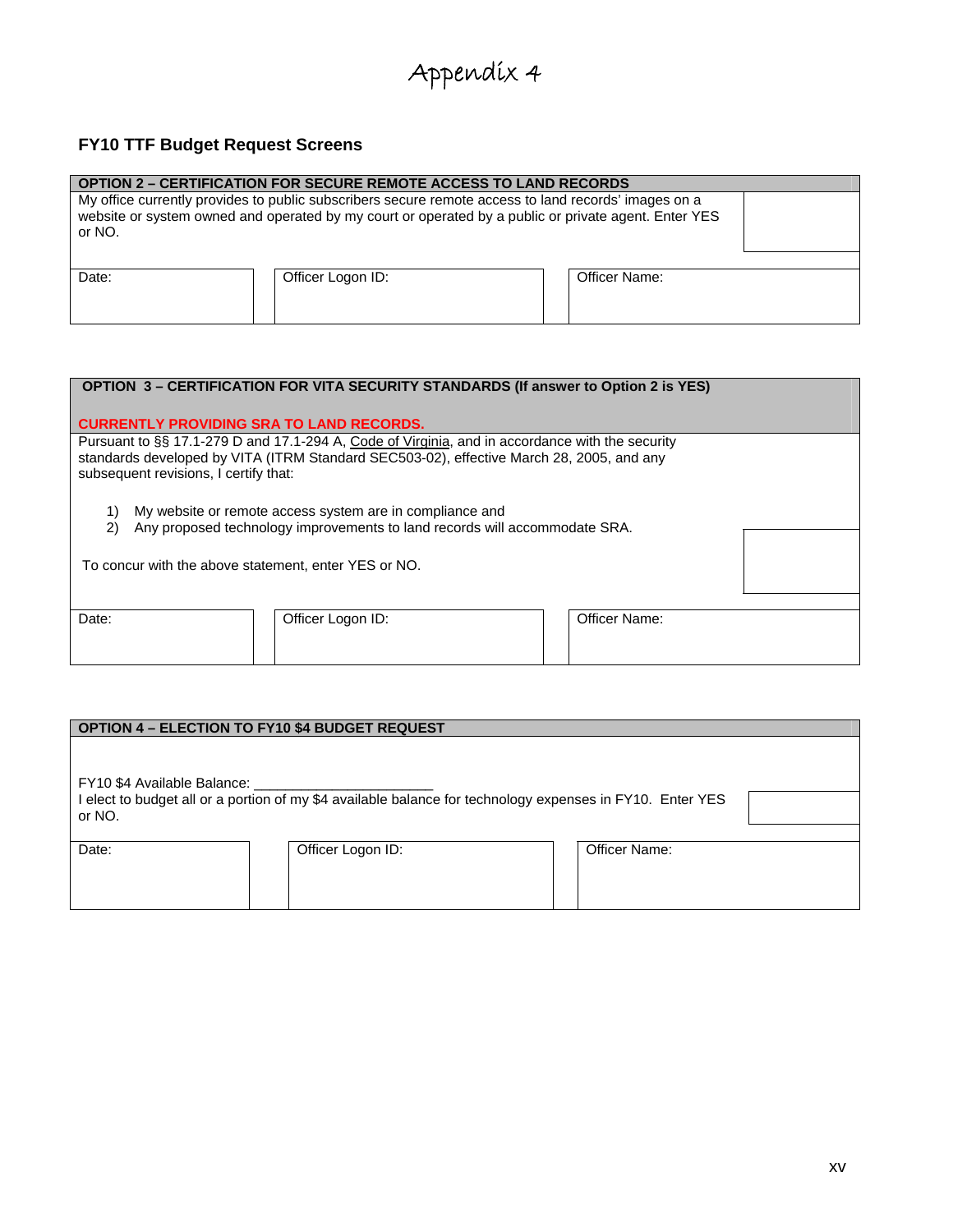### **FY10 TTF Budget Request, continued**

|                                       | <b>OPTION 5-FY10 \$4 BUDGET REQUEST FOR EQUIPMENT AND SERVICES</b>                                                                                                                                                                               |                                                                                |                 |                                             |  |  |  |  |
|---------------------------------------|--------------------------------------------------------------------------------------------------------------------------------------------------------------------------------------------------------------------------------------------------|--------------------------------------------------------------------------------|-----------------|---------------------------------------------|--|--|--|--|
| FY10 \$4 Available Balance:           | \$                                                                                                                                                                                                                                               |                                                                                |                 |                                             |  |  |  |  |
| Vendor                                | Line Item Description                                                                                                                                                                                                                            | Description<br>Code                                                            | Purpose<br>Code | <b>Total Cost</b><br>\$<br>\$<br>\$         |  |  |  |  |
|                                       |                                                                                                                                                                                                                                                  |                                                                                |                 | \$<br>\$<br>$\frac{6}{3}$<br>$\frac{6}{3}$  |  |  |  |  |
|                                       |                                                                                                                                                                                                                                                  |                                                                                |                 | $\overline{\$}$<br>$\overline{\mathcal{S}}$ |  |  |  |  |
|                                       |                                                                                                                                                                                                                                                  | Total FY10 \$4 Equipment and Services Requests:<br>FY10 \$4 Remaining Balance: | \$<br>\$        |                                             |  |  |  |  |
| \$4 Description Codes                 |                                                                                                                                                                                                                                                  | \$4 Purpose Codes                                                              |                 |                                             |  |  |  |  |
|                                       | $B =$ Back scanning / conversion services                                                                                                                                                                                                        | $B =$ land records                                                             |                 |                                             |  |  |  |  |
| $E =$ Equipment (software & hardware) |                                                                                                                                                                                                                                                  | $F =$ areas of the court not related to land records                           |                 |                                             |  |  |  |  |
|                                       | $MR = Maintenance$ of records management system                                                                                                                                                                                                  |                                                                                |                 |                                             |  |  |  |  |
| MS = Maintenance of SRA system        |                                                                                                                                                                                                                                                  |                                                                                |                 |                                             |  |  |  |  |
|                                       | $R$ = Redaction of social security numbers                                                                                                                                                                                                       |                                                                                |                 |                                             |  |  |  |  |
| $O = Other$                           |                                                                                                                                                                                                                                                  |                                                                                |                 |                                             |  |  |  |  |
|                                       | <b>OPTION 6 - CERTIFICATION FOR \$4 BUDGET REQUEST</b>                                                                                                                                                                                           |                                                                                |                 |                                             |  |  |  |  |
|                                       | I certify that the amount of my \$4 budget request for proposed automation and technology improvements are in compliance<br>with § 17.1-279, Code of Virginia, and that I continue to provide secure remote access to land records' images.      |                                                                                |                 |                                             |  |  |  |  |
| et.seq., Code of Virginia.            | I certify to the best of my knowledge and belief that the process utilized to procure any equipment or services for which<br>payment will be made using funds requested herein is in conformance with the Virginia Public Procurement Act, 11-35 |                                                                                |                 |                                             |  |  |  |  |
| Compensation Board.                   | I have provided / will provide my local governing body with a copy of all documentation and justification supplied to the                                                                                                                        |                                                                                |                 |                                             |  |  |  |  |
| Date:                                 | Officer Logon ID:                                                                                                                                                                                                                                | Officer Name:                                                                  |                 |                                             |  |  |  |  |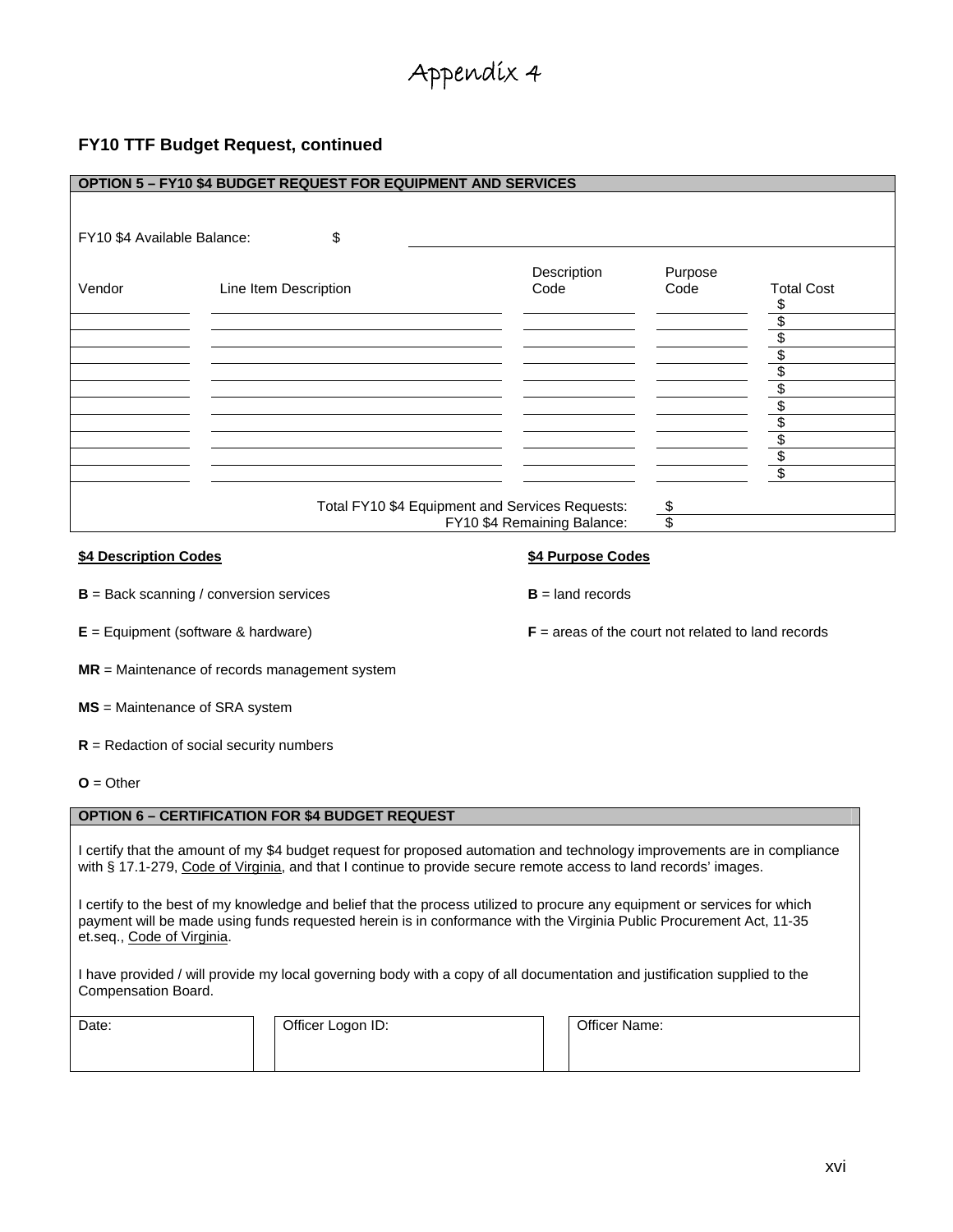#### **FY10 TTF Budget Request, continued**

|        | <b>OPTION 7 - \$1 FUND BUDGET REQUEST FOR EQUIPMENT AND SERVICES</b> |                                                      |         |                   |
|--------|----------------------------------------------------------------------|------------------------------------------------------|---------|-------------------|
|        |                                                                      | Description                                          | Purpose |                   |
| Vendor | Line Item Description                                                | Code                                                 | Code    | <b>Total Cost</b> |
|        |                                                                      |                                                      |         |                   |
|        |                                                                      |                                                      |         |                   |
|        |                                                                      |                                                      |         |                   |
|        |                                                                      |                                                      |         |                   |
|        |                                                                      |                                                      |         |                   |
|        |                                                                      |                                                      |         |                   |
|        |                                                                      |                                                      |         |                   |
|        |                                                                      |                                                      |         |                   |
|        |                                                                      |                                                      |         |                   |
|        |                                                                      |                                                      |         |                   |
|        |                                                                      |                                                      |         |                   |
|        |                                                                      |                                                      |         |                   |
|        |                                                                      |                                                      |         |                   |
|        |                                                                      |                                                      |         |                   |
|        |                                                                      | Total FY10 \$1 Fund Equipment and Services Requests: | \$      |                   |

#### **\$1 Fund Description Codes**

- **B** = Back scanning / conversion services
- **E** = Equipment (software & hardware)
- **MR** = Maintenance of records management system
- **MS** = Maintenance of SRA system
- **R** = Redaction of social security numbers

### **\$1 Fund Purpose Codes**

**B** = land records

**F** = areas of the court not related to land records **(not available in \$1 Fund)**

#### **OPTION 8 – CERTIFICATION FOR \$1 FUND BUDGET REQUEST**

I certify that the amount of my request from the \$1 Fund is based upon a shortfall of \$4 funds, that proposed automation and technology improvements are in compliance with § 17.1-279, Code of Virginia, and that I continue to provide secure remote access to land records' images.

I certify to the best of my knowledge and belief that the process utilized to procure any equipment or services for which payment will be made using funds requested herein is in conformance with the Virginia Public Procurement Act, 11-35 et.seq., Code of Virginia.

I have provided / will provide my local governing body with a copy of all documentation and justification supplied to the Compensation Board.

| Date: | Officer Logon ID: | Officer Name: |
|-------|-------------------|---------------|
|       |                   |               |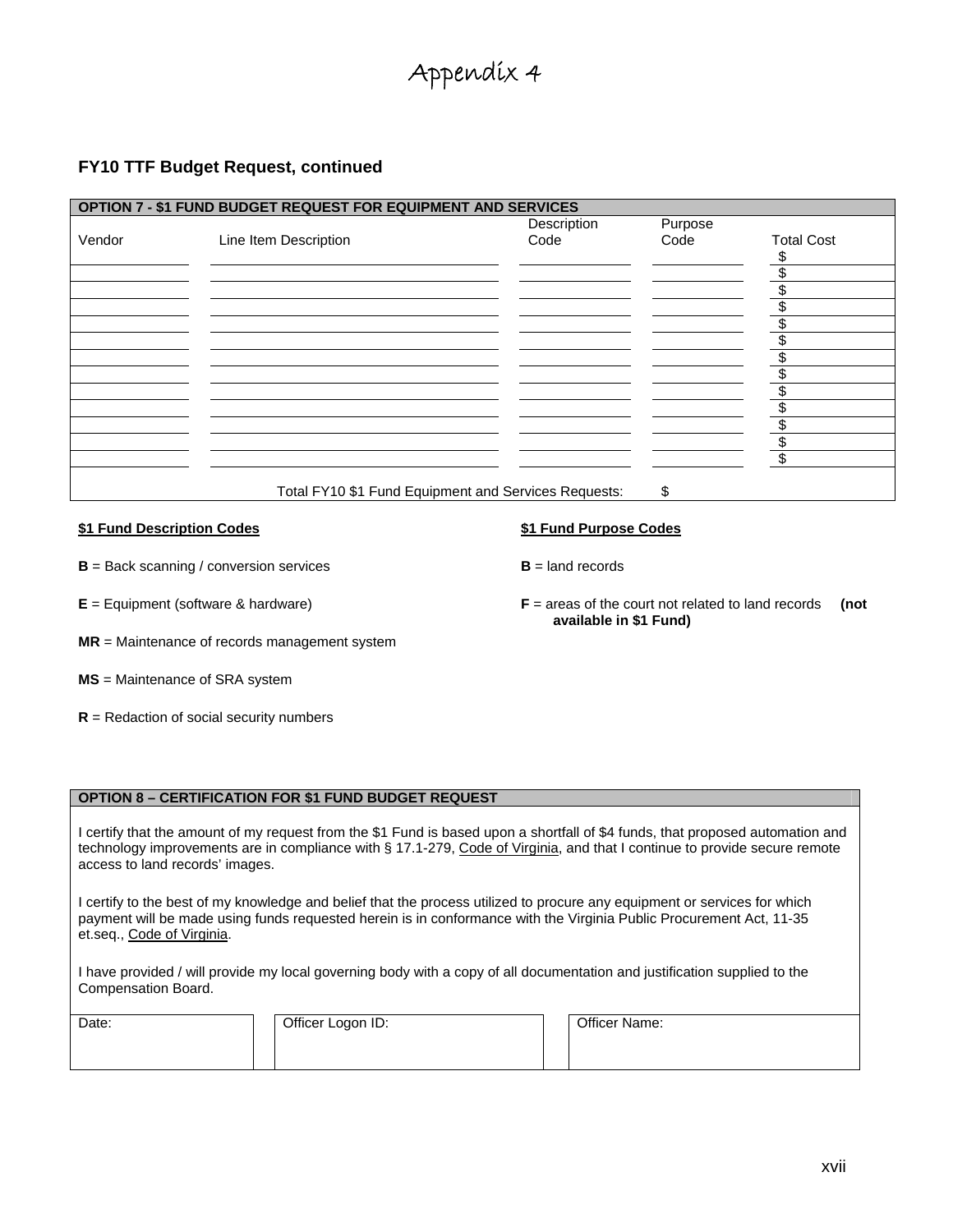#### **FY10 TTF Budget Request, continued**

| <b>OPTION 9 - SUBMIT FY10 TTF BUDGET REQUEST</b> |                                                                                                                  |                      |  |  |  |  |  |  |  |  |
|--------------------------------------------------|------------------------------------------------------------------------------------------------------------------|----------------------|--|--|--|--|--|--|--|--|
| request.                                         | I have completed and reviewed my request for \$4 and/or \$1 Fund TTF monies and herein submit my FY10 TTF budget |                      |  |  |  |  |  |  |  |  |
| Date:                                            | Officer Logon ID:                                                                                                | <b>Officer Name:</b> |  |  |  |  |  |  |  |  |

#### **END OF FY10 TTF BUDGET REQUEST**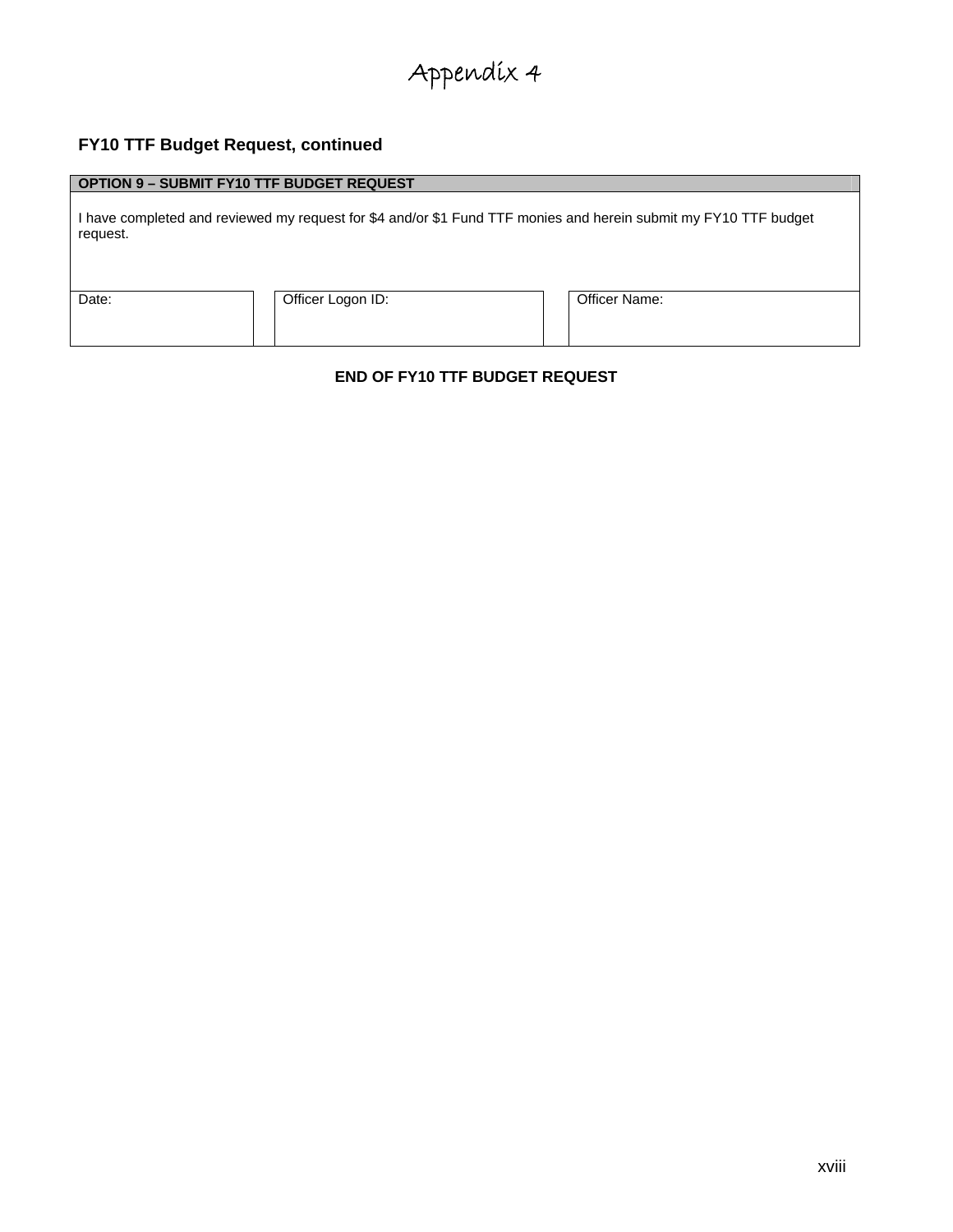#### **FY10 TTF \$4 Docket Approvals**

|             |                                      |                                      |                                    |                                 | \$4 Budget Category                      |                                             |                                                                       |                                                                |                                                           |                                                |                                                |                        |
|-------------|--------------------------------------|--------------------------------------|------------------------------------|---------------------------------|------------------------------------------|---------------------------------------------|-----------------------------------------------------------------------|----------------------------------------------------------------|-----------------------------------------------------------|------------------------------------------------|------------------------------------------------|------------------------|
|             |                                      |                                      | \$4                                | <b>Maintenance</b>              |                                          |                                             |                                                                       |                                                                | Other:                                                    |                                                |                                                | <b>TOTAL</b>           |
| <b>FIPS</b> | Locality                             | <b>Records</b><br>System<br>Vendor   | <b>Available</b><br><b>Balance</b> | <b>Records</b><br><b>System</b> | <b>Secure</b><br>Remote<br><b>Access</b> | Equipment:<br>Hardware &<br><b>Software</b> | <b>Social</b><br><b>Security</b><br><b>Number</b><br><b>Redaction</b> | Backscan/<br><b>Conversion</b><br>of Images/<br><b>Indices</b> | Consulting,<br>Research,<br>Training,<br><b>Technical</b> | <b>SUBTOTAL</b><br><b>Purpose</b><br>Code<br>в | <b>SUBTOTAL</b><br><b>Purpose</b><br>Code<br>F | \$4<br><b>REQUESTS</b> |
| 001         | <b>ACCOMACK</b>                      | <b>ILS</b>                           | \$2,862                            | \$2,862                         | \$0                                      | \$0                                         | \$0                                                                   | \$0                                                            | \$0                                                       | \$2,862                                        | \$0                                            | \$2,862                |
| 003         | ALBEMARLE                            | SCV<br><b>COTT</b>                   | \$145,065                          | \$81,709                        | \$0                                      | \$45,000                                    | \$0                                                                   | \$0                                                            | \$18,356                                                  | \$119,004                                      | \$26,061                                       | \$145,065              |
| 005         | <b>ALLEGHANY</b>                     | SCV                                  | \$2,498                            | \$2,498                         | \$0                                      | \$0                                         | \$0                                                                   | \$0                                                            | \$0                                                       | \$2,498                                        | \$0                                            | \$2,498                |
| 007         | <b>AMELIA</b>                        | <b>ILS</b>                           | \$8,320                            | \$7,183                         | \$1,137                                  | \$0                                         | \$0                                                                   | \$0                                                            | \$0                                                       | \$8,320                                        | \$0                                            | \$8,320                |
| 009         | <b>AMHERST</b>                       | <b>NA</b>                            | \$8,601                            | \$0                             | \$0                                      | \$8,601                                     | \$0                                                                   | \$0                                                            | \$0                                                       | \$8,601                                        | \$0                                            | \$8,601                |
| 011         | <b>APPOMATTOX</b>                    | <b>ILS</b>                           | \$16,610                           | \$6,503                         | \$2,000                                  | \$8,107                                     | \$0                                                                   | \$0                                                            | \$0                                                       | \$16,610                                       | \$0                                            | \$16,610               |
| 013<br>015  | <b>ARLINGTON</b><br><b>AUGUSTA</b>   | <b>IMAGE</b><br><b>VISION</b><br>SCV | \$56,651<br>\$64,594               | \$56,651<br>\$14,998            | \$0<br>\$0                               | \$0<br>\$2,000                              | \$0<br>\$7,474                                                        | \$0<br>\$4,772                                                 | \$0<br>\$35,000                                           | \$56,651<br>\$59,321                           | \$0<br>\$4,923                                 | \$56,651<br>\$64,244   |
| 017         | <b>BATH</b>                          | SCV                                  | \$5,138                            | \$5,138                         | \$0                                      | \$0                                         | \$0                                                                   | \$0                                                            | \$0                                                       | \$5,138                                        | \$0                                            | \$5,138                |
| 019         | <b>BEDFORD</b>                       | SCV                                  | \$115,721                          | \$14,100                        | \$0                                      | \$4,328                                     | \$13,732                                                              | \$83,050                                                       | \$0                                                       | \$114,560                                      | \$650                                          | \$115,210              |
| 021         | <b>BLAND</b>                         | SCV                                  | \$0                                | \$0                             | \$0                                      | \$0                                         | \$0                                                                   | \$0                                                            | \$0                                                       | \$0                                            | \$0                                            | \$0                    |
| 023         | <b>BOTETOURT</b>                     | SCV                                  | \$20,517                           | \$9,418                         | \$2,400                                  | \$0                                         | \$3,233                                                               | \$0                                                            | \$0                                                       | \$14,506                                       | \$545                                          | \$15,051               |
| 025         | <b>BRUNSWICK</b>                     | SCV                                  | \$16,101                           | \$10,795                        | \$2,400                                  | \$1,500                                     | \$777                                                                 | \$0                                                            | \$0                                                       | \$15,472                                       | \$0                                            | \$15,472               |
| 027         | <b>BUCHANAN</b>                      | SCV                                  | \$0                                | \$0                             | \$0                                      | \$0                                         | \$0                                                                   | \$0                                                            | \$0                                                       | \$0                                            | \$0                                            | \$0                    |
| 029         | <b>BUCKINGHAM</b>                    | <b>ILS</b>                           | \$7,636                            | \$7,341                         | \$0                                      | \$295                                       | \$0                                                                   | \$0                                                            | \$0                                                       | \$7,636                                        | \$0                                            | \$7,636                |
| 031         | <b>CAMPBELL</b>                      | SCV                                  | \$7,883                            | \$7,883                         | \$0                                      | \$0                                         | \$0                                                                   | \$0                                                            | \$0                                                       | \$7,883                                        | \$0                                            | \$7,883                |
| 033         | CAROLINE                             | <b>NA</b>                            | \$1,017                            | \$0                             | \$0                                      | \$0                                         | \$1,017                                                               | \$0                                                            | \$0                                                       | \$1,017                                        | \$0                                            | \$1,017                |
| 035         | CARROLL                              | <b>LOGAN</b>                         | \$30,577                           | \$30,577                        | \$0                                      | \$0                                         | \$0                                                                   | \$0                                                            | \$0                                                       | \$30,577                                       | \$0                                            | \$30,577               |
| 036         | <b>CHARLES CITY</b><br><b>COUNTY</b> | SCV                                  | \$18,806                           | \$9,000                         | \$2,400                                  | \$5,621                                     | \$1,785                                                               | \$0                                                            | \$0                                                       | \$18,806                                       | \$0                                            | \$18,806               |
| 037         | <b>CHARLOTTE</b>                     | <b>NA</b>                            | \$7,461                            | \$0                             | \$0                                      | \$0                                         | \$0                                                                   | \$0                                                            | \$0                                                       | \$0                                            | \$0                                            | \$0                    |
| 041         | <b>CHESTERFIELD</b>                  | <b>LOGAN</b>                         | \$152,952                          | \$152,952                       | \$0                                      | \$0                                         | \$0                                                                   | \$0                                                            | \$0                                                       | \$152,952                                      | \$0                                            | \$152,952              |
| 043         | <b>CLARKE</b>                        | <b>NA</b>                            | \$0                                | \$0                             | \$0                                      | \$0                                         | \$0                                                                   | \$0                                                            | \$0                                                       | \$0                                            | \$0                                            | \$0                    |
| 045         | <b>CRAIG</b>                         | SCV                                  | \$39,189                           | \$18,076                        | \$2,400                                  | \$0                                         | \$915                                                                 | \$17,798                                                       | \$0                                                       | \$39,003                                       | \$0                                            | \$39,189               |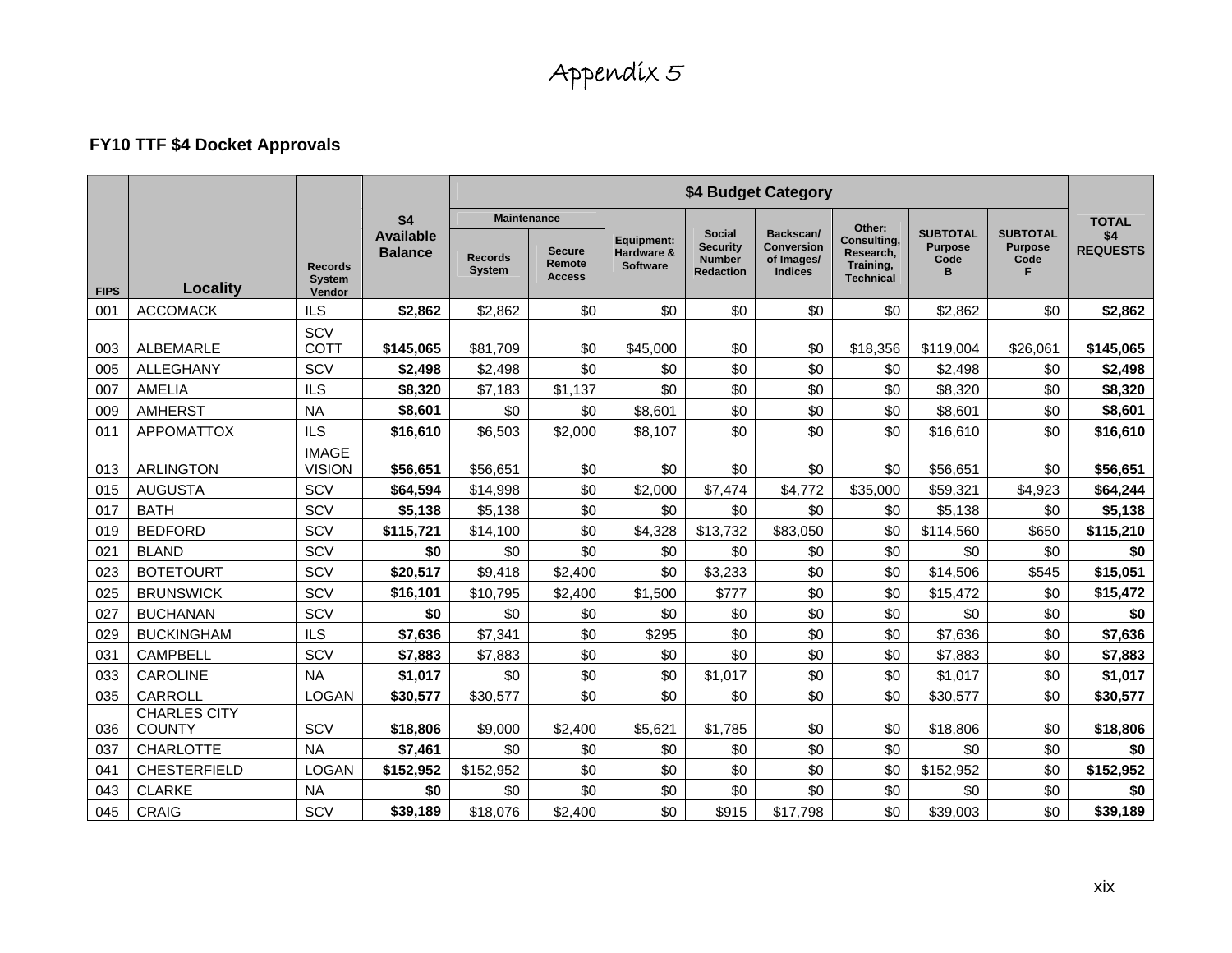|             |                        |                                             |                                    | \$4 Budget Category             |                                          |                                                    |                                                                |                                                                |                                                           |                                                |                                                |                        |
|-------------|------------------------|---------------------------------------------|------------------------------------|---------------------------------|------------------------------------------|----------------------------------------------------|----------------------------------------------------------------|----------------------------------------------------------------|-----------------------------------------------------------|------------------------------------------------|------------------------------------------------|------------------------|
|             |                        |                                             | \$4                                | <b>Maintenance</b>              |                                          |                                                    |                                                                |                                                                | Other:                                                    |                                                |                                                | <b>TOTAL</b>           |
| <b>FIPS</b> | Locality               | <b>Records</b><br><b>System</b><br>Vendor   | <b>Available</b><br><b>Balance</b> | <b>Records</b><br><b>System</b> | <b>Secure</b><br>Remote<br><b>Access</b> | <b>Equipment:</b><br>Hardware &<br><b>Software</b> | Social<br><b>Security</b><br><b>Number</b><br><b>Redaction</b> | Backscan/<br><b>Conversion</b><br>of Images/<br><b>Indices</b> | Consulting,<br>Research,<br>Training,<br><b>Technical</b> | <b>SUBTOTAL</b><br><b>Purpose</b><br>Code<br>B | <b>SUBTOTAL</b><br><b>Purpose</b><br>Code<br>F | \$4<br><b>REQUESTS</b> |
| 047         | <b>CULPEPER</b>        | SCV                                         | \$55,296                           | \$12,632                        | \$2,400                                  | \$11,762                                           | \$8,985                                                        | \$4,900                                                        | \$0                                                       | \$35,636                                       | \$5,043                                        | \$40,679               |
| 049         | <b>CUMBERLAND</b>      | <b>ILS</b>                                  | \$16,165                           | \$5,962                         | \$2,921                                  | \$7,282                                            | \$0                                                            | \$0                                                            | \$0                                                       | \$16,165                                       | \$0                                            | \$16,165               |
| 051         | <b>DICKENSON</b>       | SCV                                         | \$72,158                           | \$6,240                         | \$2,400                                  | \$1,000                                            | \$1,017                                                        | \$61,501                                                       | \$0                                                       | \$72,158                                       | \$0                                            | \$72,158               |
| 053         | <b>DINWIDDIE</b>       | SCV                                         | \$42,706                           | \$1,108                         | \$0                                      | \$6,676                                            | \$3,967                                                        | \$30,955                                                       | \$0                                                       | \$42,706                                       | \$0                                            | \$42,706               |
| 057         | <b>ESSEX</b>           | SCV                                         | \$0                                | \$0                             | \$0                                      | \$0                                                | \$0                                                            | \$0                                                            | \$0                                                       | \$0                                            | \$0                                            | \$0                    |
| 059         | <b>FAIRFAX COUNTY</b>  | <b>NA</b>                                   | \$568,824                          | \$0                             | \$0                                      | \$353,610                                          | \$0                                                            | \$0                                                            | \$215,214                                                 | \$538,824                                      | \$30,000                                       | \$568,824              |
| 061         | <b>FAUQUIER</b>        | SCV                                         | \$26,375                           | \$25,375                        | \$0                                      | \$1,000                                            | \$0                                                            | \$0                                                            | \$0                                                       | \$16,625                                       | \$9,750                                        | \$26,375               |
| 063         | <b>FLOYD</b>           | SCV                                         | \$21,717                           | \$11,481                        | \$2,400                                  | \$2,856                                            | \$1,380                                                        | \$3,600                                                        | \$0                                                       | \$21,717                                       | \$0                                            | \$21,717               |
| 065         | <b>FLUVANNA</b>        | <b>LOGAN</b>                                | \$596                              | \$596                           | \$0                                      | \$0                                                | \$0                                                            | \$0                                                            | \$0                                                       | \$596                                          | \$0                                            | \$596                  |
| 067         | <b>FRANKLIN COUNTY</b> | SCV                                         | \$91,615                           | \$13,200                        | \$2,400                                  | \$31,678                                           | \$5,046                                                        | \$24,898                                                       | \$0                                                       | \$77,222                                       | \$0                                            | \$77,222               |
| 069         | <b>FREDERICK</b>       | SCV                                         | \$124,509                          | \$12,729                        | \$7,200                                  | \$10,886                                           | \$6,240                                                        | \$56,000                                                       | \$0                                                       | \$92,003                                       | \$1,052                                        | \$93,055               |
| 071         | <b>GILES</b>           | <b>ILS</b>                                  | \$47,908                           | \$8,368                         | \$2,119                                  | \$11,830                                           | \$0                                                            | \$24,091                                                       | \$1,500                                                   | \$47,258                                       | \$650                                          | \$47,908               |
| 073         | <b>GLOUCESTER</b>      | SCV                                         | \$62,709                           | \$15,600                        | \$4,800                                  | \$18,507                                           | \$3,561                                                        | \$20,241                                                       | \$0                                                       | \$59,508                                       | \$3,201                                        | \$62,709               |
| 075         | <b>GOOCHLAND</b>       | SCV                                         | \$18,646                           | \$10,525                        | \$2,400                                  | \$0                                                | \$1,955                                                        | \$3,766                                                        | \$0                                                       | \$18,316                                       | \$330                                          | \$18,646               |
| 077         | <b>GRAYSON</b>         | SCV                                         | \$1,739                            | \$1,739                         | \$0                                      | \$0                                                | \$0                                                            | \$0                                                            | \$0                                                       | \$1,739                                        | \$0                                            | \$1,739                |
| 079         | <b>GREENE</b>          | <b>COTT</b>                                 | \$0                                | \$0                             | \$0                                      | \$0                                                | \$0                                                            | \$0                                                            | \$0                                                       | \$0                                            | \$0                                            | \$0                    |
| 081         | <b>GREENSVILLE</b>     | SCV                                         | \$4,132                            | \$3,591                         | \$0                                      | \$0                                                | \$541                                                          | \$0                                                            | \$0                                                       | \$4,132                                        | \$0                                            | \$4,132                |
| 083         | <b>HALIFAX</b>         | SCV                                         | \$2,976                            | \$2,976                         | \$0                                      | \$0                                                | \$0                                                            | \$0                                                            | \$0                                                       | \$2,976                                        | \$0                                            | \$2,976                |
| 085         | <b>HANOVER</b>         | Sycom,<br>Image<br>Source,<br>SCV.<br>AmCad | \$112,699                          | \$91,572                        | \$0                                      | \$4,918                                            | \$10,037                                                       | \$5,000                                                        | \$1,172                                                   | \$48,652                                       | \$64,047                                       | \$112,699              |
| 087         | <b>HENRICO</b>         | <b>ILS</b>                                  | \$534,655                          | \$90,978                        | \$0                                      | \$126,860                                          | \$0                                                            | \$266,817                                                      | \$0                                                       | \$410,778                                      | \$73,877                                       | \$484,655              |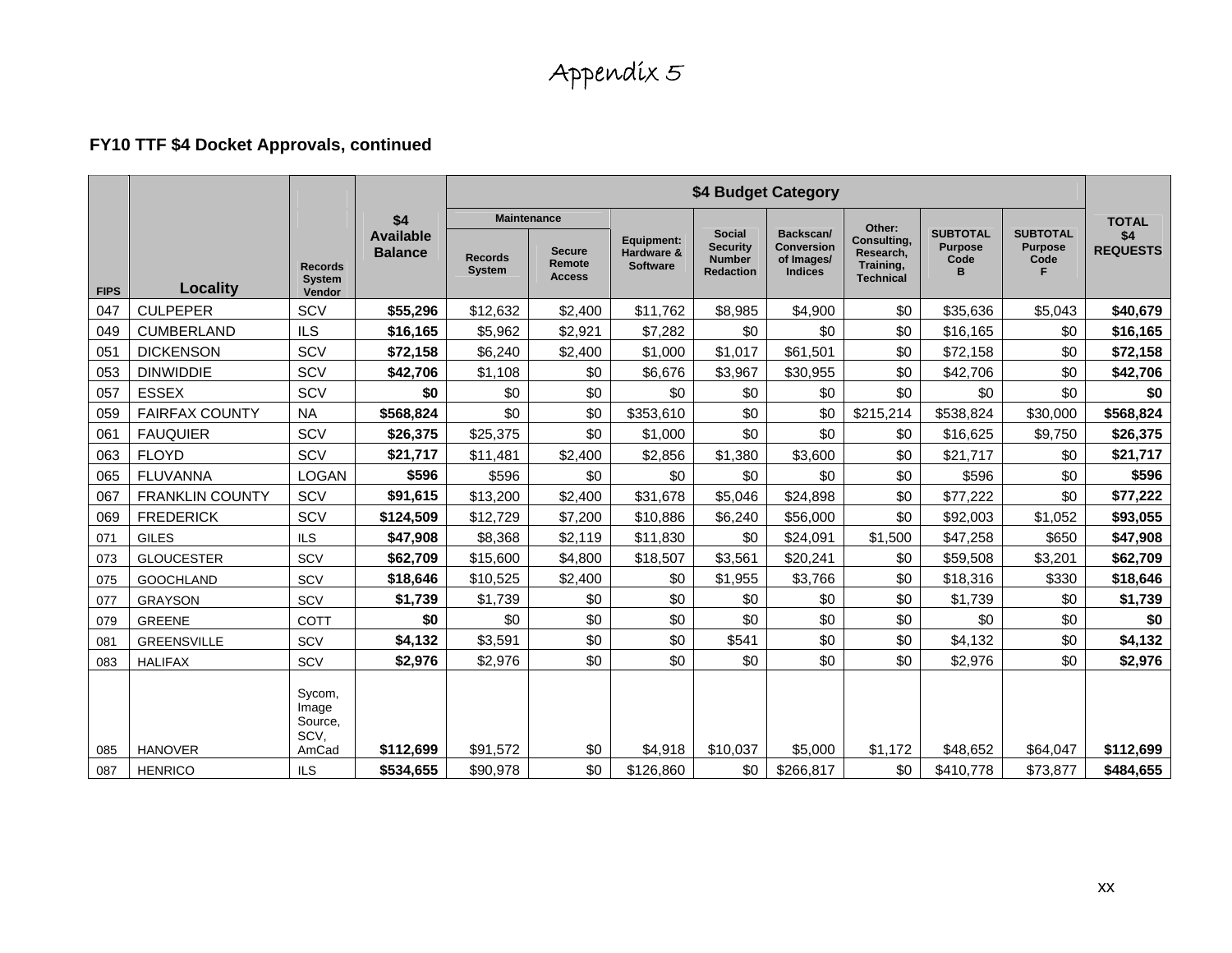|             |                                    |                                           |                                    | \$4 Budget Category             |                                          |                                             |                                                                       |                                                                |                                                                  |                                                |                                           |                        |
|-------------|------------------------------------|-------------------------------------------|------------------------------------|---------------------------------|------------------------------------------|---------------------------------------------|-----------------------------------------------------------------------|----------------------------------------------------------------|------------------------------------------------------------------|------------------------------------------------|-------------------------------------------|------------------------|
|             |                                    |                                           | \$4                                | <b>Maintenance</b>              |                                          |                                             |                                                                       |                                                                | Other:                                                           |                                                |                                           | <b>TOTAL</b>           |
| <b>FIPS</b> | Locality                           | <b>Records</b><br><b>System</b><br>Vendor | <b>Available</b><br><b>Balance</b> | <b>Records</b><br><b>System</b> | <b>Secure</b><br>Remote<br><b>Access</b> | Equipment:<br>Hardware &<br><b>Software</b> | <b>Social</b><br><b>Security</b><br><b>Number</b><br><b>Redaction</b> | Backscan/<br><b>Conversion</b><br>of Images/<br><b>Indices</b> | <b>Consulting.</b><br>Research,<br>Training,<br><b>Technical</b> | <b>SUBTOTAL</b><br><b>Purpose</b><br>Code<br>в | <b>SUBTOTAL</b><br><b>Purpose</b><br>Code | \$4<br><b>REQUESTS</b> |
| 089         | <b>HENRY</b>                       | SCV                                       | \$60,123                           | \$10,025                        | \$2,400                                  | \$4,151                                     | \$2,618                                                               | \$40,929                                                       | \$0                                                              | \$57,623                                       | \$2,500                                   | \$60,123               |
| 091         | <b>HIGHLAND</b>                    | SCV                                       | \$0                                | \$0                             | \$0                                      | \$0                                         | \$0                                                                   | \$0                                                            | \$0                                                              | \$0                                            | \$0                                       | \$0                    |
| 093         | <b>ISLE OF WIGHT</b>               | SCV                                       | \$25,233                           | \$12,450                        | \$2,400                                  | \$3,393                                     | \$2,412                                                               | \$4,578                                                        | \$0                                                              | \$25,233                                       | \$0                                       | \$25,233               |
| 095         | <b>JAMES CITY</b><br><b>COUNTY</b> | SCV                                       | \$113,967                          | \$18,080                        | \$11,220                                 | \$2,862                                     | \$16,668                                                              | \$65,137                                                       | \$0                                                              | \$112,140                                      | \$1,827                                   | \$113,967              |
| 097         | <b>KING AND QUEEN</b>              | SCV                                       | \$15,415                           | \$6,800                         | \$2,400                                  | \$1,287                                     | \$4,928                                                               | \$0                                                            | \$0                                                              | \$14,584                                       | \$831                                     | \$15,415               |
| 099         | <b>KING GEORGE</b>                 | <b>NA</b>                                 | \$2.759                            | \$0                             | \$0                                      | \$218                                       | \$2,541                                                               | \$0                                                            | \$0                                                              | \$2,759                                        | \$0                                       | \$2,759                |
| 101         | <b>KING WILLIAM</b>                | SCV                                       | \$20,887                           | \$7,773                         | \$2,400                                  | \$9,310                                     | \$1,404                                                               | \$0                                                            | \$0                                                              | \$20,650                                       | \$237                                     | \$20,887               |
| 103         | LANCASTER                          | SCV                                       | \$0                                | \$0                             | \$0                                      | \$0                                         | \$0                                                                   | \$0                                                            | \$0                                                              | \$0                                            | \$0                                       | \$0                    |
| 105         | LEE                                | SCV                                       | \$0                                | \$0                             | \$0                                      | \$0                                         | \$0                                                                   | \$0                                                            | \$0                                                              | \$0                                            | \$0                                       | \$0                    |
| 107         | <b>LOUDOUN</b>                     | SCV,<br>Jury<br>Systems,<br><b>DTS</b>    | \$1,670,628                        | \$126,897                       | \$44,329                                 | \$816.263                                   | \$149,668                                                             | \$129,675                                                      | \$196,075                                                        | \$474,997                                      | \$987,910                                 | \$1,462,907            |
| 109         | LOUISA                             | SCV<br><b>COTT</b>                        | \$52.046                           | \$28.180                        | \$6,228                                  | \$4,290                                     | \$0                                                                   | \$0                                                            | \$0                                                              | \$30,408                                       | \$8,290                                   | \$38,698               |
| 111         | <b>LUNENBURG</b>                   | SCV                                       | \$10,363                           | \$6,325                         | \$2,400                                  | \$0                                         | \$1,638                                                               | \$0                                                            | \$0                                                              | \$10,363                                       | \$0                                       | \$10,363               |
| 113         | <b>MADISON</b>                     | SCV                                       | \$1,490                            | \$0                             | \$1,490                                  | \$0                                         | \$0                                                                   | \$0                                                            | \$0                                                              | \$1,490                                        | \$0                                       | \$1,490                |
| 115         | <b>MATHEWS</b>                     | SCV                                       | \$12,139                           | \$9,000                         | \$2,400                                  | \$739                                       | \$0                                                                   | \$0                                                            | \$0                                                              | \$12,139                                       | \$0                                       | \$12,139               |
| 117         | <b>MECKLENBURG</b>                 | SCV                                       | \$8,732                            | \$8,732                         | \$0                                      | \$0                                         | \$0                                                                   | \$0                                                            | \$0                                                              | \$8,732                                        | \$0                                       | \$8,732                |
| 119         | <b>MIDDLESEX</b>                   | SCV                                       | \$23,682                           | \$6,000                         | \$2,400                                  | \$11,386                                    | \$1,648                                                               | \$0                                                            | \$0                                                              | \$21,156                                       | \$278                                     | \$21,434               |
| 121         | <b>MONTGOMERY</b>                  | <b>COUNTY</b>                             | \$67,472                           | \$38,202                        | \$4,575                                  | \$13,267                                    | \$0                                                                   | \$11,428                                                       | \$0                                                              | \$67,472                                       | \$0                                       | \$67,472               |
| 125         | <b>NELSON</b>                      | SCV                                       | \$13,641                           | \$9,200                         | \$2,400                                  | \$0                                         | \$2,041                                                               | \$0                                                            | \$0                                                              | \$13,641                                       | \$0                                       | \$13,641               |
| 127         | <b>NEW KENT</b>                    | LOGAN                                     | \$3,381                            | \$3,381                         | \$0                                      | \$0                                         | \$0                                                                   | \$0                                                            | \$0                                                              | \$3,381                                        | \$0                                       | \$3,381                |
| 131         | <b>NORTHAMPTON</b>                 | SCV                                       | \$0                                | \$0                             | \$0                                      | \$0                                         | \$0                                                                   | \$0                                                            | \$0                                                              | \$0                                            | \$0                                       | \$0                    |
| 133         | <b>NORTHUMBERLAND</b>              | <b>ILS</b>                                | \$9,523                            | \$6,466                         | \$3,057                                  | \$0                                         | \$0                                                                   | \$0                                                            | \$0                                                              | \$9,523                                        | \$0                                       | \$9,523                |
| 135         | <b>NOTTOWAY</b>                    | <b>ILS</b>                                | \$36,821                           | \$7,183                         | \$4,626                                  | \$8,710                                     | \$0                                                                   | \$14,802                                                       | \$1,500                                                          | \$36,821                                       | \$0                                       | \$36,821               |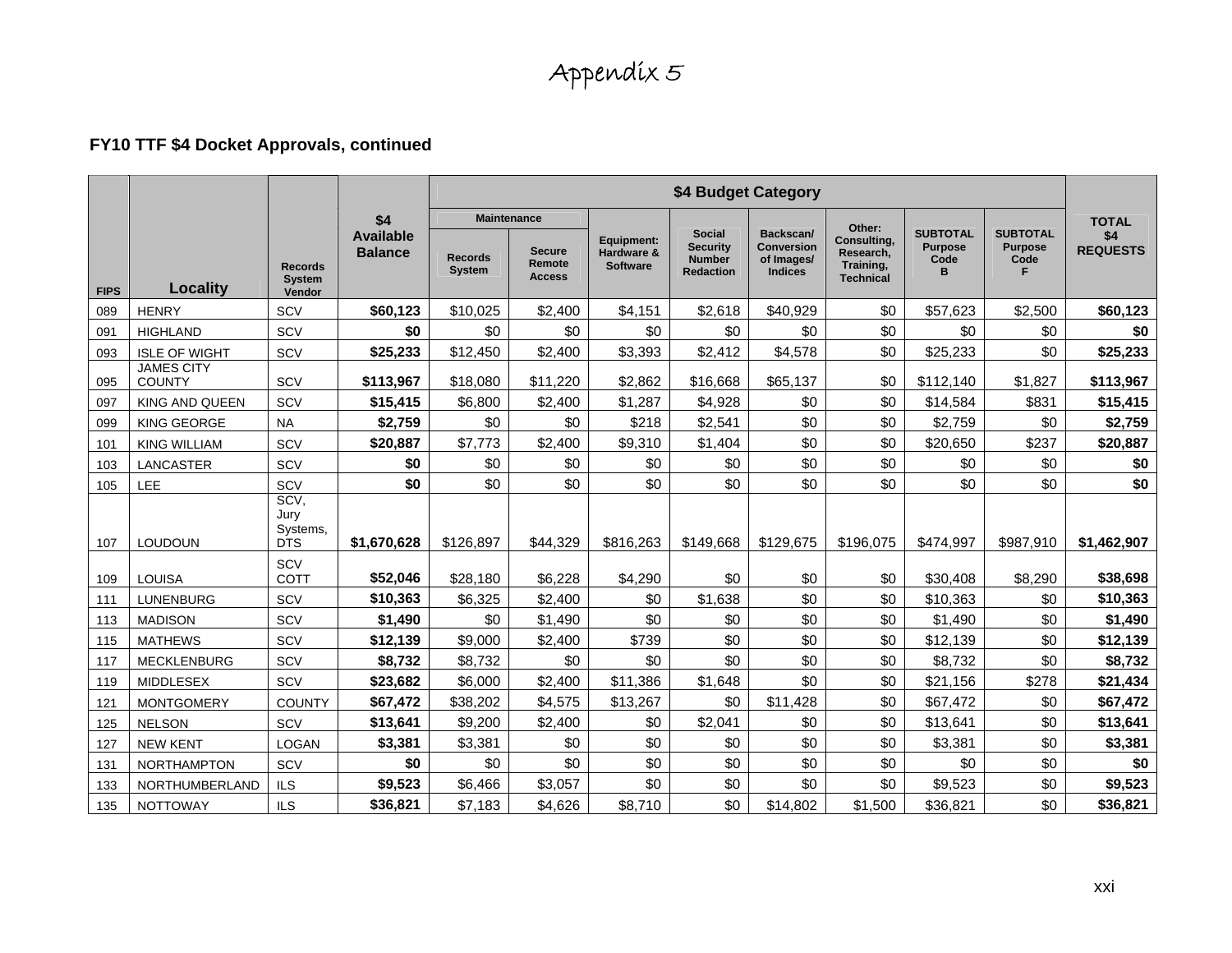|             |                                  |                                           |                                    |                                 | \$4 Budget Category                      |                                             |                                                      |                                                   |                                                           |                             |                        |                        |  |  |
|-------------|----------------------------------|-------------------------------------------|------------------------------------|---------------------------------|------------------------------------------|---------------------------------------------|------------------------------------------------------|---------------------------------------------------|-----------------------------------------------------------|-----------------------------|------------------------|------------------------|--|--|
|             |                                  |                                           | \$4                                |                                 | <b>Maintenance</b>                       |                                             | <b>Social</b>                                        | Backscan/                                         | Other:                                                    | <b>SUBTOTAL</b>             | <b>SUBTOTAL</b>        | <b>TOTAL</b>           |  |  |
| <b>FIPS</b> | Locality                         | <b>Records</b><br><b>System</b><br>Vendor | <b>Available</b><br><b>Balance</b> | <b>Records</b><br><b>System</b> | <b>Secure</b><br>Remote<br><b>Access</b> | Equipment:<br>Hardware &<br><b>Software</b> | <b>Security</b><br><b>Number</b><br><b>Redaction</b> | <b>Conversion</b><br>of Images/<br><b>Indices</b> | Consulting,<br>Research.<br>Training,<br><b>Technical</b> | <b>Purpose</b><br>Code<br>в | <b>Purpose</b><br>Code | \$4<br><b>REQUESTS</b> |  |  |
| 137         | ORANGE*                          | SCV                                       | \$27,323                           | \$11,900                        | \$2,400                                  | \$2,900                                     | \$2,198                                              | \$6,925                                           | \$1,000                                                   | \$27,323                    | \$0                    | \$27,323               |  |  |
| 139         | PAGE                             | <b>ILS</b>                                | \$5,168                            | \$40                            | \$5,128                                  | \$0                                         | \$0                                                  | \$0                                               | \$0                                                       | \$5,168                     | \$0                    | \$5,168                |  |  |
| 141         | <b>PATRICK</b>                   | SCV                                       | \$0                                | \$0                             | \$0                                      | \$0                                         | \$0                                                  | \$0                                               | \$0                                                       | \$0                         | \$0                    | \$0                    |  |  |
| 143         | PITTSYLVANIA                     | SCV                                       | \$11,808                           | \$0                             | \$0                                      | \$800                                       | \$0                                                  | \$11,008                                          | \$0                                                       | \$11,808                    | \$0                    | \$11,808               |  |  |
| 145         | <b>POWHATAN</b>                  | <b>ILS</b>                                | \$91,613                           | \$7,950                         | \$5,575                                  | \$14,725                                    | \$0                                                  | \$3,725                                           | \$0                                                       | \$31,975                    | \$0                    | \$31,975               |  |  |
| 147         | PRINCE EDWARD                    | <b>ILS</b>                                | \$0                                | \$0                             | \$0                                      | \$0                                         | \$0                                                  | \$0                                               | \$0                                                       | \$0                         | \$0                    | \$0                    |  |  |
| 149         | PRINCE GEORGE                    | SCV                                       | \$59,422                           | \$12,200                        | \$2,400                                  | \$0                                         | \$3,045                                              | \$37,530                                          | \$0                                                       | \$54,830                    | \$345                  | \$55,175               |  |  |
| 153         | PRINCE WILLIAM                   | <b>NA</b>                                 | \$259,801                          | \$0                             | \$158,102                                | \$0                                         | \$0                                                  | \$0                                               | \$101,699                                                 | \$158,102                   | \$101,699              | \$259,801              |  |  |
| 155         | <b>PULASKI</b>                   | SCV                                       | \$13,521                           | \$13,521                        | \$0                                      | \$0                                         | \$0                                                  | \$0                                               | \$0                                                       | \$13.521                    | \$0                    | \$13,521               |  |  |
| 157         | <b>RAPPAHANNOCK</b>              | SCV                                       | \$1,554                            | \$1,554                         | \$0                                      | \$0                                         | \$0                                                  | \$0                                               | \$0                                                       | \$1,554                     | \$0                    | \$1,554                |  |  |
| 159         | <b>RICHMOND</b><br><b>COUNTY</b> | <b>ILS</b>                                | \$20,586                           | \$5,471                         | \$10.004                                 | \$5,111                                     | \$0                                                  | \$0                                               | \$0                                                       | \$20,586                    | \$0                    | \$20,586               |  |  |
| 161         | <b>ROANOKE COUNTY</b>            | SCV                                       | \$31,216                           | \$4,894                         | \$4,800                                  | \$8,000                                     | \$7,522                                              | \$6,000                                           | \$0                                                       | \$31,216                    | \$0                    | \$31,216               |  |  |
| 163         | <b>ROCKBRIDGE</b>                | SCV                                       | \$1,290                            | \$1,290                         | \$0                                      | \$0                                         | \$0                                                  | \$0                                               | \$0                                                       | \$1,290                     | \$0                    | \$1,290                |  |  |
| 165         | <b>ROCKINGHAM</b>                | <b>NA</b>                                 | \$619,467                          | \$0                             | \$25,000                                 | \$35,187                                    | \$0                                                  | \$262,000                                         | \$0                                                       | \$49,141                    | \$273,046              | \$322,187              |  |  |
| 167         | <b>RUSSELL</b>                   | SCV                                       | \$0                                | \$0                             | \$0                                      | \$0                                         | \$0                                                  | \$0                                               | \$0                                                       | \$0                         | \$0                    | \$0                    |  |  |
| 169         | <b>SCOTT</b>                     | <b>BIS</b>                                | \$0                                | \$0                             | \$0                                      | \$0                                         | \$0                                                  | \$0                                               | \$0                                                       | \$0                         | \$0                    | \$0                    |  |  |
| 171         | SHENANDOAH                       | SCV                                       | \$37,066                           | \$8,000                         | \$4,800                                  | \$0                                         | \$6,350                                              | \$17,916                                          | \$0                                                       | \$35,994                    | \$1,072                | \$37,066               |  |  |
| 173         | <b>SMYTH</b>                     | SCV                                       | \$993                              | \$993                           | \$0                                      | \$0                                         | \$0                                                  | \$0                                               | \$0                                                       | \$993                       | \$0                    | \$993                  |  |  |
| 175         | <b>SOUTHAMPTON</b>               | SCV                                       | \$7,673                            | \$7,673                         | \$0                                      | \$0                                         | \$0                                                  | \$0                                               | \$0                                                       | \$7,673                     | \$0                    | \$7,673                |  |  |
| 177         | <b>SPOTSYLVANIA</b>              | <b>ILS</b>                                | \$83.857                           | \$9,490                         | \$48.734                                 | \$12,500                                    | \$0                                                  | \$9.133                                           | \$4,000                                                   | \$70.817                    | \$13,040               | \$83,857               |  |  |
| 179         | <b>STAFFORD</b>                  | <b>NA</b>                                 | \$37,944                           | \$0                             | \$9,000                                  | \$0                                         | \$4,442                                              | \$24.502                                          | \$0                                                       | \$37,944                    | \$0                    | \$37,944               |  |  |
| 181         | <b>SURRY</b>                     | <b>NA</b>                                 | \$0                                | \$0                             | \$0                                      | \$0                                         | \$0                                                  | \$0                                               | \$0                                                       | \$0                         | \$0                    | \$0                    |  |  |
| 183         | <b>SUSSEX</b>                    | LOGAN                                     | \$0                                | \$0                             | \$0                                      | \$0                                         | \$0                                                  | \$0                                               | \$0                                                       | \$0                         | \$0                    | \$0                    |  |  |
| 185         | <b>TAZEWELL</b>                  | SCV                                       | \$0                                | \$0                             | \$0                                      | \$0                                         | \$0                                                  | \$0                                               | \$0                                                       | \$0                         | \$0                    | \$0                    |  |  |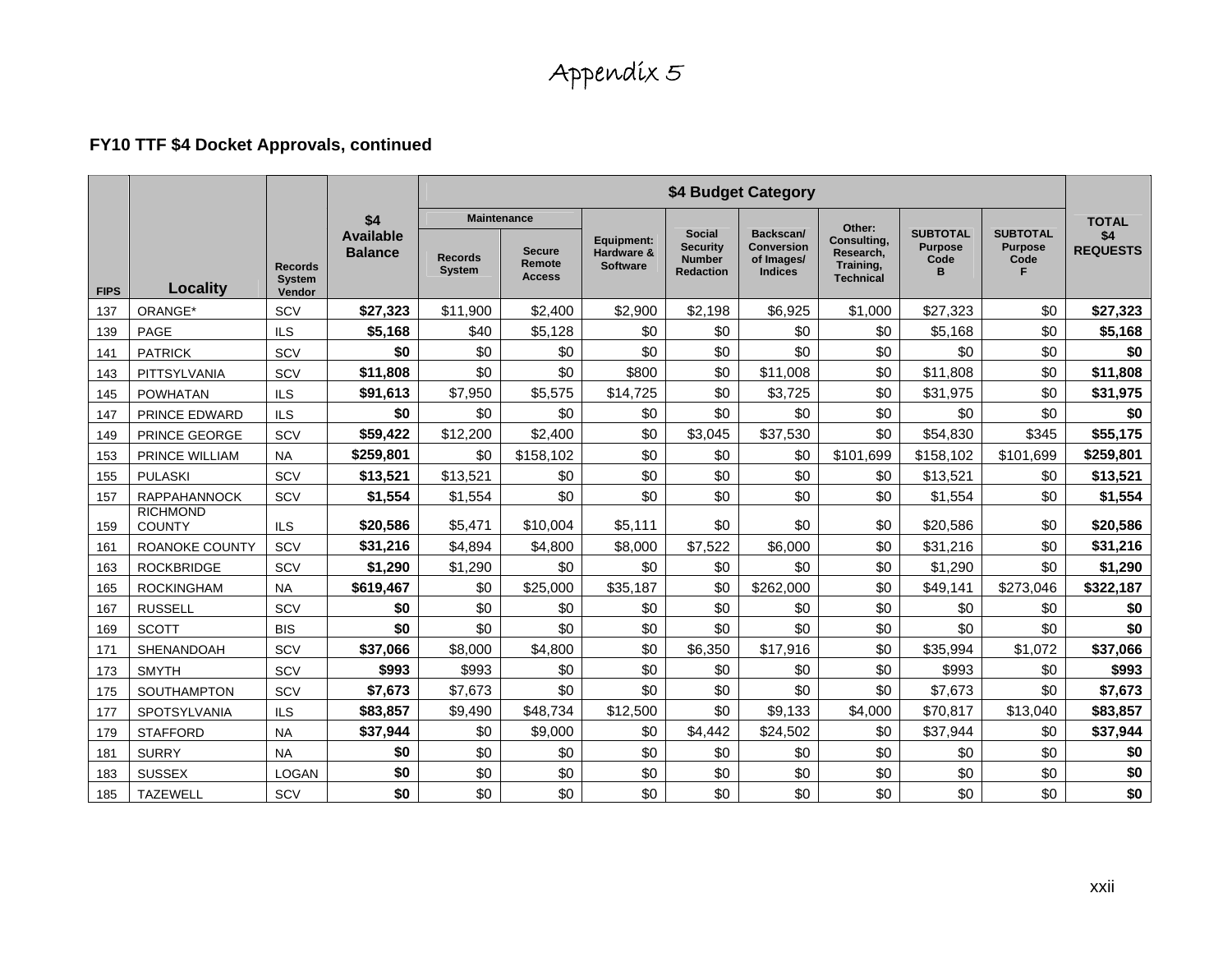|             |                            |                                           |                                    | \$4 Budget Category             |                                          |                                                    |                                                         |                                                                |                                                                 |                                           |                                           |                        |  |
|-------------|----------------------------|-------------------------------------------|------------------------------------|---------------------------------|------------------------------------------|----------------------------------------------------|---------------------------------------------------------|----------------------------------------------------------------|-----------------------------------------------------------------|-------------------------------------------|-------------------------------------------|------------------------|--|
|             |                            |                                           | \$4                                | <b>Maintenance</b>              |                                          |                                                    |                                                         |                                                                | Other:                                                          |                                           |                                           | <b>TOTAL</b>           |  |
| <b>FIPS</b> | Locality                   | <b>Records</b><br><b>System</b><br>Vendor | <b>Available</b><br><b>Balance</b> | <b>Records</b><br><b>System</b> | <b>Secure</b><br>Remote<br><b>Access</b> | <b>Equipment:</b><br>Hardware &<br><b>Software</b> | Social<br><b>Security</b><br><b>Number</b><br>Redaction | Backscan/<br><b>Conversion</b><br>of Images/<br><b>Indices</b> | <b>Consulting</b><br>Research,<br>Training,<br><b>Technical</b> | <b>SUBTOTAL</b><br><b>Purpose</b><br>Code | <b>SUBTOTAL</b><br><b>Purpose</b><br>Code | \$4<br><b>REQUESTS</b> |  |
| 187         | <b>WARREN</b>              | SCV                                       | \$86,603                           | \$14,934                        | \$4,800                                  | \$8,520                                            | \$11,529                                                | \$46,220                                                       | \$0                                                             | \$76,886                                  | \$9,117                                   | \$86,003               |  |
| 191         | <b>WASHINGTON</b>          | SCV                                       | \$49,827                           | \$17,791                        | \$2,400                                  | \$17,120                                           | \$3,738                                                 | \$8,778                                                        | \$0                                                             | \$49,196                                  | \$631                                     | \$49,827               |  |
| 193         | WESTMORELAND               | <b>NA</b>                                 | \$0                                | \$0                             | \$0                                      | \$0                                                | \$0                                                     | \$0                                                            | \$0                                                             | \$0                                       | \$0                                       | \$0                    |  |
| 195         | <b>WISE</b>                | SCV                                       | \$2,664                            | \$2,664                         | \$0                                      | \$0                                                | \$0                                                     | \$0                                                            | \$0                                                             | \$2,664                                   | \$0                                       | \$2,664                |  |
| 197         | <b>WYTHE</b>               | SCV                                       | \$50,388                           | \$0                             | \$0                                      | \$0                                                | \$0                                                     | \$50,388                                                       | \$0                                                             | \$50,388                                  | \$0                                       | \$50,388               |  |
| 199         | <b>YORK</b>                | <b>UNITY</b>                              | \$258,852                          | \$29.400                        | \$0                                      | \$33,946                                           | \$24,000                                                | \$171,506                                                      | \$0                                                             | \$258.852                                 | \$0                                       | \$258,852              |  |
| 510         | <b>ALEXANDRIA</b>          | SCV                                       | \$117,785                          | \$12,200                        | \$9,600                                  | \$0                                                | \$90,869                                                | \$0                                                            | \$5,116                                                         | \$30,046                                  | \$87.739                                  | \$117,785              |  |
| 520         | <b>BRISTOL</b>             | SCV                                       | \$0                                | \$0                             | \$0                                      | \$0                                                | \$0                                                     | \$0                                                            | \$0                                                             | \$0                                       | \$0                                       | \$0                    |  |
| 530         | <b>BUENA VISTA</b>         | SCV                                       | \$0                                | \$0                             | \$0                                      | \$0                                                | \$0                                                     | \$0                                                            | \$0                                                             | \$0                                       | \$0                                       | \$0                    |  |
| 540         | <b>CHARLOTTESVILLE</b>     | <b>ILS</b>                                | \$46.301                           | \$20,000                        | \$0                                      | \$11,926                                           | \$0                                                     | \$10,625                                                       | \$3,750                                                         | \$46,301                                  | \$0                                       | \$46,301               |  |
| 550         | <b>CHESAPEAKE</b>          | SCV                                       | \$86,090                           | \$10,198                        | \$10,800                                 | \$59,307                                           | \$5,785                                                 | \$0                                                            | \$0                                                             | \$66,192                                  | \$19,898                                  | \$86,090               |  |
| 570         | COLONIAL<br><b>HEIGHTS</b> | <b>AMCAD</b>                              | \$0                                | \$0                             | \$0                                      | \$0                                                | \$0                                                     | \$0                                                            | \$0                                                             | \$0                                       | \$0                                       | \$0                    |  |
| 590         | <b>DANVILLE</b>            | SCV                                       | \$127,695                          | \$13,200                        | \$7,200                                  | \$54,591                                           | \$2,704                                                 | \$50,000                                                       | \$0                                                             | \$126,788                                 | \$907                                     | \$127,695              |  |
| 630         | <b>FREDERICKSBURG</b>      | SCV                                       | \$0                                | \$0                             | \$0                                      | \$0                                                | \$0                                                     | \$0                                                            | \$0                                                             | \$0                                       | \$0                                       | \$0                    |  |
| 650         | <b>HAMPTON</b>             | SCV                                       | \$82,110                           | \$28.548                        | \$4,800                                  | \$1,615                                            | \$18,828                                                | \$28,319                                                       | \$0                                                             | \$78.335                                  | \$3.775                                   | \$82,110               |  |
| 670         | <b>HOPEWELL</b>            | <b>NA</b>                                 | \$234                              | \$0                             | \$0                                      | \$0                                                | \$0                                                     | \$0                                                            | \$0                                                             | \$0                                       | \$0                                       | \$0                    |  |
| 680         | <b>LYNCHBURG</b>           | SCV                                       | \$22,233                           | \$13,009                        | \$4,800                                  | \$0                                                | \$4,249                                                 | \$0                                                            | \$0                                                             | \$22,058                                  | \$0                                       | \$22,058               |  |
| 690         | <b>MARTINSVILLE</b>        | <b>UNITY</b>                              | \$0                                | \$0                             | \$0                                      | \$0                                                | \$0                                                     | \$0                                                            | \$0                                                             | \$0                                       | \$0                                       | \$0                    |  |
| 700         | NEWPORT NEWS               | SCV                                       | \$470.036                          | \$21,200                        | \$0                                      | \$11,355                                           | \$0                                                     | \$0                                                            | \$200,000                                                       | \$32,555                                  | \$200,000                                 | \$232,555              |  |
| 710         | <b>NORFOLK</b>             | <b>NA</b>                                 | \$2,640                            | \$0                             | \$0                                      | \$0                                                | \$2,640                                                 | \$0                                                            | \$0                                                             | \$2,640                                   | \$0                                       | \$2,640                |  |
| 730         | <b>PETERSBURG</b>          | <b>ILS</b>                                | \$56,443                           | \$18.727                        | \$26,195                                 | \$11.521                                           | \$0                                                     | \$0                                                            | \$0                                                             | \$56,443                                  | \$0                                       | \$56,443               |  |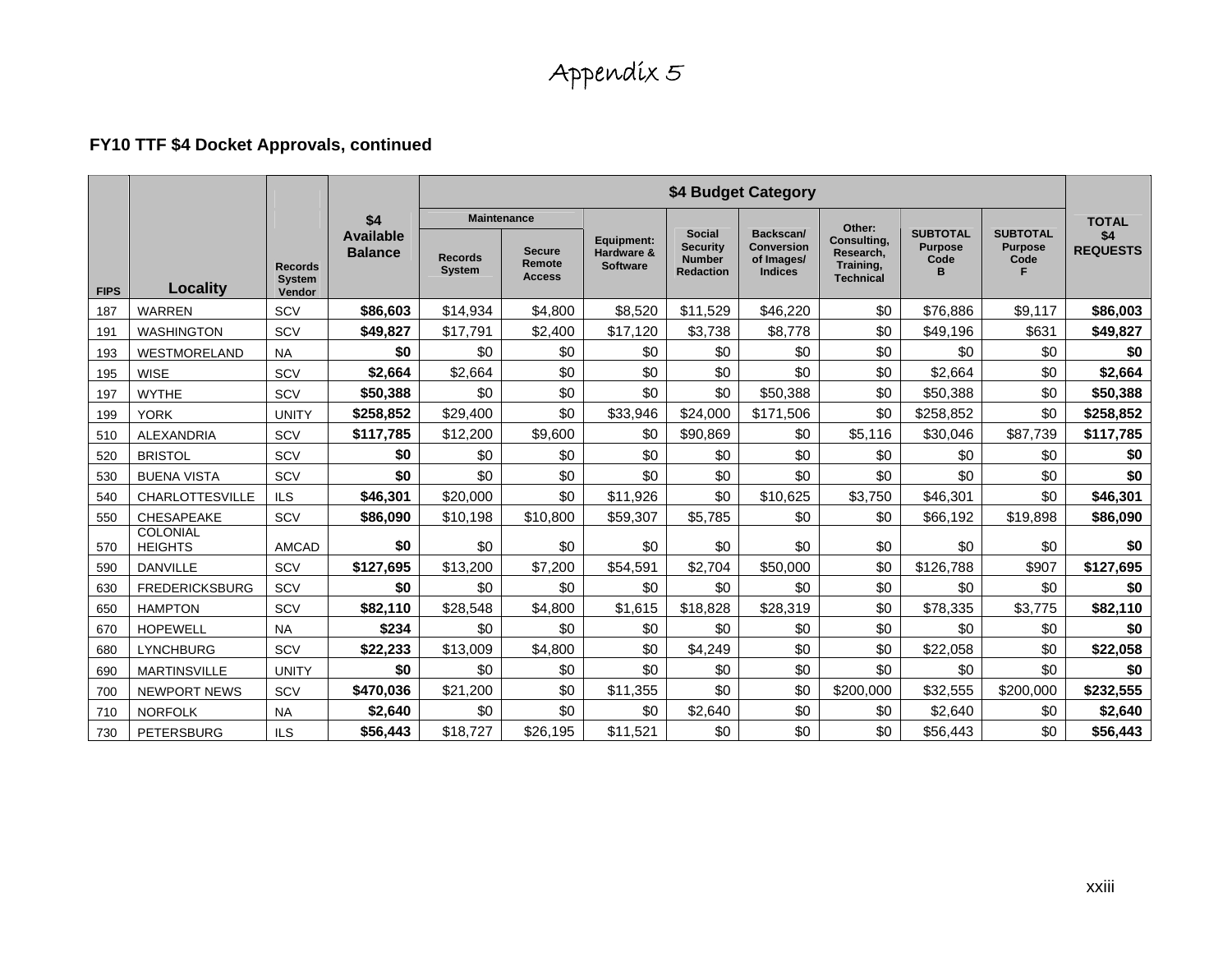|             |                       |                                           |                                    |                                 |                                          |                                                    |                                                                       | \$4 Budget Category                                            |                                                           |                                                |                                           |                        |
|-------------|-----------------------|-------------------------------------------|------------------------------------|---------------------------------|------------------------------------------|----------------------------------------------------|-----------------------------------------------------------------------|----------------------------------------------------------------|-----------------------------------------------------------|------------------------------------------------|-------------------------------------------|------------------------|
|             |                       |                                           | \$4                                | <b>Maintenance</b>              |                                          |                                                    |                                                                       |                                                                | Other:                                                    |                                                |                                           | <b>TOTAL</b>           |
| <b>FIPS</b> | Locality              | <b>Records</b><br><b>System</b><br>Vendor | <b>Available</b><br><b>Balance</b> | <b>Records</b><br><b>System</b> | <b>Secure</b><br>Remote<br><b>Access</b> | <b>Equipment:</b><br>Hardware &<br><b>Software</b> | <b>Social</b><br><b>Security</b><br><b>Number</b><br><b>Redaction</b> | Backscan/<br><b>Conversion</b><br>of Images/<br><b>Indices</b> | Consulting,<br>Research,<br>Training,<br><b>Technical</b> | <b>SUBTOTAL</b><br><b>Purpose</b><br>Code<br>в | <b>SUBTOTAL</b><br><b>Purpose</b><br>Code | \$4<br><b>REQUESTS</b> |
| 740         | <b>PORTSMOUTH</b>     | <b>NA</b>                                 | \$3,629                            | \$0                             | \$3,629                                  | \$0                                                | \$0                                                                   | \$0                                                            | \$0                                                       | \$3,629                                        | \$0                                       | \$3,629                |
| 750         | <b>RADFORD</b>        | <b>ILS</b>                                | \$4,091                            | \$3,592                         | \$499                                    | \$0                                                | \$0                                                                   | \$0                                                            | \$0                                                       | \$4,091                                        | \$0                                       | \$4,091                |
| 760         | <b>RICHMOND CITY</b>  | SCV.<br>Lason                             | \$552,347                          | \$87,000                        | \$13,200                                 | \$26,000                                           | \$39,416                                                              | \$133,700                                                      | \$0                                                       | \$264,143                                      | \$35,173                                  | \$299,316              |
| 770         | ROANOKE CITY          | SCV                                       | \$98,312                           | \$36,933                        | \$9,600                                  | \$16,450                                           | \$13,637                                                              | \$8,500                                                        | \$0                                                       | \$82,620                                       | \$2,500                                   | \$85,120               |
| 775         | <b>SALEM</b>          | SCV                                       | \$31,709                           | \$8,400                         | \$2,400                                  | \$8,601                                            | \$1,843                                                               | \$0                                                            | \$0                                                       | \$20,933                                       | \$311                                     | \$21,244               |
| 790         | <b>STAUNTON</b>       | SCV                                       | \$0                                | \$0                             | \$0                                      | \$0                                                | \$0                                                                   | \$0                                                            | \$0                                                       | \$0                                            | \$0                                       | \$0                    |
| 800         | <b>SUFFOLK</b>        | <b>AMCAD</b>                              | \$32,623                           | \$0                             | \$0                                      | \$32,623                                           | \$0                                                                   | \$0                                                            | \$0                                                       | \$32,623                                       | \$0                                       | \$32,623               |
| 810         | <b>VIRGINIA BEACH</b> | <b>AMCAD</b>                              | \$274,555                          | \$240,000                       | \$0                                      | \$0                                                | \$0                                                                   | \$0                                                            | \$0                                                       | \$129,150                                      | \$110,850                                 | \$240,000              |
| 820         | <b>WAYNESBORO</b>     | SCV                                       | \$55,093                           | \$9,200                         | \$2,400                                  | \$17,800                                           | \$1,607                                                               | \$24,086                                                       | \$0                                                       | \$55,093                                       | \$0                                       | \$55,093               |
| 840         | <b>WINCHESTER</b>     | SCV                                       | \$0                                | \$0                             | \$0                                      | \$0                                                | \$0                                                                   | \$0                                                            | \$0                                                       | \$0                                            | \$0                                       | \$0                    |
| 120         | <b>BUDGETS</b>        |                                           | \$8,504,488                        | \$1,729,022                     | \$514,768                                | \$1,930,791                                        | \$501,630                                                             | \$1,784,799                                                    | \$784,382                                                 | \$5,163,101                                    | \$2,082,105                               | \$7,245,392            |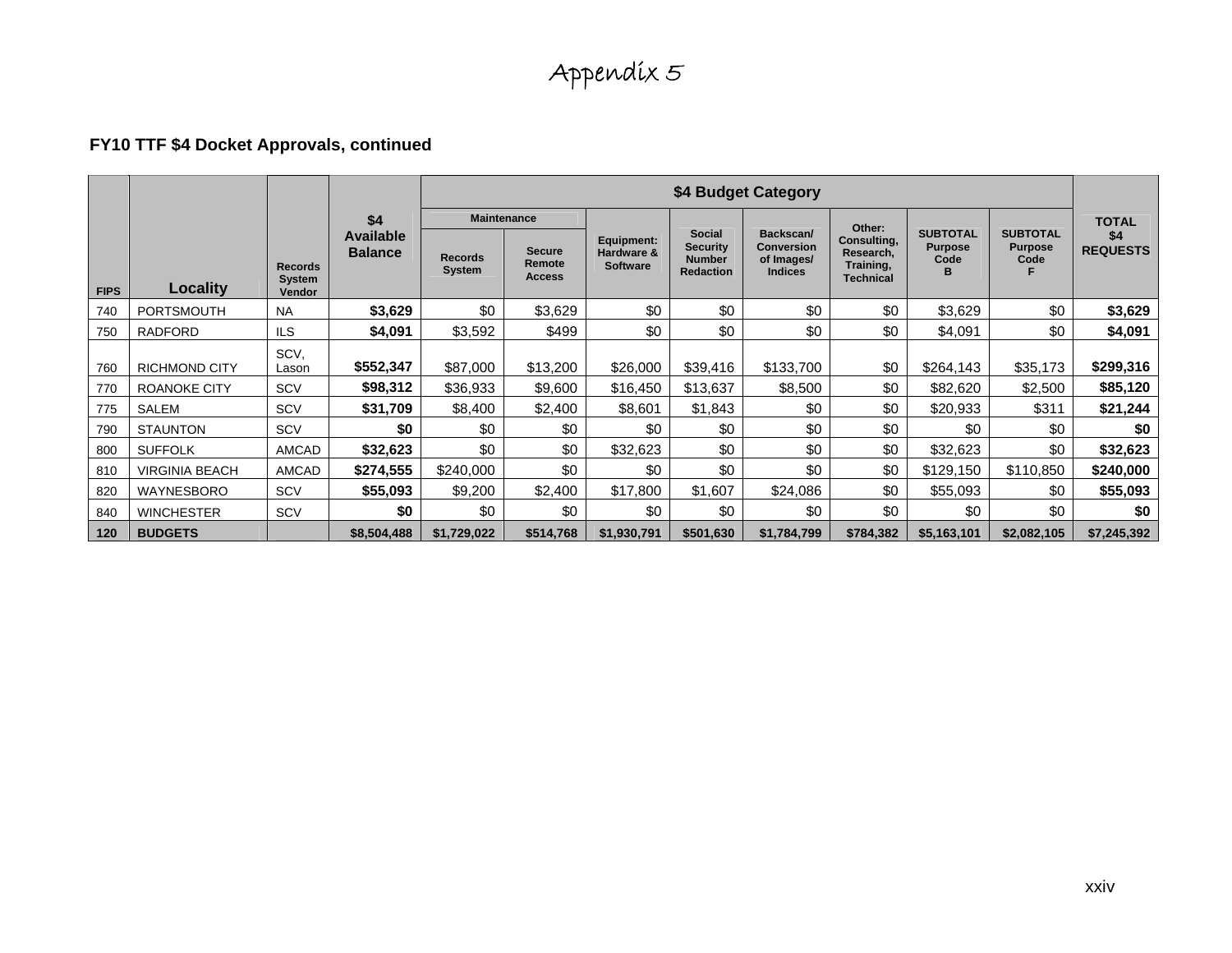#### **FY10 TTF \$1 Fund Docket Approvals**

|             |                            |                                           |                                    |                                         |                                          | \$1 Fund Budget Request APPROVED                                   |                                      |                             |                                                   |                                                    |
|-------------|----------------------------|-------------------------------------------|------------------------------------|-----------------------------------------|------------------------------------------|--------------------------------------------------------------------|--------------------------------------|-----------------------------|---------------------------------------------------|----------------------------------------------------|
|             |                            |                                           | \$4                                |                                         | <b>Maintenance</b>                       |                                                                    |                                      | <b>TOTAL</b>                | \$1 Fund                                          | \$1 Fund<br><b>Back Scan/</b>                      |
| <b>FIPS</b> | <b>Locality</b>            | <b>Records</b><br><b>System</b><br>Vendor | <b>Available</b><br><b>Balance</b> | Land<br><b>Records</b><br><b>System</b> | <b>Secure</b><br>Remote<br><b>Access</b> | <b>Redaction</b><br>of Social<br><b>Security</b><br><b>Numbers</b> | Equipment:<br>Hardware<br>& Software | \$1 Fund<br><b>APPROVED</b> | <b>Equipment</b><br><b>NOT</b><br><b>APPROVED</b> | <b>Conversion</b><br><b>NOT</b><br><b>APPROVED</b> |
| 001         | <b>ACCOMACK</b>            | <b>ILS</b>                                | \$2,862                            | \$7,155                                 | \$11,317                                 | \$0                                                                | \$15,400                             | \$33,872                    | \$0                                               | \$0                                                |
| 003         | ALBEMARLE                  | SCV<br><b>COTT</b>                        | \$145,065                          | \$0                                     | \$0                                      | \$0                                                                | \$0                                  | \$0                         | \$0                                               | \$0                                                |
| 005         | <b>ALLEGHANY</b>           | SCV                                       | \$2,498                            | \$8,698                                 | \$0                                      | \$1,777                                                            | \$0                                  | \$10,475                    | \$0                                               | \$0                                                |
| 007         | AMELIA                     | <b>ILS</b>                                | \$8,320                            | \$0                                     | \$3,497                                  | \$0                                                                | \$9,070                              | \$12,567                    | \$0                                               | \$2,975                                            |
| 009         | <b>AMHERST</b>             | <b>NA</b>                                 | \$8,601                            | \$0                                     | \$2,400                                  | \$2,939                                                            | \$15,000                             | \$20,339                    | \$423                                             | \$0                                                |
| 011         | <b>APPOMATTOX</b>          | <b>ILS</b>                                | \$16,610                           | \$840                                   | \$0                                      | \$0                                                                | \$10,987                             | \$11,827                    | \$0                                               | \$2,975                                            |
| 013         | <b>ARLINGTON</b>           | <b>IMAGE</b><br><b>VISION</b>             | \$56,651                           | \$0                                     | \$0                                      | \$312,573                                                          | \$0                                  | \$312,573                   | \$0                                               | \$0                                                |
| 015         | <b>AUGUSTA</b>             | SCV                                       | \$64,594                           | \$0                                     | \$0                                      | \$0                                                                | \$0                                  | \$0                         | \$0                                               | \$0                                                |
| 017         | <b>BATH</b>                | SCV                                       | \$5,138                            | \$2,635                                 | \$2,400                                  | \$285                                                              | \$1,000                              | \$6,320                     | \$0                                               | \$0                                                |
| 019         | <b>BEDFORD</b>             | SCV                                       | \$115,721                          | \$0                                     | \$0                                      | \$0                                                                | \$0                                  | \$0                         | \$0                                               | \$0                                                |
| 021         | <b>BLAND</b>               | SCV                                       | \$0                                | \$9,875                                 | \$2,400                                  | \$1,500                                                            | \$0                                  | \$13,775                    | \$0                                               | \$0                                                |
| 023         | <b>BOTETOURT</b>           | SCV                                       | \$20,517                           | \$0                                     | \$0                                      | \$0                                                                | \$0                                  | \$0                         | \$0                                               | \$0                                                |
| 025         | <b>BRUNSWICK</b>           | SCV                                       | \$16,101                           | \$0                                     | \$0                                      | \$0                                                                | \$0                                  | \$0                         | \$0                                               | \$0                                                |
| 027         | <b>BUCHANAN</b>            | SCV                                       | \$0                                | \$6,200                                 | \$2,400                                  | \$5,575                                                            | \$0                                  | \$14,175                    | \$0                                               | \$3,926                                            |
| 029         | <b>BUCKINGHAM</b>          | <b>ILS</b>                                | \$7,636                            | \$0                                     | \$0                                      | \$0                                                                | \$10,475                             | \$10,475                    | \$0                                               | \$3,300                                            |
| 031         | <b>CAMPBELL</b>            | SCV                                       | \$7,883                            | \$4,442                                 | \$9,800                                  | \$2,620                                                            | \$0                                  | \$16,862                    | \$0                                               | \$0                                                |
| 033         | <b>CAROLINE</b>            | <b>NA</b>                                 | \$1,017                            | \$0                                     | \$6,000                                  | \$863                                                              | \$0                                  | \$6,863                     | \$0                                               | \$0                                                |
| 035         | <b>CARROLL</b>             | LOGAN                                     | \$30,577                           | \$9,398                                 | \$0                                      | \$1,280                                                            | \$4,200                              | \$14,878                    | \$0                                               | \$11,718                                           |
| 036         | <b>CHARLES CITY COUNTY</b> | SCV                                       | \$18,806                           | \$0                                     | \$0                                      | \$2,000                                                            | \$2,872                              | \$4,872                     | \$0                                               | \$31,520                                           |
| 037         | <b>CHARLOTTE</b>           | <b>NA</b>                                 | \$7,461                            | \$0                                     | \$0                                      | \$0                                                                | \$0                                  | \$0                         | \$0                                               | \$0                                                |
| 041         | <b>CHESTERFIELD</b>        | LOGAN                                     | \$152,952                          | \$0                                     | \$0                                      | \$0                                                                | \$0                                  | \$0                         | \$0                                               | \$0                                                |
| 043         | <b>CLARKE</b>              | <b>NA</b>                                 | \$0                                | \$0                                     | \$0                                      | \$0                                                                | \$0                                  | \$0                         | \$0                                               | \$10,700                                           |
| 045         | <b>CRAIG</b>               | SCV                                       | \$39,189                           | \$0                                     | \$0                                      | \$0                                                                | \$0                                  | \$0                         | \$0                                               | \$0                                                |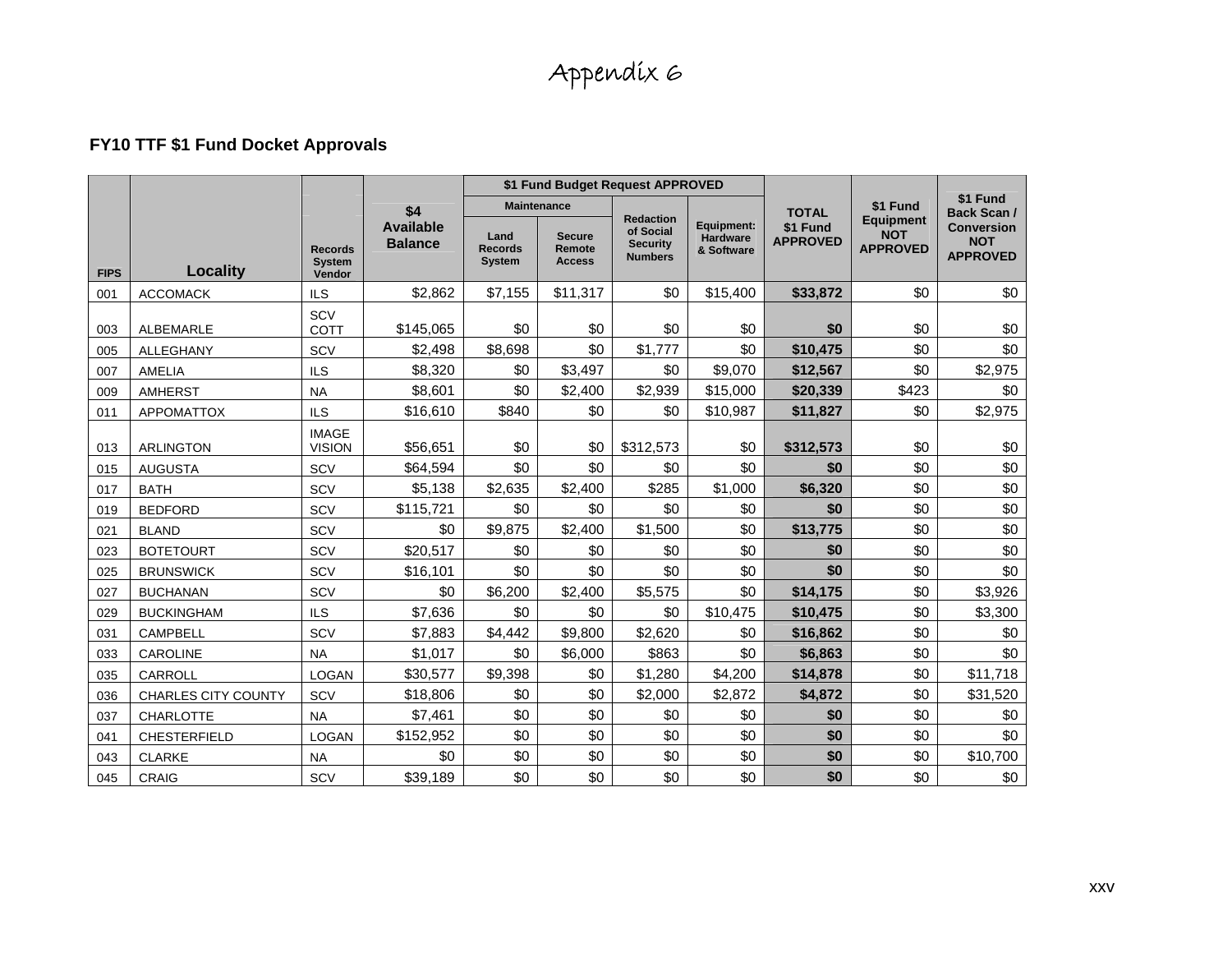|             |                        |                                             |                                    |                                         | \$1 Fund Budget Request APPROVED         |                                                                    |                                      |                             |                                                   |                                                    |
|-------------|------------------------|---------------------------------------------|------------------------------------|-----------------------------------------|------------------------------------------|--------------------------------------------------------------------|--------------------------------------|-----------------------------|---------------------------------------------------|----------------------------------------------------|
|             |                        |                                             | \$4                                | <b>Maintenance</b>                      |                                          |                                                                    |                                      | <b>TOTAL</b>                | \$1 Fund                                          | \$1 Fund<br>Back Scan /                            |
| <b>FIPS</b> | Locality               | <b>Records</b><br><b>System</b><br>Vendor   | <b>Available</b><br><b>Balance</b> | Land<br><b>Records</b><br><b>System</b> | <b>Secure</b><br>Remote<br><b>Access</b> | <b>Redaction</b><br>of Social<br><b>Security</b><br><b>Numbers</b> | Equipment:<br>Hardware<br>& Software | \$1 Fund<br><b>APPROVED</b> | <b>Equipment</b><br><b>NOT</b><br><b>APPROVED</b> | <b>Conversion</b><br><b>NOT</b><br><b>APPROVED</b> |
| 047         | <b>CULPEPER</b>        | SCV                                         | \$55,296                           | \$0                                     | \$0                                      | \$0                                                                | \$0                                  | \$0                         | \$0                                               | \$0                                                |
| 049         | <b>CUMBERLAND</b>      | <b>ILS</b>                                  | \$16,165                           | \$750                                   | \$0                                      | \$0                                                                | \$800                                | \$1,550                     | \$0                                               | \$2,125                                            |
| 051         | <b>DICKENSON</b>       | SCV                                         | \$72,158                           | \$0                                     | \$0                                      | \$9,180                                                            | \$0                                  | \$9,180                     | \$0                                               | \$65,368                                           |
| 053         | <b>DINWIDDIE</b>       | SCV                                         | \$42,706                           | \$9,892                                 | \$2,400                                  | \$0                                                                | \$0                                  | \$12,292                    | \$0                                               | \$0                                                |
| 057         | <b>ESSEX</b>           | SCV                                         | \$0                                | \$6,000                                 | \$2,400                                  | \$769                                                              | \$0                                  | \$9,169                     | \$0                                               | \$0                                                |
| 059         | <b>FAIRFAX COUNTY</b>  | <b>NA</b>                                   | \$568,824                          | \$0                                     | \$0                                      | \$0                                                                | \$0                                  | \$0                         | \$0                                               | \$0                                                |
| 061         | <b>FAUQUIER</b>        | SCV                                         | \$26,375                           | \$0                                     | \$0                                      | \$0                                                                | \$0                                  | \$0                         | \$0                                               | \$0                                                |
| 063         | <b>FLOYD</b>           | SCV                                         | \$21,717                           | \$0                                     | \$0                                      | \$0                                                                | \$15,000                             | \$15,000                    | \$32,288                                          | \$0                                                |
| 065         | <b>FLUVANNA</b>        | <b>LOGAN</b>                                | \$596                              | \$29,904                                | \$6,000                                  | \$1,208                                                            | \$0                                  | \$37,112                    | \$0                                               | \$0                                                |
| 067         | <b>FRANKLIN COUNTY</b> | SCV                                         | \$91,615                           | \$0                                     | \$0                                      | \$0                                                                | \$0                                  | \$0                         | \$0                                               | \$0                                                |
| 069         | <b>FREDERICK</b>       | SCV                                         | \$124,509                          | \$0                                     | \$0                                      | \$0                                                                | \$0                                  | \$0                         | \$0                                               | \$0                                                |
| 071         | <b>GILES</b>           | <b>ILS</b>                                  | \$47,908                           | \$0                                     | \$0                                      | \$0                                                                | \$0                                  | \$0                         | \$0                                               | \$0                                                |
| 073         | <b>GLOUCESTER</b>      | SCV                                         | \$62,709                           | \$0                                     | \$0                                      | \$0                                                                | \$0                                  | \$0                         | \$0                                               | \$0                                                |
| 075         | <b>GOOCHLAND</b>       | SCV                                         | \$18,646                           | \$0                                     | \$0                                      | \$0                                                                | \$0                                  | \$0                         | \$0                                               | \$0                                                |
| 077         | <b>GRAYSON</b>         | SCV                                         | \$1,739                            | \$4,603                                 | \$2,400                                  | \$1,014                                                            | \$15,000                             | \$23,017                    | \$3,260                                           | \$0                                                |
| 079         | <b>GREENE</b>          | <b>COTT</b>                                 | \$0                                | \$48,372                                | \$0                                      | \$0                                                                | \$0                                  | \$48,372                    | \$0                                               | \$0                                                |
| 081         | <b>GREENSVILLE</b>     | SCV                                         | \$4,132                            | \$7,609                                 | \$2,400                                  | \$0                                                                | \$1,500                              | \$11,509                    | \$0                                               | \$30,800                                           |
| 083         | <b>HALIFAX</b>         | SCV                                         | \$2,976                            | \$6,224                                 | \$2,400                                  | \$6,899                                                            | \$4,000                              | \$19,523                    | \$0                                               | \$71,873                                           |
| 085         | <b>HANOVER</b>         | Sycom,<br>Image<br>Source,<br>SCV.<br>AmCad | \$112,699                          | \$0                                     | \$0                                      | \$0                                                                | \$0                                  | \$0                         | \$0                                               | \$0                                                |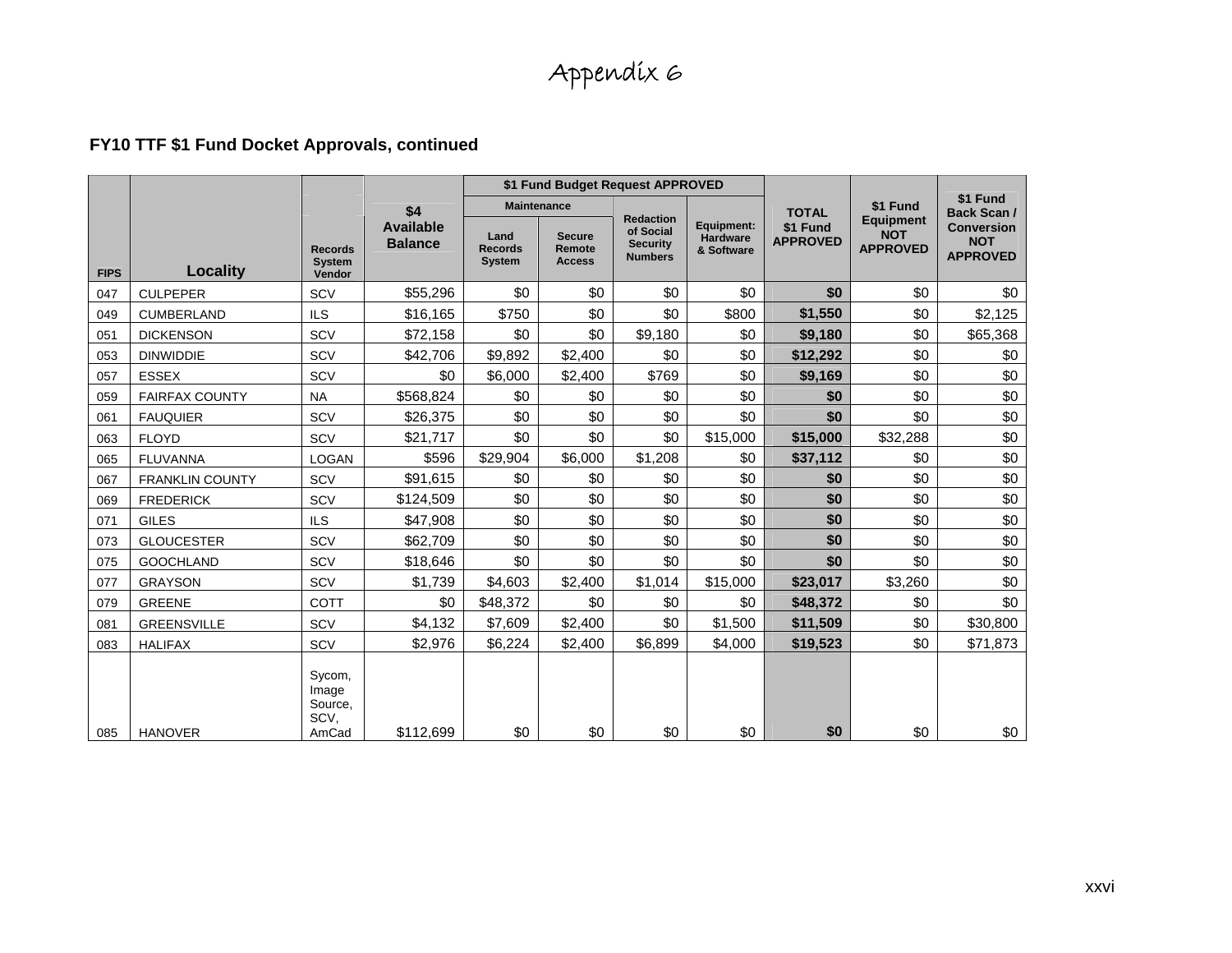|             |                          |                                           |                                    |                                         |                                          | \$1 Fund Budget Request APPROVED                                   |                                                    |                             |                                                   | \$1 Fund                                           |
|-------------|--------------------------|-------------------------------------------|------------------------------------|-----------------------------------------|------------------------------------------|--------------------------------------------------------------------|----------------------------------------------------|-----------------------------|---------------------------------------------------|----------------------------------------------------|
|             |                          |                                           | \$4                                |                                         | <b>Maintenance</b>                       |                                                                    |                                                    | <b>TOTAL</b>                | \$1 Fund                                          | <b>Back Scan</b>                                   |
| <b>FIPS</b> | <b>Locality</b>          | <b>Records</b><br><b>System</b><br>Vendor | <b>Available</b><br><b>Balance</b> | Land<br><b>Records</b><br><b>System</b> | <b>Secure</b><br>Remote<br><b>Access</b> | <b>Redaction</b><br>of Social<br><b>Security</b><br><b>Numbers</b> | <b>Equipment:</b><br><b>Hardware</b><br>& Software | \$1 Fund<br><b>APPROVED</b> | <b>Equipment</b><br><b>NOT</b><br><b>APPROVED</b> | <b>Conversion</b><br><b>NOT</b><br><b>APPROVED</b> |
| 087         | <b>HENRICO</b>           | <b>ILS</b>                                | \$534,655                          | \$0                                     | \$0                                      | \$0                                                                | \$0                                                | \$0                         | \$0                                               | \$0                                                |
| 089         | <b>HENRY</b>             | SCV                                       | \$60,123                           | \$0                                     | \$0                                      | \$0                                                                | \$0                                                | \$0                         | \$0                                               | \$0                                                |
| 091         | <b>HIGHLAND</b>          | SCV                                       | \$0                                | \$7,773                                 | \$2,400                                  | \$340                                                              | \$15,000                                           | \$25,513                    | \$3,800                                           | \$0                                                |
| 093         | <b>ISLE OF WIGHT</b>     | SCV                                       | \$25,233                           | \$0                                     | \$0                                      | \$2,869                                                            | \$0                                                | \$2,869                     | \$0                                               | \$38,000                                           |
| 095         | <b>JAMES CITY COUNTY</b> | SCV                                       | \$113,967                          | \$0                                     | \$0                                      | \$0                                                                | \$0                                                | \$0                         | \$0                                               | \$0                                                |
| 097         | KING AND QUEEN           | SCV                                       | \$15,415                           | \$0                                     | \$0                                      | \$0                                                                | \$0                                                | \$0                         | \$0                                               | \$0                                                |
| 099         | KING GEORGE              | <b>NA</b>                                 | \$2,759                            | \$0                                     | \$0                                      | \$0                                                                | \$27,150                                           | \$27,150                    | \$0                                               | \$0                                                |
| 101         | <b>KING WILLIAM</b>      | SCV                                       | \$20,887                           | \$0                                     | \$0                                      | \$0                                                                | \$0                                                | \$0                         | \$0                                               | \$0                                                |
| 103         | <b>LANCASTER</b>         | SCV                                       | \$0                                | \$8,825                                 | \$2,400                                  | \$1,076                                                            | \$7.500                                            | \$19,801                    | \$0                                               | \$0                                                |
| 105         | LEE                      | SCV                                       | \$0                                | \$11,200                                | \$2,400                                  | \$3,565                                                            | \$3,600                                            | \$20,765                    | \$0                                               | \$0                                                |
| 107         | <b>LOUDOUN</b>           | SCV,<br>Jury<br>Systems,<br><b>DTS</b>    | \$1,670,628                        | \$0                                     | \$0                                      | \$0                                                                | \$0                                                | \$0                         | \$0                                               | \$0                                                |
| 109         | <b>LOUISA</b>            | SCV<br>COTT                               | \$52,046                           | \$0                                     | \$0                                      | \$0                                                                | \$0                                                | \$0                         | \$0                                               | \$0                                                |
| 111         | <b>LUNENBURG</b>         | SCV                                       | \$10,363                           | \$0                                     | \$0                                      | \$3,864                                                            | \$0                                                | \$3,864                     | \$0                                               | \$75,000                                           |
| 113         | <b>MADISON</b>           | SCV                                       | \$1,490                            | \$8,711                                 | \$910                                    | \$684                                                              | \$0                                                | \$10,305                    | \$0                                               | \$0                                                |
| 115         | <b>MATHEWS</b>           | SCV                                       | \$12,139                           | \$0                                     | \$0                                      | \$0                                                                | \$261                                              | \$261                       | \$0                                               | \$0                                                |
| 117         | <b>MECKLENBURG</b>       | SCV                                       | \$8,732                            | \$5,382                                 | \$2,400                                  | \$2,113                                                            | \$8,255                                            | \$18,150                    | \$0                                               | \$0                                                |
| 119         | <b>MIDDLESEX</b>         | SCV                                       | \$23,682                           | \$0                                     | \$0                                      | \$0                                                                | \$0                                                | \$0                         | \$0                                               | \$0                                                |
| 121         | <b>MONTGOMERY</b>        | <b>COUNTY</b>                             | \$67,472                           | \$0                                     | \$0                                      | \$0                                                                | \$0                                                | \$0                         | \$0                                               | \$1,572                                            |
| 125         | <b>NELSON</b>            | SCV                                       | \$13,641                           | \$0                                     | \$0                                      | \$3,761                                                            | \$15,000                                           | \$18,761                    | \$2,842                                           | \$12,340                                           |
| 127         | <b>NEW KENT</b>          | LOGAN                                     | \$3,381                            | \$34,084                                | \$6,000                                  | \$1,092                                                            | \$0                                                | \$41,176                    | \$0                                               | \$0                                                |
| 131         | <b>NORTHAMPTON</b>       | SCV                                       | \$0                                | \$5,000                                 | \$2,400                                  | \$1,043                                                            | \$0                                                | \$8,443                     | \$0                                               | \$81,120                                           |
| 133         | NORTHUMBERLAND           | <b>ILS</b>                                | \$9,523                            | \$0                                     | \$1,933                                  | \$0                                                                | \$9,980                                            | \$11,913                    | \$0                                               | \$2,975                                            |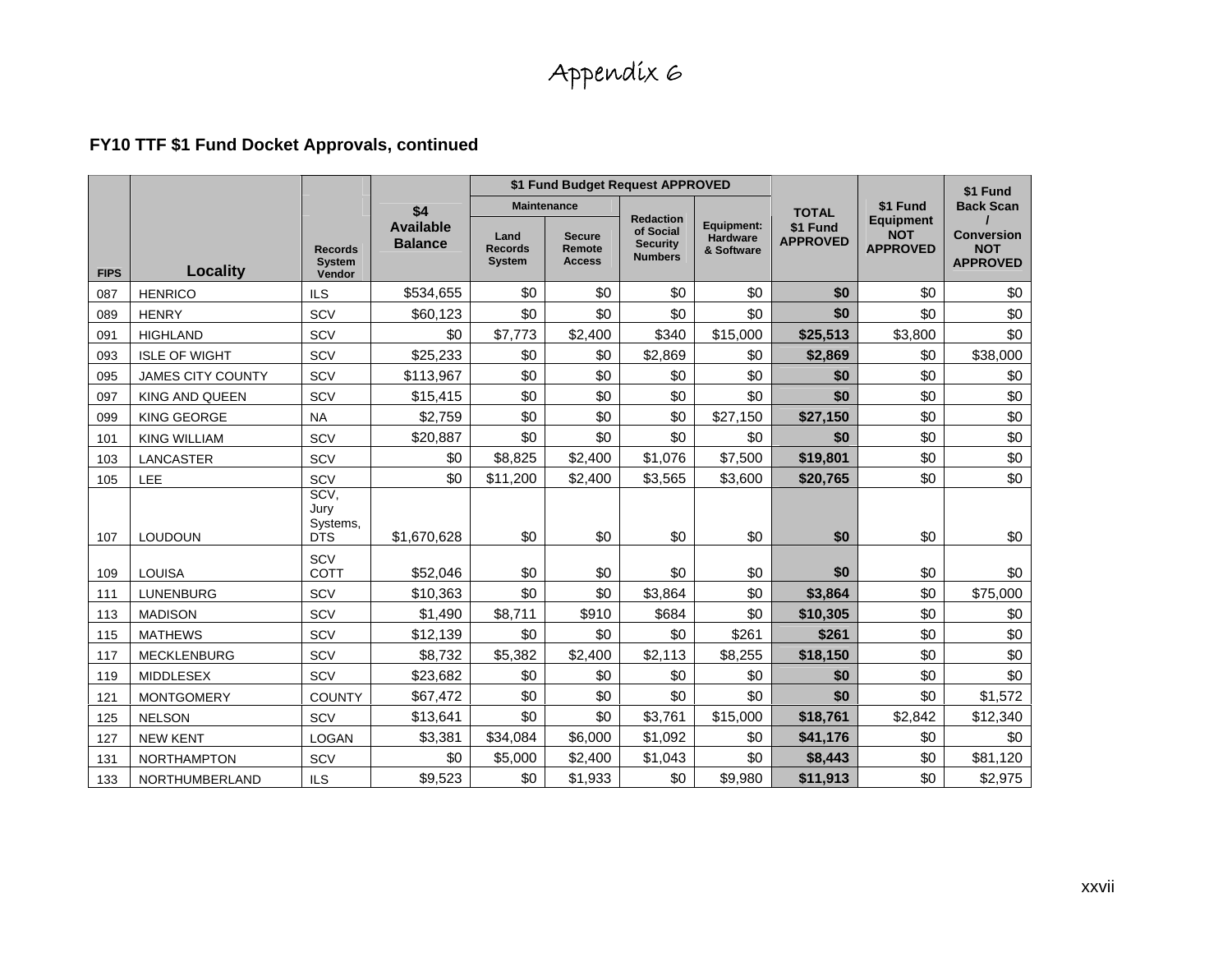|             |                   |                                           |           |                                         | \$1 Fund Budget Request APPROVED         |                                                                    |                                                    |                             |                                                   |                                                    |  |
|-------------|-------------------|-------------------------------------------|-----------|-----------------------------------------|------------------------------------------|--------------------------------------------------------------------|----------------------------------------------------|-----------------------------|---------------------------------------------------|----------------------------------------------------|--|
|             |                   |                                           | \$4       | <b>Maintenance</b>                      |                                          |                                                                    |                                                    | <b>TOTAL</b>                | \$1 Fund                                          | \$1 Fund<br>Back Scan /                            |  |
| <b>FIPS</b> | Locality          | <b>Records</b><br><b>System</b><br>Vendor |           | Land<br><b>Records</b><br><b>System</b> | <b>Secure</b><br>Remote<br><b>Access</b> | <b>Redaction</b><br>of Social<br><b>Security</b><br><b>Numbers</b> | <b>Equipment:</b><br><b>Hardware</b><br>& Software | \$1 Fund<br><b>APPROVED</b> | <b>Equipment</b><br><b>NOT</b><br><b>APPROVED</b> | <b>Conversion</b><br><b>NOT</b><br><b>APPROVED</b> |  |
| 135         | <b>NOTTOWAY</b>   | <b>ILS</b>                                | \$36,821  | \$0                                     | \$0                                      | \$0                                                                | \$6,700                                            | \$6,700                     | \$0                                               | \$0                                                |  |
| 137         | ORANGE*           | SCV                                       | \$27,323  | \$0                                     | \$0                                      | \$0                                                                | \$15,000                                           | \$15,000                    | \$10,954                                          | \$0                                                |  |
| 139         | PAGE              | <b>ILS</b>                                | \$5,168   | \$8,014                                 | \$0                                      | \$0                                                                | \$10,500                                           | \$18,514                    | \$0                                               | \$2,450                                            |  |
| 141         | <b>PATRICK</b>    | SCV                                       | \$0       | \$10,200                                | \$2,400                                  | \$1,054                                                            | \$4,600                                            | \$18,254                    | \$0                                               | \$9,000                                            |  |
| 143         | PITTSYLVANIA      | SCV                                       | \$11,808  | \$7,800                                 | \$2,400                                  | \$7,282                                                            | \$0                                                | \$17,482                    | \$0                                               | \$0                                                |  |
| 145         | <b>POWHATAN</b>   | <b>ILS</b>                                | \$91,613  | \$0                                     | \$0                                      | \$0                                                                | \$0                                                | \$0                         | \$0                                               | \$0                                                |  |
| 147         | PRINCE EDWARD     | <b>ILS</b>                                | \$0       | \$7,035                                 | \$5,534                                  | \$0                                                                | \$10,680                                           | \$23,249                    | \$0                                               | \$3,900                                            |  |
| 149         | PRINCE GEORGE     | SCV                                       | \$59,422  | \$0                                     | \$0                                      | \$0                                                                | \$0                                                | \$0                         | \$0                                               | \$0                                                |  |
| 153         | PRINCE WILLIAM    | <b>NA</b>                                 | \$259,801 | \$0                                     | \$0                                      | \$0                                                                | \$0                                                | \$0                         | \$0                                               | \$0                                                |  |
| 155         | <b>PULASKI</b>    | SCV                                       | \$13,521  | \$23,004                                | \$2,400                                  | \$2,151                                                            | \$0                                                | \$27,555                    | \$0                                               | \$0                                                |  |
| 157         | RAPPAHANNOCK      | SCV                                       | \$1,554   | \$9,516                                 | \$2,400                                  | \$652                                                              | \$500                                              | \$13,068                    | \$0                                               | \$0                                                |  |
| 159         | RICHMOND COUNTY   | <b>ILS</b>                                | \$20,586  | \$1,500                                 | \$0                                      | \$0                                                                | \$2,810                                            | \$4,310                     | \$0                                               | \$2,875                                            |  |
| 161         | ROANOKE COUNTY    | SCV                                       | \$31,216  | \$23,451                                | \$0                                      | \$0                                                                | \$0                                                | \$23,451                    | \$0                                               | \$0                                                |  |
| 163         | <b>ROCKBRIDGE</b> | SCV                                       | \$1,290   | \$6,510                                 | \$2,400                                  | \$1,732                                                            | \$2,500                                            | \$13,142                    | \$0                                               | \$0                                                |  |
| 165         | <b>ROCKINGHAM</b> | <b>NA</b>                                 | \$619,467 | \$0                                     | \$0                                      | \$0                                                                | \$0                                                | \$0                         | \$0                                               | \$0                                                |  |
| 167         | <b>RUSSELL</b>    | SCV                                       | \$0       | \$7,250                                 | \$0                                      | \$2,244                                                            | \$3,500                                            | \$12,994                    | \$0                                               | \$0                                                |  |
| 169         | <b>SCOTT</b>      | <b>BIS</b>                                | \$0       | \$5,000                                 | \$0                                      | \$821                                                              | \$18,000                                           | \$23,821                    | \$0                                               | \$60,000                                           |  |
| 171         | SHENANDOAH        | SCV                                       | \$37,066  | \$0                                     | \$0                                      | \$0                                                                | \$0                                                | \$0                         | \$0                                               | \$0                                                |  |
| 173         | <b>SMYTH</b>      | SCV                                       | \$993     | \$11,207                                | \$2,400                                  | \$4,336                                                            | \$15,000                                           | \$32,943                    | \$12,793                                          | \$7,838                                            |  |
| 175         | SOUTHAMPTON       | SCV                                       | \$7,673   | \$4,993                                 | \$2,400                                  | \$1,663                                                            | \$15,000                                           | \$24,056                    | \$6,388                                           | \$0                                                |  |
| 177         | SPOTSYLVANIA      | <b>ILS</b>                                | \$83,857  | \$0                                     | \$0                                      | \$0                                                                | \$0                                                | \$0                         | \$0                                               | \$0                                                |  |
| 179         | <b>STAFFORD</b>   | <b>NA</b>                                 | \$37,944  | \$0                                     | \$0                                      | \$0                                                                | \$0                                                | \$0                         | \$0                                               | \$18,054                                           |  |
| 181         | <b>SURRY</b>      | <b>NA</b>                                 | \$0       | \$0                                     | \$6,000                                  | \$1,645                                                            | \$0                                                | \$7,645                     | \$0                                               | \$0                                                |  |
| 183         | <b>SUSSEX</b>     | LOGAN                                     | \$0       | \$0                                     | \$6,000                                  | \$7,907                                                            | \$0                                                | \$13,907                    | \$0                                               | \$0                                                |  |
| 185         | <b>TAZEWELL</b>   | SCV                                       | \$0       | \$14,686                                | \$4,800                                  | \$2,955                                                            | \$0                                                | \$22,441                    | \$0                                               | \$0                                                |  |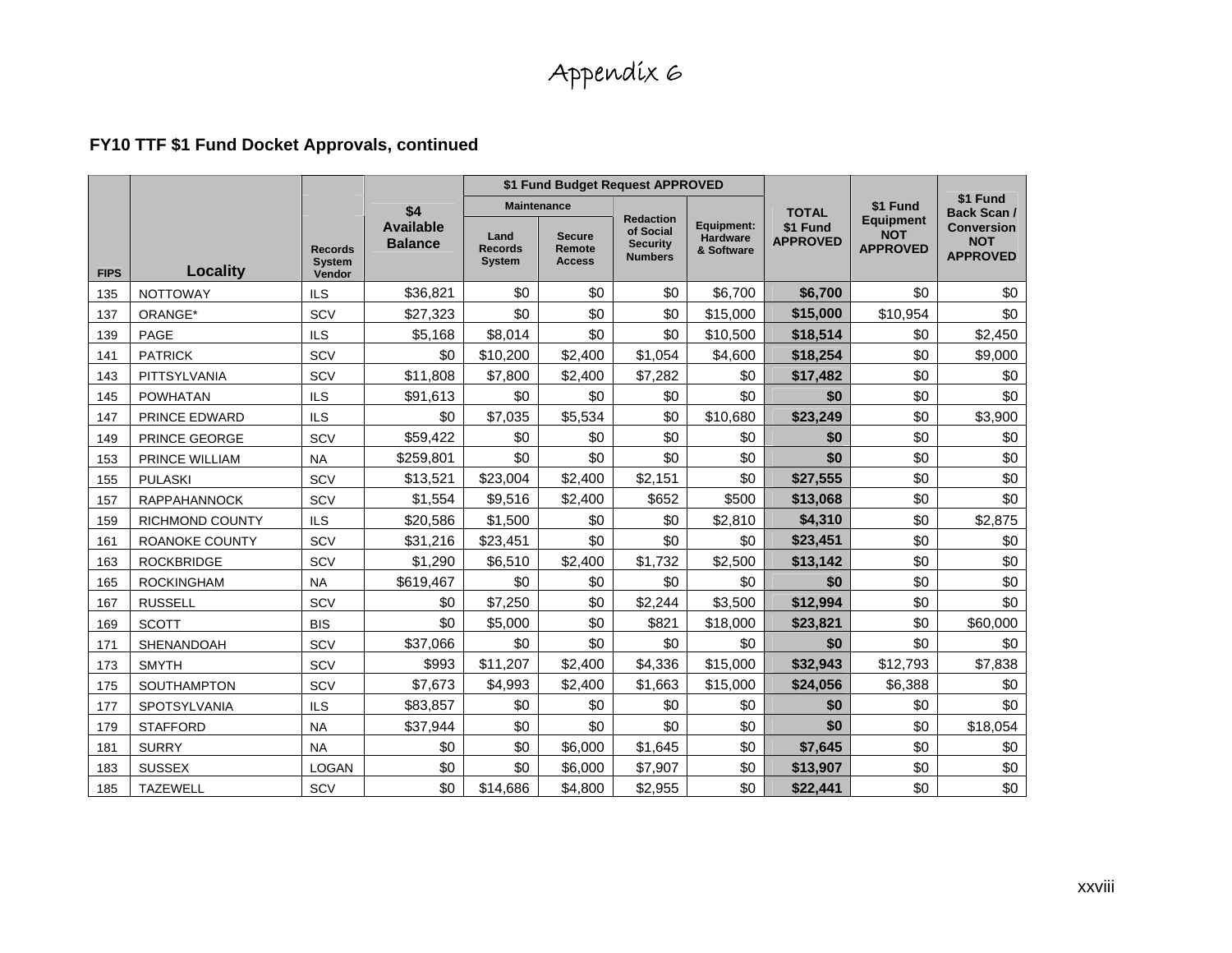|             |                         |                                           |                                    |                                         |                                          | \$1 Fund Budget Request APPROVED                                   |                                      |                             |                                                   |                                                    |
|-------------|-------------------------|-------------------------------------------|------------------------------------|-----------------------------------------|------------------------------------------|--------------------------------------------------------------------|--------------------------------------|-----------------------------|---------------------------------------------------|----------------------------------------------------|
|             |                         |                                           | \$4                                |                                         | <b>Maintenance</b>                       |                                                                    |                                      | <b>TOTAL</b>                | \$1 Fund                                          | \$1 Fund<br><b>Back Scan/</b>                      |
| <b>FIPS</b> | <b>Locality</b>         | <b>Records</b><br><b>System</b><br>Vendor | <b>Available</b><br><b>Balance</b> | Land<br><b>Records</b><br><b>System</b> | <b>Secure</b><br>Remote<br><b>Access</b> | <b>Redaction</b><br>of Social<br><b>Security</b><br><b>Numbers</b> | Equipment:<br>Hardware<br>& Software | \$1 Fund<br><b>APPROVED</b> | <b>Equipment</b><br><b>NOT</b><br><b>APPROVED</b> | <b>Conversion</b><br><b>NOT</b><br><b>APPROVED</b> |
| 187         | <b>WARREN</b>           | SCV                                       | \$86,603                           | \$0                                     | \$0                                      | \$0                                                                | \$0                                  | \$0                         | \$0                                               | \$0                                                |
| 191         | WASHINGTON              | SCV                                       | \$49,827                           | \$0                                     | \$0                                      | \$0                                                                | \$0                                  | \$0                         | \$0                                               | \$0                                                |
| 193         | <b>WESTMORELAND</b>     | <b>NA</b>                                 | \$0                                | \$0                                     | \$0                                      | \$0                                                                | \$0                                  | \$0                         | \$0                                               | \$0                                                |
| 195         | <b>WISE</b>             | SCV                                       | \$2,664                            | \$7,536                                 | \$2,400                                  | \$0                                                                | \$0                                  | \$9,936                     | \$0                                               | \$71,033                                           |
| 197         | <b>WYTHE</b>            | SCV                                       | \$50,388                           | \$14,856                                | \$2,400                                  | \$5,839                                                            | \$0                                  | \$23,095                    | \$0                                               | \$0                                                |
| 199         | <b>YORK</b>             | <b>UNITY</b>                              | \$258,852                          | \$0                                     | \$0                                      | \$0                                                                | \$0                                  | \$0                         | \$0                                               | \$0                                                |
| 510         | <b>ALEXANDRIA</b>       | SCV                                       | \$117,785                          | \$0                                     | \$0                                      | \$0                                                                | \$0                                  | \$0                         | \$0                                               | \$0                                                |
| 520         | <b>BRISTOL</b>          | SCV                                       | \$0                                | \$8,800                                 | \$2,400                                  | \$865                                                              | \$11,607                             | \$23,672                    | \$0                                               | \$0                                                |
| 530         | <b>BUENA VISTA</b>      | SCV                                       | \$0                                | \$12,761                                | \$3,600                                  | \$1,369                                                            | \$0                                  | \$17,730                    | \$0                                               | \$0                                                |
| 540         | <b>CHARLOTTESVILLE</b>  | <b>ILS</b>                                | \$46,301                           | \$0                                     | \$0                                      | \$0                                                                | \$0                                  | \$0                         | \$0                                               | \$0                                                |
| 550         | CHESAPEAKE              | SCV                                       | \$86,090                           | \$0                                     | \$0                                      | \$0                                                                | \$0                                  | \$0                         | \$0                                               | \$0                                                |
| 570         | <b>COLONIAL HEIGHTS</b> | <b>AMCAD</b>                              | \$0                                | \$20,837                                | \$18,000                                 | \$1,980                                                            | \$0                                  | \$40,817                    | \$0                                               | \$0                                                |
| 590         | <b>DANVILLE</b>         | SCV                                       | \$127,695                          | \$0                                     | \$0                                      | \$0                                                                | \$0                                  | \$0                         | \$0                                               | \$0                                                |
| 630         | <b>FREDERICKSBURG</b>   | SCV                                       | \$0                                | \$13,405                                | \$2,400                                  | \$3,303                                                            | \$9,824                              | \$28,932                    | \$0                                               | \$0                                                |
| 650         | <b>HAMPTON</b>          | SCV                                       | \$82,110                           | \$0                                     | \$0                                      | \$0                                                                | \$0                                  | \$0                         | \$0                                               | \$0                                                |
| 670         | <b>HOPEWELL</b>         | <b>NA</b>                                 | \$234                              | \$0                                     | \$0                                      | \$0                                                                | \$0                                  | \$0                         | \$0                                               | \$0                                                |
| 680         | <b>LYNCHBURG</b>        | SCV                                       | \$22,233                           | \$0                                     | \$0                                      | \$0                                                                | \$0                                  | \$0                         | \$0                                               | \$0                                                |
| 690         | <b>MARTINSVILLE</b>     | <b>UNITY</b>                              | \$0                                | \$3,800                                 | \$6,840                                  | \$600                                                              | \$0                                  | \$11,240                    | \$0                                               | \$0                                                |
| 700         | <b>NEWPORT NEWS</b>     | SCV                                       | \$470,036                          | \$0                                     | \$0                                      | \$0                                                                | \$0                                  | \$0                         | \$0                                               | \$0                                                |
| 710         | <b>NORFOLK</b>          | <b>NA</b>                                 | \$2,640                            | \$0                                     | \$0                                      | \$100,025                                                          | \$0                                  | \$100,025                   | \$0                                               | \$0                                                |
| 730         | <b>PETERSBURG</b>       | <b>ILS</b>                                | \$56,443                           | \$0                                     | \$1,000                                  | \$0                                                                | \$0                                  | \$1,000                     | \$0                                               | \$5,100                                            |
| 740         | <b>PORTSMOUTH</b>       | <b>NA</b>                                 | \$3,629                            | \$0                                     | \$0                                      | \$22,025                                                           | \$0                                  | \$22,025                    | \$0                                               | \$0                                                |
| 750         | <b>RADFORD</b>          | <b>ILS</b>                                | \$4,091                            | \$0                                     | \$2,175                                  | \$0                                                                | \$8,100                              | \$10,275                    | \$0                                               | \$0                                                |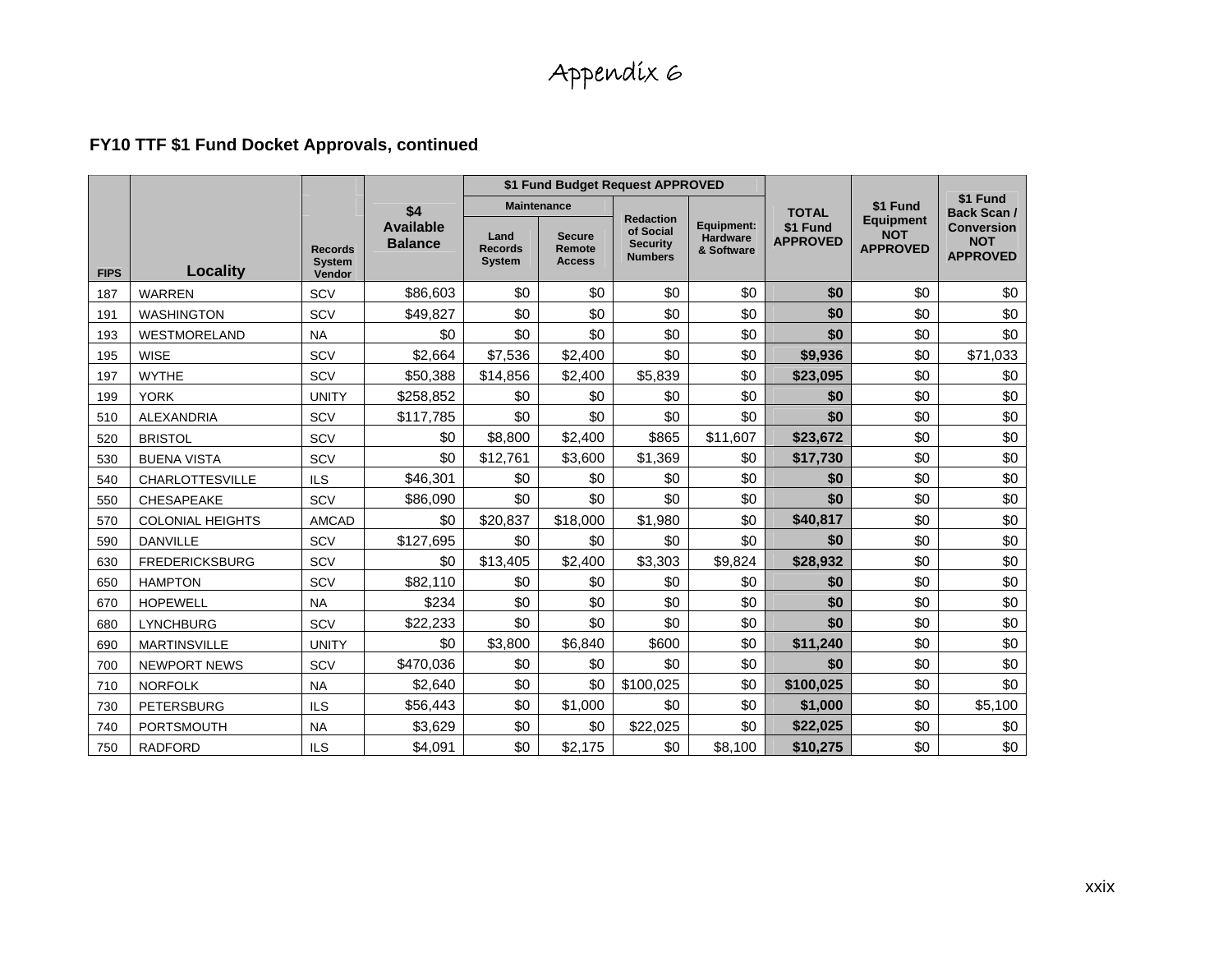|             |                       |                                           |                                    |                                         | \$1 Fund Budget Request APPROVED         |                                                                    |                                             |                             |                                                   |                                                                               |
|-------------|-----------------------|-------------------------------------------|------------------------------------|-----------------------------------------|------------------------------------------|--------------------------------------------------------------------|---------------------------------------------|-----------------------------|---------------------------------------------------|-------------------------------------------------------------------------------|
|             |                       |                                           | \$4                                |                                         | <b>Maintenance</b>                       |                                                                    |                                             | <b>TOTAL</b>                | \$1 Fund                                          | \$1 Fund<br>Back Scan /<br><b>Conversion</b><br><b>NOT</b><br><b>APPROVED</b> |
| <b>FIPS</b> | Locality              | <b>Records</b><br><b>System</b><br>Vendor | <b>Available</b><br><b>Balance</b> | Land<br><b>Records</b><br><b>System</b> | <b>Secure</b><br>Remote<br><b>Access</b> | <b>Redaction</b><br>of Social<br><b>Security</b><br><b>Numbers</b> | Equipment:<br><b>Hardware</b><br>& Software | \$1 Fund<br><b>APPROVED</b> | <b>Equipment</b><br><b>NOT</b><br><b>APPROVED</b> |                                                                               |
|             |                       | SCV.                                      |                                    |                                         |                                          |                                                                    |                                             |                             |                                                   |                                                                               |
| 760         | <b>RICHMOND CITY</b>  | Lason                                     | \$552,347                          | \$0                                     | \$0                                      | \$0                                                                | \$0                                         | \$0                         | \$0                                               | \$0                                                                           |
| 770         | ROANOKE CITY          | SCV                                       | \$98,312                           | \$0                                     | \$0                                      | \$0                                                                | \$0                                         | \$0                         | \$0                                               | \$0                                                                           |
| 775         | <b>SALEM</b>          | SCV                                       | \$31,709                           | \$0                                     | \$0                                      | \$0                                                                | \$0                                         | \$0                         | \$0                                               | \$0                                                                           |
| 790         | <b>STAUNTON</b>       | SCV                                       | \$0                                | \$10,400                                | \$18,150                                 | \$1,903                                                            | \$0                                         | \$30,453                    | \$0                                               | \$7,800                                                                       |
| 800         | <b>SUFFOLK</b>        | <b>AMCAD</b>                              | \$32,623                           | \$49,685                                | \$33,000                                 | \$0                                                                | \$15,000                                    | \$97,685                    | \$49,973                                          | \$0                                                                           |
| 810         | <b>VIRGINIA BEACH</b> | AMCAD                                     | \$274,555                          | \$0                                     | \$0                                      | \$0                                                                | \$0                                         | \$0                         | \$0                                               | \$0                                                                           |
| 820         | WAYNESBORO            | SCV                                       | \$55,093                           | \$0                                     | \$0                                      | \$0                                                                | \$0                                         | \$0                         | \$0                                               | \$50,000                                                                      |
| 840         | <b>WINCHESTER</b>     | SCV                                       | \$0                                | \$8,920                                 | \$2,400                                  | \$20,251                                                           | \$3,500                                     | \$35,071                    | \$0                                               | \$4,950                                                                       |
|             |                       |                                           | \$8,504,488                        | \$534,738                               | \$212,956                                | \$563,491                                                          | \$344.871                                   | \$1,656,056                 | \$122,721                                         | \$691,287                                                                     |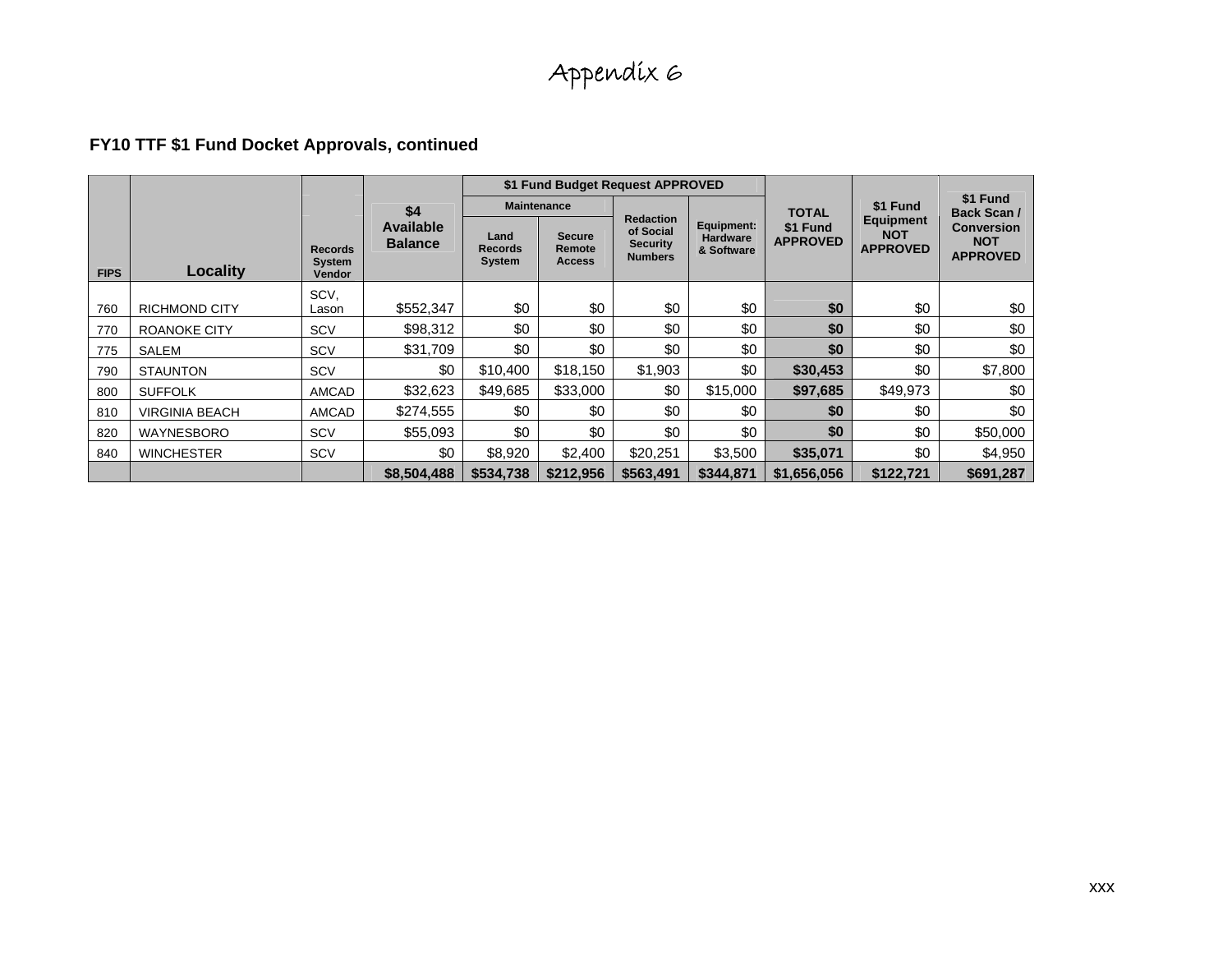#### **Code of Virginia: TTF-Related Sections**

#### **§ 17.1-276. Fee allowed for providing secure remote access to land records.**

A. A clerk of the circuit court who provides secure remote access to land records pursuant to § [17.1-294](http://leg1.state.va.us/cgi-bin/legp504.exe?000+cod+17.1-294) may charge a fee established by the clerk to cover the operational expenses of such electronic access, including, but not limited to, computer support, maintenance, enhancements, upgrades, replacements, and consulting services. A flat fee may be assessed for each subscriber, as defined in § [17.1-295,](http://leg1.state.va.us/cgi-bin/legp504.exe?000+cod+17.1-295) in an amount not to exceed \$50 per month. The fee shall be paid to the clerk's office and deposited by the clerk into a special nonreverting local fund to be used to cover operational expenses of such electronic access, as defined herein. The circuit court clerk shall enter into an agreement with each person whom the clerk authorizes to have remote access, in accordance with the security standards established by the Virginia Information Technologies Agency.

The Office of the Attorney General, Division of Debt Collection, shall be exempt from paying any fee for remote access to land records. If any clerk contracts with an outside vendor to provide remote access to land records to subscribers, such contract shall contain a provision exempting the Office of the Attorney General, Division of Debt Collection, from paying any access or subscription fee.

B. (Expires September 30, 2012) The clerk of the Circuit Court of Prince William County may establish a pilot program under which the clerk assesses a daily fee for remote access to land records and a separate fee per image downloaded in an amount not to exceed the fee provided in subdivision A 8 of § [17.1-275.](http://leg1.state.va.us/cgi-bin/legp504.exe?000+cod+17.1-275) The clerk shall make a report on any such pilot program to the House Committee for Courts of Justice and the Senate Committee for Courts of Justice on or before September 30, 2012. The report shall provide a summary of the pilot program and include the level of participation, the costs of the program, and the revenues generated by the program.

(1985, c. 489, § 14.1-118.1; 1993, c. 445; 1995, c. 592; 1997, c. 413; 1998, cc. 650, 872; 2004, c. 230; 2006, c. 474; 2008, cc. 823, 833; 2009, cc. 76, 723, 797.)

#### **§ 17.1-279. Additional fee to be assessed by circuit court clerks for information technology.**

A. In addition to the fees otherwise authorized by this chapter, the clerk of each circuit court shall assess a \$5 fee, known as the "Technology Trust Fund Fee," in each civil action, upon each instrument to be recorded in the deed books, and upon each judgment to be docketed in the judgment lien docket book. Such fee shall be deposited by the State Treasurer into a trust fund. The State Treasurer shall maintain a record of such deposits.

B. Four dollars of every \$5 fee shall be allocated by the Compensation Board from the trust fund for the purposes of: (i) developing and updating individual land records automation plans for individual circuit court clerks' offices; (ii) implementing automation plans to modernize land records in individual circuit court clerks' offices and provide secure remote access to land records throughout the Commonwealth pursuant to § [17.1-294](http://leg1.state.va.us/cgi-bin/legp504.exe?000+cod+17.1-294); (iii) obtaining and updating office automation and information technology equipment including software and conversion services; (iv) preserving, maintaining and enhancing court records, including, but not limited to, the costs of repairs, maintenance, land records, consulting services, service contracts, redaction of social security numbers from land records, and system replacements or upgrades; and (v) improving public access to court records. The Compensation Board in consultation with circuit court clerks and other users of court records shall develop and update policies governing the allocation of funds for these purposes. However, such funds shall not be used for personnel costs within the circuit court clerks' offices. The Compensation Board policies governing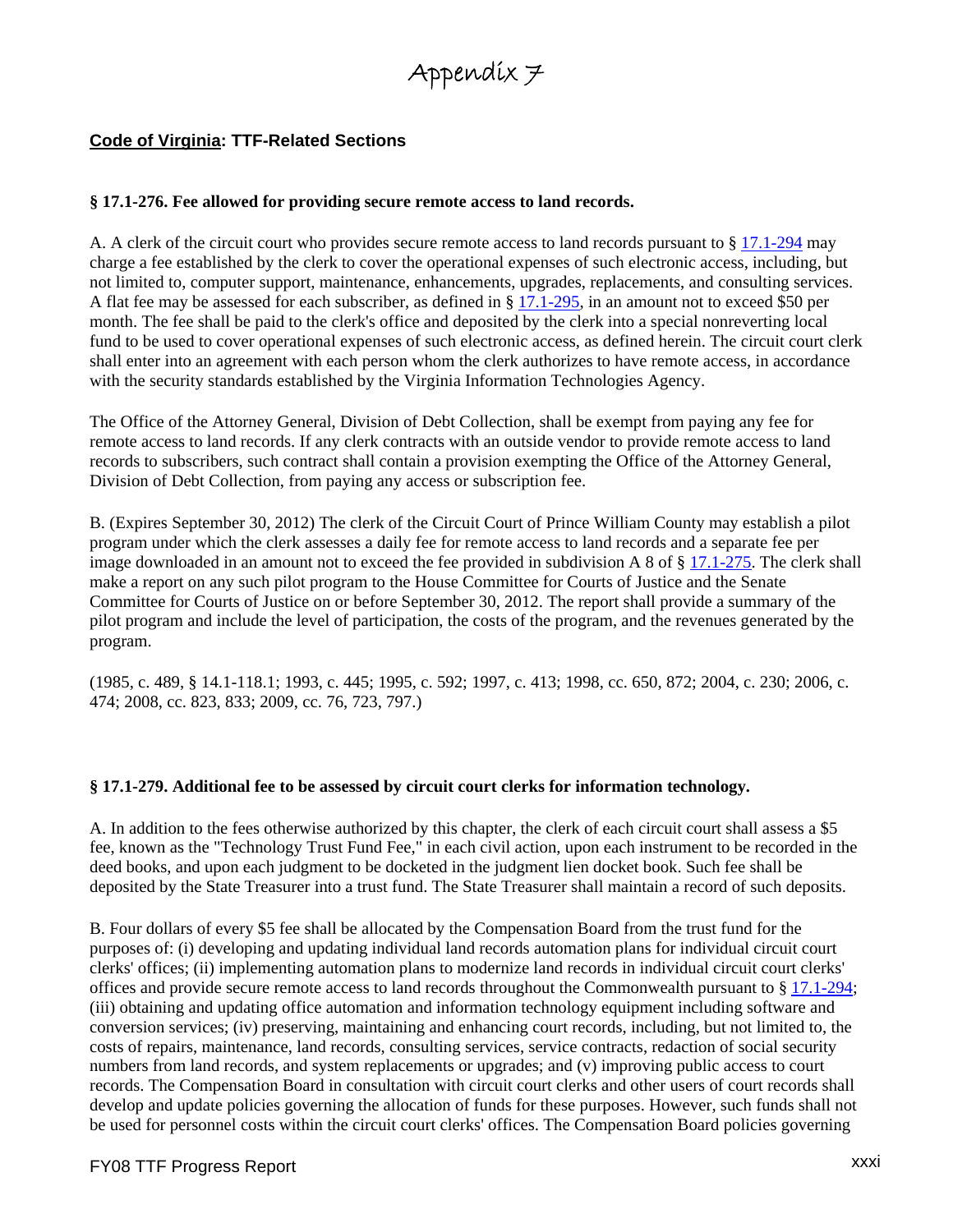the allocation of funds shall require that a clerk submit to the Compensation Board a written certification that the clerk's proposed technology improvements of his land records will provide secure remote access to those land records on or before July 1, 2008.

The annual budget submitted by each circuit court clerk pursuant to § [15.2-1636.7](http://leg1.state.va.us/cgi-bin/legp504.exe?000+cod+15.2-1636.7) may include a request for technology improvements in the upcoming fiscal year to be allocated by the Compensation Board from the trust fund. Such request shall not exceed the deposits into the trust fund credited to that locality. The Compensation Board shall allocate the funds requested by the clerks in an amount not to exceed the deposits into the trust fund credited to their respective localities.

C. The remaining \$1 of each such fee may be allocated by the Compensation Board from the trust fund (i) for the purposes of funding studies to develop and update individual land-records automation plans for individual circuit court clerks' offices, at the request of and in consultation with the individual circuit court clerk's offices, and (ii) for the purposes enumerated in subsection B to implement the plan to modernize land records in individual circuit court clerks' offices and provide secure remote access to land records throughout the Commonwealth. The allocations pursuant to this subsection may give priority to those individual clerks' offices whose deposits into the trust fund would not be sufficient to implement its modernization plan. The Compensation Board policies governing the allocation of funds shall require that a clerk submit to the Compensation Board a written certification that the clerk's proposed technology improvements of his land records will provide secure remote access to those land records on or before July 1, 2008.

D. 1. Secure remote access to land records shall be by paid subscription service through individual circuit court clerk's offices pursuant to § [17.1-276,](http://leg1.state.va.us/cgi-bin/legp504.exe?000+cod+17.1-276) or through designated application service providers. Compliance with secure remote access standards developed by the Virginia Information Technologies Agency pursuant to § [17.1-](http://leg1.state.va.us/cgi-bin/legp504.exe?000+cod+17.1-294) [294](http://leg1.state.va.us/cgi-bin/legp504.exe?000+cod+17.1-294) shall be certified by the individual circuit court clerks' offices to the Compensation Board. The individual circuit court clerk's office or its designated application service provider shall certify compliance with such secure remote access standards. Nothing in this section shall prohibit the Compensation Board from allocating trust fund money to individual circuit court clerks' offices for the purpose of complying with such secure remote access standards or redaction of social security numbers from land records.

2. If a circuit court clerk proceeds to accelerate the redaction of social security numbers from land records using local funds, the clerk may request reimbursement for such expenditures from the Technology Trust Fund in accordance with clause (iv) of subsection B to provide reimbursement to the locality for advancing such funds in the fiscal year in which such local expenditures are incurred. For local expenditures to accelerate the redaction of social security numbers from land records incurred in prior fiscal years for which reimbursement has not been previously made, the Compensation Board may approve payment to the locality in accordance with clause (iv) of subsection B upon certification by the locality that it has advanced such funds.

3. Every circuit court clerk shall provide secure remote access to land records pursuant to § [17.1-294](http://leg1.state.va.us/cgi-bin/legp504.exe?000+cod+17.1-294) on or before July 1, 2008.

E. Such fee shall not be assessed to any instrument to be recorded in the deed books nor any judgment to be docketed in the judgment lien docket books tendered by any federal, state or local government.

F. If a circuit court clerk provides secure remote access to land records on or before July 1, 2008, then that clerk may apply to the Compensation Board for an allocation from the Technology Trust Fund for automation and technology improvements in his office that are not related to land records. If such an application includes automation or technology improvements that would require an interface with the case management system or the financial management system operated and maintained by the Executive Secretary of the Supreme Court for the purpose of providing electronic information to state agencies in accordance with § [17.1-502,](http://leg1.state.va.us/cgi-bin/legp504.exe?000+cod+17.1-502) the circuit court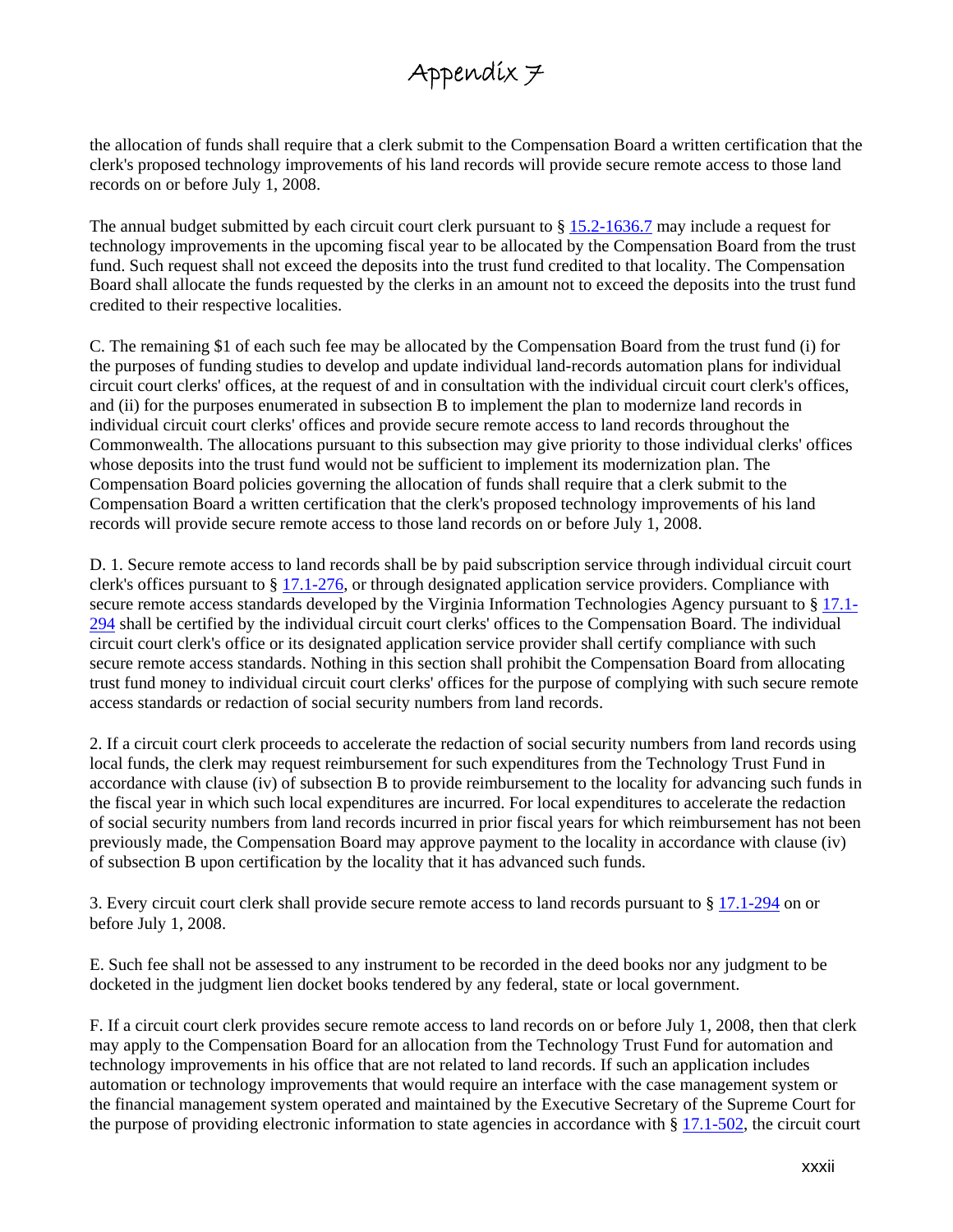## Appendix  $\neq$

clerk, or the court's designated application service provider, shall certify to the Compensation Board that such automation or technology improvements will comply with the security and data standards of the systems operated and maintained by the Executive Secretary of the Supreme Court. Such request shall not exceed the deposits into the trust fund credited to that locality.

G. Information regarding the technology programs adopted by the circuit court clerks shall be shared with the Virginia Information Technologies Agency, The Library of Virginia, and the Office of the Executive Secretary of the Supreme Court.

H. Nothing in this section shall be construed to diminish the duty of local governing bodies to furnish supplies and equipment to the clerks of the circuit courts pursuant to § [15.2-1656.](http://leg1.state.va.us/cgi-bin/legp504.exe?000+cod+15.2-1656) Revenue raised as a result of this section shall in no way supplant current funding to circuit court clerks' offices by local governing bodies.

I. Effective July 1, 2006, except for transfers pursuant to this section, there shall be no transfers out of the Technology Trust Fund, including transfers to the general fund.

(1996, c. 431, § 14.1-125.2; 1997, c. 675; 1998, c. 872; 2000, cc. 440, 446; 2002, cc. 140, 250, 637; 2003, cc. 205, 865, 981, 1021; 2004, c. 676; 2005, cc. 681, 738; 2006, c. 647; 2007, cc. 548, 626; 2009, cc. 793, 858.)

#### **§ 17.1-292. Applicability; definitions.**

A. The provisions of § [17.1-293](http://leg1.state.va.us/cgi-bin/legp504.exe?000+cod+17.1-293) of this article shall apply to clerks of the courts of record as defined in § [1-212](http://leg1.state.va.us/cgi-bin/legp504.exe?000+cod+1-212) and courts not of record as defined in § [16.1-69.5.](http://leg1.state.va.us/cgi-bin/legp504.exe?000+cod+16.1-69.5)

B. As used in this article:

"Internet" means the international computer network of interoperable packet-switched data networks.

"Land records" means any writing authorized by law to be recorded on paper or in electronic format that the clerk records affecting title to real property, including but not limited to instruments, orders, or any other writings recorded under this title, Article 5 (§ [8.01-446](http://leg1.state.va.us/cgi-bin/legp504.exe?000+cod+8.01-446) et seq.) of Chapter 17 of Title 8.01, Title 8.9A and Chapter 6 (§ [55-106](http://leg1.state.va.us/cgi-bin/legp504.exe?000+cod+55-106) et seq.) of Title 55.

(2007, cc. 548, 626.)

#### **§ 17.1-293. Posting and availability of certain information on the Internet; prohibitions.**

A. Notwithstanding Chapter 37 (§ [2.2-3700](http://leg1.state.va.us/cgi-bin/legp504.exe?000+cod+2.2-3700) et seq.) of Title 2.2 or subsection B of this section, it shall be unlawful for any court clerk to disclose the social security number or other identification numbers appearing on driver's licenses or information on credit cards, debit cards, bank accounts, or other electronic billing and payment systems that was supplied to a court clerk for the purpose of paying fees, fines, taxes, or other charges collected by such court clerk. The prohibition shall not apply where disclosure of such information is required (i) to conduct or complete the transaction for which such information was submitted or (ii) by other law or court order.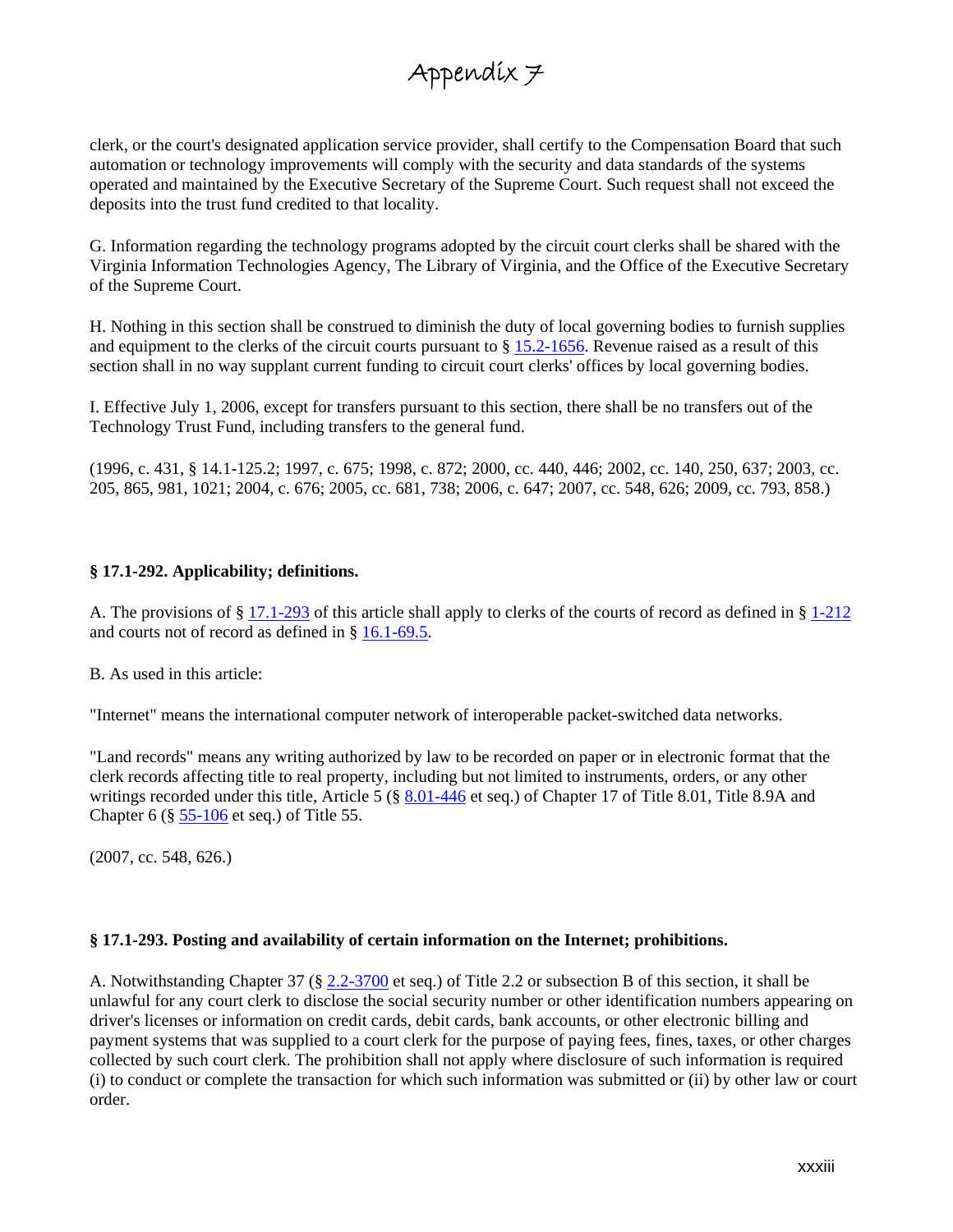B. Beginning January 1, 2004, no court clerk shall post on the Internet any document that contains the following information: (i) an actual signature, (ii) a social security number, (iii) a date of birth identified with a particular person, (iv) the maiden name of a person's parent so as to be identified with a particular person, (v) any financial account number or numbers, or (vi) the name and age of any minor child.

C. Each such clerk shall post notice that includes a list of the documents routinely posted on its website.

D. Nothing in this section shall be construed to prohibit access to any original document as provided by law.

E. This section shall not apply to the following:

1. Providing access to any document among the land records via secure remote access pursuant to § [17.1-294](http://leg1.state.va.us/cgi-bin/legp504.exe?000+cod+17.1-294);

2. Postings related to legitimate law-enforcement purposes;

3. Postings of historical, genealogical, interpretive, or educational documents and information about historic persons and events;

4. Postings of instruments and records filed or recorded prior to 1907; and

5. Providing secure remote access to any person and his counsel to documents filed in matters to which such person is a party.

F. Nothing in this section shall prohibit the Supreme Court or any other court from providing online access to a case management system that may include abstracts of case filings and proceedings in the courts of the Commonwealth.

G. The court clerk shall be immune from suit arising from any acts or omissions relating to providing remote access on the Internet pursuant to this section unless the clerk was grossly negligent or engaged in willful misconduct.

This subsection shall not be construed to limit, withdraw, or overturn any defense or immunity already existing in statutory or common law, or to affect any cause of action accruing prior to July 1, 2005.

(2007, cc. 548, 626.)

#### **§ 17.1-294. Secure remote access to land records.**

A. No circuit court clerk shall provide secure remote access to any land record that does not comply with the provisions of this section and the secure remote access standards developed by the Virginia Information Technologies Agency in consultation with the circuit court clerks, the Executive Secretary of the Supreme Court, the Compensation Board, and users of land and other court records.

B. 1. Beginning July 1, 2012, any land record made available to subscribers via secure remote access may contain only the last four digits of the social security number of any party.